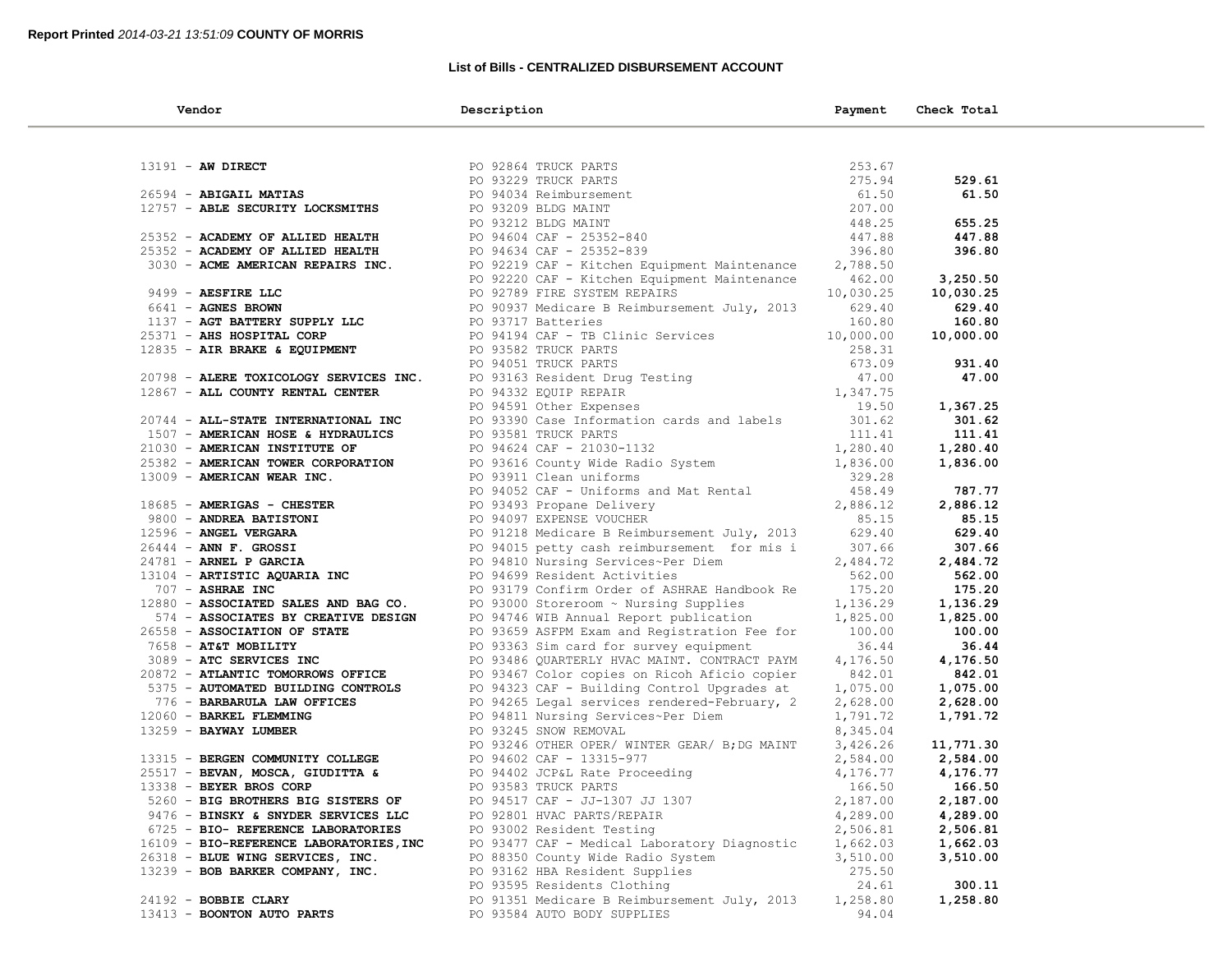|                                  | 1994 - Decoration and New York (1994 - 2002) And 2002 and Anti-Resident Control 2002 - 2000 and 2002 - 2000 and 2002 and 2003 and 2003 and 2003 and 2003 and 2003 and 2003 and 2003 and 2003 and 2003 and 2003 and 2003 and 2 |           |            |
|----------------------------------|-------------------------------------------------------------------------------------------------------------------------------------------------------------------------------------------------------------------------------|-----------|------------|
|                                  |                                                                                                                                                                                                                               |           |            |
|                                  |                                                                                                                                                                                                                               |           |            |
|                                  |                                                                                                                                                                                                                               |           |            |
|                                  |                                                                                                                                                                                                                               |           |            |
|                                  | 14644 - CORNERSTONE FAMILY PROGRAMS PO 94701 CAF - Social Work Services 21,000.00 21,000.00                                                                                                                                   |           |            |
| $20590$ - CORTEX EDI             | PO 94533 MEDICAID BILLING                                                                                                                                                                                                     | 625.00    | 625.00     |
| 26576 - COUNTY OF BURLINGTON     | PO 93445 2014 NJSACE Dues                                                                                                                                                                                                     | 505.00    | 505.00     |
| 13 - COUNTY OF MORRIS            | PO 94915 COMPENSATED ABSENCE REIMBURSEMENT 57,699.89                                                                                                                                                                          |           | 57,699.89  |
| 13 - COUNTY OF MORRIS            | PO 94920 2014 PERS EMPLOYER PENSION LIABILIT 9,352,709.00 9,352,709.00                                                                                                                                                        |           |            |
| 13 - COUNTY OF MORRIS            | PO 94921 2014 POLICE & FIRE RETIREMENT SYSTE 3,979,678.00 3,979,678.00                                                                                                                                                        |           |            |
| 13 - COUNTY OF MORRIS            | PO 94923 2014 POLICE & FIRE RETIREMENT SYSTE 1,352,847.00 1,352,847.00                                                                                                                                                        |           |            |
| 13 - COUNTY OF MORRIS            | PO 94951 1ST HALF MARCH 2014 METERED MAIL                                                                                                                                                                                     | 8,406.22  | 8,406.22   |
| 13 - COUNTY OF MORRIS            | PO 94953 1ST HALF MARCH 2014 METERED MAIL                                                                                                                                                                                     | 255.75    | 255.75     |
| 13 - COUNTY OF MORRIS            | PO 95014 TRANSFER FUNDS FOR DEDICATED MOTOR 1,180,481.15 1,180,481.15                                                                                                                                                         |           |            |
| 13 - COUNTY OF MORRIS            | PO 95015 TRANSFER FUNDS FOR DEDICATED MOTOR 318,754.27                                                                                                                                                                        |           | 318,754.27 |
| 13 - COUNTY OF MORRIS            | PO 95016 TRANSFER FUNDS FOR DEDICATED WEIGHT                                                                                                                                                                                  | 70,907.04 | 70,907.04  |
| 14041 - COUNTY WELDING SUPPLY CO | PO 93005 welding materials                                                                                                                                                                                                    | 35.40     | 35.40      |
| 25373 - CREATING WITH CLAY LLC   | PO 94702 Resident Activities                                                                                                                                                                                                  | 100.00    | 100.00     |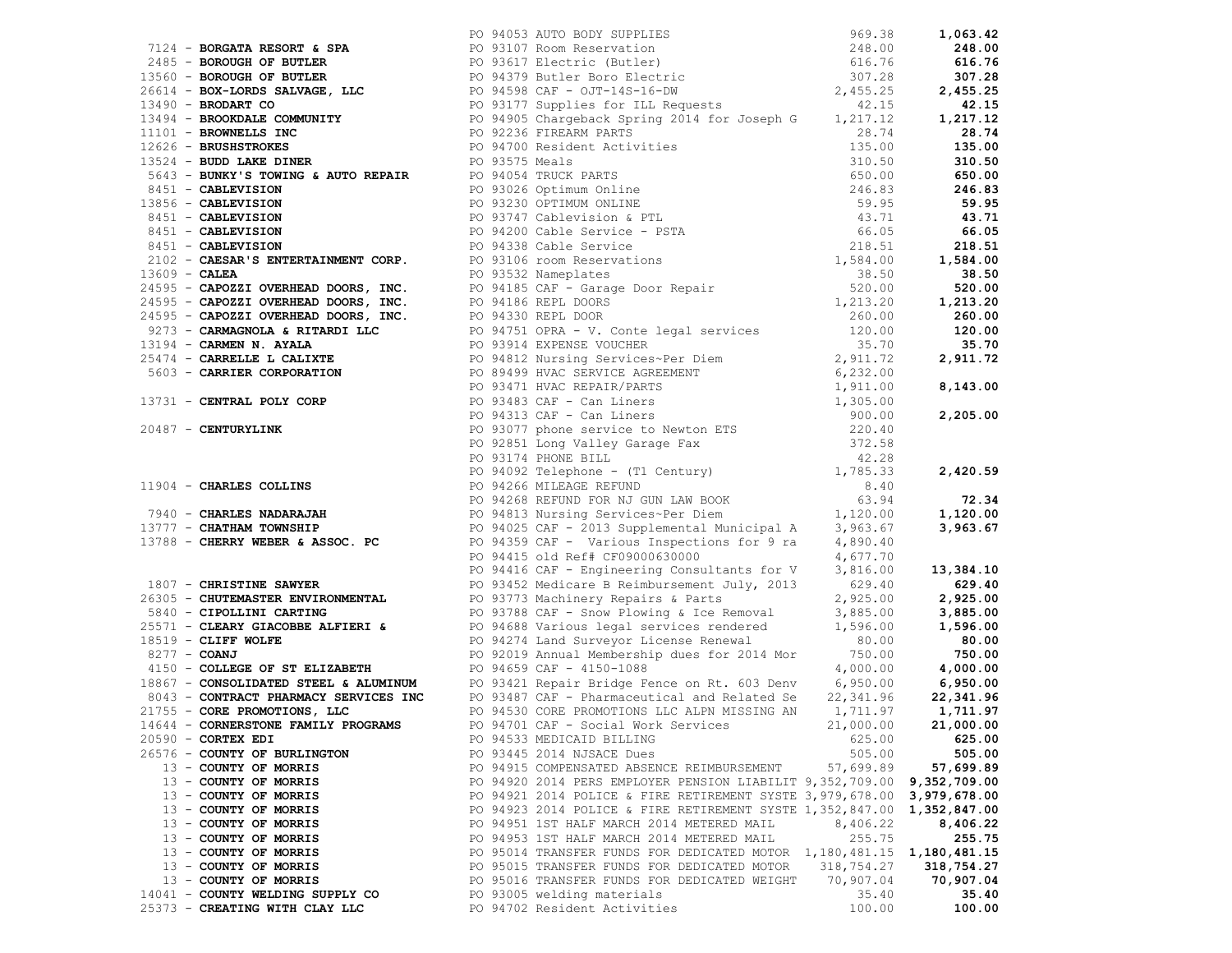|                                                                           |                  | $\begin{bmatrix} 11.5 & -0.0 & 0.004 & 0.004 & 0.004 & 0.004 & 0.004 & 0.004 & 0.004 & 0.004 & 0.004 & 0.004 & 0.004 & 0.004 & 0.004 & 0.004 & 0.004 & 0.004 & 0.004 & 0.004 & 0.004 & 0.004 & 0.004 & 0.004 & 0.004 & 0.004 & 0.004 & 0.004 & 0.004 & 0.004 & 0.004 &$ |           |          |
|---------------------------------------------------------------------------|------------------|-------------------------------------------------------------------------------------------------------------------------------------------------------------------------------------------------------------------------------------------------------------------------|-----------|----------|
|                                                                           |                  |                                                                                                                                                                                                                                                                         |           |          |
|                                                                           |                  |                                                                                                                                                                                                                                                                         |           |          |
|                                                                           |                  |                                                                                                                                                                                                                                                                         |           |          |
|                                                                           |                  |                                                                                                                                                                                                                                                                         |           |          |
|                                                                           |                  |                                                                                                                                                                                                                                                                         |           |          |
| 11691 - DYNAMIC IMAGING SYSTMES INC                                       |                  | PO 92321 CONTRACT PAYMENT FOR PICTURELINK                                                                                                                                                                                                                               | 5,626.00  | 5,626.00 |
| $16354$ - E A MORSE & CO INC.                                             |                  | PO 92252 CAF - Black Lightning Powder Free N                                                                                                                                                                                                                            | 3,535.00  | 3,535.00 |
| $14627 - E - PROBATE$ LLC                                                 |                  | PO 93404 software maintenance on Surrogates                                                                                                                                                                                                                             | 1,320.00  | 1,320.00 |
| 20350 - E. M. KUTZ INC                                                    |                  | PO 93586 SNO PLOW PARTS                                                                                                                                                                                                                                                 | 1, 113.12 | 1,113.12 |
| $14438$ - E.A. MORSE & CO. INC.                                           |                  | PO 92244 JANITORIAL SUPPLIES                                                                                                                                                                                                                                            | 144.90    |          |
|                                                                           |                  | PO 92253 JANITORIAL SUPPLIES                                                                                                                                                                                                                                            | 798.81    |          |
|                                                                           |                  | PO 93501 JANITORIAL SUPPLIES                                                                                                                                                                                                                                            | 383.52    | 1,327.23 |
|                                                                           |                  |                                                                                                                                                                                                                                                                         |           |          |
| 26312 - EASTERN CONCRETE MATERIALS, INC. PO 93664 Snow/Ice Grit           |                  |                                                                                                                                                                                                                                                                         | 9,800.76  | 9,800.76 |
| 25484 - EASTMAN PARK MICROGRAPHICS, INC. PO 91664 processing of the film: |                  |                                                                                                                                                                                                                                                                         | 620.25    | 620.25   |
| $10540$ - EDGARDO C. VALLEJO, M.D.                                        |                  | PO 88784 INTERNIST PEER REVIEW                                                                                                                                                                                                                                          | 500.00    | 500.00   |
| $12467$ - EDITHA MARQUEZ                                                  |                  | PO 94809 Nursing Services~Per Diem                                                                                                                                                                                                                                      | 1,678.25  | 1,678.25 |
| 20689 - EDMUND M. KRAMER                                                  | PO 93563 Photo's |                                                                                                                                                                                                                                                                         | 475.00    | 475.00   |
| 26117 - EDWARDS LEARNING CENTER                                           |                  | PO 94637 CAF - EDWARDS-JR/JS-14-WFNJ                                                                                                                                                                                                                                    | 4,666.65  | 4,666.65 |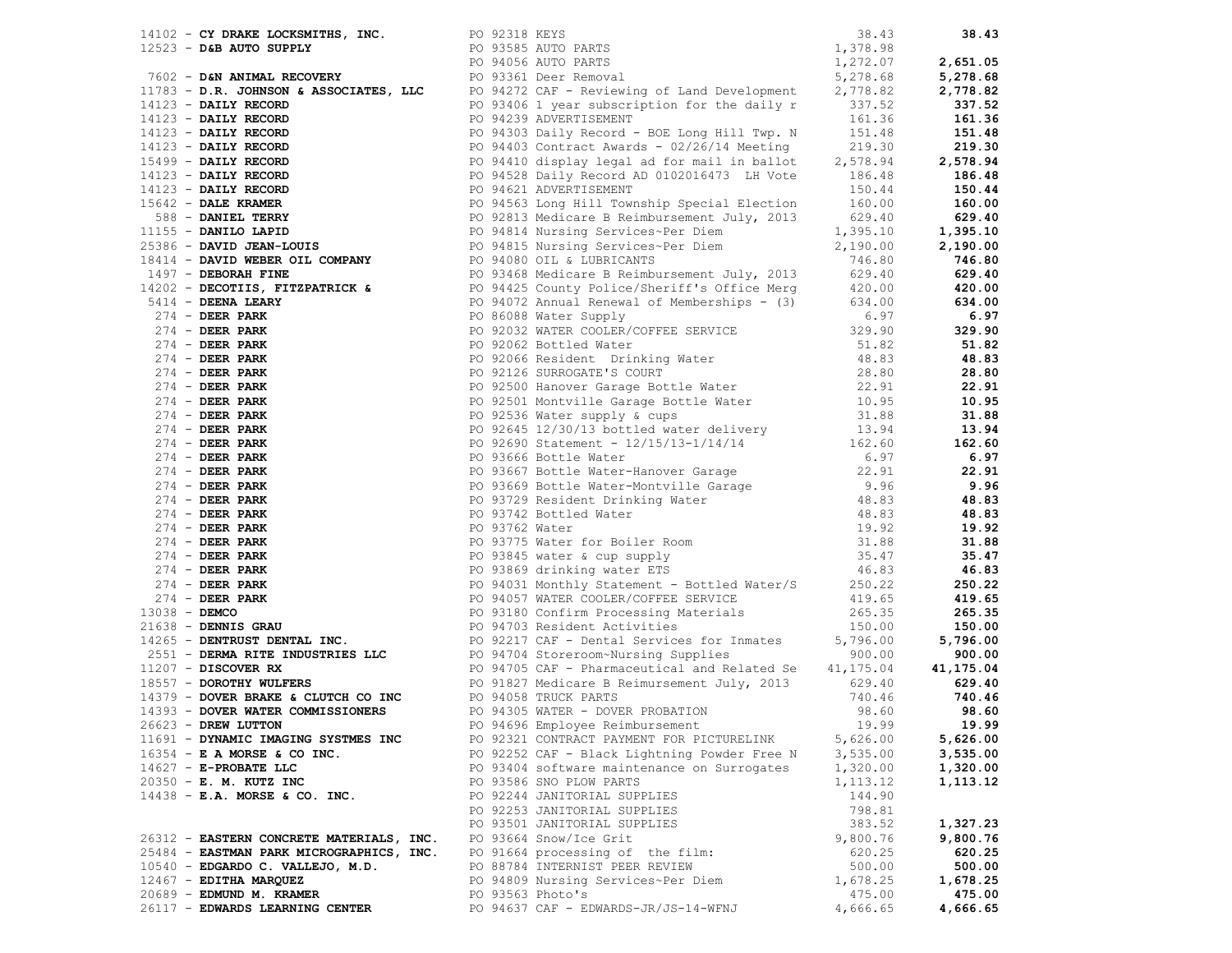|                | 14495 - ELECTRO BATTERY SYSTEM INC. PO 92378 Batteries |                                                                                                                                                                                                                                   | 329.60     | 329.60     |
|----------------|--------------------------------------------------------|-----------------------------------------------------------------------------------------------------------------------------------------------------------------------------------------------------------------------------------|------------|------------|
|                |                                                        |                                                                                                                                                                                                                                   |            |            |
|                |                                                        |                                                                                                                                                                                                                                   |            |            |
|                |                                                        |                                                                                                                                                                                                                                   |            |            |
|                |                                                        |                                                                                                                                                                                                                                   |            |            |
|                |                                                        |                                                                                                                                                                                                                                   |            |            |
|                |                                                        |                                                                                                                                                                                                                                   |            |            |
|                |                                                        |                                                                                                                                                                                                                                   |            |            |
|                |                                                        |                                                                                                                                                                                                                                   |            |            |
|                |                                                        |                                                                                                                                                                                                                                   |            |            |
|                |                                                        |                                                                                                                                                                                                                                   |            |            |
|                |                                                        |                                                                                                                                                                                                                                   |            |            |
|                |                                                        |                                                                                                                                                                                                                                   |            |            |
|                |                                                        |                                                                                                                                                                                                                                   |            |            |
|                |                                                        |                                                                                                                                                                                                                                   |            |            |
|                |                                                        |                                                                                                                                                                                                                                   |            |            |
|                |                                                        |                                                                                                                                                                                                                                   |            |            |
|                |                                                        |                                                                                                                                                                                                                                   |            |            |
|                |                                                        |                                                                                                                                                                                                                                   |            |            |
|                |                                                        |                                                                                                                                                                                                                                   |            |            |
|                |                                                        |                                                                                                                                                                                                                                   |            |            |
|                |                                                        |                                                                                                                                                                                                                                   |            |            |
|                |                                                        |                                                                                                                                                                                                                                   |            |            |
|                |                                                        |                                                                                                                                                                                                                                   |            |            |
|                |                                                        |                                                                                                                                                                                                                                   |            |            |
|                |                                                        |                                                                                                                                                                                                                                   |            |            |
|                |                                                        |                                                                                                                                                                                                                                   |            |            |
|                |                                                        |                                                                                                                                                                                                                                   |            |            |
|                |                                                        |                                                                                                                                                                                                                                   |            |            |
|                |                                                        |                                                                                                                                                                                                                                   |            |            |
|                |                                                        |                                                                                                                                                                                                                                   |            |            |
|                |                                                        |                                                                                                                                                                                                                                   |            |            |
|                |                                                        |                                                                                                                                                                                                                                   |            |            |
|                |                                                        |                                                                                                                                                                                                                                   |            |            |
|                |                                                        |                                                                                                                                                                                                                                   |            |            |
|                |                                                        |                                                                                                                                                                                                                                   |            |            |
|                |                                                        |                                                                                                                                                                                                                                   |            |            |
|                |                                                        |                                                                                                                                                                                                                                   |            |            |
|                |                                                        |                                                                                                                                                                                                                                   |            |            |
|                |                                                        |                                                                                                                                                                                                                                   |            |            |
|                |                                                        |                                                                                                                                                                                                                                   |            |            |
|                |                                                        |                                                                                                                                                                                                                                   |            |            |
|                |                                                        |                                                                                                                                                                                                                                   |            |            |
|                |                                                        |                                                                                                                                                                                                                                   |            |            |
|                |                                                        | 1933 - <b>EMICHION STRUCTS, 200</b> - 200 Million (1933 - 200 Million (1933 - 200 Million (1933 - 200 Million (1933 - 200 Million (1933 - 200 Million (1933 - 200 Million (1933 - 200 Million (1933 - 200 Million (1933 - 200 Mil |            |            |
|                |                                                        |                                                                                                                                                                                                                                   |            |            |
|                |                                                        |                                                                                                                                                                                                                                   |            |            |
|                |                                                        |                                                                                                                                                                                                                                   |            |            |
|                |                                                        |                                                                                                                                                                                                                                   |            |            |
|                |                                                        |                                                                                                                                                                                                                                   |            |            |
|                | 4059 - HEALTH CARE LOGISTICS INC.                      | PO 92246 MEDICAL SUPPLIES                                                                                                                                                                                                         | 117.11     | 117.11     |
| $11102 - HELM$ |                                                        | PO 93771 SOFTWARE UPDATE                                                                                                                                                                                                          | 900.00     | 900.00     |
|                | 24349 - HESS CORPORATION                               | PO 94307 GAS - HESS - SUPPLY - 1316                                                                                                                                                                                               | 61,270.89  | 61,270.89  |
|                | 24349 - HESS CORPORATION                               | PO 94795 GAS - HESS SUPPLY - 1317                                                                                                                                                                                                 | 4,554.18   | 4,554.18   |
|                | 24349 - HESS CORPORATION                               | PO 94855 GAS - HESS SUPPLY - LONG VALLEY                                                                                                                                                                                          | 538.75     | 538.75     |
|                | 11538 - HEWLETT-PACKARD COMPANY                        | PO 92546 Equipment                                                                                                                                                                                                                | 149.00     | 149.00     |
|                | 8560 - HIGH GRADE CONTRACTING                          | PO 94312 GUTTER REPAIR                                                                                                                                                                                                            | 550.00     | 550.00     |
|                | 20737 - HOOVER TRUCK CENTERS INC                       | PO 93250 TRUCK PARTS                                                                                                                                                                                                              | 308.32     | 308.32     |
|                | 15241 - HORIZON BLUE CROSS BLUE SHIELD                 | PO 93744 February 2014 Horizon PBA Medical                                                                                                                                                                                        | 203,079.34 | 203,079.34 |
|                | 15241 - HORIZON BLUE CROSS BLUE SHIELD                 | PO 93745 March 2014 Horizon PBA Medical 202,103.16                                                                                                                                                                                |            | 202,103.16 |
|                | 15241 - HORIZON BLUE CROSS BLUE SHIELD                 | PO 93751 March 2014 Freeholder List Medical 1,025,488.85 1,025,488.85                                                                                                                                                             |            |            |
|                | 15241 - HORIZON BLUE CROSS BLUE SHIELD                 | PO 93753 February 2014 Freeholders Medical 1,032,107.03 1,032,107.03                                                                                                                                                              |            |            |
|                | 15241 - HORIZON BLUE CROSS BLUE SHIELD                 | PO 93754 March 2014 Mosquito Dental                                                                                                                                                                                               | 640.40     | 640.40     |
|                |                                                        |                                                                                                                                                                                                                                   |            |            |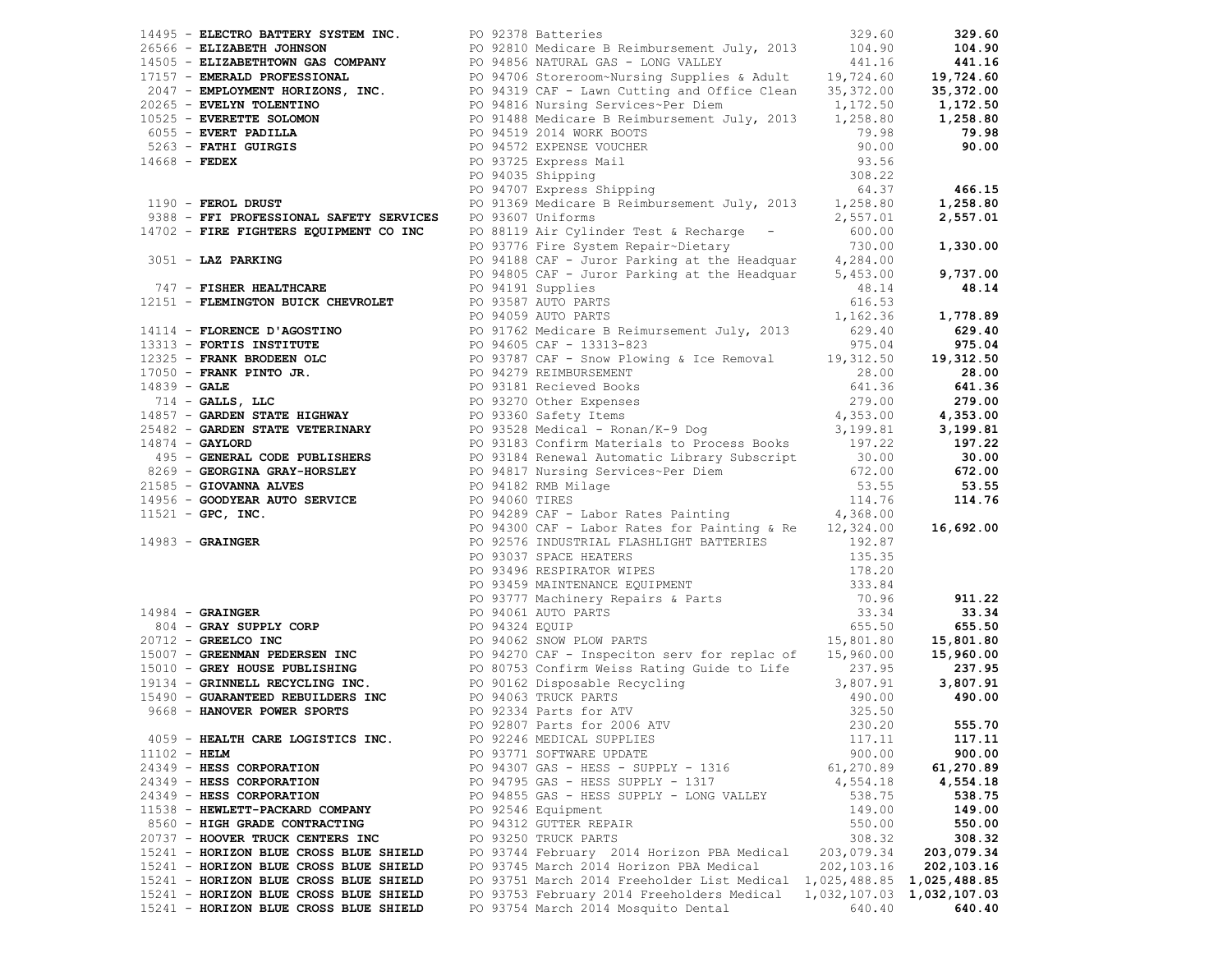|                                      | 15241 <b>- HORIZON ELUERNES, RW</b><br>16767 <b>- ILLIENE CHARLES, RW</b><br>16767 <b>- ILLIENE CHARLES, RW</b><br>1664 <b>- INGRAM LIBRARY SERVICES</b><br>1664 <b>- INGRAM LIBRARY SERVICES</b><br>1664 <b>- INGRAM LIBRARY SERVICES</b><br>2607 <b>- INT. ASSOC OF LAW</b> |          | 22,308.27  |
|--------------------------------------|-------------------------------------------------------------------------------------------------------------------------------------------------------------------------------------------------------------------------------------------------------------------------------|----------|------------|
|                                      |                                                                                                                                                                                                                                                                               |          | 3,123.75   |
|                                      |                                                                                                                                                                                                                                                                               |          | 1,003.00   |
|                                      |                                                                                                                                                                                                                                                                               |          |            |
|                                      |                                                                                                                                                                                                                                                                               |          | 3,077.84   |
|                                      |                                                                                                                                                                                                                                                                               |          | 55.00      |
|                                      |                                                                                                                                                                                                                                                                               |          |            |
|                                      |                                                                                                                                                                                                                                                                               |          | 4,086.42   |
|                                      |                                                                                                                                                                                                                                                                               |          | 8,670.00   |
|                                      |                                                                                                                                                                                                                                                                               |          |            |
|                                      |                                                                                                                                                                                                                                                                               |          |            |
|                                      |                                                                                                                                                                                                                                                                               |          | 142,886.65 |
|                                      |                                                                                                                                                                                                                                                                               |          | 145,359.46 |
|                                      |                                                                                                                                                                                                                                                                               |          |            |
|                                      |                                                                                                                                                                                                                                                                               |          | 9,900.00   |
|                                      |                                                                                                                                                                                                                                                                               |          |            |
|                                      |                                                                                                                                                                                                                                                                               |          |            |
|                                      |                                                                                                                                                                                                                                                                               |          |            |
|                                      |                                                                                                                                                                                                                                                                               |          |            |
|                                      |                                                                                                                                                                                                                                                                               |          |            |
|                                      |                                                                                                                                                                                                                                                                               |          |            |
|                                      |                                                                                                                                                                                                                                                                               |          |            |
|                                      |                                                                                                                                                                                                                                                                               |          |            |
|                                      |                                                                                                                                                                                                                                                                               |          |            |
|                                      |                                                                                                                                                                                                                                                                               |          |            |
|                                      |                                                                                                                                                                                                                                                                               |          |            |
|                                      |                                                                                                                                                                                                                                                                               |          |            |
|                                      |                                                                                                                                                                                                                                                                               |          |            |
|                                      |                                                                                                                                                                                                                                                                               |          |            |
|                                      |                                                                                                                                                                                                                                                                               |          |            |
|                                      |                                                                                                                                                                                                                                                                               |          |            |
|                                      |                                                                                                                                                                                                                                                                               |          |            |
|                                      |                                                                                                                                                                                                                                                                               |          |            |
|                                      |                                                                                                                                                                                                                                                                               |          |            |
|                                      |                                                                                                                                                                                                                                                                               |          |            |
|                                      |                                                                                                                                                                                                                                                                               |          |            |
|                                      |                                                                                                                                                                                                                                                                               |          |            |
|                                      |                                                                                                                                                                                                                                                                               |          |            |
|                                      |                                                                                                                                                                                                                                                                               |          |            |
|                                      |                                                                                                                                                                                                                                                                               |          |            |
|                                      |                                                                                                                                                                                                                                                                               |          |            |
|                                      |                                                                                                                                                                                                                                                                               |          |            |
|                                      |                                                                                                                                                                                                                                                                               |          |            |
|                                      |                                                                                                                                                                                                                                                                               |          |            |
|                                      | 1993 - TROWNS - TROWNS - MOREOV SURVEY (1993 - 1993)<br>1993 - TROWNS APPARENT MOSCOLATES<br>1993 - TROWNS MOREOV (1993 - 1992) International Trouble is a strain of the strain of the strain of the strain of the strain of the                                              |          |            |
|                                      |                                                                                                                                                                                                                                                                               |          |            |
|                                      |                                                                                                                                                                                                                                                                               |          |            |
|                                      |                                                                                                                                                                                                                                                                               |          |            |
|                                      |                                                                                                                                                                                                                                                                               |          |            |
|                                      | PO 94713 Plumbing Supplies 2,073.45 2,073.45                                                                                                                                                                                                                                  |          |            |
| 8797 - JORGE ROMERO                  | PO 94518 2014 WORK BOOTS                                                                                                                                                                                                                                                      | 90.00    | 90.00      |
| 26574 - JOSEPH SCARPONE              | PO 93401 Medicare B Reimbursement July, 2013                                                                                                                                                                                                                                  | 629.40   | 629.40     |
| $21317 -$ KAREN HOGAN                | PO 94697 Employee Reimbursement                                                                                                                                                                                                                                               | 37.47    | 37.47      |
| 21317 - KAREN HOGAN                  | PO 94698 Employee Reimbursement                                                                                                                                                                                                                                               | 50.00    | 50.00      |
| 11239 - KAREN WEBSTER                | PO 94098 EXPENSE VOUCHER                                                                                                                                                                                                                                                      | 31.60    | 31.60      |
| 24924 - KEEGAN TECHNOLOGY &          | PO 94413 CAF - Materials Testing of County-w                                                                                                                                                                                                                                  | 476.00   | 476.00     |
| 15565 - KELLER & KIRKPATRICK         | PO 94391 CAF - Services for Replacement of C                                                                                                                                                                                                                                  | 540.24   | 540.24     |
| $24864$ - KELLY DZIAK                | PO 94336 3-14 expenses                                                                                                                                                                                                                                                        | 102.75   | 102.75     |
| 1308 - KENNETH POST                  | PO 94366 Work Boots                                                                                                                                                                                                                                                           | 34.96    | 34.96      |
| 15574 - KENVIL POWER EQUIPMENT, INC. | PO 93252 TRUCK PARTS                                                                                                                                                                                                                                                          | 22.75    |            |
|                                      | PO 93485 SNOW BLOWER                                                                                                                                                                                                                                                          | 1,525.00 | 1,547.75   |
| 26559 - KERRY KUBER                  | PO 94714 Resident Activities                                                                                                                                                                                                                                                  | 300.00   | 300.00     |
|                                      | 26595 - KESSLER PROFESSIONAL SERVICES, LLC PO 93934 Medical Services - IME - Kessler In                                                                                                                                                                                       | 3,213.00 | 3,213.00   |
|                                      |                                                                                                                                                                                                                                                                               |          |            |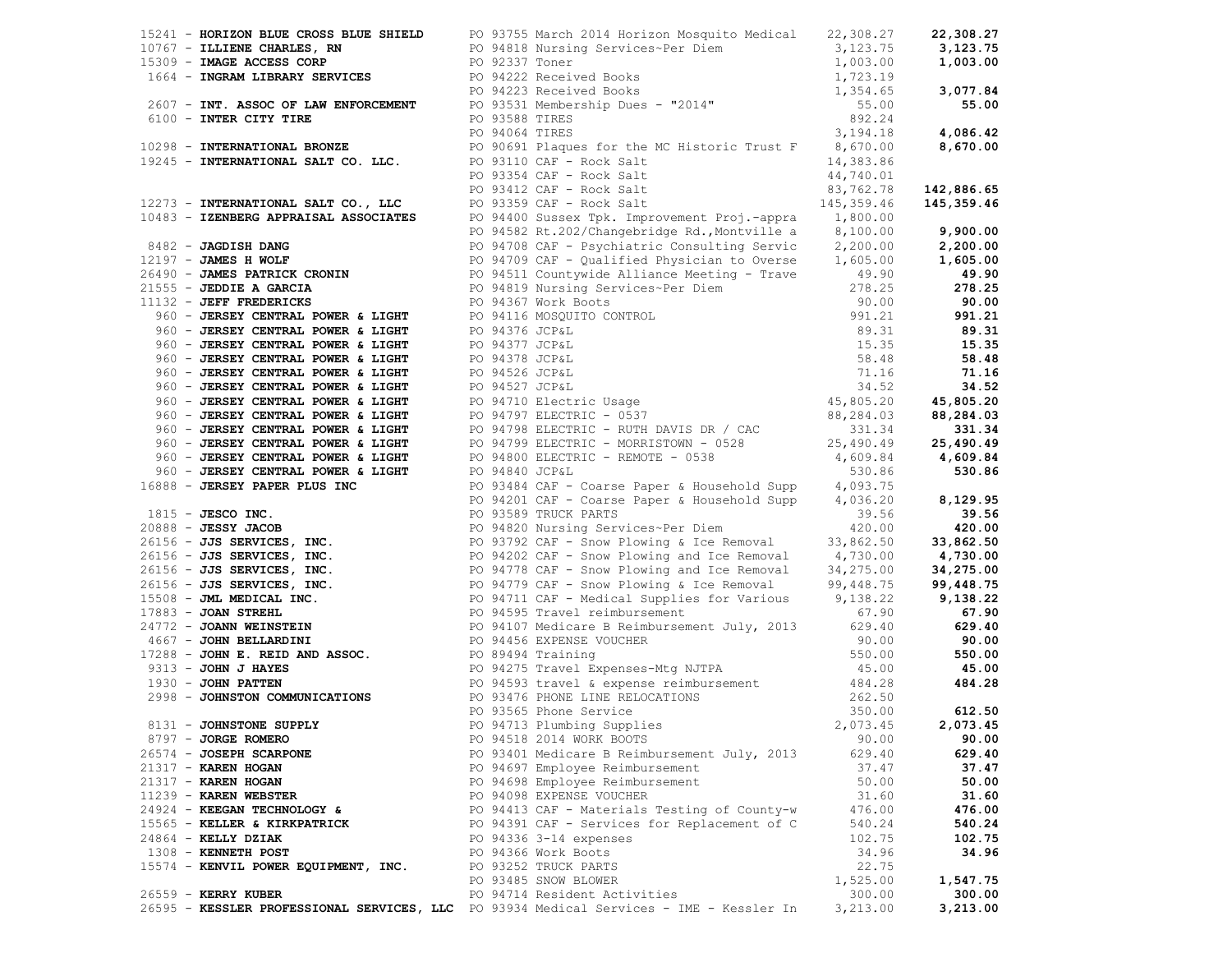|                                        | 1942 - <b>ENTRY DERIVATION CONFIRMATION</b> FOR DEVISION - Continues of the priori 1942 - 1950 - 1950 - 1950 - 1950 - 1950 - 1950 - 1950 - 1950 - 1950 - 1950 - 1950 - 1950 - 1950 - 1950 - 1950 - 1950 - 1950 - 1950 - 1950 - 195 |           |           |
|----------------------------------------|------------------------------------------------------------------------------------------------------------------------------------------------------------------------------------------------------------------------------------|-----------|-----------|
|                                        |                                                                                                                                                                                                                                    |           |           |
|                                        |                                                                                                                                                                                                                                    |           |           |
|                                        |                                                                                                                                                                                                                                    |           |           |
|                                        |                                                                                                                                                                                                                                    |           |           |
|                                        |                                                                                                                                                                                                                                    |           |           |
|                                        |                                                                                                                                                                                                                                    |           |           |
|                                        |                                                                                                                                                                                                                                    |           |           |
|                                        |                                                                                                                                                                                                                                    |           |           |
|                                        |                                                                                                                                                                                                                                    |           |           |
|                                        |                                                                                                                                                                                                                                    |           |           |
|                                        |                                                                                                                                                                                                                                    |           |           |
|                                        |                                                                                                                                                                                                                                    |           |           |
|                                        |                                                                                                                                                                                                                                    |           |           |
|                                        |                                                                                                                                                                                                                                    |           |           |
|                                        |                                                                                                                                                                                                                                    |           |           |
|                                        |                                                                                                                                                                                                                                    |           |           |
|                                        |                                                                                                                                                                                                                                    |           |           |
|                                        |                                                                                                                                                                                                                                    |           |           |
|                                        |                                                                                                                                                                                                                                    |           |           |
|                                        |                                                                                                                                                                                                                                    |           |           |
|                                        |                                                                                                                                                                                                                                    |           |           |
|                                        |                                                                                                                                                                                                                                    |           |           |
|                                        |                                                                                                                                                                                                                                    |           |           |
|                                        |                                                                                                                                                                                                                                    |           |           |
|                                        |                                                                                                                                                                                                                                    |           |           |
|                                        |                                                                                                                                                                                                                                    |           |           |
|                                        |                                                                                                                                                                                                                                    |           |           |
|                                        |                                                                                                                                                                                                                                    |           |           |
|                                        |                                                                                                                                                                                                                                    |           |           |
|                                        |                                                                                                                                                                                                                                    |           |           |
|                                        |                                                                                                                                                                                                                                    |           |           |
|                                        |                                                                                                                                                                                                                                    |           |           |
|                                        |                                                                                                                                                                                                                                    |           |           |
|                                        |                                                                                                                                                                                                                                    |           |           |
|                                        |                                                                                                                                                                                                                                    |           |           |
|                                        |                                                                                                                                                                                                                                    |           |           |
|                                        |                                                                                                                                                                                                                                    |           |           |
|                                        |                                                                                                                                                                                                                                    |           |           |
|                                        |                                                                                                                                                                                                                                    |           |           |
|                                        |                                                                                                                                                                                                                                    |           |           |
|                                        |                                                                                                                                                                                                                                    |           |           |
|                                        |                                                                                                                                                                                                                                    |           |           |
|                                        |                                                                                                                                                                                                                                    |           |           |
|                                        |                                                                                                                                                                                                                                    |           |           |
|                                        |                                                                                                                                                                                                                                    |           |           |
|                                        |                                                                                                                                                                                                                                    |           |           |
|                                        |                                                                                                                                                                                                                                    |           |           |
|                                        |                                                                                                                                                                                                                                    |           |           |
|                                        |                                                                                                                                                                                                                                    |           |           |
| 20858 - MICHAEL FITZPATRICK & SON INC. | PO 93160 CAF - Snow Plowing and Ice Removal                                                                                                                                                                                        | 4,992.00  | 4,992.00  |
| 24951 - MICHELLE CAPILI                | PO 94829 Nursing Services~Per Diem                                                                                                                                                                                                 | 1,397.90  | 1,397.90  |
| 295 - MID-ATLANTIC TRUCK CENTRE INC    | PO 93591 TRUCK PARTS                                                                                                                                                                                                               | 649.01    |           |
|                                        | PO 94065 TRUCK PARTS                                                                                                                                                                                                               | 350.72    | 999.73    |
| 11453 - MIDWEST TAPE LLC               | PO 93185 Confirm DVD's                                                                                                                                                                                                             | 171.92    | 171.92    |
| 25428 - MIRLENE ESTRIPLET              | PO 94830 Nursing Services~Per Diem                                                                                                                                                                                                 | 3,080.00  | 3,080.00  |
| 16273 - MOORE MEDICAL LLC              | PO 92221 CAF - Medical Supplies & OTC Suppli                                                                                                                                                                                       | 245.83    |           |
|                                        | PO 92222 CAF - Medical Supplies & OTC Suppli                                                                                                                                                                                       | 1,798.44  | 2,044.27  |
| 20755 - MORPHOTRAK INC                 | PO 92549 LIVESCAN CONTRACT PAYMENT                                                                                                                                                                                                 | 4,495.00  | 4,495.00  |
| 19478 - MORRIS COUNTY CHAMBER OF       | PO 93403 MCEDC 22nd annual partners                                                                                                                                                                                                | 80.00     | 80.00     |
| 5018 - MORRIS COUNTY IMPROVEMENT       | PO 94907 Services August 2013 through Novemb                                                                                                                                                                                       | 15,227.50 | 15,227.50 |
| $19483 - M.C. MUA$                     | PO 94187 CAF - Solid Waste Collection Servic                                                                                                                                                                                       | 7,283.78  | 7,283.78  |
| $19483 - M.C. MUA$                     | PO 94304 CAF - Solid Waste Collection Servic                                                                                                                                                                                       | 7,097.43  | 7,097.43  |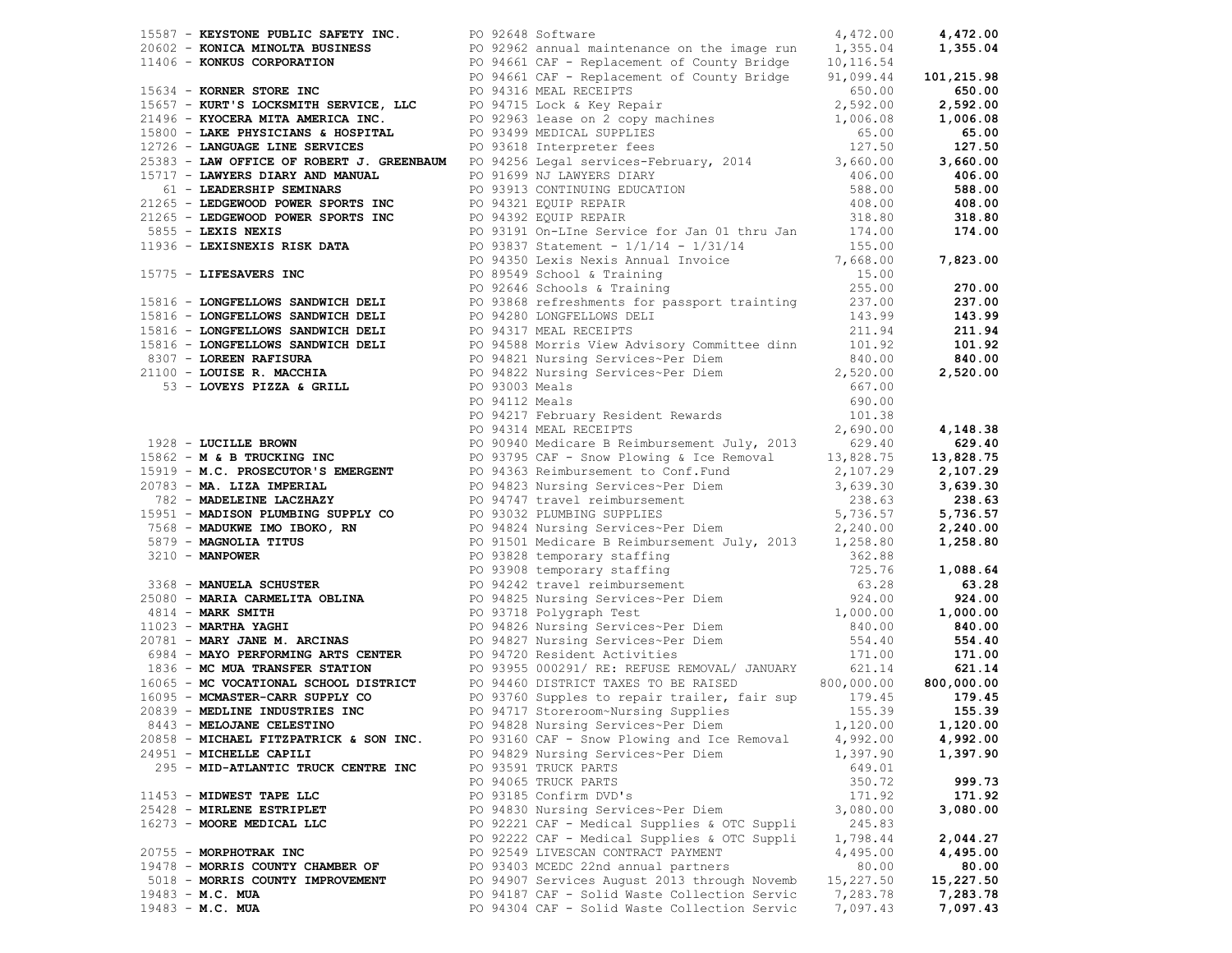| 1941 - M.C. Million (1953) (1953) (1955) (1955) (1957) (1957) (1957) (1957) (1957) (1957) (1958) (1958) (1958) (1958) (1958) (1958) (1958) (1958) (1958) (1958) (1958) (1958) (1958) (1958) (1958) (1958) (1958) (1958) (1958 |                                                                |                  |           |
|-------------------------------------------------------------------------------------------------------------------------------------------------------------------------------------------------------------------------------|----------------------------------------------------------------|------------------|-----------|
|                                                                                                                                                                                                                               |                                                                |                  |           |
|                                                                                                                                                                                                                               |                                                                |                  |           |
|                                                                                                                                                                                                                               |                                                                |                  |           |
|                                                                                                                                                                                                                               |                                                                |                  |           |
|                                                                                                                                                                                                                               |                                                                |                  |           |
|                                                                                                                                                                                                                               |                                                                |                  |           |
|                                                                                                                                                                                                                               |                                                                |                  |           |
|                                                                                                                                                                                                                               |                                                                |                  |           |
|                                                                                                                                                                                                                               |                                                                |                  |           |
|                                                                                                                                                                                                                               |                                                                |                  |           |
|                                                                                                                                                                                                                               |                                                                |                  |           |
|                                                                                                                                                                                                                               |                                                                |                  |           |
|                                                                                                                                                                                                                               |                                                                |                  |           |
|                                                                                                                                                                                                                               |                                                                |                  |           |
|                                                                                                                                                                                                                               |                                                                |                  |           |
|                                                                                                                                                                                                                               |                                                                |                  |           |
|                                                                                                                                                                                                                               |                                                                |                  |           |
|                                                                                                                                                                                                                               |                                                                |                  |           |
|                                                                                                                                                                                                                               |                                                                |                  |           |
|                                                                                                                                                                                                                               |                                                                |                  |           |
|                                                                                                                                                                                                                               |                                                                |                  |           |
|                                                                                                                                                                                                                               |                                                                |                  |           |
|                                                                                                                                                                                                                               |                                                                |                  |           |
|                                                                                                                                                                                                                               |                                                                |                  |           |
|                                                                                                                                                                                                                               |                                                                |                  |           |
|                                                                                                                                                                                                                               |                                                                |                  |           |
|                                                                                                                                                                                                                               |                                                                |                  |           |
|                                                                                                                                                                                                                               |                                                                |                  |           |
|                                                                                                                                                                                                                               |                                                                |                  | 729.28    |
|                                                                                                                                                                                                                               |                                                                |                  |           |
|                                                                                                                                                                                                                               |                                                                |                  |           |
|                                                                                                                                                                                                                               |                                                                |                  |           |
|                                                                                                                                                                                                                               |                                                                |                  |           |
|                                                                                                                                                                                                                               |                                                                |                  |           |
|                                                                                                                                                                                                                               |                                                                |                  |           |
|                                                                                                                                                                                                                               |                                                                |                  |           |
|                                                                                                                                                                                                                               |                                                                |                  |           |
|                                                                                                                                                                                                                               |                                                                |                  |           |
|                                                                                                                                                                                                                               |                                                                |                  |           |
|                                                                                                                                                                                                                               |                                                                |                  |           |
|                                                                                                                                                                                                                               |                                                                |                  |           |
|                                                                                                                                                                                                                               |                                                                |                  |           |
|                                                                                                                                                                                                                               |                                                                |                  |           |
|                                                                                                                                                                                                                               |                                                                |                  |           |
|                                                                                                                                                                                                                               |                                                                |                  |           |
|                                                                                                                                                                                                                               | PO 94603 CAF - NEWSER-14M-WIA                                  | 3,576.00         |           |
|                                                                                                                                                                                                                               | PO 94644 CAF - NEWSER-14M-WIA                                  | 4,371.00         |           |
|                                                                                                                                                                                                                               | PO 94645 CAF - NEWSER-14M-WIA                                  | 225.00           | 12,543.00 |
| 24712 - NICHOLAS L. ROCCAFORTE                                                                                                                                                                                                | PO 94718 Resident Activities                                   | 75.00            | 75.00     |
| 23981 - NIELSEN DODGE - C-J-R                                                                                                                                                                                                 | PO 93255 AUTO PARTS                                            | 464.48           | 464.48    |
| 16582 - NJ ASSOC CTY MENTAL HEALTH ADM                                                                                                                                                                                        | PO 93649 Dues for Laurie Becker Mental Healt                   | 35.00            | 35.00     |
| 4809 - NJ ASSOCIATION OF AREA                                                                                                                                                                                                 | PO 94096 COUNTY DUES 2014                                      | 1,000.00         | 1,000.00  |
| 12423 - NJ DEPT OF LABOR & WORKFORCE<br>9481 - NJ GANG INVESTIGATORS ASSOC.                                                                                                                                                   | PO 93214 INSPECTION FEES - SCHUYLER ANNEX<br>PO 92322 TRAINING | 300.00<br>525.00 | 300.00    |
|                                                                                                                                                                                                                               | PO 92362 Training                                              | 175.00           | 700.00    |
| $4853$ - TREASURER                                                                                                                                                                                                            | PO 90517 Filing Fee                                            | 230.00           |           |
|                                                                                                                                                                                                                               | PO 93022 Filing Fee                                            | 30.00            |           |
|                                                                                                                                                                                                                               | PO 94364 Filing Fee                                            | 30.00            |           |
|                                                                                                                                                                                                                               | PO 94365 Filing Fee                                            | 30.00            | 320.00    |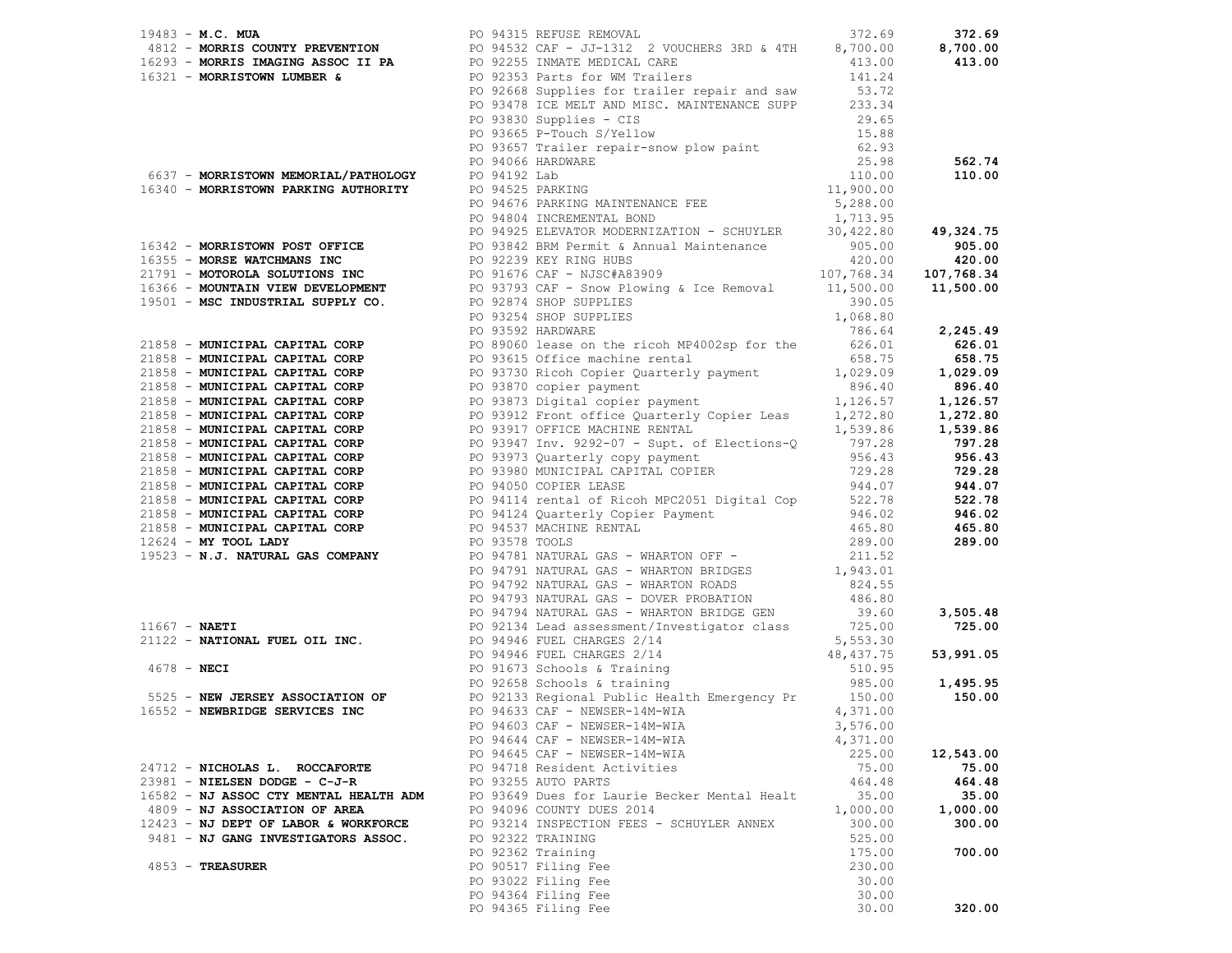|                                                                                                                                          |  |                                                                                                                                                                                                                                                                                       |                      | 3,825.00   |
|------------------------------------------------------------------------------------------------------------------------------------------|--|---------------------------------------------------------------------------------------------------------------------------------------------------------------------------------------------------------------------------------------------------------------------------------------|----------------------|------------|
|                                                                                                                                          |  |                                                                                                                                                                                                                                                                                       |                      | 17,104.00  |
|                                                                                                                                          |  |                                                                                                                                                                                                                                                                                       |                      | 4,880.00   |
|                                                                                                                                          |  |                                                                                                                                                                                                                                                                                       |                      | 1,348.00   |
|                                                                                                                                          |  |                                                                                                                                                                                                                                                                                       |                      | 136.81     |
|                                                                                                                                          |  |                                                                                                                                                                                                                                                                                       |                      | 742.00     |
|                                                                                                                                          |  |                                                                                                                                                                                                                                                                                       |                      | 15,184.00  |
|                                                                                                                                          |  |                                                                                                                                                                                                                                                                                       |                      | 3,591.35   |
|                                                                                                                                          |  |                                                                                                                                                                                                                                                                                       |                      |            |
|                                                                                                                                          |  |                                                                                                                                                                                                                                                                                       |                      | 2,225.07   |
|                                                                                                                                          |  | 2909 <b>- NJAC</b><br>2963 <b>- NJAC</b><br>2963 <b>- NJAC</b><br>2963 <b>- NJAC</b><br>2095 <b>- NDARENT SECURITY GROUP, INC.</b><br>20963 <b>- NORMENT SECURITY GROUP, INC.</b><br>20963 <b>- NORMENT SECURITY GROUP, INC.</b><br>20963 <b>- NORMENT SECURITY CO. INC.</b><br>20963 |                      | 33.70      |
|                                                                                                                                          |  |                                                                                                                                                                                                                                                                                       |                      | 146.16     |
|                                                                                                                                          |  |                                                                                                                                                                                                                                                                                       |                      | 2,400.00   |
|                                                                                                                                          |  |                                                                                                                                                                                                                                                                                       |                      |            |
|                                                                                                                                          |  |                                                                                                                                                                                                                                                                                       |                      | 1,185.00   |
|                                                                                                                                          |  |                                                                                                                                                                                                                                                                                       |                      | 3,999.50   |
|                                                                                                                                          |  |                                                                                                                                                                                                                                                                                       |                      |            |
|                                                                                                                                          |  |                                                                                                                                                                                                                                                                                       |                      | 8,080.00   |
|                                                                                                                                          |  |                                                                                                                                                                                                                                                                                       |                      |            |
|                                                                                                                                          |  |                                                                                                                                                                                                                                                                                       |                      | 2,250.00   |
|                                                                                                                                          |  |                                                                                                                                                                                                                                                                                       |                      | 497.07     |
|                                                                                                                                          |  |                                                                                                                                                                                                                                                                                       |                      | 95.00      |
|                                                                                                                                          |  |                                                                                                                                                                                                                                                                                       |                      | 800.00     |
|                                                                                                                                          |  |                                                                                                                                                                                                                                                                                       |                      | 2,753.40   |
|                                                                                                                                          |  |                                                                                                                                                                                                                                                                                       |                      | 240.94     |
|                                                                                                                                          |  |                                                                                                                                                                                                                                                                                       |                      | 210.45     |
|                                                                                                                                          |  |                                                                                                                                                                                                                                                                                       |                      | 870.38     |
|                                                                                                                                          |  |                                                                                                                                                                                                                                                                                       |                      | 3,532.32   |
|                                                                                                                                          |  |                                                                                                                                                                                                                                                                                       |                      |            |
|                                                                                                                                          |  |                                                                                                                                                                                                                                                                                       |                      |            |
|                                                                                                                                          |  |                                                                                                                                                                                                                                                                                       |                      | 2,878.91   |
|                                                                                                                                          |  | 810 - POLAND SPRING<br>PO 94421 bottled water for the office<br>PO 94421 bottled water for the office<br>PO 94421 bottled water for the office<br>PO 9488 EMPLOYER SHARE RETROACTI 192,616.27<br>PO 94898 EMPLOYER SHARE OF MEMBERS RETR                                              |                      | 61.29      |
|                                                                                                                                          |  |                                                                                                                                                                                                                                                                                       |                      | 192,616.27 |
|                                                                                                                                          |  | 17087 - POLICE & FIRE RETIREMENT<br>13432 - POSITIVE PROMOTIONS, INC.<br>17087 - PONER PLACE INC.<br>1717 - POWER PLACE INC.<br>230.64<br>1717 - POWER PLACE INC.<br>230.64<br>230.64<br>25535 - PRECIOUSGEMS MUSIC, LLC<br>10503 - PREMIER HEAL                                      |                      | 230.64     |
|                                                                                                                                          |  |                                                                                                                                                                                                                                                                                       |                      | 1,100.39   |
|                                                                                                                                          |  |                                                                                                                                                                                                                                                                                       |                      | 1,888.72   |
|                                                                                                                                          |  |                                                                                                                                                                                                                                                                                       |                      | 125.00     |
|                                                                                                                                          |  |                                                                                                                                                                                                                                                                                       |                      |            |
|                                                                                                                                          |  |                                                                                                                                                                                                                                                                                       |                      |            |
|                                                                                                                                          |  |                                                                                                                                                                                                                                                                                       |                      | 83,918.30  |
| 24230 - PRIORITY DISPATCH CORP.<br>24230 - PRIORITY DISPATCH CORP.<br>PO 92749 School & training                                         |  |                                                                                                                                                                                                                                                                                       |                      | 4,550.00   |
|                                                                                                                                          |  |                                                                                                                                                                                                                                                                                       |                      |            |
|                                                                                                                                          |  | 3316 - PROJECT SELF SUFFICIENCY PO 94646 CAF - Work First New Jersey - PSS3 $1,305.00$<br>PO 94651 CAF - Subgrant Agreement #PSSS3316- 1,417.00                                                                                                                                       |                      | 2,722.00   |
|                                                                                                                                          |  | 8616 - PSE & G, CO.<br>17189 - PSE&G CO.<br>17189 - PSE&G CO.<br>217189 - PSE&G CO.<br>217189 - PSE&G CO.<br>217189 - PSE&G CO.<br>217189 - PSE&G CO.<br>217189 - PSE&G CO.<br>217189 - PSE&G CO.<br>217189 - PSE&G CO.<br>217189 - PSE&G CO.<br>217                                  |                      |            |
|                                                                                                                                          |  |                                                                                                                                                                                                                                                                                       |                      |            |
|                                                                                                                                          |  |                                                                                                                                                                                                                                                                                       |                      |            |
|                                                                                                                                          |  |                                                                                                                                                                                                                                                                                       |                      |            |
|                                                                                                                                          |  |                                                                                                                                                                                                                                                                                       |                      |            |
|                                                                                                                                          |  |                                                                                                                                                                                                                                                                                       |                      |            |
|                                                                                                                                          |  |                                                                                                                                                                                                                                                                                       |                      |            |
| 21413 - QUALITY AUTO GLASS, INC<br>21413 - QUALITY AUTO GLASS, INC<br>21413 - QUALITY AUTO GLASS, INC<br>21413 - CUALITY AUTO GLASS, INC |  | 856.45                                                                                                                                                                                                                                                                                |                      | 856.45     |
| 12473 - R.D. SALES DOOR & HARDWARE LLC                                                                                                   |  | PO 93780 Automatic Door Repair                                                                                                                                                                                                                                                        | 919.56               | 919.56     |
| 24823 - RAMAPO COLLEGE OF NJ                                                                                                             |  | PO 94635 CAF - 24823-900                                                                                                                                                                                                                                                              | 3,200.00             | 3,200.00   |
| 17247 - TOWNSHIP OF RANDOLPH                                                                                                             |  |                                                                                                                                                                                                                                                                                       |                      |            |
|                                                                                                                                          |  | PO 94198 CAF - 2013 Municipal Alliance Funds                                                                                                                                                                                                                                          | 4,191.50<br>1,333.33 |            |
|                                                                                                                                          |  | PO 94121 CAF - 2013 Supplemental Municipal A<br>PO 94904 Chargeback for Spring 2014 Daquil                                                                                                                                                                                            | 722.16               | 5,524.83   |
| 17255 - RARITAN VALLEY COMMUNITY                                                                                                         |  | PO 94074 TRUCK PARTS                                                                                                                                                                                                                                                                  |                      | 722.16     |
| 26223 - RE-TRON TECHNOLOGIES INC.                                                                                                        |  |                                                                                                                                                                                                                                                                                       | 986.00               | 986.00     |
| $12128$ - READY SUPPLY                                                                                                                   |  | PO 94730 Storeroom~Nursing Supplies                                                                                                                                                                                                                                                   | 1,385.40             | 1,385.40   |
| $1578$ - REED SYSTEMS, LTD.                                                                                                              |  | PO 93599 TRUCK PARTS                                                                                                                                                                                                                                                                  | 102.60               | 102.60     |
| $25435$ - RENATA STOKES                                                                                                                  |  | PO 94094 EXPENSE VOUCHER                                                                                                                                                                                                                                                              | 125.50               | 125.50     |
| 17309 - RESTORATION BY PETER SCHICHTEL                                                                                                   |  | PO 93954 O/S SERV                                                                                                                                                                                                                                                                     | 144.55               | 144.55     |
| 21275 - RHM BENEFITS, INC.                                                                                                               |  | PO 88921 CAF - Admin & Consulting Services f                                                                                                                                                                                                                                          | 12,500.00            | 12,500.00  |
| 17314 - RHOMAR INDUSTRIES INC                                                                                                            |  | PO 93227 SNOW REMOVAL                                                                                                                                                                                                                                                                 | 1,559.65             | 1,559.65   |
| 17334 - RIO'S ENGRAVING                                                                                                                  |  | PO 93807 morris county clerk stamps for Regi                                                                                                                                                                                                                                          | 52.00                | 52.00      |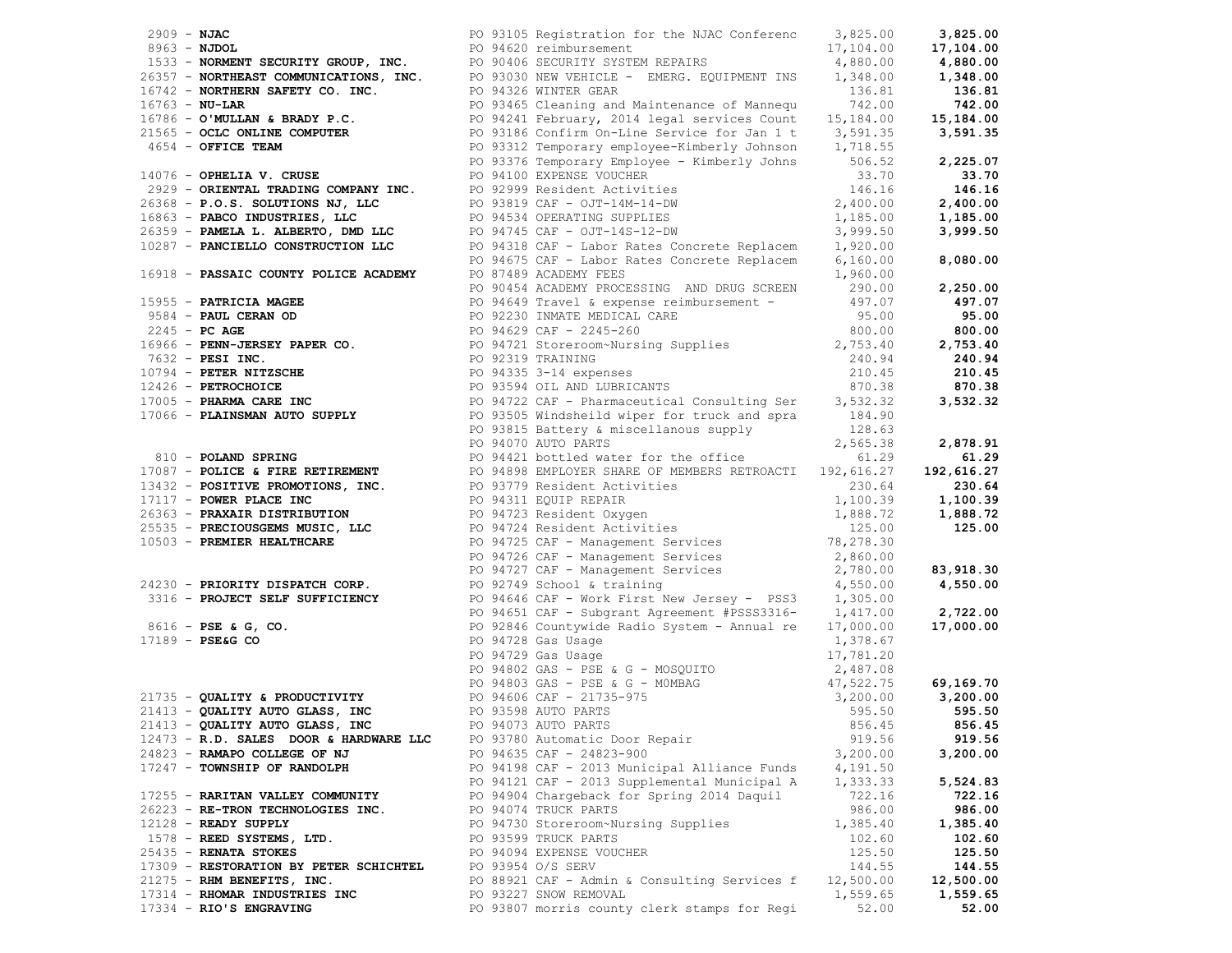|                                   | 974 - ROOF MURANCHE PROPERTY PROPERTY PROPERTY PROPERTY (2001) 2013 - 1000 - 1000 - 1000 - 1000 - 1000 - 1000 - 1000 - 1000 - 1000 - 1000 - 1000 - 1000 - 1000 - 1000 - 1000 - 1000 - 1000 - 1000 - 1000 - 1000 - 1000 - 10 |          |          |
|-----------------------------------|-----------------------------------------------------------------------------------------------------------------------------------------------------------------------------------------------------------------------------|----------|----------|
|                                   |                                                                                                                                                                                                                             |          |          |
|                                   |                                                                                                                                                                                                                             |          |          |
|                                   |                                                                                                                                                                                                                             |          |          |
|                                   |                                                                                                                                                                                                                             |          |          |
| 4611 - STAPLES BUSINESS ADVANTAGE | PO 92320 OFFICE SUPPLIES                                                                                                                                                                                                    | 174.16   | 174.16   |
| 4611 - STAPLES BUSINESS ADVANTAGE | PO 92329 Office Supplies                                                                                                                                                                                                    | 572.44   | 572.44   |
| 4611 - STAPLES BUSINESS ADVANTAGE | PO 92333 SUPPLIES FOR SURROGATE'S OFFICE                                                                                                                                                                                    | 2,406.26 | 2,406.26 |
| 4611 - STAPLES BUSINESS ADVANTAGE | PO 92527 SUPPLIES                                                                                                                                                                                                           | 175.13   | 175.13   |
| 4611 - STAPLES BUSINESS ADVANTAGE | PO 92799 OFFICE SUPPLIES                                                                                                                                                                                                    | 225.39   | 225.39   |
| 4611 - STAPLES BUSINESS ADVANTAGE | PO 93413 office supplies                                                                                                                                                                                                    | 218.21   | 218.21   |
| 4611 - STAPLES BUSINESS ADVANTAGE | PO 93480 OFFICE SUPPLIES                                                                                                                                                                                                    | 570.63   | 570.63   |
| 4611 - STAPLES BUSINESS ADVANTAGE | PO 93524 Office Supplies                                                                                                                                                                                                    | 1,185.04 | 1,185.04 |
| 4611 - STAPLES BUSINESS ADVANTAGE | PO 93526 Office Supplies                                                                                                                                                                                                    | 1,626.87 | 1,626.87 |
| 4611 - STAPLES BUSINESS ADVANTAGE | PO 93567 office supplies                                                                                                                                                                                                    | 193.03   | 193.03   |
| 4611 - STAPLES BUSINESS ADVANTAGE | PO 93612 Office supplies                                                                                                                                                                                                    | 1,732.45 | 1,732.45 |
| 4611 - STAPLES BUSINESS ADVANTAGE | PO 93720 Staples 2014                                                                                                                                                                                                       | 365.88   | 365.88   |
| 4611 - STAPLES BUSINESS ADVANTAGE | PO 93731 Office Supplies                                                                                                                                                                                                    | 198.56   | 198.56   |
|                                   | PO 93763 Office Supplies                                                                                                                                                                                                    |          |          |
| 4611 - STAPLES BUSINESS ADVANTAGE |                                                                                                                                                                                                                             | 194.90   | 194.90   |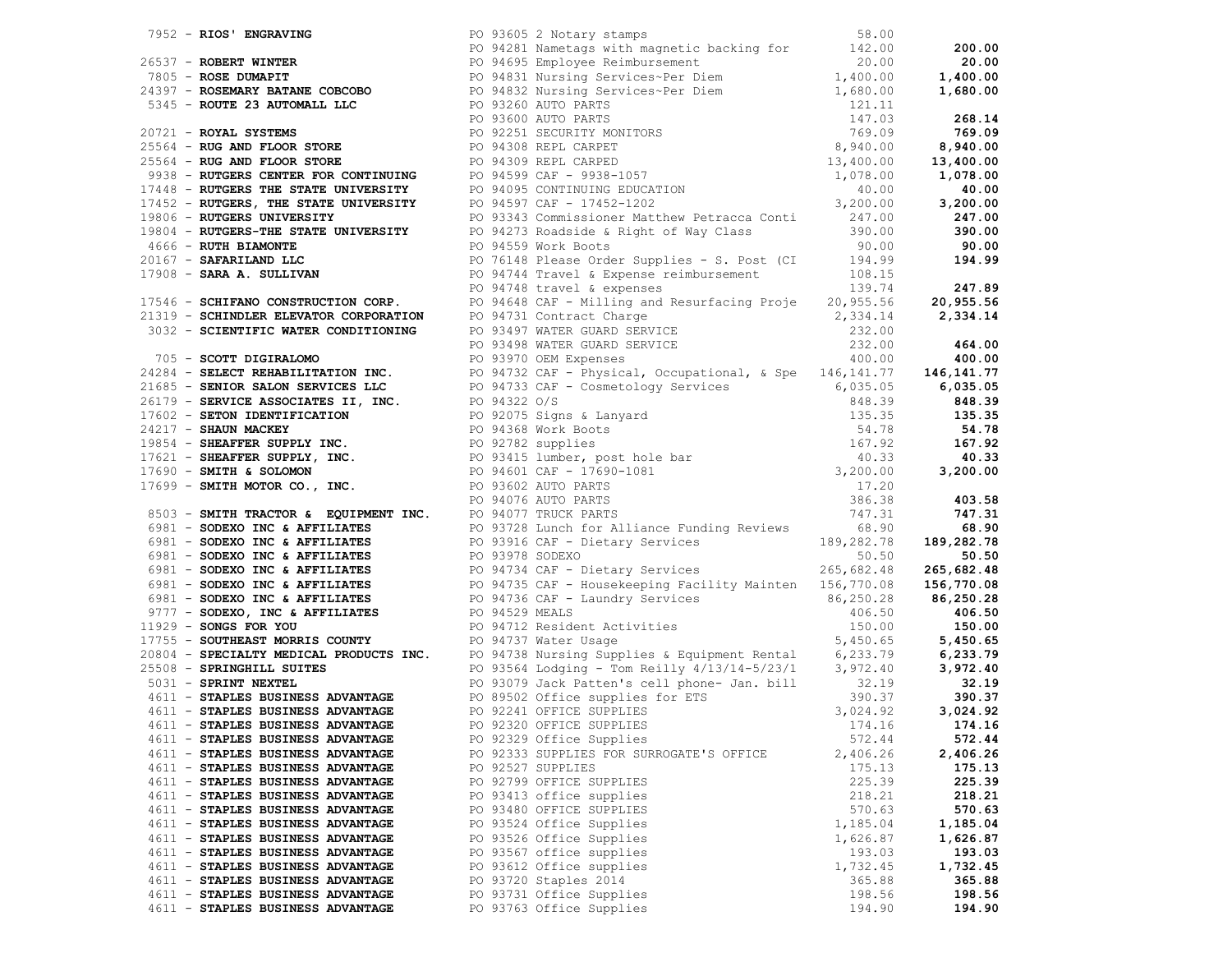|                                         | 1974 - PRANCH BORTHUM ARTONOMY IN DEVICE IN CONTRACT PRODUCTION (1971) - 1972 - 1972 - 1972 - 1972 - 1972 - 1972 - 1972 - 1972 - 1972 - 1972 - 1972 - 1972 - 1972 - 1972 - 1972 - 1972 - 1972 - 1972 - 1972 - 1972 - 1972 - |          |          |
|-----------------------------------------|-----------------------------------------------------------------------------------------------------------------------------------------------------------------------------------------------------------------------------|----------|----------|
|                                         |                                                                                                                                                                                                                             |          |          |
|                                         |                                                                                                                                                                                                                             |          |          |
|                                         |                                                                                                                                                                                                                             |          |          |
|                                         |                                                                                                                                                                                                                             |          |          |
|                                         |                                                                                                                                                                                                                             |          |          |
|                                         | PO 92528 BRENDA SCOTT                                                                                                                                                                                                       | 519.48   |          |
|                                         | PO 93352 BRENDA SCOTT                                                                                                                                                                                                       | 1,106.30 |          |
|                                         | PO 94264 BRENDA SCOTT                                                                                                                                                                                                       | 1,077.44 | 5,598.84 |
| 4859 - THE INSTITUTE FOR FORENSIC       | PO 92744 Medical                                                                                                                                                                                                            | 325.00   | 325.00   |
| 17242 - THE LAW OFFICE OF               | PO 94105 Morris View Collections legal servi                                                                                                                                                                                | 1,417.48 | 1,417.48 |
| 9016 - THE STAR LEDGER                  | PO 93405 1 year subscription of the stat led                                                                                                                                                                                | 361.40   | 361.40   |
| 24933 - THOMAS POLLIO                   | PO 94458 Reimbursement of Petty Cash Funds                                                                                                                                                                                  | 398.80   | 398.80   |
| 122 - TILCON NEW YORK INC.              | PO 93355 Bituminous Concrete                                                                                                                                                                                                | 5,367.24 |          |
|                                         | PO 93364 Bituminous Concrete                                                                                                                                                                                                | 928.72   |          |
|                                         | PO 93574 Bituminous Concrete                                                                                                                                                                                                | 1,321.58 | 7,617.54 |
| 21479 - TIOGA SOLAR MORRIS COUNTY 1 LLC | PO 92827 Electric / Solar Energy                                                                                                                                                                                            | 950.29   | 950.29   |
| 21479 - TIOGA SOLAR MORRIS COUNTY 1 LLC | PO 92828 Electric / Solar Energy                                                                                                                                                                                            | 347.06   | 347.06   |
| 21479 - TIOGA SOLAR MORRIS COUNTY 1 LLC | PO 94118 Electric / Solar Energy                                                                                                                                                                                            | 400.69   | 400.69   |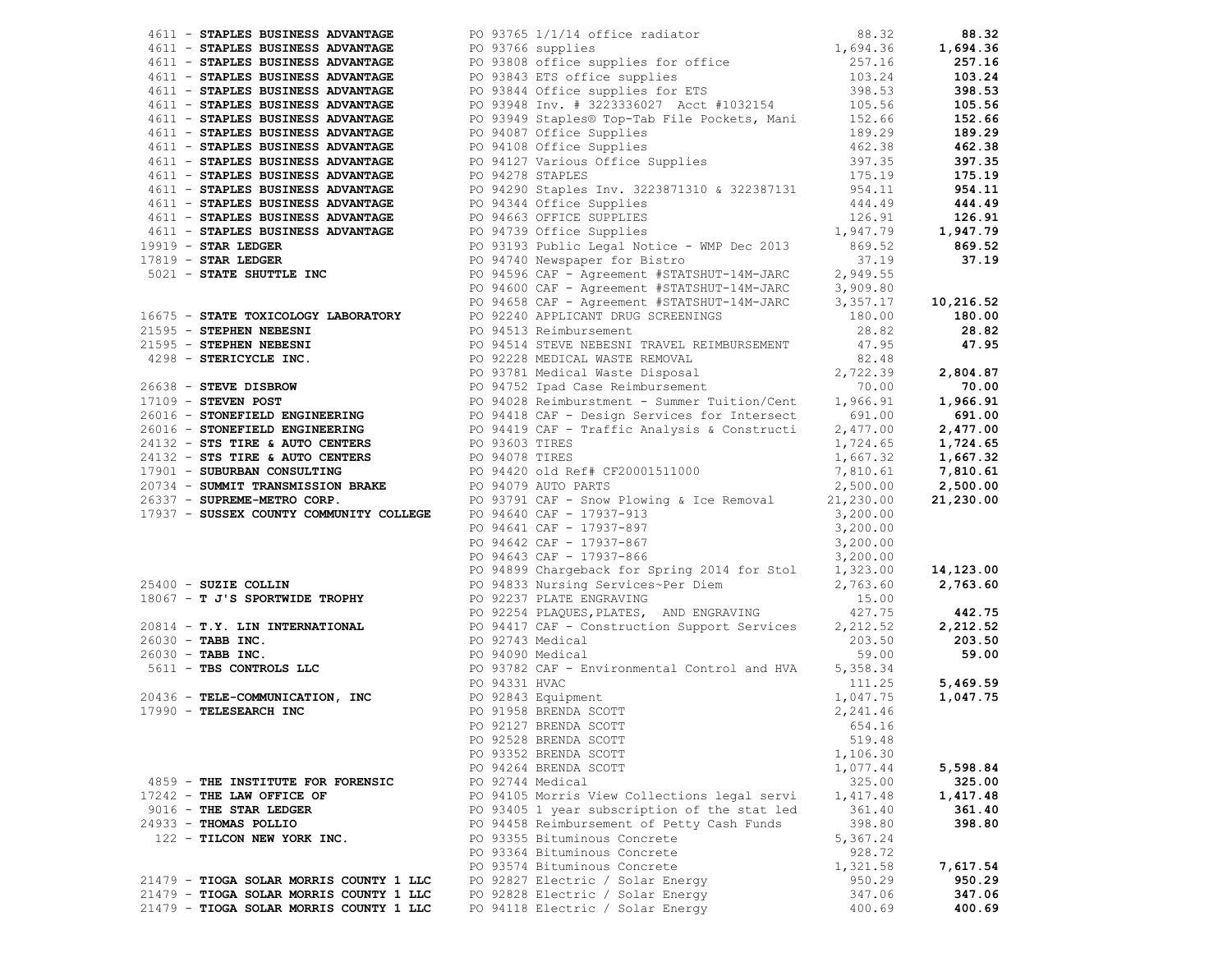|                                          |               |                                                  |          | 85.50    |
|------------------------------------------|---------------|--------------------------------------------------|----------|----------|
|                                          |               |                                                  |          |          |
|                                          |               |                                                  |          |          |
|                                          |               |                                                  |          |          |
|                                          |               |                                                  |          |          |
|                                          |               |                                                  |          |          |
|                                          |               |                                                  |          |          |
|                                          |               |                                                  |          |          |
|                                          |               |                                                  |          |          |
|                                          |               |                                                  |          |          |
|                                          |               |                                                  |          |          |
|                                          |               |                                                  |          |          |
|                                          |               |                                                  |          |          |
|                                          |               |                                                  |          |          |
|                                          |               |                                                  |          |          |
|                                          |               |                                                  |          |          |
|                                          |               |                                                  |          |          |
|                                          |               |                                                  |          |          |
|                                          |               |                                                  |          |          |
|                                          |               |                                                  |          |          |
|                                          |               |                                                  |          |          |
|                                          |               |                                                  |          |          |
|                                          |               |                                                  |          |          |
|                                          |               |                                                  |          |          |
|                                          |               |                                                  |          |          |
|                                          |               |                                                  |          |          |
|                                          |               |                                                  |          |          |
|                                          |               |                                                  |          |          |
|                                          |               |                                                  |          |          |
|                                          |               |                                                  |          |          |
|                                          |               |                                                  |          |          |
|                                          |               |                                                  |          |          |
|                                          |               | PO 93529 Monthly Statement - $1,102.84$ 1,333.71 |          |          |
| $8384 - VMC$                             |               | PO 94189 CAF - 2014 Funding through the Olde     |          | 5,485.03 |
|                                          |               |                                                  | 5,485.03 |          |
| 25832 - VOIANCE LANGUAGE SERVICES, LLC   |               | PO 93619 Interpreter fees                        | 340.74   | 340.74   |
| 25815 - VOLKER CRANE LLC                 |               | PO 92259 QUOTE # 13-64 - GENERATOR PROJECT W     | 1,981.00 | 1,981.00 |
| 25815 - VOLKER CRANE LLC                 |               | PO 93052 QUOTE# 13-64 GENERATOR PROJECT W&       | 7,952.00 | 7,952.00 |
| 6146 - W.B. MASON COMPANY INC            |               | PO 93187 Recieved Supplies                       | 453.93   |          |
|                                          |               | PO 93613 Office supplies                         | 390.71   |          |
|                                          |               | PO 93469 Office Supplies                         | 884.35   |          |
|                                          |               | PO 93918 OFFICE SUPPLIES                         | 423.70   | 2,152.69 |
| 18389 - WARREN COUNTY TECHNICAL SCHOOL   |               | PO 94636 CAF - 8389-933                          | 568.32   | 568.32   |
| 4210 - WASHINGTON TOWNSHIP               | PO 93683 Fuel |                                                  | 158.42   | 158.42   |
| 24231 - WATERS, MCPHERSON, MCNEILL, P.C. |               | PO 94284 Sussex Turnpike Improvement Project     | 8,379.75 | 8,379.75 |
| 24231 - WATERS, MCPHERSON, MCNEILL, P.C. |               | PO 94285 Ridgedale Avenue Bridge Project-leg     | 2,934.00 | 2,934.00 |
| 24231 - WATERS, MCPHERSON, MCNEILL, P.C. |               | PO 94286 Montville Intersection Improvement      | 2,114.00 | 2,114.00 |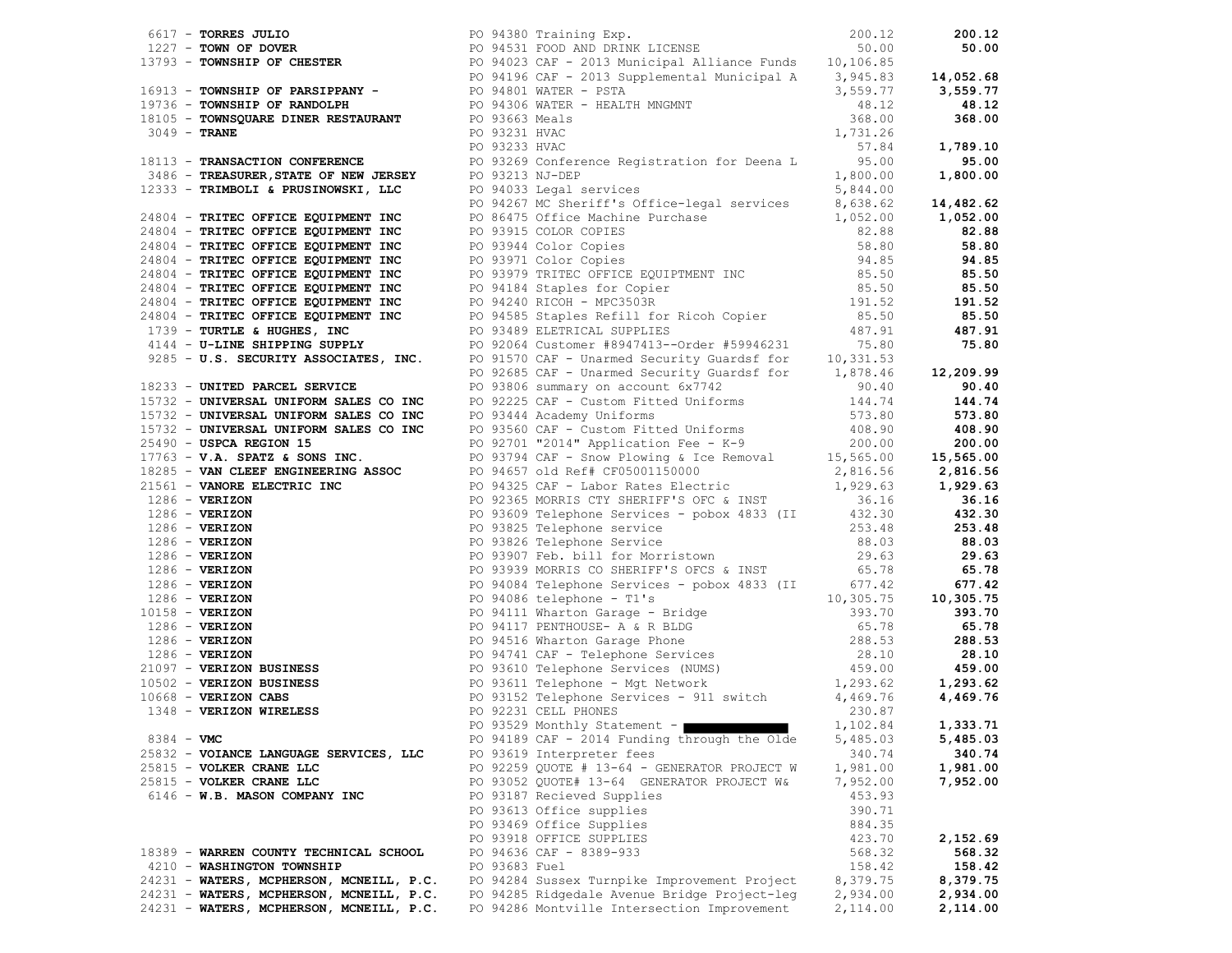|                                                             |                  | 24231 - WATERS, MCPHERSON, MCNEILL, P.C. PO 94287 Canal Street Bridge Proj. legal ser 1,858.90                                                                                                                                 |           | 1,858.90  |
|-------------------------------------------------------------|------------------|--------------------------------------------------------------------------------------------------------------------------------------------------------------------------------------------------------------------------------|-----------|-----------|
|                                                             |                  | 24231 - WATERS, MCPHERSON, MCNEILL, P.C. PO 94288 Flanders Drakestown Rd. Bridge Proj 396.00                                                                                                                                   |           | 396.00    |
| 13392 - WEBSTER PLUMBING & PO 92229 SEWER LINE CLEANING     |                  |                                                                                                                                                                                                                                | 671.10    | 671.10    |
| 13512 - WELDON ASPHALT                                      | PO 93356 Top Mix |                                                                                                                                                                                                                                | 220.12    | 220.12    |
| 18435 - WEST CHESTER MACHINERY AND PO 93261 SNOW PLOW PARTS |                  |                                                                                                                                                                                                                                | 557.18    |           |
|                                                             |                  | PO 93604 TRUCK PARTS                                                                                                                                                                                                           | 31.19     |           |
|                                                             |                  | PO 94190 SNOW REMOVAL                                                                                                                                                                                                          | 910.00    | 1,498.37  |
| 10812 - WEST PAYMENT CENTER                                 |                  | PO 93027 Online Charges 2012 1,346.73                                                                                                                                                                                          |           | 1,346.73  |
|                                                             |                  | 5455 - WEST PAYMENT CENTER <b>Example 2018</b> PO 93190 On-line Service for Jan 1, 2014 thr 836.16                                                                                                                             |           | 836.16    |
|                                                             |                  | 10812 - WEST PAYMENT CENTER <b>Example 2014</b> PO 93391 Information charges: January 2014                                                                                                                                     | 539.07    | 539.07    |
|                                                             |                  | $10812$ - WEST PAYMENT CENTER $PQ$ 93392 Discount plan charges: $1/5/14-2/4/1$                                                                                                                                                 | 162.00    | 162.00    |
|                                                             |                  | 10534 - WESTERN APPLIANCE INC. PO 94459 Washing Machine Repair                                                                                                                                                                 | 140.00    | 140.00    |
|                                                             |                  | 18456 - WHITE & SHAUGER INC. The Revenue of PO 93783 Machinery Repairs & Parts 15.84                                                                                                                                           |           | 15.84     |
| $20104$ - NEIL KEMPKER &                                    |                  | PO 94320 REPLACE RAILING                                                                                                                                                                                                       | 950.00    | 950.00    |
|                                                             |                  | 10826 - WHITES HEALTHCARE THE RESERVIES OF PO 93161 January Residen RX Supply & Return                                                                                                                                         | 428.09    | 428.09    |
| 453 - WHITES HEALTHCARE                                     |                  | PO 93448 Resident Medications 303.70                                                                                                                                                                                           |           |           |
|                                                             |                  | PO 94428 Resident Medications                                                                                                                                                                                                  | 1,031.95  | 1,335.65  |
| 8335 - WILLIAM PATERSON UNIVERSITY                          |                  | PO 94638 CAF - 8335-1013                                                                                                                                                                                                       | 1,345.83  |           |
|                                                             |                  | PO 94749 CAF - 8335-971                                                                                                                                                                                                        | 1,959.51  |           |
|                                                             |                  | PO 94750 CAF - 8335-971                                                                                                                                                                                                        | 2,040.49  | 5,345.83  |
| 1621 - WINSOR'S TRACTOR TRAILER                             |                  | PO 94639 CAF - 1621-1068                                                                                                                                                                                                       | 3,200.00  | 3,200.00  |
| 3793 - WOODRUFF ENERGY                                      |                  | PO 94742 Gas Usage entry the state of the state of the state of the state of the state of the state of the state of the state of the state of the state of the state of the state of the state of the state of the state of th | 62,058.33 | 62,058.33 |
| 18564 - XEROX CORP                                          |                  | PO 94625 maintenance/meter usage 7325 &6204 137.16                                                                                                                                                                             |           | 137.16    |
| 20132 - ZEE MEDICAL INC.                                    |                  | PO 93414 Medical supplies-Bridge Dept.                                                                                                                                                                                         | 111.00    | 111.00    |
|                                                             |                  |                                                                                                                                                                                                                                |           |           |

 **Total to be paid from Fund 01 Current Fund 20,902,941.97** Total to be paid from Fund 02 Grant Fund<br>
Total to be paid from Fund 04 County Capital **283,611.70**<br>
141,631.44 **Total to be paid from Fund 04 County Capital 141,631.44**<br> **Total to be paid from Fund 13 Dedicated Trust** 1,728,405.61 Total to be paid from Fund 13 Dedicated Trust

 **------------- 23,056,590.72**

TOTAL **23,056,590.72**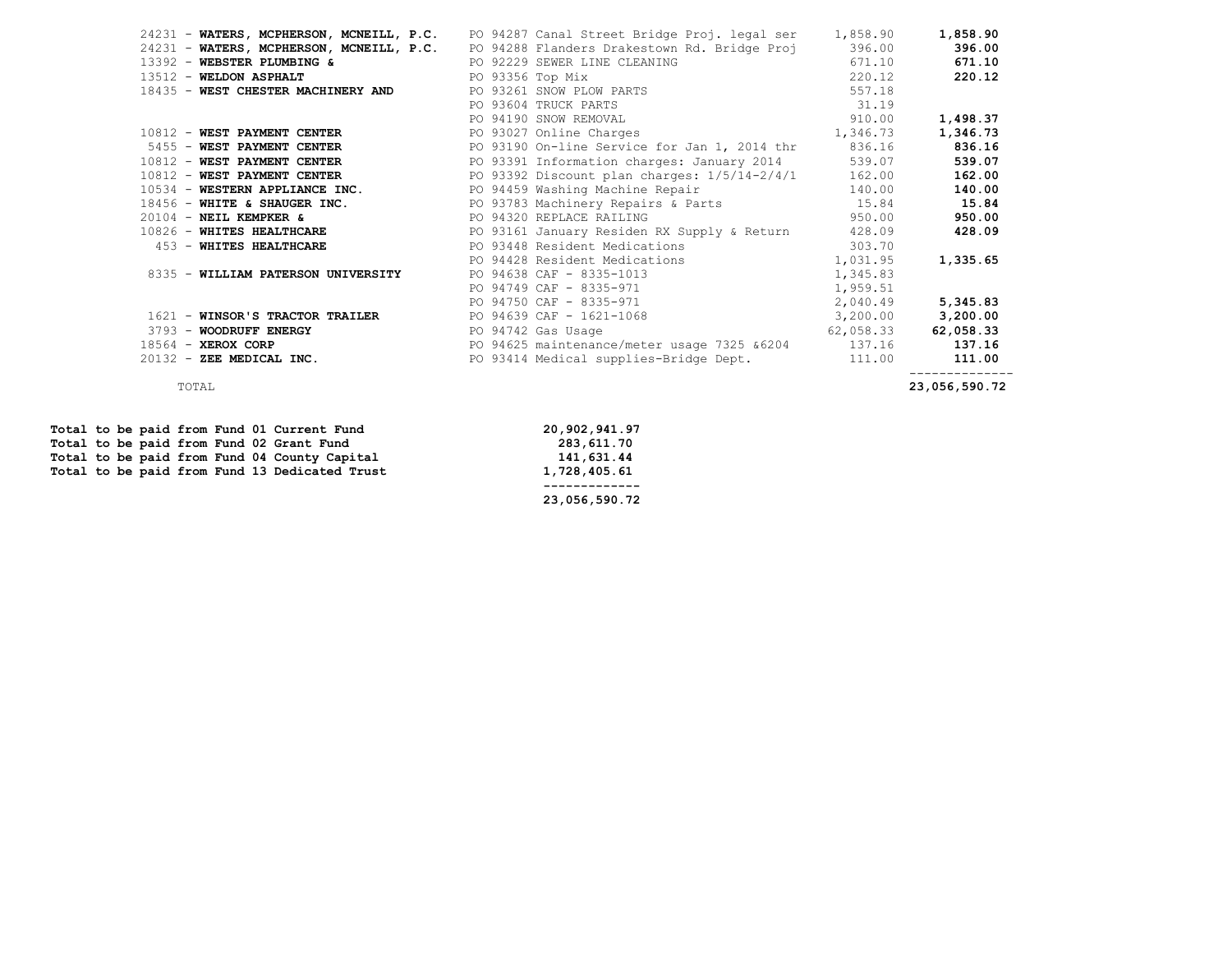# **List of Bills (Department/Account Detail) - CENTRALIZED DISBURSEMENT ACCOUNT**

| 93106 CAESAR'S ENTERTAINMENT CORP.<br>93106 CAESAR'S ENTERTAINMENT CORP.<br>Education Schools & Training<br>94127 STAPLES BUSINESS ADVANTAGE<br>Office Supplies & Stationery | <b>Current Fund</b><br>Room Reservations for Carol Spencer to a<br>Additional room charge<br>Registration for Carol Spencer to attend<br>TOTAL FOR ACCOUNT<br>Uni-Ball gel, Crystal Cover Clear Letter                                                                                       | 178.00<br>20.00<br>425.00                                                                                                                                                                                                                                                                                                                                                                                                                                         | 623.00                     |
|------------------------------------------------------------------------------------------------------------------------------------------------------------------------------|----------------------------------------------------------------------------------------------------------------------------------------------------------------------------------------------------------------------------------------------------------------------------------------------|-------------------------------------------------------------------------------------------------------------------------------------------------------------------------------------------------------------------------------------------------------------------------------------------------------------------------------------------------------------------------------------------------------------------------------------------------------------------|----------------------------|
|                                                                                                                                                                              |                                                                                                                                                                                                                                                                                              |                                                                                                                                                                                                                                                                                                                                                                                                                                                                   |                            |
|                                                                                                                                                                              |                                                                                                                                                                                                                                                                                              |                                                                                                                                                                                                                                                                                                                                                                                                                                                                   |                            |
|                                                                                                                                                                              |                                                                                                                                                                                                                                                                                              |                                                                                                                                                                                                                                                                                                                                                                                                                                                                   |                            |
|                                                                                                                                                                              |                                                                                                                                                                                                                                                                                              |                                                                                                                                                                                                                                                                                                                                                                                                                                                                   |                            |
|                                                                                                                                                                              |                                                                                                                                                                                                                                                                                              |                                                                                                                                                                                                                                                                                                                                                                                                                                                                   |                            |
|                                                                                                                                                                              |                                                                                                                                                                                                                                                                                              |                                                                                                                                                                                                                                                                                                                                                                                                                                                                   |                            |
|                                                                                                                                                                              |                                                                                                                                                                                                                                                                                              | 397.35                                                                                                                                                                                                                                                                                                                                                                                                                                                            |                            |
|                                                                                                                                                                              | TOTAL FOR ACCOUNT                                                                                                                                                                                                                                                                            |                                                                                                                                                                                                                                                                                                                                                                                                                                                                   | 397.35                     |
|                                                                                                                                                                              |                                                                                                                                                                                                                                                                                              | 21.68                                                                                                                                                                                                                                                                                                                                                                                                                                                             |                            |
|                                                                                                                                                                              | TOTAL FOR ACCOUNT                                                                                                                                                                                                                                                                            |                                                                                                                                                                                                                                                                                                                                                                                                                                                                   | 21.68                      |
|                                                                                                                                                                              |                                                                                                                                                                                                                                                                                              |                                                                                                                                                                                                                                                                                                                                                                                                                                                                   |                            |
|                                                                                                                                                                              | TOTAL FOR ACCOUNT                                                                                                                                                                                                                                                                            |                                                                                                                                                                                                                                                                                                                                                                                                                                                                   | 101.92                     |
|                                                                                                                                                                              |                                                                                                                                                                                                                                                                                              |                                                                                                                                                                                                                                                                                                                                                                                                                                                                   |                            |
|                                                                                                                                                                              |                                                                                                                                                                                                                                                                                              | 40.00                                                                                                                                                                                                                                                                                                                                                                                                                                                             |                            |
|                                                                                                                                                                              |                                                                                                                                                                                                                                                                                              | 850.00                                                                                                                                                                                                                                                                                                                                                                                                                                                            |                            |
|                                                                                                                                                                              |                                                                                                                                                                                                                                                                                              |                                                                                                                                                                                                                                                                                                                                                                                                                                                                   | 1,246.00                   |
|                                                                                                                                                                              |                                                                                                                                                                                                                                                                                              |                                                                                                                                                                                                                                                                                                                                                                                                                                                                   | ------------               |
|                                                                                                                                                                              |                                                                                                                                                                                                                                                                                              |                                                                                                                                                                                                                                                                                                                                                                                                                                                                   | 2,389.95                   |
|                                                                                                                                                                              |                                                                                                                                                                                                                                                                                              |                                                                                                                                                                                                                                                                                                                                                                                                                                                                   |                            |
|                                                                                                                                                                              |                                                                                                                                                                                                                                                                                              | 194.90                                                                                                                                                                                                                                                                                                                                                                                                                                                            |                            |
|                                                                                                                                                                              |                                                                                                                                                                                                                                                                                              |                                                                                                                                                                                                                                                                                                                                                                                                                                                                   |                            |
|                                                                                                                                                                              |                                                                                                                                                                                                                                                                                              |                                                                                                                                                                                                                                                                                                                                                                                                                                                                   | 657.28                     |
|                                                                                                                                                                              |                                                                                                                                                                                                                                                                                              | 65.40                                                                                                                                                                                                                                                                                                                                                                                                                                                             |                            |
|                                                                                                                                                                              | TOTAL FOR ACCOUNT                                                                                                                                                                                                                                                                            |                                                                                                                                                                                                                                                                                                                                                                                                                                                                   | 65.40                      |
|                                                                                                                                                                              |                                                                                                                                                                                                                                                                                              | 9.96                                                                                                                                                                                                                                                                                                                                                                                                                                                              |                            |
|                                                                                                                                                                              |                                                                                                                                                                                                                                                                                              | 9.96                                                                                                                                                                                                                                                                                                                                                                                                                                                              |                            |
|                                                                                                                                                                              | TOTAL FOR ACCOUNT                                                                                                                                                                                                                                                                            |                                                                                                                                                                                                                                                                                                                                                                                                                                                                   | 19.92                      |
|                                                                                                                                                                              |                                                                                                                                                                                                                                                                                              | 6.97                                                                                                                                                                                                                                                                                                                                                                                                                                                              |                            |
|                                                                                                                                                                              | TOTAL FOR ACCOUNT                                                                                                                                                                                                                                                                            |                                                                                                                                                                                                                                                                                                                                                                                                                                                                   | 6.97                       |
|                                                                                                                                                                              |                                                                                                                                                                                                                                                                                              |                                                                                                                                                                                                                                                                                                                                                                                                                                                                   |                            |
|                                                                                                                                                                              |                                                                                                                                                                                                                                                                                              |                                                                                                                                                                                                                                                                                                                                                                                                                                                                   | 749.57                     |
| Postage & Metered Mail<br>TOTAL for County Administrator<br>Postage & Metered Mail                                                                                           | 94588 LONGFELLOWS SANDWICH DELI<br>93106 CAESAR'S ENTERTAINMENT CORP.<br>93106 CAESAR'S ENTERTAINMENT CORP.<br>93763 STAPLES BUSINESS ADVANTAGE<br>94108 STAPLES BUSINESS ADVANTAGE<br>Office Supplies & Stationery<br>Other Administrative Supplies<br>(2013) Other Administrative Supplies | 1ST HALF MARCH 2014 METERED MAIL<br>$3/10/14$ dinner for 8 people<br>Room Reservations for John Bonanni and M<br>Additional room charge<br>Registration for John Bonanni and Mary J<br>TOTAL FOR ACCOUNT<br>Office Supplies 3218431577<br>Office Supplies Inv# 3223871309Acct# NYC<br>TOTAL FOR ACCOUNT<br>1ST HALF MARCH 2014 METERED MAIL<br>12/15/13-1/14/2014 04A0436628846<br>1/15/2014-2/14/2014 #04B0436628846<br>03I0436628846 8/15-9/14/2013 acct.#04366 | 101.92<br>356.00<br>462.38 |

#### **DEPARTMENT 105115**

| 93934 KESSLER PROFESSIONAL SERVICES, LLC IME (see attached claim form) Terry, Jeff |                   | 3,213.00 |
|------------------------------------------------------------------------------------|-------------------|----------|
| 01-201-20-105115-084<br><i>Other Outside Services</i>                              | TOTAL FOR ACCOUNT | 3.213.00 |
|                                                                                    |                   |          |
| TOTAL for DEPARTMENT 105115                                                        |                   | 3,213.00 |

**Board of Chosen Freeholders**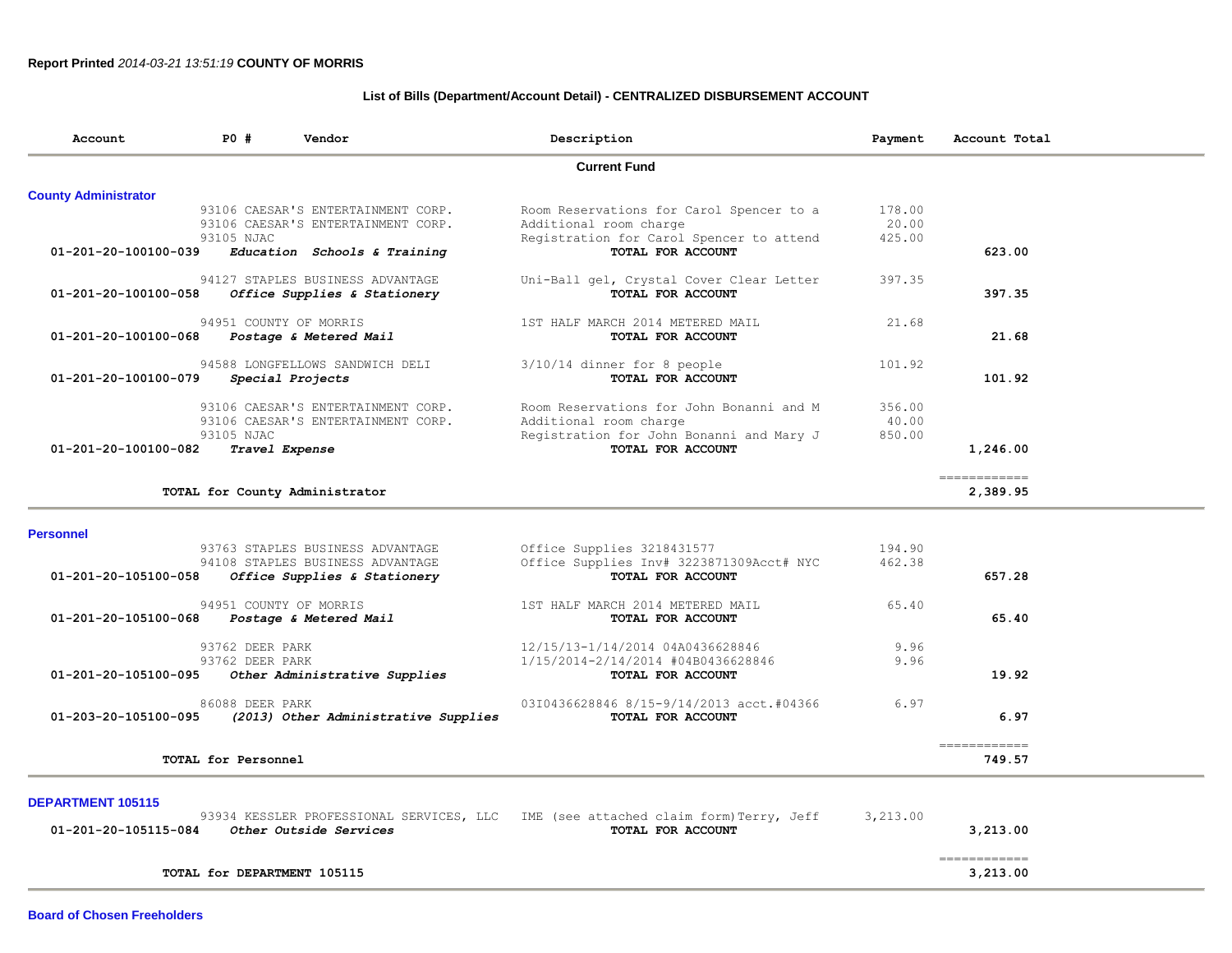| 94951 COUNTY OF MORRIS                                                                   | 1ST HALF MARCH 2014 METERED MAIL                              | 26.36     |                           |  |
|------------------------------------------------------------------------------------------|---------------------------------------------------------------|-----------|---------------------------|--|
| 94951 COUNTY OF MORRIS                                                                   | 1ST HALF MARCH 2014 METERED MAIL                              | 94.14     |                           |  |
| 01-201-20-110100-068<br>Postage & Metered Mail                                           | TOTAL FOR ACCOUNT                                             |           | 120.50                    |  |
| 93107 BORGATA RESORT & SPA                                                               | Room Reservation for Tom Mastrangelo to                       | 238.00    |                           |  |
| 93107 BORGATA RESORT & SPA                                                               | Additional room charge                                        | 10.00     |                           |  |
| 93106 CAESAR'S ENTERTAINMENT CORP.                                                       | Room Reservation for the following to at                      | 534.00    |                           |  |
| 93106 CAESAR'S ENTERTAINMENT CORP.                                                       | Additional room charges                                       | 60.00     |                           |  |
| 93105 NJAC                                                                               | Registration for the following to attend                      | 1,700.00  |                           |  |
| Special Projects<br>01-201-20-110100-079                                                 | TOTAL FOR ACCOUNT                                             |           | 2,542.00                  |  |
|                                                                                          |                                                               |           |                           |  |
| 94907 MORRIS COUNTY IMPROVEMENT<br>01-203-20-110100-084<br>(2013) Other Outside Services | NW Financial Group, LLC Financial Adviso<br>TOTAL FOR ACCOUNT | 15,227.50 | 15,227.50                 |  |
|                                                                                          |                                                               |           |                           |  |
| TOTAL for Board of Chosen Freeholders                                                    |                                                               |           | ============<br>17,890.00 |  |
| <b>Clerk of the Board</b>                                                                |                                                               |           |                           |  |
| 94403 DAILY RECORD                                                                       | $T$ & M Consultants (p/d $3/4$ )                              | 56.84     |                           |  |
| 94403 DAILY RECORD                                                                       | Van Cleef $(p/d \t3/4)$                                       | 51.90     |                           |  |
| 94403 DAILY RECORD                                                                       | Preservation Design Partnership (p/d 3/4)                     | 54.50     |                           |  |
| 94403 DAILY RECORD                                                                       | Keller & Kirkpatrick (p/d 3/4)                                | 56.06     |                           |  |
| 94621 DAILY RECORD                                                                       | BOONTON AVE LEGAL NOTICE 3/04/14                              | 150.44    |                           |  |
| 94239 DAILY RECORD                                                                       | VARIOUS SECURITY 2/28/2014                                    | 161.36    | 531.10                    |  |
| 01-201-20-110105-022<br>Advertising                                                      | TOTAL FOR ACCOUNT                                             |           |                           |  |
|                                                                                          |                                                               |           | ------------              |  |
| TOTAL for Clerk of the Board                                                             |                                                               |           | 531.10                    |  |
|                                                                                          |                                                               |           |                           |  |
| <b>County Clerk</b>                                                                      |                                                               |           |                           |  |
| 92019 COANJ<br>01-201-20-120100-023<br>Associations and Memberships                      | COANJ 2014 Membership Dues For the Morri<br>TOTAL FOR ACCOUNT | 750.00    | 750.00                    |  |
|                                                                                          |                                                               |           |                           |  |
| 93406 DAILY RECORD                                                                       | dro157818 1 year subscription $1/1/14$ - 12                   | 337.52    |                           |  |
| 93405 THE STAR LEDGER                                                                    | 10100-0008275604 One year subscription                        | 361.40    |                           |  |
| 01-201-20-120100-028<br>Books & Periodicals                                              | TOTAL FOR ACCOUNT                                             |           | 698.92                    |  |
| 93404 E-PROBATE LLC                                                                      | software maintenance on Surrogates machi                      | 1,320.00  |                           |  |
| 94625 XEROX CORP                                                                         | maintenance meter usage on wc7335 ser.#F                      | 46.62     |                           |  |
| 94625 XEROX CORP                                                                         | maintenance charge for the wide format 6                      | 90.54     |                           |  |
| 01-201-20-120100-044<br>Equipment Service Agreements                                     | TOTAL FOR ACCOUNT                                             |           | 1,457.16                  |  |
| 93807 RIO'S ENGRAVING                                                                    |                                                               | 52.00     |                           |  |
| 01-201-20-120100-058<br>Office Supplies & Stationery                                     | 2 rubber stamps for the registry dept. M<br>TOTAL FOR ACCOUNT |           | 52.00                     |  |
|                                                                                          |                                                               |           |                           |  |
| 94951 COUNTY OF MORRIS                                                                   | 1ST HALF MARCH 2014 METERED MAIL                              | 1,303.29  |                           |  |
| 01-201-20-120100-068<br>Postage & Metered Mail                                           | TOTAL FOR ACCOUNT                                             |           | 1,303.29                  |  |
| 93808 STAPLES BUSINESS ADVANTAGE                                                         | epson workforce 3520 and toner                                | 215.38    |                           |  |
| 93808 STAPLES BUSINESS ADVANTAGE                                                         | epson cartridges cyan and yellow                              | 41.78     |                           |  |
| $01 - 201 - 20 - 120100 - 069$<br>Printing                                               | TOTAL FOR ACCOUNT                                             |           | 257.16                    |  |
|                                                                                          |                                                               |           |                           |  |
| 93806 UNITED PARCEL SERVICE                                                              | weekly service charge $1/18/14, 1/25/14, 2/$                  | 90.40     |                           |  |
| 01-201-20-120100-084<br>Other Outside Services                                           | TOTAL FOR ACCOUNT                                             |           | 90.40                     |  |
| 94421 POLAND SPRING                                                                      | bottled water 0429033129   1/15/14 - 2/                       | 61.29     |                           |  |
| 01-201-20-120100-095<br>Other Administrative Supplies                                    | TOTAL FOR ACCOUNT                                             |           | 61.29                     |  |
| 93868 LONGFELLOWS SANDWICH DELI                                                          | refreshment for the passport training at                      | 237.00    |                           |  |
| 94015 ANN F. GROSSI                                                                      | petty cash reimbursement for mis supplie                      | 307.66    |                           |  |
| 93403 MORRIS COUNTY CHAMBER OF                                                           | MCEDC 22nd annual partners in Economic D                      | 80.00     |                           |  |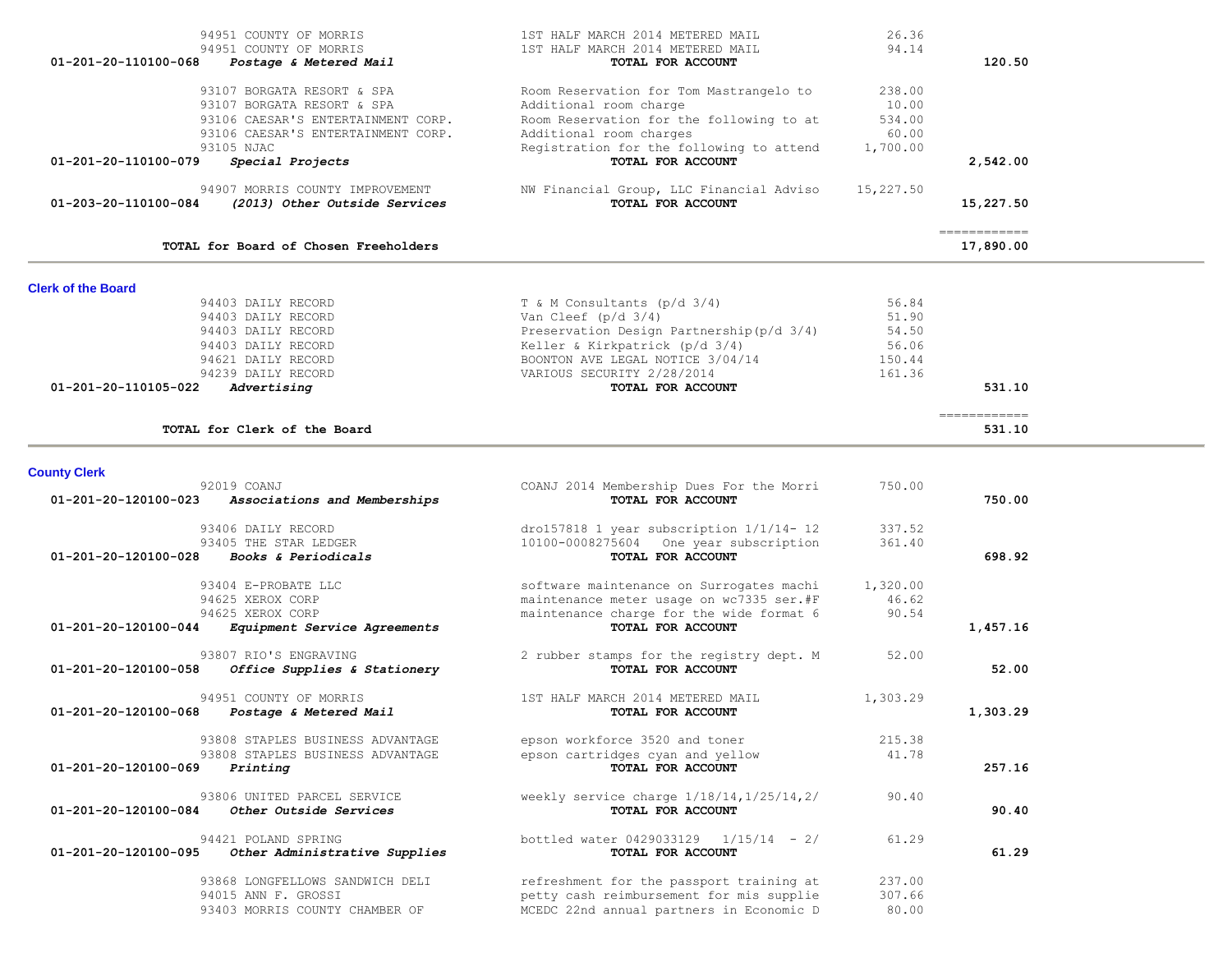| 01-201-20-120100-185               | Food                                                                                                    | TOTAL FOR ACCOUNT                                                                                         |                  | 624.66                                  |  |
|------------------------------------|---------------------------------------------------------------------------------------------------------|-----------------------------------------------------------------------------------------------------------|------------------|-----------------------------------------|--|
| 01-203-20-120100-044               | 92962 KONICA MINOLTA BUSINESS<br>(2013) Equipment Service Agreements                                    | annual maintenance for the image runner<br>TOTAL FOR ACCOUNT                                              | 1,355.04         | 1,355.04                                |  |
| 01-203-20-120100-054               | 91664 EASTMAN PARK MICROGRAPHICS, INC.<br>91664 EASTMAN PARK MICROGRAPHICS, INC.<br>(2013) Microfilming | processing of 16mm film proc-16-215 ship<br>processing -16mm film miscellaneous char<br>TOTAL FOR ACCOUNT | 310.18<br>310.07 | 620.25                                  |  |
| 01-203-20-120100-164               | 92963 KYOCERA MITA AMERICA INC.<br>(2013) Office Machines - Rental                                      | 7629689-042 Lease agreement on the kyoc<br>TOTAL FOR ACCOUNT                                              | 1,006.08         | 1,006.08                                |  |
|                                    | TOTAL for County Clerk                                                                                  |                                                                                                           |                  | $=$ = = = = = = = = = = = =<br>8,276.25 |  |
| <b>County Board of Elections</b>   |                                                                                                         |                                                                                                           |                  |                                         |  |
|                                    | 94303 DAILY RECORD                                                                                      | AD#0101997947 Legal Notice to Long Hill                                                                   | 116.48           |                                         |  |
|                                    | 94303 DAILY RECORD                                                                                      | Affidavit of Publication Charge                                                                           | 35.00            |                                         |  |
| 01-201-20-121100-022               | Advertising                                                                                             | TOTAL FOR ACCOUNT                                                                                         |                  | 151.48                                  |  |
| 01-201-20-121100-068               | 94951 COUNTY OF MORRIS<br>Postage & Metered Mail                                                        | 1ST HALF MARCH 2014 METERED MAIL<br>TOTAL FOR ACCOUNT                                                     | 72.92            | 72.92                                   |  |
|                                    | 94528 DAILY RECORD                                                                                      | Challenge & Compliant Procedures Run on                                                                   | 97.76            |                                         |  |
|                                    | 94528 DAILY RECORD                                                                                      | Affidavit of Publication Charge                                                                           | 35.00            |                                         |  |
| 01-201-20-121100-076               | School Board Elections                                                                                  | TOTAL FOR ACCOUNT                                                                                         |                  | 132.76                                  |  |
|                                    | TOTAL for County Board of Elections                                                                     |                                                                                                           |                  | ============<br>357.16                  |  |
|                                    |                                                                                                         |                                                                                                           |                  |                                         |  |
| <b>Superintendent of Elections</b> |                                                                                                         |                                                                                                           |                  |                                         |  |
|                                    | 94563 DALE KRAMER                                                                                       | March 11, 2014 Long Hill Township Specia                                                                  | 160.00           |                                         |  |
| 01-201-20-121105-057               | National Voter Registration                                                                             | TOTAL FOR ACCOUNT                                                                                         |                  | 160.00                                  |  |
|                                    | 93948 STAPLES BUSINESS ADVANTAGE                                                                        | Item #414393 HP 85A Black Toner 2PK - Ac                                                                  | 105.56           |                                         |  |
|                                    | 94290 STAPLES BUSINESS ADVANTAGE                                                                        | Item #558448 3x36 12 PK Mailing Tubes                                                                     | 16.23            |                                         |  |
|                                    | 94290 STAPLES BUSINESS ADVANTAGE                                                                        | Item #766874 Dell NY313 Black Toner Cart                                                                  | 367.90           |                                         |  |
|                                    | 94290 STAPLES BUSINESS ADVANTAGE                                                                        | Item #868108 Dell F362T Black Toner Cart                                                                  | 569.98           |                                         |  |
| 01-201-20-121105-058               | Office Supplies & Stationery                                                                            | TOTAL FOR ACCOUNT                                                                                         |                  | 1,059.67                                |  |

| 1ST HALF MARCH 2014 METERED MAIL<br>94951 COUNTY OF MORRIS<br>.332.34 | 01-201-20-121105-068 | <i>Postage &amp; Metered Mail</i> | TOTAL FOR ACCOUNT | . 332.34 |
|-----------------------------------------------------------------------|----------------------|-----------------------------------|-------------------|----------|
|                                                                       |                      |                                   |                   |          |

94528 DAILY RECORD Long Hill Twp. Voter's Reminder to Check 18.72<br>94528 DAILY RECORD Affidavit of Publication Charge 35.00  **01-201-20-121105-076** *School Board Elections* **TOTAL FOR ACCOUNT 53.72**

 93947 MUNICIPAL CAPITAL CORP Contract 9202- Superintendent of Electio 797.28  **01-201-20-121105-164** *Office Machines - Rental* **TOTAL FOR ACCOUNT 797.28** ============ **TOTAL for Superintendent of Elections 3,403.01**

Affidavit of Publication Charge<br> **TOTAL FOR ACCOUNT** 

**County Elections (Cty Clerk)**

| 94951 COUNTY OF MORRIS<br>01-201-20-121110-068<br><i>Postage &amp; Metered Mail</i> | 1ST HALF MARCH 2014 METERED MAIL<br>TOTAL FOR ACCOUNT          | 37.40<br>37.40       |  |
|-------------------------------------------------------------------------------------|----------------------------------------------------------------|----------------------|--|
| 94410 DAILY RECORD<br>01-201-20-121110-076<br>School Board Elections                | 51311074<br>display legal ad for the mail<br>TOTAL FOR ACCOUNT | 2,578.94<br>2,578.94 |  |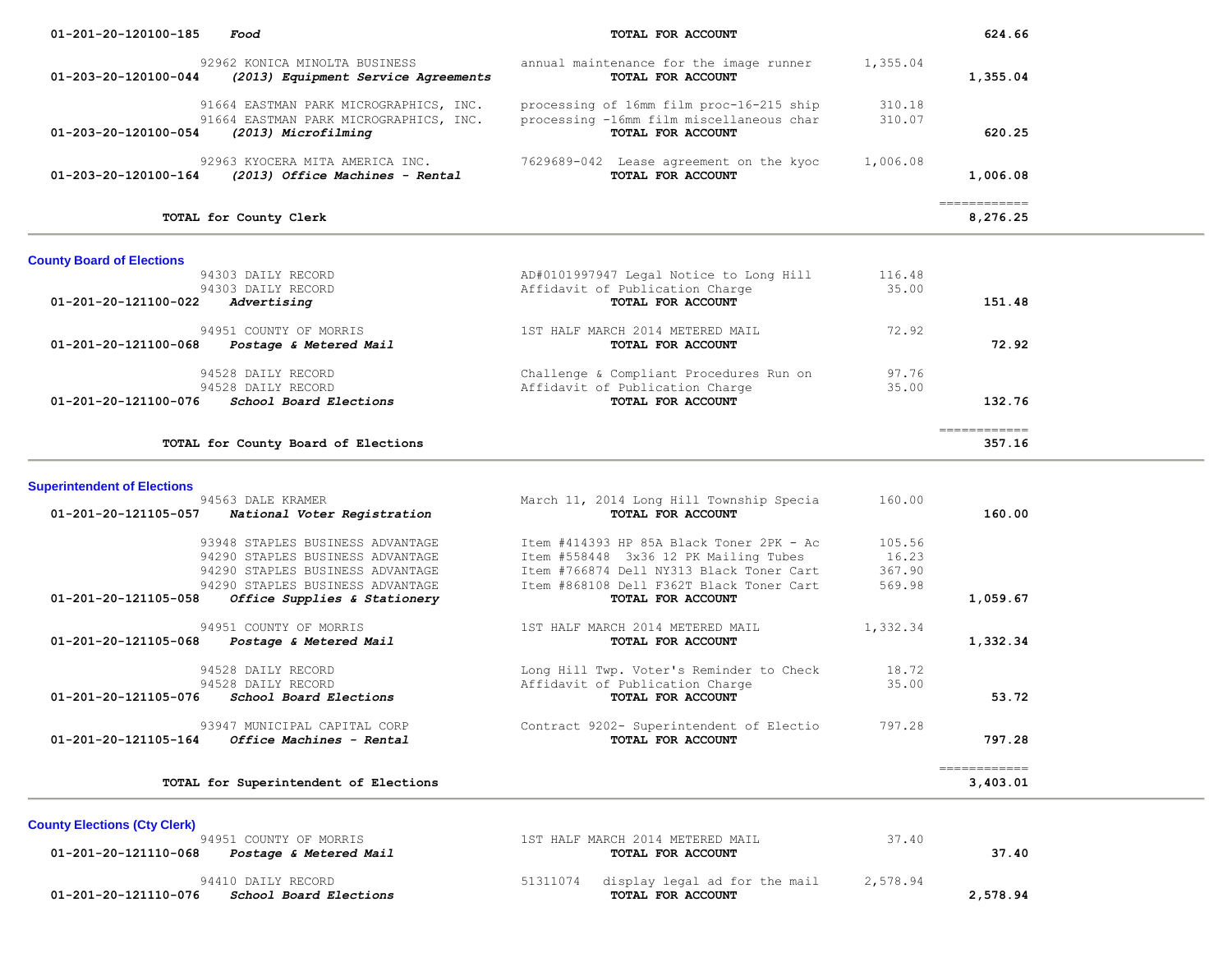|                                   | TOTAL for County Elections (Cty Clerk)                                                                                                                                                                                                                                                                                 |                                                                                                                                                                                                                                                                      |                                                                                               | ============<br>2,616.34 |
|-----------------------------------|------------------------------------------------------------------------------------------------------------------------------------------------------------------------------------------------------------------------------------------------------------------------------------------------------------------------|----------------------------------------------------------------------------------------------------------------------------------------------------------------------------------------------------------------------------------------------------------------------|-----------------------------------------------------------------------------------------------|--------------------------|
| <b>County Treasurer</b>           |                                                                                                                                                                                                                                                                                                                        |                                                                                                                                                                                                                                                                      |                                                                                               |                          |
| 01-201-20-130100-068              | 94951 COUNTY OF MORRIS<br>Postage & Metered Mail                                                                                                                                                                                                                                                                       | 1ST HALF MARCH 2014 METERED MAIL<br>TOTAL FOR ACCOUNT                                                                                                                                                                                                                | 282.47                                                                                        | 282.47                   |
|                                   | TOTAL for County Treasurer                                                                                                                                                                                                                                                                                             |                                                                                                                                                                                                                                                                      |                                                                                               | ------------<br>282.47   |
| <b>Purchasing Division</b>        |                                                                                                                                                                                                                                                                                                                        |                                                                                                                                                                                                                                                                      |                                                                                               |                          |
|                                   | 93949 STAPLES BUSINESS ADVANTAGE<br>93949 STAPLES BUSINESS ADVANTAGE<br>93949 STAPLES BUSINESS ADVANTAGE<br>93949 STAPLES BUSINESS ADVANTAGE<br>93949 STAPLES BUSINESS ADVANTAGE<br>93949 STAPLES BUSINESS ADVANTAGE                                                                                                   | Staples® Top-Tab File Pockets, Manila, L<br>Staples® Binder Clips, Medium, 1 1/4" Si<br>Staples® Paper Clips, #1, Smooth, 1,000/<br>Pendaflex SureHook™ Reinforced Hanging F<br>Esselte Pendaflex® Hanging Box Bottom Fo<br>Esselte Pendaflex® Hanging Box Bottom Fo | 41.50<br>4.38<br>0.81<br>61.25<br>18.38<br>26.34                                              |                          |
| 01-201-20-130105-058              | Office Supplies & Stationery                                                                                                                                                                                                                                                                                           | TOTAL FOR ACCOUNT                                                                                                                                                                                                                                                    |                                                                                               | 152.66                   |
| 01-201-20-130105-068              | 94951 COUNTY OF MORRIS<br><i>Postage &amp; Metered Mail</i>                                                                                                                                                                                                                                                            | 1ST HALF MARCH 2014 METERED MAIL<br>TOTAL FOR ACCOUNT                                                                                                                                                                                                                | 93.95                                                                                         | 93.95                    |
|                                   | TOTAL for Purchasing Division                                                                                                                                                                                                                                                                                          |                                                                                                                                                                                                                                                                      |                                                                                               | ============<br>246.61   |
| <b>Information Technology Div</b> |                                                                                                                                                                                                                                                                                                                        |                                                                                                                                                                                                                                                                      |                                                                                               |                          |
| 01-201-20-140100-068              | 94951 COUNTY OF MORRIS<br><i>Postage &amp; Metered Mail</i>                                                                                                                                                                                                                                                            | 1ST HALF MARCH 2014 METERED MAIL<br>TOTAL FOR ACCOUNT                                                                                                                                                                                                                | 0.48                                                                                          | 0.48                     |
|                                   | TOTAL for Information Technology Div                                                                                                                                                                                                                                                                                   |                                                                                                                                                                                                                                                                      |                                                                                               | ------------<br>0.48     |
| <b>County Board of Taxation</b>   |                                                                                                                                                                                                                                                                                                                        |                                                                                                                                                                                                                                                                      |                                                                                               |                          |
| 01-201-20-150100-068              | 94951 COUNTY OF MORRIS<br>Postage & Metered Mail                                                                                                                                                                                                                                                                       | 1ST HALF MARCH 2014 METERED MAIL<br>TOTAL FOR ACCOUNT                                                                                                                                                                                                                | 166.73                                                                                        | 166.73                   |
| 01-201-20-150100-299              | 93973 MUNICIPAL CAPITAL CORP<br>93971 TRITEC OFFICE EQUIPMENT INC<br>Transfers                                                                                                                                                                                                                                         | Contract 10083, Feb, March, April 2014<br>Copy cost<br>TOTAL FOR ACCOUNT                                                                                                                                                                                             | 956.43<br>94.85                                                                               | 1,051.28                 |
|                                   | TOTAL for County Board of Taxation                                                                                                                                                                                                                                                                                     |                                                                                                                                                                                                                                                                      |                                                                                               | ------------<br>1,218.01 |
| <b>County Counsel</b>             |                                                                                                                                                                                                                                                                                                                        |                                                                                                                                                                                                                                                                      |                                                                                               |                          |
| 01-201-20-155100-050              | 93392 WEST PAYMENT CENTER<br>93391 WEST PAYMENT CENTER<br>Law Books                                                                                                                                                                                                                                                    | Discount plan charges: $1/5/14 - 2/4/14$<br>Information charges: January 2014<br>TOTAL FOR ACCOUNT                                                                                                                                                                   | 162.00<br>539.07                                                                              | 701.07                   |
|                                   | 94402 BEVAN, MOSCA, GIUDITTA &<br>94265 BARBARULA LAW OFFICES<br>94265 BARBARULA LAW OFFICES<br>94265 BARBARULA LAW OFFICES<br>94425 DECOTIIS, FITZPATRICK &<br>94241 O'MULLAN & BRADY P.C.<br>94267 TRIMBOLI & PRUSINOWSKI, LLC<br>94256 LAW OFFICE OF ROBERT J. GREENBAUM<br>94256 LAW OFFICE OF ROBERT J. GREENBAUM | legal services<br>Campbell v. Carlucci<br>Palmer Discipline<br>Rojas v. MCSD<br>Legal services<br>Counsel Administration<br>PBA298-2011 neg.<br>Linares-MUA<br>Grunow (Sheriff)                                                                                      | 4,176.77<br>936.00<br>744.00<br>948.00<br>420.00<br>15,184.00<br>8,638.62<br>852.00<br>948.00 |                          |

94256 LAW OFFICE OF ROBERT J. GREENBAUM Smizaski v. Honda 816.00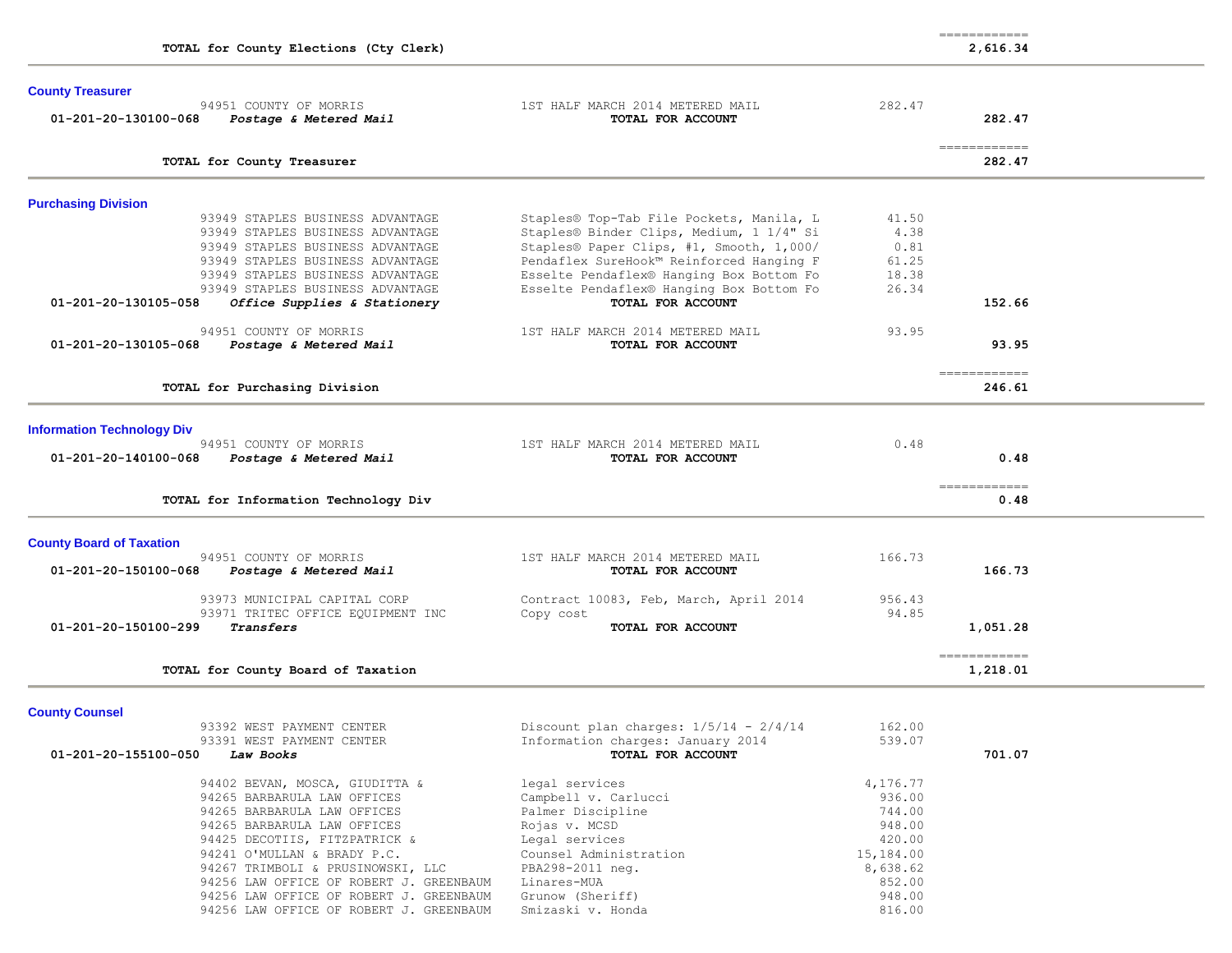| <b>157 HALF MARCH 2014 METERED MAIL</b><br>19931 COUNTY OF MORRIS 1ST HALF MARCH 2014 METERED MAIL <b>TOTAL FOR ACCOUNT</b>         |                                  | 12.69  | 12.69                                    |
|-------------------------------------------------------------------------------------------------------------------------------------|----------------------------------|--------|------------------------------------------|
| TOTAL for County Counsel                                                                                                            |                                  |        | $=$ = = = = = = = = = = = =<br>44,700.25 |
| <b>County Surrogate</b>                                                                                                             |                                  |        |                                          |
| 92528 TELESEARCH INC                                                                                                                | BRENDA SCOTT, 1/28/2014          | 519.48 |                                          |
| 94264 TELESEARCH INC                                                                                                                | 2/19/2014, 01360                 | 404.04 |                                          |
| 94264 TELESEARCH INC                                                                                                                | 3/4/2014                         | 134.68 |                                          |
| 94264 TELESEARCH INC                                                                                                                | 2/25/2014                        | 538.72 |                                          |
| 93352 TELESEARCH INC                                                                                                                | BRENDA SCOTT                     | 567.58 |                                          |
| 93352 TELESEARCH INC                                                                                                                | BRENDA SCOTT                     | 538.72 |                                          |
| 92127 TELESEARCH INC                                                                                                                | BREDA SCOTT                      | 654.16 |                                          |
| Salaries & Wages-Full Time<br>01-201-20-160100-011                                                                                  | TOTAL FOR ACCOUNT                |        | 3,357.38                                 |
| 92527 STAPLES BUSINESS ADVANTAGE                                                                                                    | CUSTOMER#NYC1054187              | 139.13 |                                          |
| 92527 STAPLES BUSINESS ADVANTAGE                                                                                                    | CUSTOMER#NYC1054187              | 36.00  |                                          |
| Office Supplies & Stationery<br>01-201-20-160100-058                                                                                | TOTAL FOR ACCOUNT                |        | 175.13                                   |
| 94951 COUNTY OF MORRIS                                                                                                              | 1ST HALF MARCH 2014 METERED MAIL | 356.40 |                                          |
| 51 COUNTY OF MORRIS<br><i>Postage &amp; Metered Mail</i><br>01-201-20-160100-068                                                    | TOTAL FOR ACCOUNT                |        | 356.40                                   |
|                                                                                                                                     | 94266 CHARLES COLLINS 6.40       |        |                                          |
| Travel Expense<br>01-201-20-160100-082                                                                                              | TOTAL FOR ACCOUNT                |        | 8.40                                     |
|                                                                                                                                     |                                  |        |                                          |
| 94268 CHARLES COLLINS<br>92126 PEEP PAPK                                                                                            | NJ GUN LAW BOOK                  | 63.94  |                                          |
| 92126 DEER PARK                                                                                                                     | 0434552170, 12/15/13-01/14/14    | 28.80  |                                          |
| Other Administrative Supplies<br>01-201-20-160100-095                                                                               | TOTAL FOR ACCOUNT                |        | 92.74                                    |
| 91958 TELESEARCH INC                                                                                                                | BRENDA SCOTT                     | 404.04 |                                          |
| 91958 TELESEARCH INC                                                                                                                | BRENDA SCOTT                     | 673.40 |                                          |
| 91958 TELESEARCH INC                                                                                                                | BRENDA SCOTT                     | 673.40 |                                          |
| 91958 TELESEARCH INC                                                                                                                | BRENDA SCOTT                     | 86.58  |                                          |
| 91958 TELESEARCH INC                                                                                                                | BREDA SCOTT                      | 404.04 |                                          |
| ------------- ---<br>88 TELESEARCH INC<br>88 TELESEARCH INC<br><b>(2013) Salaries &amp; Wages-Full Time</b><br>01-203-20-160100-011 | TOTAL FOR ACCOUNT                |        | 2,241.46                                 |
| 92337 IMAGE ACCESS CORP<br>MC-4563302                                                                                               |                                  | 598.00 |                                          |
| 92337 IMAGE ACCESS CORP                                                                                                             | MC-4161106                       | 380.00 |                                          |
| 92337 IMAGE ACCESS CORP                                                                                                             | Freight                          | 25.00  |                                          |
| (2013) Equipment Service Agreements<br>01-203-20-160100-044                                                                         | TOTAL FOR ACCOUNT                |        | 1,003.00                                 |
| 91699 LAWYERS DIARY AND MANUAL                                                                                                      | NJ LAWYERS DIARY AND EMBOSSED    | 380.00 |                                          |
| 91699 LAWYERS DIARY AND MANUAL                                                                                                      | SHIPPING                         | 26.00  |                                          |
| $(2013)$ Law Books<br>01-203-20-160100-050                                                                                          | TOTAL FOR ACCOUNT                |        | 406.00                                   |
| 92333 STAPLES BUSINESS ADVANTAGE                                                                                                    | 1054187,11/28/13                 | 489.24 |                                          |
| 92333 STAPLES BUSINESS ADVANTAGE                                                                                                    | 11/28/13                         | 759.99 |                                          |
|                                                                                                                                     |                                  |        |                                          |

| 94256 LAW OFFICE OF ROBERT J. GREENBAUM              | Allard v. Mailman                 | 876.00   |              |  |
|------------------------------------------------------|-----------------------------------|----------|--------------|--|
| 94256 LAW OFFICE OF ROBERT J. GREENBAUM              | Achenbach                         | 24.00    |              |  |
| 94256 LAW OFFICE OF ROBERT J. GREENBAUM              | Palmieri v. Ginsberg              | 144.00   |              |  |
| 94751 CARMAGNOLA & RITARDI LLC                       | Legal services                    | 120.00   |              |  |
| 94688 CLEARY GIACOBBE ALFIERI &                      | Legal Services rendered           | 1,596.00 |              |  |
| 94105 THE LAW OFFICE OF                              | McIves-Hand                       | 1,130.98 |              |  |
| 94105 THE LAW OFFICE OF                              | Poculosky                         | 286.50   |              |  |
| 94033 TRIMBOLI & PRUSINOWSKI, LLC                    | Nemeth, C.                        | 324.00   |              |  |
| 94033 TRIMBOLI & PRUSINOWSKI, LLC                    | General                           | 5,520.00 |              |  |
| 01-201-20-155100-051<br><i><b>Legal</b></i>          | TOTAL FOR ACCOUNT                 |          | 43,684.87    |  |
| 93390 ALL-STATE INTERNATIONAL INC                    | Case Information cards and labels | 301.62   |              |  |
| 01-201-20-155100-058<br>Office Supplies & Stationery | TOTAL FOR ACCOUNT                 |          | 301.62       |  |
| 94951 COUNTY OF MORRIS                               | 1ST HALF MARCH 2014 METERED MAIL  | 12.69    |              |  |
| 01-201-20-155100-068<br>Postage & Metered Mail       | TOTAL FOR ACCOUNT                 |          | 12.69        |  |
|                                                      |                                   |          | ============ |  |
| TOTAL for County Counsel                             |                                   |          | 44,700.25    |  |

and in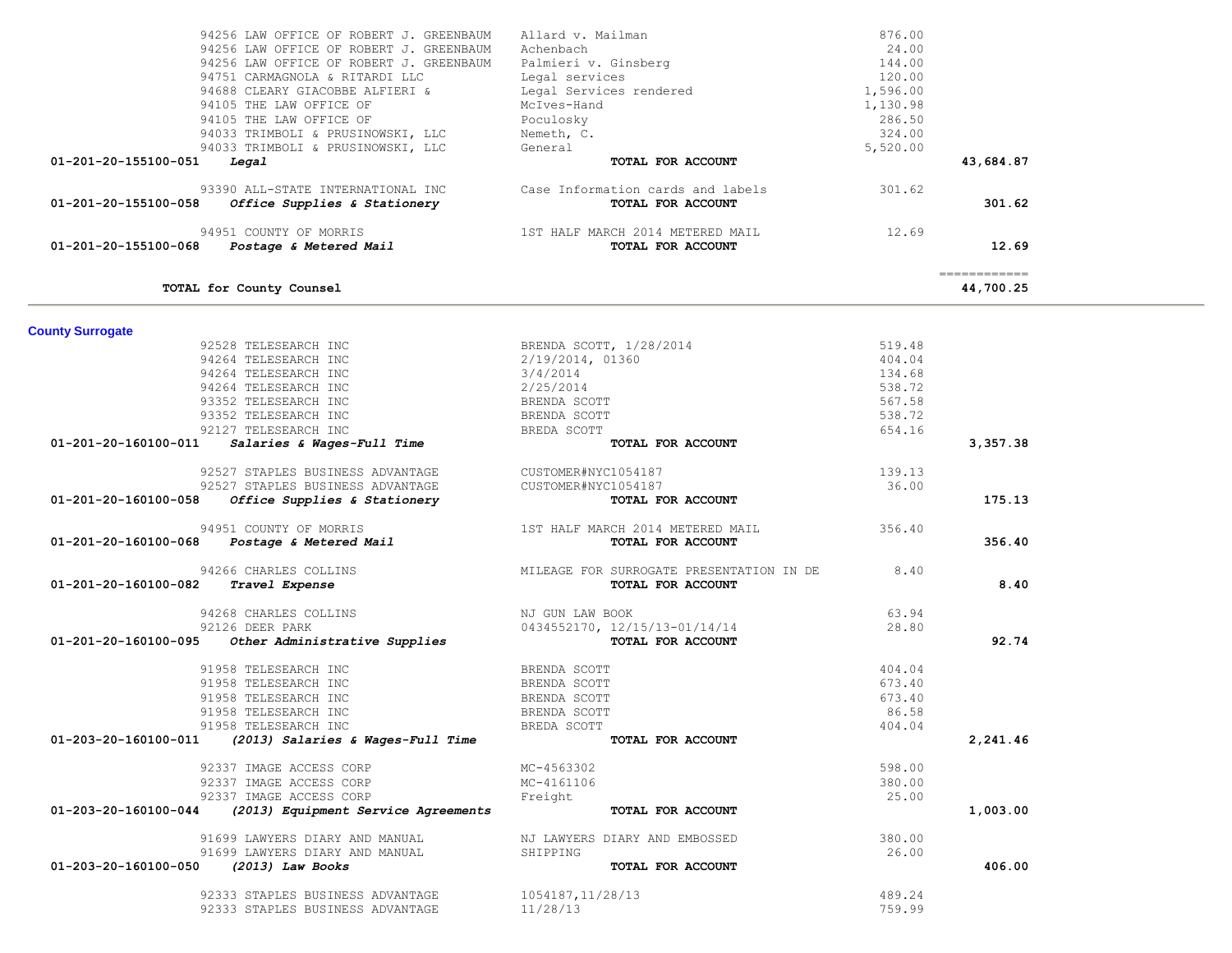| 92333 STAPLES BUSINESS ADVANTAGE<br>92333 STAPLES BUSINESS ADVANTAGE<br>92333 STAPLES BUSINESS ADVANTAGE<br>92333 STAPLES BUSINESS ADVANTAGE<br>92333 STAPLES BUSINESS ADVANTAGE<br>92333 STAPLES BUSINESS ADVANTAGE<br>01-203-20-160100-058<br>(2013) Office Supplies & Stationery | 11/23/13<br>12/13/13<br>08/01/13<br>8/01/13<br>3/23/13<br>3/20/13<br>TOTAL FOR ACCOUNT                                                                | 223.23<br>194.79<br>71.28<br>323.04<br>190.60<br>154.09 | 2,406.26                                                                                                                                                                                                                                                                                                                                                                                                                                                                                           |  |
|-------------------------------------------------------------------------------------------------------------------------------------------------------------------------------------------------------------------------------------------------------------------------------------|-------------------------------------------------------------------------------------------------------------------------------------------------------|---------------------------------------------------------|----------------------------------------------------------------------------------------------------------------------------------------------------------------------------------------------------------------------------------------------------------------------------------------------------------------------------------------------------------------------------------------------------------------------------------------------------------------------------------------------------|--|
| TOTAL for County Surrogate                                                                                                                                                                                                                                                          |                                                                                                                                                       |                                                         | ============<br>10,046.77                                                                                                                                                                                                                                                                                                                                                                                                                                                                          |  |
| <b>Engineering</b>                                                                                                                                                                                                                                                                  |                                                                                                                                                       |                                                         |                                                                                                                                                                                                                                                                                                                                                                                                                                                                                                    |  |
| 94273 RUTGERS-THE STATE UNIVERSITY<br>01-201-20-165100-039<br>Education, Schools & Training                                                                                                                                                                                         | Class: Roadside & Right of Way Vegetatio<br>TOTAL FOR ACCOUNT                                                                                         | 390.00                                                  | 390.00                                                                                                                                                                                                                                                                                                                                                                                                                                                                                             |  |
| 92536 DEER PARK<br>93845 DEER PARK<br>01-201-20-165100-058<br>Office Supplies & Stationery                                                                                                                                                                                          | Water & cup delivery for the MC Engineer<br>$0434495495$ $01/15/14 - 02/14/14$<br>TOTAL FOR ACCOUNT                                                   | 31.88<br>35.47                                          | 67.35                                                                                                                                                                                                                                                                                                                                                                                                                                                                                              |  |
| 94951 COUNTY OF MORRIS<br>94951 COUNTY OF MORRIS<br>94951 COUNTY OF MORRIS<br>01-201-20-165100-068<br>Postage & Metered Mail                                                                                                                                                        | 1ST HALF MARCH 2014 METERED MAIL<br>1ST HALF MARCH 2014 METERED MAIL<br>1ST HALF MARCH 2014 METERED MAIL<br>TOTAL FOR ACCOUNT                         | 3.26<br>37.72<br>291.10                                 | 332.08                                                                                                                                                                                                                                                                                                                                                                                                                                                                                             |  |
| 94274 CLIFF WOLFE<br>94275 JOHN J HAYES<br>93445 COUNTY OF BURLINGTON<br>01-201-20-165100-082<br>Travel Expense                                                                                                                                                                     | Land Surveyor License Renewal thru '16<br>Travel Expensesfor RTAC Meeting at NJTPA<br>2014 NJSACE Dues for: Christopher J. Vitz<br>TOTAL FOR ACCOUNT  | 80.00<br>45.00<br>505.00                                | 630.00                                                                                                                                                                                                                                                                                                                                                                                                                                                                                             |  |
| 93363 AT&T MOBILITY<br>Office Machines - Rental<br>01-201-20-165100-164                                                                                                                                                                                                             | (973-610-3850) Sim Card for Survey Equip<br>TOTAL FOR ACCOUNT                                                                                         | 36.44                                                   | 36.44                                                                                                                                                                                                                                                                                                                                                                                                                                                                                              |  |
| TOTAL for Engineering                                                                                                                                                                                                                                                               |                                                                                                                                                       |                                                         | $\begin{array}{cccccccccc} \multicolumn{2}{c}{} & \multicolumn{2}{c}{} & \multicolumn{2}{c}{} & \multicolumn{2}{c}{} & \multicolumn{2}{c}{} & \multicolumn{2}{c}{} & \multicolumn{2}{c}{} & \multicolumn{2}{c}{} & \multicolumn{2}{c}{} & \multicolumn{2}{c}{} & \multicolumn{2}{c}{} & \multicolumn{2}{c}{} & \multicolumn{2}{c}{} & \multicolumn{2}{c}{} & \multicolumn{2}{c}{} & \multicolumn{2}{c}{} & \multicolumn{2}{c}{} & \multicolumn{2}{c}{} & \multicolumn{2}{c}{} & \mult$<br>1,455.87 |  |
| <b>Heritage Commission</b><br>94951 COUNTY OF MORRIS<br>Postage & Metered Mail<br>01-201-20-175100-068                                                                                                                                                                              | 1ST HALF MARCH 2014 METERED MAIL<br>TOTAL FOR ACCOUNT                                                                                                 | 1.67                                                    | 1.67<br>$\begin{array}{cccccccccc} \multicolumn{2}{c}{} & \multicolumn{2}{c}{} & \multicolumn{2}{c}{} & \multicolumn{2}{c}{} & \multicolumn{2}{c}{} & \multicolumn{2}{c}{} & \multicolumn{2}{c}{} & \multicolumn{2}{c}{} & \multicolumn{2}{c}{} & \multicolumn{2}{c}{} & \multicolumn{2}{c}{} & \multicolumn{2}{c}{} & \multicolumn{2}{c}{} & \multicolumn{2}{c}{} & \multicolumn{2}{c}{} & \multicolumn{2}{c}{} & \multicolumn{2}{c}{} & \multicolumn{2}{c}{} & \multicolumn{2}{c}{} & \mult$     |  |
| TOTAL for Heritage Commission                                                                                                                                                                                                                                                       |                                                                                                                                                       |                                                         | 1.67                                                                                                                                                                                                                                                                                                                                                                                                                                                                                               |  |
| <b>Planning Board</b><br>94072 DEENA LEARY<br>01-201-20-180100-023<br>Associations and Memberships                                                                                                                                                                                  | Reimbursement for annual renewal of memb<br>TOTAL FOR ACCOUNT                                                                                         | 634.00                                                  | 634.00                                                                                                                                                                                                                                                                                                                                                                                                                                                                                             |  |
| 93659 ASSOCIATION OF STATE<br>93105 NJAC<br>93269 TRANSACTION CONFERENCE<br>01-201-20-180100-039<br>Education Schools & Training                                                                                                                                                    | Exam and Registration fee to the ASFPM f<br>Registration for Deena Leary to attend t<br>Registration for Deena Leary, Director o<br>TOTAL FOR ACCOUNT | 100.00<br>425.00<br>95.00                               | 620.00                                                                                                                                                                                                                                                                                                                                                                                                                                                                                             |  |
| 94951 COUNTY OF MORRIS<br>94951 COUNTY OF MORRIS<br>01-201-20-180100-068<br>Postage & Metered Mail                                                                                                                                                                                  | 1ST HALF MARCH 2014 METERED MAIL<br>1ST HALF MARCH 2014 METERED MAIL<br>TOTAL FOR ACCOUNT                                                             | 64.24<br>2.50                                           | 66.74                                                                                                                                                                                                                                                                                                                                                                                                                                                                                              |  |
| 93106 CAESAR'S ENTERTAINMENT CORP.<br>93106 CAESAR'S ENTERTAINMENT CORP.<br>01-201-20-180100-082<br>Travel Expense                                                                                                                                                                  | Room Reservations for Deena Leary to att<br>Additional room charge<br>TOTAL FOR ACCOUNT                                                               | 178.00<br>20.00                                         | 198.00                                                                                                                                                                                                                                                                                                                                                                                                                                                                                             |  |
| 93912 MUNICIPAL CAPITAL CORP                                                                                                                                                                                                                                                        | Front office quarterly copier lease - 3                                                                                                               | 1,272.80                                                |                                                                                                                                                                                                                                                                                                                                                                                                                                                                                                    |  |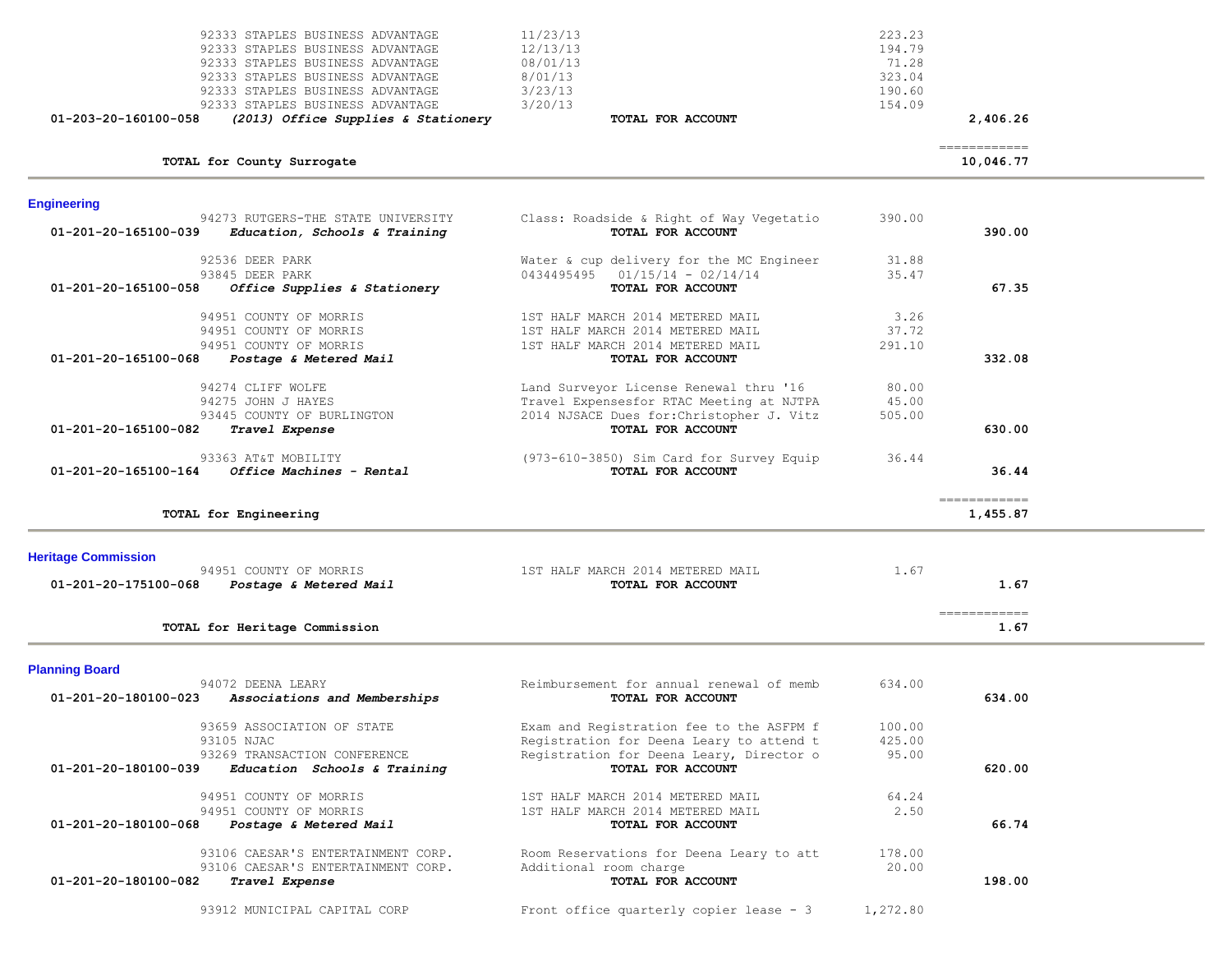| 01-203-20-180100-069                                    | 93193 STAR LEDGER<br>(2013) Printing                                                                                                                                                                                                                                                                                                                                  | Legal Notice in Star Ledger on December<br>TOTAL FOR ACCOUNT                                                                                                                                                                                                                                                                                                                                                                                                                                                                                                                                                                                                        | 869.52                                                                                                                                                     | 869.52                                                                                                                                                                                                                                                                                                                                                                                                                                                                                              |  |
|---------------------------------------------------------|-----------------------------------------------------------------------------------------------------------------------------------------------------------------------------------------------------------------------------------------------------------------------------------------------------------------------------------------------------------------------|---------------------------------------------------------------------------------------------------------------------------------------------------------------------------------------------------------------------------------------------------------------------------------------------------------------------------------------------------------------------------------------------------------------------------------------------------------------------------------------------------------------------------------------------------------------------------------------------------------------------------------------------------------------------|------------------------------------------------------------------------------------------------------------------------------------------------------------|-----------------------------------------------------------------------------------------------------------------------------------------------------------------------------------------------------------------------------------------------------------------------------------------------------------------------------------------------------------------------------------------------------------------------------------------------------------------------------------------------------|--|
|                                                         | TOTAL for Planning Board                                                                                                                                                                                                                                                                                                                                              |                                                                                                                                                                                                                                                                                                                                                                                                                                                                                                                                                                                                                                                                     |                                                                                                                                                            | $\begin{array}{cccccccccc} \multicolumn{2}{c}{} & \multicolumn{2}{c}{} & \multicolumn{2}{c}{} & \multicolumn{2}{c}{} & \multicolumn{2}{c}{} & \multicolumn{2}{c}{} & \multicolumn{2}{c}{} & \multicolumn{2}{c}{} & \multicolumn{2}{c}{} & \multicolumn{2}{c}{} & \multicolumn{2}{c}{} & \multicolumn{2}{c}{} & \multicolumn{2}{c}{} & \multicolumn{2}{c}{} & \multicolumn{2}{c}{} & \multicolumn{2}{c}{} & \multicolumn{2}{c}{} & \multicolumn{2}{c}{} & \multicolumn{2}{c}{} & \mult$<br>3,661.06  |  |
| <b>County Weights &amp; Measures</b>                    |                                                                                                                                                                                                                                                                                                                                                                       |                                                                                                                                                                                                                                                                                                                                                                                                                                                                                                                                                                                                                                                                     |                                                                                                                                                            |                                                                                                                                                                                                                                                                                                                                                                                                                                                                                                     |  |
| 01-201-22-201100-068                                    | 94951 COUNTY OF MORRIS<br>Postage & Metered Mail                                                                                                                                                                                                                                                                                                                      | 1ST HALF MARCH 2014 METERED MAIL<br>TOTAL FOR ACCOUNT                                                                                                                                                                                                                                                                                                                                                                                                                                                                                                                                                                                                               | 2.13                                                                                                                                                       | 2.13                                                                                                                                                                                                                                                                                                                                                                                                                                                                                                |  |
| 01-201-22-201100-137                                    | 94116 JERSEY CENTRAL POWER & LIGHT<br>94799 JERSEY CENTRAL POWER & LIGHT<br>Electricity                                                                                                                                                                                                                                                                               | 100 004 885 628- MOSQUITO CONTROL/ 01-28<br>10 00 07 0512 7 7/ WEIGHTS & MEASURES<br>TOTAL FOR ACCOUNT                                                                                                                                                                                                                                                                                                                                                                                                                                                                                                                                                              | 991.21<br>960.30                                                                                                                                           | 1,951.51                                                                                                                                                                                                                                                                                                                                                                                                                                                                                            |  |
| 01-201-22-201100-140                                    | 94946 NATIONAL FUEL OIL INC.<br>Gas Purchases                                                                                                                                                                                                                                                                                                                         | FUEL CHARGES 2/14<br>TOTAL FOR ACCOUNT                                                                                                                                                                                                                                                                                                                                                                                                                                                                                                                                                                                                                              | 695.04                                                                                                                                                     | 695.04                                                                                                                                                                                                                                                                                                                                                                                                                                                                                              |  |
| 01-201-22-201100-141 Natural Gas                        | 94307 HESS CORPORATION<br>94803 PSE&G CO                                                                                                                                                                                                                                                                                                                              | WEIGHTS & MEASURES (612830/612936)<br>REF # MOMBAG/ 65-513-961-00 W & M<br>TOTAL FOR ACCOUNT                                                                                                                                                                                                                                                                                                                                                                                                                                                                                                                                                                        | 1,183.33<br>855.58                                                                                                                                         | 2,038.91                                                                                                                                                                                                                                                                                                                                                                                                                                                                                            |  |
| 01-201-22-201100-258                                    | 93459 GRAINGER<br>93459 GRAINGER<br>93459 GRAINGER<br>93030 NORTHEAST COMMUNICATIONS, INC.<br>Equipment                                                                                                                                                                                                                                                               | 4PKU2<br>5TFPO<br>5VC81<br>S.DIGIRALOMO-VEHICLE EMERGENCY EQUIPMENT<br>TOTAL FOR ACCOUNT                                                                                                                                                                                                                                                                                                                                                                                                                                                                                                                                                                            | 281.40<br>22.04<br>30.40<br>1,348.00                                                                                                                       | 1,681.84                                                                                                                                                                                                                                                                                                                                                                                                                                                                                            |  |
| 01-203-22-201100-084                                    | 93052 VOLKER CRANE LLC<br>92259 VOLKER CRANE LLC<br>92259 VOLKER CRANE LLC<br>(2013) Other Outside Services                                                                                                                                                                                                                                                           | CONSULTING FEES - SEPT. 2013<br>CONSULTING SERVICES OCT 1 - OCT 31 2013<br>CONSULTING SERVICES NOV 1-DEC 31, 2013<br>TOTAL FOR ACCOUNT                                                                                                                                                                                                                                                                                                                                                                                                                                                                                                                              | 7,952.00<br>497.00<br>1,484.00                                                                                                                             | 9,933.00                                                                                                                                                                                                                                                                                                                                                                                                                                                                                            |  |
|                                                         | TOTAL for County Weights & Measures                                                                                                                                                                                                                                                                                                                                   |                                                                                                                                                                                                                                                                                                                                                                                                                                                                                                                                                                                                                                                                     |                                                                                                                                                            | $\begin{array}{cccccccccc} \multicolumn{2}{c}{} & \multicolumn{2}{c}{} & \multicolumn{2}{c}{} & \multicolumn{2}{c}{} & \multicolumn{2}{c}{} & \multicolumn{2}{c}{} & \multicolumn{2}{c}{} & \multicolumn{2}{c}{} & \multicolumn{2}{c}{} & \multicolumn{2}{c}{} & \multicolumn{2}{c}{} & \multicolumn{2}{c}{} & \multicolumn{2}{c}{} & \multicolumn{2}{c}{} & \multicolumn{2}{c}{} & \multicolumn{2}{c}{} & \multicolumn{2}{c}{} & \multicolumn{2}{c}{} & \multicolumn{2}{c}{} & \mult$<br>16,302.43 |  |
| <b>Employee Group Insurance</b><br>01-201-23-220100-090 | 93744 HORIZON BLUE CROSS BLUE SHIELD<br>93755 HORIZON BLUE CROSS BLUE SHIELD<br>93745 HORIZON BLUE CROSS BLUE SHIELD<br>93754 HORIZON BLUE CROSS BLUE SHIELD<br>93751 HORIZON BLUE CROSS BLUE SHIELD<br>93753 HORIZON BLUE CROSS BLUE SHIELD<br>Employee Group Insurance Expenditures                                                                                 | February 2014 PBA Medical #047348468<br>March 2014 Mosquito Medical #047482490<br>March 2014 PBA Medical #047483677<br>March 2014 Mosquito Dental #047493218<br>March 2014 Freeholder List Medical 04749 1,025,488.85<br>February 2014 Freeholder List Medical #0 1,032,107.03<br>TOTAL FOR ACCOUNT                                                                                                                                                                                                                                                                                                                                                                 | 203,079.34<br>22,308.27<br>202,103.16<br>640.40                                                                                                            | 2,485,727.05                                                                                                                                                                                                                                                                                                                                                                                                                                                                                        |  |
|                                                         | 93468 DEBORAH FINE<br>91488 EVERETTE SOLOMON<br>93452 CHRISTINE SAWYER<br>92813 DANIEL TERRY<br>91827 DOROTHY WULFERS<br>92810 ELIZABETH JOHNSON<br>91369 FEROL DRUST<br>93401 JOSEPH SCARPONE<br>91501 MAGNOLIA TITUS<br>90937 AGNES BROWN<br>91218 ANGEL VERGARA<br>91351 BOBBIE CLARY<br>91762 FLORENCE D'AGOSTINO<br>94107 JOANN WEINSTEIN<br>90940 LUCILLE BROWN | Medicare B July, 2013 to December, 2013<br>Medicare B July, 2013 to December, 2013<br>Medicare B July, 2013 to December, 2013<br>Medicare B July, 2013 to December, 2013<br>Medicare Part B Reimbursement July, 2013<br>Medicare B July, 2013 to December, 2013<br>Medicare B July, 2013 to December, 2013<br>Medicare B July, 2013 to December, 2013<br>Medicare B July, 2013 to December, 2013<br>Medicare B July, 2013 to December, 2013<br>Medicare B July, 2013 to December, 2013<br>Medicare B July, 2013 to December, 2013<br>Medicare Part B Reimbursement July, 2013<br>Medicare B July, 2013 to December, 2013<br>Medicare B July, 2013 to December, 2013 | 629.40<br>1,258.80<br>629.40<br>629.40<br>629.40<br>104.90<br>1,258.80<br>629.40<br>1,258.80<br>629.40<br>629.40<br>1,258.80<br>629.40<br>629.40<br>629.40 |                                                                                                                                                                                                                                                                                                                                                                                                                                                                                                     |  |

a.

-

 **01-201-20-180100-164** *Office Machines - Rental* **TOTAL FOR ACCOUNT 1,272.80**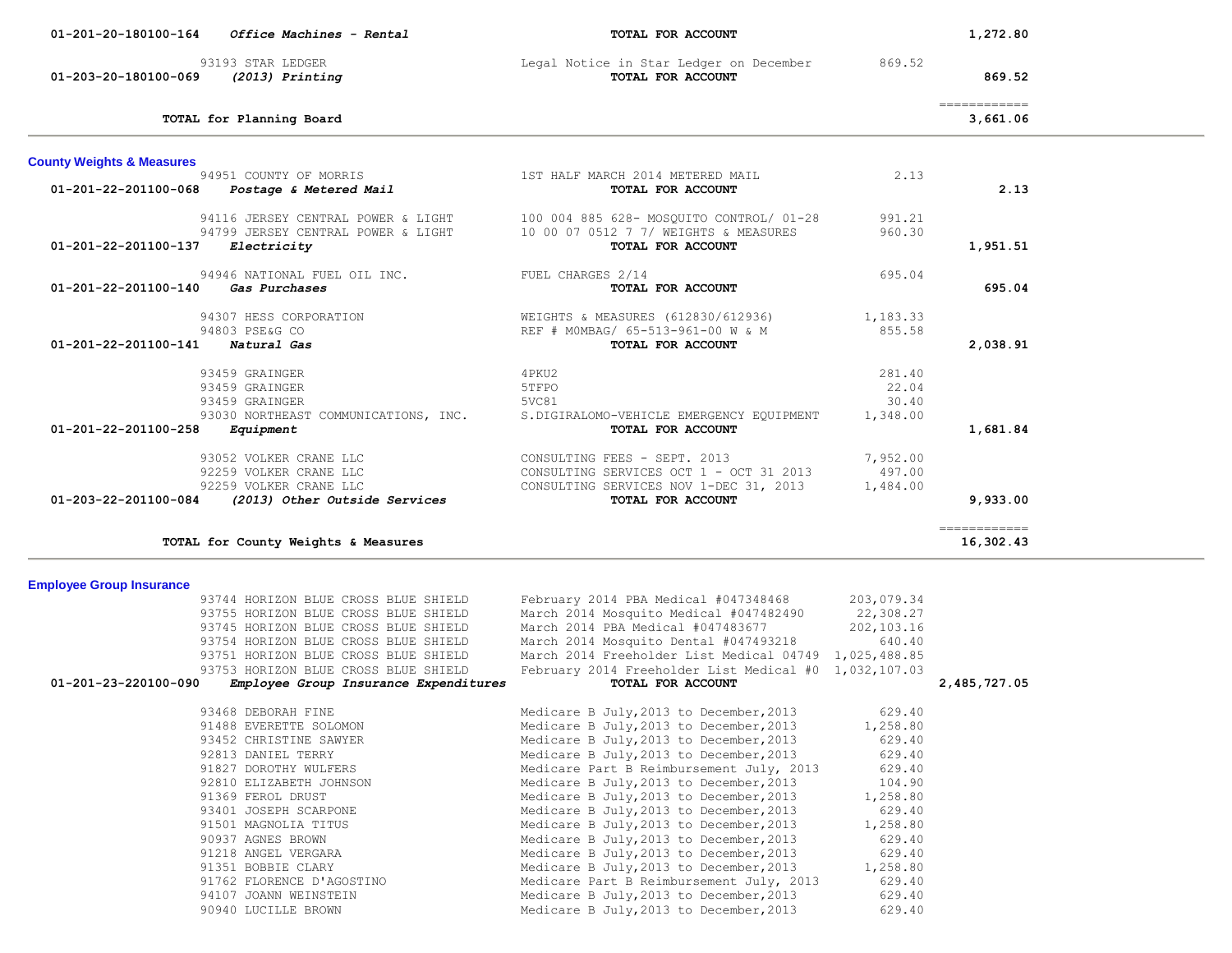| 01-203-23-220100-090<br>(2013) Employee Group Insurance Expendit                | TOTAL FOR ACCOUNT                                     |            | 23,934.10                                                                                                                                                                                                                                                                                                                                                                                                                                                                                              |  |
|---------------------------------------------------------------------------------|-------------------------------------------------------|------------|--------------------------------------------------------------------------------------------------------------------------------------------------------------------------------------------------------------------------------------------------------------------------------------------------------------------------------------------------------------------------------------------------------------------------------------------------------------------------------------------------------|--|
| TOTAL for Employee Group Insurance                                              |                                                       |            | $\begin{array}{cccccccccc} \multicolumn{2}{c}{} & \multicolumn{2}{c}{} & \multicolumn{2}{c}{} & \multicolumn{2}{c}{} & \multicolumn{2}{c}{} & \multicolumn{2}{c}{} & \multicolumn{2}{c}{} & \multicolumn{2}{c}{} & \multicolumn{2}{c}{} & \multicolumn{2}{c}{} & \multicolumn{2}{c}{} & \multicolumn{2}{c}{} & \multicolumn{2}{c}{} & \multicolumn{2}{c}{} & \multicolumn{2}{c}{} & \multicolumn{2}{c}{} & \multicolumn{2}{c}{} & \multicolumn{2}{c}{} & \multicolumn{2}{c}{} & \mult$<br>2,509,661.15 |  |
|                                                                                 |                                                       |            |                                                                                                                                                                                                                                                                                                                                                                                                                                                                                                        |  |
| <b>Office of Emergency Management</b>                                           |                                                       |            |                                                                                                                                                                                                                                                                                                                                                                                                                                                                                                        |  |
| 94200 CABLEVISION                                                               | Account 07876-618074-01-5                             | 66.05      |                                                                                                                                                                                                                                                                                                                                                                                                                                                                                                        |  |
| 94591 ALL COUNTY RENTAL CENTER                                                  | Propane tank refill                                   | 19.50      |                                                                                                                                                                                                                                                                                                                                                                                                                                                                                                        |  |
| 94035 FEDEX                                                                     | AC#164215938, 2/24/14                                 | 308.22     |                                                                                                                                                                                                                                                                                                                                                                                                                                                                                                        |  |
| 93270 GALLS, LLC                                                                | DE 128 Red Ref                                        | 269.00     |                                                                                                                                                                                                                                                                                                                                                                                                                                                                                                        |  |
| 93270 GALLS, LLC                                                                | Shipping                                              | 10.00      |                                                                                                                                                                                                                                                                                                                                                                                                                                                                                                        |  |
| 93970 SCOTT DIGIRALOMO<br>Other General Expenses<br>01-201-25-252100-059        | DirecTV expenses for OEM<br>TOTAL FOR ACCOUNT         | 400.00     | 1,072.77                                                                                                                                                                                                                                                                                                                                                                                                                                                                                               |  |
|                                                                                 |                                                       |            |                                                                                                                                                                                                                                                                                                                                                                                                                                                                                                        |  |
| 94951 COUNTY OF MORRIS<br>$01 - 201 - 25 - 252100 - 068$ Postage & Metered Mail | 1ST HALF MARCH 2014 METERED MAIL<br>TOTAL FOR ACCOUNT | 0.98       | 0.98                                                                                                                                                                                                                                                                                                                                                                                                                                                                                                   |  |
|                                                                                 |                                                       |            |                                                                                                                                                                                                                                                                                                                                                                                                                                                                                                        |  |
| 92546 HEWLETT-PACKARD COMPANY                                                   | HP LaserJet Pro P1606dn printer per atta              | 149.00     |                                                                                                                                                                                                                                                                                                                                                                                                                                                                                                        |  |
| 01-201-25-252100-258<br>Equipment                                               | TOTAL FOR ACCOUNT                                     |            | 149.00                                                                                                                                                                                                                                                                                                                                                                                                                                                                                                 |  |
| 93944 TRITEC OFFICE EQUIPMENT INC                                               | Color Copies, 7/1/13-9/30/13, Machine ID              | 7.98       |                                                                                                                                                                                                                                                                                                                                                                                                                                                                                                        |  |
| 93944 TRITEC OFFICE EQUIPMENT INC                                               | Color Copies, 6/25/13-6/30/13                         | 50.82      |                                                                                                                                                                                                                                                                                                                                                                                                                                                                                                        |  |
| 01-203-25-252100-058<br>(2013) Office Supplies & Stationery                     | TOTAL FOR ACCOUNT                                     |            | 58.80                                                                                                                                                                                                                                                                                                                                                                                                                                                                                                  |  |
|                                                                                 |                                                       |            | $\begin{array}{cccccccccc} \multicolumn{2}{c}{} & \multicolumn{2}{c}{} & \multicolumn{2}{c}{} & \multicolumn{2}{c}{} & \multicolumn{2}{c}{} & \multicolumn{2}{c}{} & \multicolumn{2}{c}{} & \multicolumn{2}{c}{} & \multicolumn{2}{c}{} & \multicolumn{2}{c}{} & \multicolumn{2}{c}{} & \multicolumn{2}{c}{} & \multicolumn{2}{c}{} & \multicolumn{2}{c}{} & \multicolumn{2}{c}{} & \multicolumn{2}{c}{} & \multicolumn{2}{c}{} & \multicolumn{2}{c}{} & \multicolumn{2}{c}{} & \mult$                 |  |
| TOTAL for Office of Emergency Management                                        |                                                       |            | 1,281.55                                                                                                                                                                                                                                                                                                                                                                                                                                                                                               |  |
|                                                                                 |                                                       |            |                                                                                                                                                                                                                                                                                                                                                                                                                                                                                                        |  |
| <b>Communications Center</b>                                                    |                                                       |            |                                                                                                                                                                                                                                                                                                                                                                                                                                                                                                        |  |
| 92646 LIFESAVERS INC                                                            | Certification BLS for Health Provider                 | 255.00     |                                                                                                                                                                                                                                                                                                                                                                                                                                                                                                        |  |
| 92658 NECI                                                                      | 9-1-1 Instructor course, EMD instructor,              | 985.00     |                                                                                                                                                                                                                                                                                                                                                                                                                                                                                                        |  |
| 92749 PRIORITY DISPATCH CORP.                                                   | EMD certification                                     | 4,550.00   |                                                                                                                                                                                                                                                                                                                                                                                                                                                                                                        |  |
| 01-201-25-252105-039<br>Education Schools & Training                            | TOTAL FOR ACCOUNT                                     |            | 5,790.00                                                                                                                                                                                                                                                                                                                                                                                                                                                                                               |  |
| 93612 STAPLES BUSINESS ADVANTAGE                                                | Cust# NYC1054187, acct# 1032178, order#               | 1,701.26   |                                                                                                                                                                                                                                                                                                                                                                                                                                                                                                        |  |
| 93612 STAPLES BUSINESS ADVANTAGE                                                | Cust# NYC1054187, acct# 1032178, order#               | 31.19      |                                                                                                                                                                                                                                                                                                                                                                                                                                                                                                        |  |
| 94087 STAPLES BUSINESS ADVANTAGE                                                | 2/19/14, cust# NYC1054187, order# 711359              | 55.21      |                                                                                                                                                                                                                                                                                                                                                                                                                                                                                                        |  |
| 94087 STAPLES BUSINESS ADVANTAGE                                                | 2/20/14, cust# NYC1054187, order# 711366              | 134.08     |                                                                                                                                                                                                                                                                                                                                                                                                                                                                                                        |  |
| 93613 W.B. MASON COMPANY INC                                                    | Cust# C1033751, inv date 2/5/14, order#               | 390.71     |                                                                                                                                                                                                                                                                                                                                                                                                                                                                                                        |  |
| 01-201-25-252105-058<br>Office Supplies & Stationery                            | TOTAL FOR ACCOUNT                                     |            | 2,312.45                                                                                                                                                                                                                                                                                                                                                                                                                                                                                               |  |
| 94951 COUNTY OF MORRIS                                                          | 1ST HALF MARCH 2014 METERED MAIL                      | 7.54       |                                                                                                                                                                                                                                                                                                                                                                                                                                                                                                        |  |
| 01-201-25-252105-068<br>Postage & Metered Mail                                  | TOTAL FOR ACCOUNT                                     |            | 7.54                                                                                                                                                                                                                                                                                                                                                                                                                                                                                                   |  |
| 93618 LANGUAGE LINE SERVICES                                                    | 902-0110022, 1/31/14 (1/1/14-1/31/14)                 | 127.50     |                                                                                                                                                                                                                                                                                                                                                                                                                                                                                                        |  |
| 93619 VOIANCE LANGUAGE SERVICES, LLC                                            | Cust# CV45120, inv date $1/31/14$ , $(1/1/14)$        | 340.74     |                                                                                                                                                                                                                                                                                                                                                                                                                                                                                                        |  |
| 01-201-25-252105-117<br>Interpretor Fees                                        | TOTAL FOR ACCOUNT                                     |            | 468.24                                                                                                                                                                                                                                                                                                                                                                                                                                                                                                 |  |
|                                                                                 |                                                       |            |                                                                                                                                                                                                                                                                                                                                                                                                                                                                                                        |  |
| 93616 AMERICAN TOWER CORPORATION                                                | Tower rental March 2014, Green Pond Road 1,836.00     |            |                                                                                                                                                                                                                                                                                                                                                                                                                                                                                                        |  |
| 91676 MOTOROLA SOLUTIONS INC                                                    | Jan 1 - March 31, 2014; 1st quarterly pa              | 107,768.34 |                                                                                                                                                                                                                                                                                                                                                                                                                                                                                                        |  |
| 88350 BLUE WING SERVICES, INC.                                                  | 700MHz Channel Licensing per quote                    | 3,510.00   |                                                                                                                                                                                                                                                                                                                                                                                                                                                                                                        |  |
| 92846 PSE & G, CO.                                                              | FILE: $A-6479$ - CUSTOMER# 4420 - invoiced            | 17,000.00  |                                                                                                                                                                                                                                                                                                                                                                                                                                                                                                        |  |
| 01-201-25-252105-131<br>County Wide Radio System                                | TOTAL FOR ACCOUNT                                     |            | 130, 114.34                                                                                                                                                                                                                                                                                                                                                                                                                                                                                            |  |
| 93617 BOROUGH OF BUTLER                                                         | 3680-0, 2/6/14 Denise Drive cell tower (              | 616.76     |                                                                                                                                                                                                                                                                                                                                                                                                                                                                                                        |  |
| 01-201-25-252105-137<br><i>Electricity</i>                                      | TOTAL FOR ACCOUNT                                     |            | 616.76                                                                                                                                                                                                                                                                                                                                                                                                                                                                                                 |  |
| 93615 MUNICIPAL CAPITAL CORP                                                    | 11112-03, Qrt bill 3of12 Dec13, Jan, Feb              | 658.75     |                                                                                                                                                                                                                                                                                                                                                                                                                                                                                                        |  |
| 01-201-25-252105-164<br>Office Machines - Rental                                | TOTAL FOR ACCOUNT                                     |            | 658.75                                                                                                                                                                                                                                                                                                                                                                                                                                                                                                 |  |
|                                                                                 |                                                       |            |                                                                                                                                                                                                                                                                                                                                                                                                                                                                                                        |  |
| 92743 TABB INC.                                                                 | Pre-employment investigation                          | 203.50     |                                                                                                                                                                                                                                                                                                                                                                                                                                                                                                        |  |

88921 RHM BENEFITS, INC. October 2013 Health Benefit Consulting F 12,500.00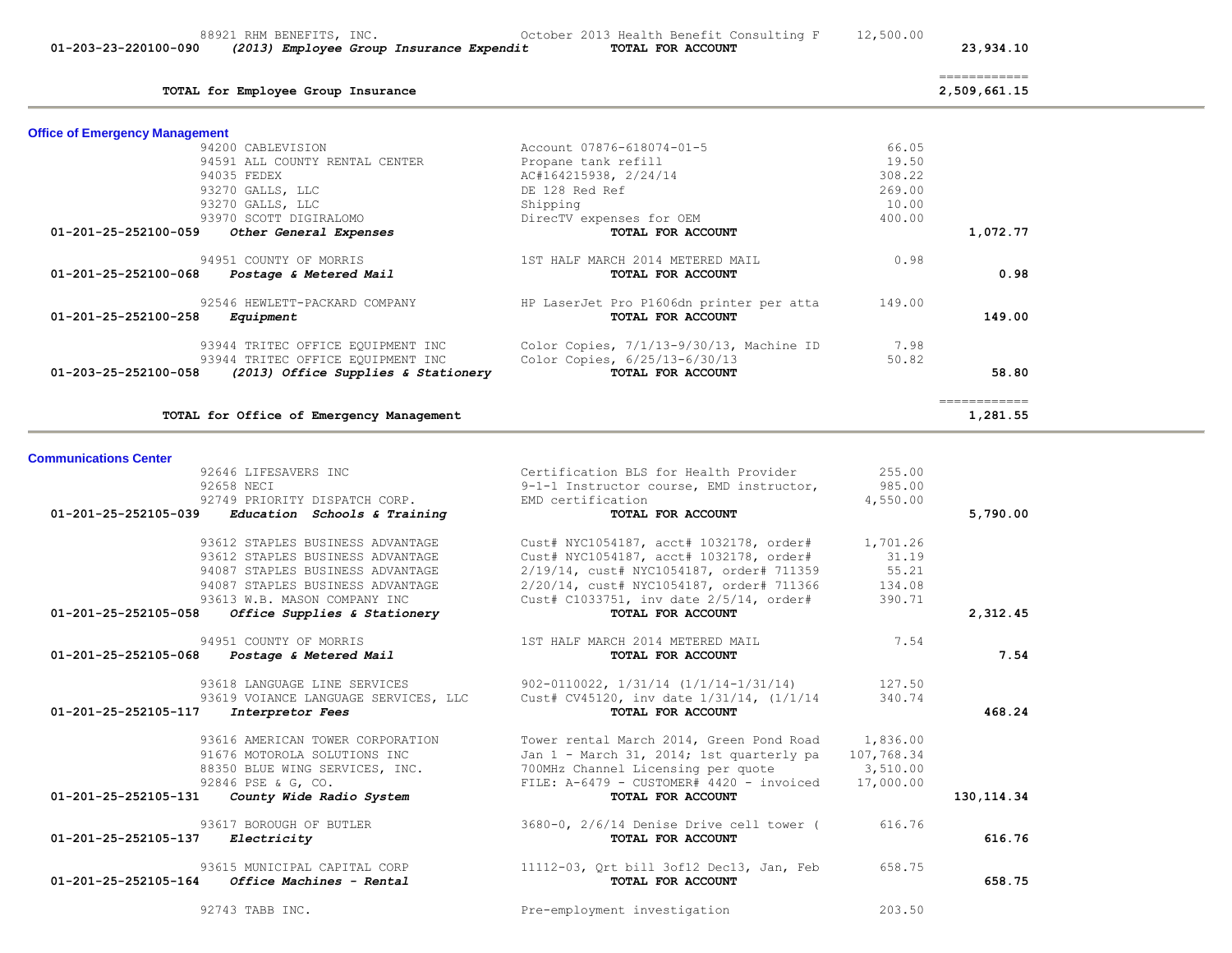| 92744 THE INSTITUTE FOR FORENSIC<br>94090 TABB INC.                              | Pre-employment Evaluation<br>$2/28/14$ , acct# 3059, background check                | 325.00<br>59.00  |                             |
|----------------------------------------------------------------------------------|--------------------------------------------------------------------------------------|------------------|-----------------------------|
| Medical<br>01-201-25-252105-189                                                  | TOTAL FOR ACCOUNT                                                                    |                  | 587.50                      |
| 93607 FFI PROFESSIONAL SAFETY SERVICES                                           | inv date 1/31/14, full uniform, D. Smith                                             | 722.84           |                             |
| 93607 FFI PROFESSIONAL SAFETY SERVICES<br>93607 FFI PROFESSIONAL SAFETY SERVICES | inv date 1/34/14, full uniform, D. Haged<br>inv date 1/31/14, full uniform, S. Zenes | 964.34<br>803.84 |                             |
| 93607 FFI PROFESSIONAL SAFETY SERVICES                                           | inv date 1/31/14, accessories, G. Jane                                               | 65.99            |                             |
| Uniform And Accessories<br>01-201-25-252105-202                                  | TOTAL FOR ACCOUNT                                                                    |                  | 2,557.01                    |
|                                                                                  | 92843 TELE-COMMUNICATION, INC 27708-01 OD Permanent inline mute switch               | 1,047.75         |                             |
| 01-201-25-252105-258<br>Equipment                                                | TOTAL FOR ACCOUNT                                                                    |                  | 1,047.75                    |
| 89549 LIFESAVERS INC                                                             | Admin Fee for CPR cards                                                              | 15.00            |                             |
| 91673 NECI                                                                       | NJ 911 Instructor Manual, 911 PTT, FCO I                                             | 295.00           |                             |
| 91673 NECI<br>91673 NECI                                                         | TDD Calls PTT & shipping Q# 131206<br>SHIPPING & HANDLING                            | 195.00<br>20.95  |                             |
| 01-203-25-252105-039<br>(2013) Education Schools & Training                      | TOTAL FOR ACCOUNT                                                                    |                  | 525.95                      |
| 92648 KEYSTONE PUBLIC SAFETY INC. Universe lic                                   |                                                                                      | 972.00           |                             |
| 92648 KEYSTONE PUBLIC SAFETY INC.                                                | Keyquard reinstatement                                                               | 3,500.00         |                             |
| 01-203-25-252105-078<br>(2013) Software Maintenance                              | TOTAL FOR ACCOUNT                                                                    |                  | 4,472.00                    |
| TOTAL for Communications Center                                                  |                                                                                      |                  | ============<br>149, 158.29 |
|                                                                                  |                                                                                      |                  |                             |
| <b>County Medical Examiner Office</b>                                            |                                                                                      |                  |                             |
| 94951 COUNTY OF MORRIS<br>01-201-25-254100-068 Postage & Metered Mail            | 1ST HALF MARCH 2014 METERED MAIL<br>TOTAL FOR ACCOUNT                                | 22.82            | 22.82                       |
|                                                                                  |                                                                                      |                  |                             |
| 94191 FISHER HEALTHCARE                                                          | AC#557815-001, 3/5/14, Gloves                                                        | 48.14            |                             |

| 94191 FISHER HEALTHCARE                               | AC#557815-001, 375714, Gloves           | 48.14  |        |
|-------------------------------------------------------|-----------------------------------------|--------|--------|
| 94192 MORRISTOWN MEMORIAL/PATHOLOGY                   | A1405800442 FEBRUARY 2014, Case 1414011 | 110.00 |        |
| 01-201-25-254100-203<br>X-Ray & Medical Supplies      | TOTAL FOR ACCOUNT                       |        | 158.14 |
| 94182 GIOVANNA ALVES                                  | RMB Mileage- Round trip 12/15/13        | 32.90  |        |
| 94182 GIOVANNA ALVES                                  | RMB Milage- Round trip 12/9/13          | 11.90  |        |
| 94182 GIOVANNA ALVES                                  | RMB Mileage - Round trip 11/13/13       | 8.75   |        |
| 01-203-25-254100-059<br>(2013) Other General Expenses | TOTAL FOR ACCOUNT                       |        | 53.55  |
|                                                       |                                         |        |        |

|                                                                                  | ____________<br>____________ |
|----------------------------------------------------------------------------------|------------------------------|
| TOTAL for County Medical Examiner Office                                         | 234.51                       |
| ,我们也不会有什么?""我们的人,我们也不会有什么?""我们的人,我们也不会有什么?""我们的人,我们也不会有什么?""我们的人,我们也不会有什么?""我们的人 |                              |

**County Sheriff's Department**

| 93531 INT. ASSOC OF LAW ENFORCEMENT                            | Renewal 1-yr: Morris County Sheriff's Of       | 55.00    |        |
|----------------------------------------------------------------|------------------------------------------------|----------|--------|
| 92701 USPCA REGION 15                                          | Handlers: M. McMahon, D. Meyer, F. Perez       | 200.00   |        |
| $01 - 201 - 25 - 270100 - 023$<br>Associations and Memberships | TOTAL FOR ACCOUNT                              |          | 255.00 |
| 93830 MORRISTOWN LUMBER &                                      | Markings/Paint for CIS, Inv dtd 1/6/14,        | 29.65    |        |
| 01-201-25-270100-047<br>Identification Equip&Supplies          | TOTAL FOR ACCOUNT                              |          | 29.65  |
| 93524 STAPLES BUSINESS ADVANTAGE                               | Office Supplies, Order#7111672560-0, Inv       | 129.99   |        |
| 93524 STAPLES BUSINESS ADVANTAGE                               | Office Supplies, Order#7111672560-2, Inv       | 180.02   |        |
| 93524 STAPLES BUSINESS ADVANTAGE                               | Office Supplies, Order#7111996296-1, Inv       | 160.22   |        |
| 93524 STAPLES BUSINESS ADVANTAGE                               | CREDIT for Return (3) Item#47482 from IN       | $-79.71$ |        |
| 01-201-25-270100-058<br>Office Supplies & Stationery           | TOTAL FOR ACCOUNT                              |          | 390.52 |
| 93563 EDMUND M. KRAMER                                         | Undersheriff - Richard Wall sitting fee        | 250.00   |        |
| 93532 CALEA                                                    | Nameplates $(1-499)$ , Inv dtd $1/24/14$       | 32.00    |        |
| 93532 CALEA                                                    | Shipping & Handling                            | 6.50     |        |
| 94031 DEER PARK                                                | $0434561387$ $1/15/14$ - $2/14/14$ , Inv dtd 2 | 250.22   |        |
| 93524 STAPLES BUSINESS ADVANTAGE                               | Office Supplies, Order#7111958112-1, Inv       | 794.52   |        |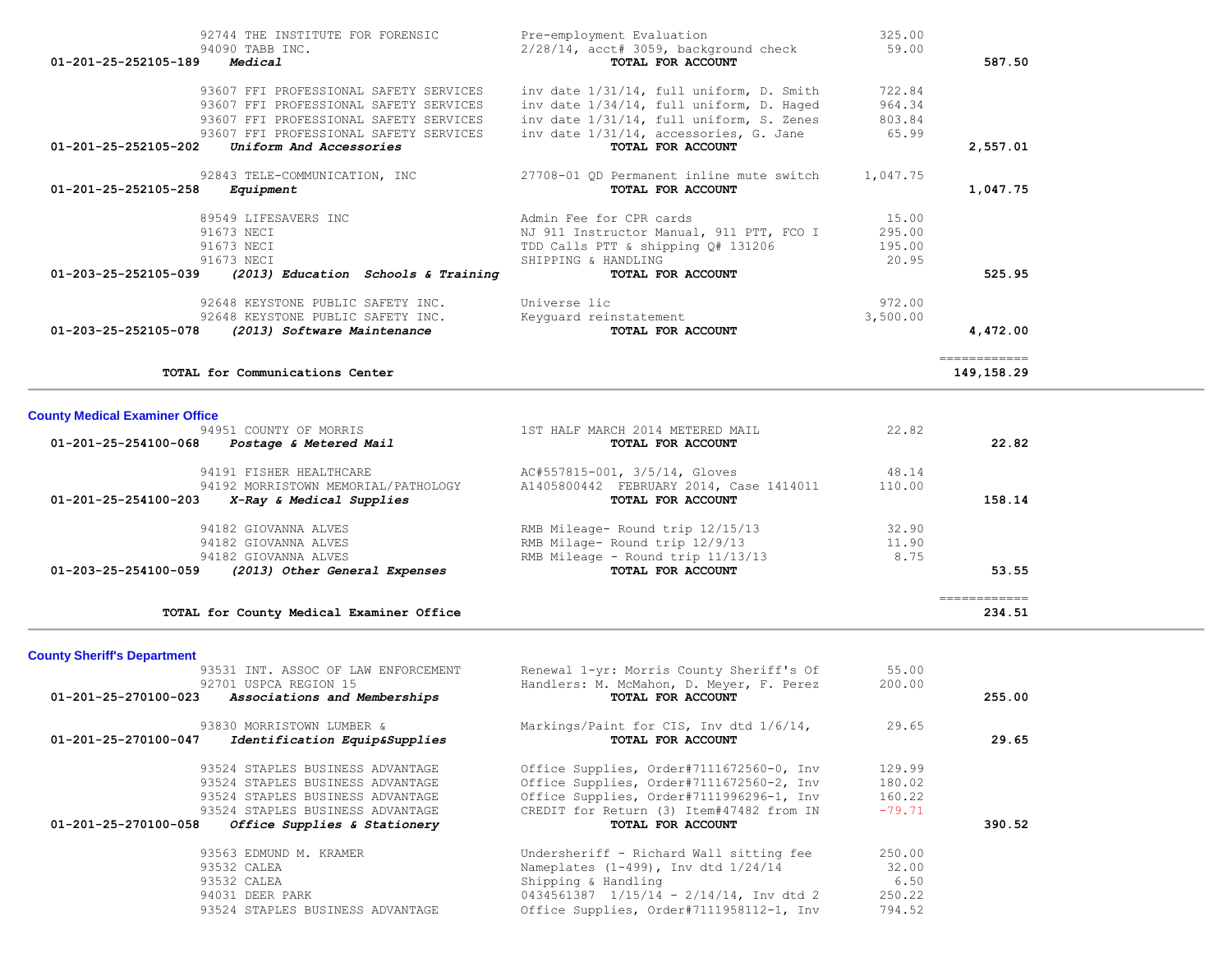| 01-201-25-270100-068 | 94951 COUNTY OF MORRIS<br>Postage & Metered Mail                                                                                                                                                                                                                              | 1ST HALF MARCH 2014 METERED MAIL<br>TOTAL FOR ACCOUNT                                                                                                                                                                                                                                            | 473.77                                                               | 473.77                                                                                                                                                                                                                                                                                                                                                                                                                                                                                              |
|----------------------|-------------------------------------------------------------------------------------------------------------------------------------------------------------------------------------------------------------------------------------------------------------------------------|--------------------------------------------------------------------------------------------------------------------------------------------------------------------------------------------------------------------------------------------------------------------------------------------------|----------------------------------------------------------------------|-----------------------------------------------------------------------------------------------------------------------------------------------------------------------------------------------------------------------------------------------------------------------------------------------------------------------------------------------------------------------------------------------------------------------------------------------------------------------------------------------------|
| 01-201-25-270100-078 | 93837 LEXISNEXIS RISK DATA<br>Software Maintenance                                                                                                                                                                                                                            | ∎ Inv dtd 1/31/14<br>TOTAL FOR ACCOUNT                                                                                                                                                                                                                                                           | 155.00                                                               | 155.00                                                                                                                                                                                                                                                                                                                                                                                                                                                                                              |
| 01-201-25-270100-082 | 93564 SPRINGHILL SUITES<br>Travel Expense                                                                                                                                                                                                                                     | Pre-payment for HDS Training/T. Reilly<br>TOTAL FOR ACCOUNT                                                                                                                                                                                                                                      | 3,972.40                                                             | 3,972.40                                                                                                                                                                                                                                                                                                                                                                                                                                                                                            |
| 01-201-25-270100-161 | 93565 JOHNSTON COMMUNICATIONS<br>93529 VERIZON WIRELESS<br>Communications Equipment                                                                                                                                                                                           | Labor on 2 X'phones/S. Hunter/S. Santucc<br>442002049-00001 Statement - 12/24/13 -<br>TOTAL FOR ACCOUNT                                                                                                                                                                                          | 350.00<br>1,102.84                                                   | 1,452.84                                                                                                                                                                                                                                                                                                                                                                                                                                                                                            |
| 01-203-25-270100-039 | 94028 STEVEN POST<br>(2013) Education Schools & Training                                                                                                                                                                                                                      | Research methods in Social Sciences & SP<br>TOTAL FOR ACCOUNT                                                                                                                                                                                                                                    | 1,966.91                                                             | 1,966.91                                                                                                                                                                                                                                                                                                                                                                                                                                                                                            |
|                      | 76148 SAFARILAND LLC<br>76148 SAFARILAND LLC<br>76148 SAFARILAND LLC                                                                                                                                                                                                          | Evi-paq cut-out ID tents (Item#IDTC-0120<br>Evi-paq cut-out ID tents (Item#IDTC-2140<br>SHIPPING                                                                                                                                                                                                 | 89.00<br>89.00<br>16.99                                              |                                                                                                                                                                                                                                                                                                                                                                                                                                                                                                     |
| 01-203-25-270100-047 | (2013) Identification Equip&Supplies                                                                                                                                                                                                                                          | TOTAL FOR ACCOUNT                                                                                                                                                                                                                                                                                |                                                                      | 194.99                                                                                                                                                                                                                                                                                                                                                                                                                                                                                              |
| 01-203-25-270100-058 | 93526 STAPLES BUSINESS ADVANTAGE<br>(2013) Office Supplies & Stationery                                                                                                                                                                                                       | Supplies - Order#7110028215-000-001, Inv<br>TOTAL FOR ACCOUNT                                                                                                                                                                                                                                    | 705.39                                                               | 705.39                                                                                                                                                                                                                                                                                                                                                                                                                                                                                              |
|                      | 93563 EDMUND M. KRAMER<br>92690 DEER PARK<br>93526 STAPLES BUSINESS ADVANTAGE                                                                                                                                                                                                 | Chief - Gerard Marinelli, sitting fee an<br>Water - $\blacksquare$ 12/15/13-01/14/1<br>Supplies - Order#7110061920-000-001, Inv                                                                                                                                                                  | 225.00<br>162.60<br>921.48                                           |                                                                                                                                                                                                                                                                                                                                                                                                                                                                                                     |
| 01-203-25-270100-059 | (2013) Other General Expenses                                                                                                                                                                                                                                                 | TOTAL FOR ACCOUNT                                                                                                                                                                                                                                                                                |                                                                      | 1,309.08                                                                                                                                                                                                                                                                                                                                                                                                                                                                                            |
| 01-203-25-270100-084 | 92685 U.S. SECURITY ASSOCIATES, INC.<br>91570 U.S. SECURITY ASSOCIATES, INC.<br>91570 U.S. SECURITY ASSOCIATES, INC.<br>91570 U.S. SECURITY ASSOCIATES, INC.<br>91570 U.S. SECURITY ASSOCIATES, INC.<br>91570 U.S. SECURITY ASSOCIATES, INC.<br>(2013) Other Outside Services | $573-1067-000$ GUARDS - $12/27/13-1/2/14$ ,<br>573-1067-000 GUARDS - 11/22/13-11/28/13<br>GUARDS - 11/29/13-12/5/13, Inv dtd 12/5/<br>GUARDS - 12/6/13-12/12/13, Inv dtd 12/12<br>GUARDS - $12/13/13-12/19/13$ , Inv dtd $12/1$<br>GUARDS - 12/20/13-12/26/13, Inv dtd 12/2<br>TOTAL FOR ACCOUNT | 1,878.46<br>1,906.24<br>1,795.12<br>2,382.80<br>2,368.91<br>1,878.46 | 12,209.99                                                                                                                                                                                                                                                                                                                                                                                                                                                                                           |
| 01-203-25-270100-189 | 93528 GARDEN STATE VETERINARY<br>$(2013)$ Medical                                                                                                                                                                                                                             | 158843 - Medical Services 11/15/13, In<br>TOTAL FOR ACCOUNT                                                                                                                                                                                                                                      | 3,199.81                                                             | 3,199.81                                                                                                                                                                                                                                                                                                                                                                                                                                                                                            |
|                      | 93560 UNIVERSAL UNIFORM SALES CO INC<br>93560 UNIVERSAL UNIFORM SALES CO INC<br>93560 UNIVERSAL UNIFORM SALES CO INC<br>93560 UNIVERSAL UNIFORM SALES CO INC                                                                                                                  | J. Longo - Uniform for a New Recruit, In<br>J. Longo - black belt, Inv dtd 12/31/13,<br>E. Rochford - LW jacket & emblems, Inv d<br>B. Bernard - Pants, Inv dtd 12/30/13, PO                                                                                                                     | 190.95<br>25.00<br>150.00<br>42.95                                   |                                                                                                                                                                                                                                                                                                                                                                                                                                                                                                     |
| 01-203-25-270100-202 | (2013) Uniform And Accessories                                                                                                                                                                                                                                                | TOTAL FOR ACCOUNT                                                                                                                                                                                                                                                                                |                                                                      | 408.90                                                                                                                                                                                                                                                                                                                                                                                                                                                                                              |
|                      | TOTAL for County Sheriff's Department                                                                                                                                                                                                                                         |                                                                                                                                                                                                                                                                                                  |                                                                      | $\begin{array}{cccccccccc} \multicolumn{2}{c}{} & \multicolumn{2}{c}{} & \multicolumn{2}{c}{} & \multicolumn{2}{c}{} & \multicolumn{2}{c}{} & \multicolumn{2}{c}{} & \multicolumn{2}{c}{} & \multicolumn{2}{c}{} & \multicolumn{2}{c}{} & \multicolumn{2}{c}{} & \multicolumn{2}{c}{} & \multicolumn{2}{c}{} & \multicolumn{2}{c}{} & \multicolumn{2}{c}{} & \multicolumn{2}{c}{} & \multicolumn{2}{c}{} & \multicolumn{2}{c}{} & \multicolumn{2}{c}{} & \multicolumn{2}{c}{} & \mult$<br>28,057.49 |

 **01-201-25-270100-059** *Other General Expenses* **TOTAL FOR ACCOUNT 1,333.24**

| 01-201-25-275100-037 | 94752 STEVE DISBROW<br>Data Processing Supplies    | Griffen Survivor Cases for Ipads<br>TOTAL FOR ACCOUNT         | 70.00    | 70.00    |
|----------------------|----------------------------------------------------|---------------------------------------------------------------|----------|----------|
| 01-201-25-275100-039 | 94380 TORRES JULIO<br>Education Schools & Training | Street Survival Seminar lodging 2/18-2/1<br>TOTAL FOR ACCOUNT | 200.12   | 200.12   |
| 01-201-25-275100-050 | 93027 WEST PAYMENT CENTER<br>Law Books             | Account #1000176025-January Westlaw Char<br>TOTAL FOR ACCOUNT | 1,346.73 | 1,346.73 |
|                      | 94344 STAPLES BUSINESS ADVANTAGE                   | Account #NYC1054187 Misc.Office Supplies                      | 270.53   |          |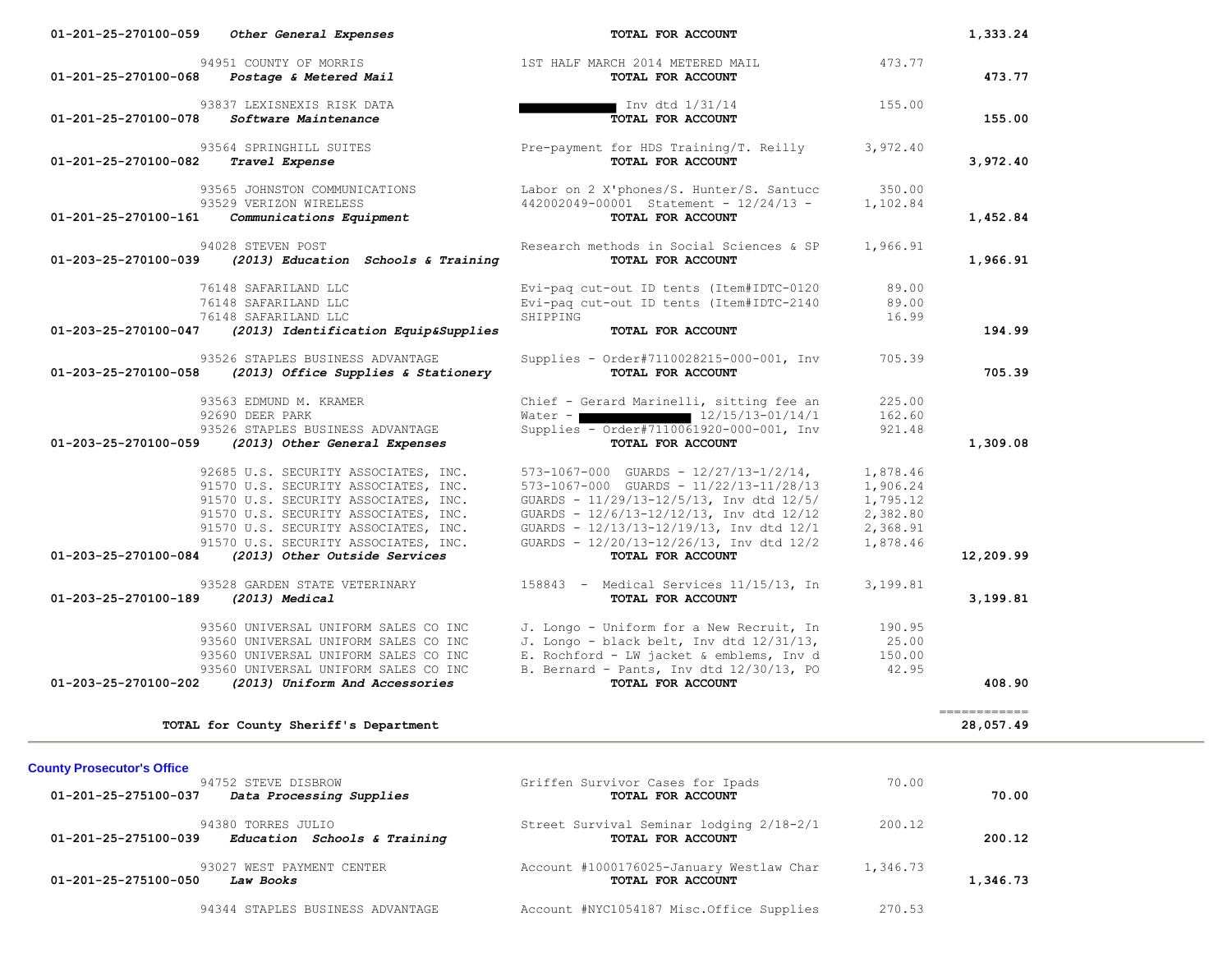| 01-201-25-275100-118 | 93718 MARK SMITH<br>Investigation Expense                                  | Polygraph Testing- East Hanover Police D<br>TOTAL FOR ACCOUNT                                                                 | 1,000.00                | 8,914.83                  |
|----------------------|----------------------------------------------------------------------------|-------------------------------------------------------------------------------------------------------------------------------|-------------------------|---------------------------|
| 01-201-25-275100-126 | 90517 TREASURER<br>Court Expenses-Extradition                              | State v Andrew Pena Docket #A-2335-09 --<br>TOTAL FOR ACCOUNT                                                                 | 230.00                  | 230.00                    |
|                      | 93717 AGT BATTERY SUPPLY LLC                                               | AA Industrial Energizer                                                                                                       | 67.20                   |                           |
|                      | 93717 AGT BATTERY SUPPLY LLC                                               | EN93 C Industrial Energizer                                                                                                   | 93.60                   |                           |
| 01-201-25-275100-258 | 92378 ELECTRO BATTERY SYSTEM INC.<br>Equipment                             | 12V 9Ah (.25 term)<br>TOTAL FOR ACCOUNT                                                                                       | 329.60                  | 490.40                    |
| 01-203-25-275100-039 | 89494 JOHN E. REID AND ASSOC.<br>(2013) Education Schools & Training       | 4-Day Interview and Interrogation Techni<br>TOTAL FOR ACCOUNT                                                                 | 550.00                  | 550.00                    |
| 01-203-25-275100-079 | 94363 M.C. PROSECUTOR'S EMERGENT<br>(2013) Special Projects                | December 2013 Reimbursement to Confident<br>TOTAL FOR ACCOUNT                                                                 | 2,107.29                | 2,107.29                  |
|                      | 93022 TREASURER<br>94365 TREASURER<br>94364 TREASURER                      | State v James J. Revie** Req. by AP Paul<br>State v John Tate (Req.AP J.McNamara)<br>State v Scott Goble (Req.AP Erin Wisloff | 30.00<br>30.00<br>30.00 |                           |
| 01-203-25-275100-126 | (2013) Court Expenses-Extradition                                          | TOTAL FOR ACCOUNT                                                                                                             |                         | 90.00                     |
|                      | TOTAL for County Prosecutor's Office                                       |                                                                                                                               |                         | ------------<br>16,261.32 |
| <b>County Jail</b>   |                                                                            |                                                                                                                               |                         |                           |
|                      | 92322 NJ GANG INVESTIGATORS ASSOC.                                         | TRAINING FOR MIKE MOLDE ON 3.31.14 TO 4.                                                                                      | 175.00                  |                           |
|                      | 92322 NJ GANG INVESTIGATORS ASSOC.                                         | TRAINING FOR M.MCCALL ON 3.31.14 TO 4.2.                                                                                      | 175.00                  |                           |
|                      | 92322 NJ GANG INVESTIGATORS ASSOC.                                         | TRAINING FOR J.GETCHIUS ON 3.31.14 TO 4.                                                                                      | 175.00                  |                           |
|                      | 90454 PASSAIC COUNTY POLICE ACADEMY<br>90454 PASSAIC COUNTY POLICE ACADEMY | ACADEMY PROCESSING FEE FOR M.LOCKE AND R<br>DRUG SCREENING FEE FOR M.LOCKE AND R.MAZ                                          | 200.00<br>90.00         |                           |
|                      | 92319 PESI INC.                                                            | TRAINING FOR R.EARLS ON 3.3.14                                                                                                | 240.94                  |                           |
| 01-201-25-280100-039 | Education Schools & Training                                               | TOTAL FOR ACCOUNT                                                                                                             |                         | 1,055.94                  |
|                      |                                                                            |                                                                                                                               |                         |                           |
|                      | 93486 ATC SERVICES INC                                                     | QUARTERLY HVAC MAINT. CONTRACT PAYMENT F                                                                                      | 4,176.50                |                           |
|                      | 92321 DYNAMIC IMAGING SYSTMES INC                                          | CONTRACT PAYMENT FOR PICTURELINK FROM 1.                                                                                      | 5,626.00                |                           |
|                      | 92549 MORPHOTRAK INC                                                       | LIVESCAN CONTRACT PAYMENT FROM FEB.1,201                                                                                      | 4,495.00                |                           |
|                      | 93498 SCIENTIFIC WATER CONDITIONING                                        | WATER GUARD SERVICE FOR FEB., MAR., & APR                                                                                     | 232.00                  |                           |
| 01-201-25-280100-044 | Equipment Service Agreements                                               | TOTAL FOR ACCOUNT                                                                                                             |                         | 14,529.50                 |
|                      | 92320 STAPLES BUSINESS ADVANTAGE                                           | OFFICE SUPPLIES DATED 1.24.14                                                                                                 | 174.16                  |                           |
|                      | 92241 STAPLES BUSINESS ADVANTAGE                                           | OFFICE SUPPLIES DATED 1.7.14                                                                                                  | 2,892.43                |                           |
|                      | 92241 STAPLES BUSINESS ADVANTAGE                                           | OFFICE SUPPLIES DATED 1.7.14                                                                                                  | 82.93                   |                           |
|                      | 92241 STAPLES BUSINESS ADVANTAGE<br>92799 STAPLES BUSINESS ADVANTAGE       | OFFICE SUPPLIES DATED 1.7.14<br>OFFICE SUPPLIES DATED 1.25.14                                                                 | 49.56<br>221.01         |                           |
|                      |                                                                            |                                                                                                                               |                         |                           |

| 93022 TREASURER                                                                              | State v James J. Revie** Req. by AP Paul                      | 30.00    |          |
|----------------------------------------------------------------------------------------------|---------------------------------------------------------------|----------|----------|
| 94363 M.C. PROSECUTOR'S EMERGENT<br>01-203-25-275100-079<br>(2013) Special Projects          | December 2013 Reimbursement to Confident<br>TOTAL FOR ACCOUNT | 2,107.29 | 2,107.29 |
| 89494 JOHN E. REID AND ASSOC.<br>01-203-25-275100-039<br>(2013) Education Schools & Training | 4-Day Interview and Interrogation Techni<br>TOTAL FOR ACCOUNT | 550.00   | 550.00   |
| 01-201-25-275100-258<br>Equipment                                                            | TOTAL FOR ACCOUNT                                             |          | 490.40   |
| 92378 ELECTRO BATTERY SYSTEM INC.                                                            | 12V 9Ah (.25 term)                                            | 329.60   |          |
| 93717 AGT BATTERY SUPPLY LLC                                                                 | EN93 C Industrial Energizer                                   | 93.60    |          |
| 93717 AGT BATTERY SUPPLY LLC                                                                 | AA Industrial Energizer                                       | 67.20    |          |
| 01-201-25-275100-126<br>Court Expenses-Extradition                                           | TOTAL FOR ACCOUNT                                             |          | 230.00   |
| 90517 TREASURER                                                                              | State v Andrew Pena Docket #A-2335-09 --                      | 230.00   |          |
| 01-201-25-275100-118<br>Investigation Expense                                                | TOTAL FOR ACCOUNT                                             |          | 8,914.83 |
| 93718 MARK SMITH                                                                             | Polygraph Testing- East Hanover Police D                      | 1,000.00 |          |
| 94350 LEXISNEXIS RISK DATA                                                                   | Contract Fee 1/1/2014-12/31/2014                              | 7,668.00 |          |
| 93026 CABLEVISION                                                                            | Account#07876629490010 (2/8-3/7/2014)                         | 147.33   |          |
| 93026 CABLEVISION                                                                            | Account #07876629289017 (2/8-3/7/2014) 99.50                  |          |          |
| 01-201-25-275100-068<br><i>Postage &amp; Metered Mail</i>                                    | TOTAL FOR ACCOUNT                                             |          | 1,817.46 |
| 94951 COUNTY OF MORRIS                                                                       | 1ST HALF MARCH 2014 METERED MAIL                              | 1,723.90 |          |
| 93725 FEDEX                                                                                  | Account #105105762 (2/7-2/10/14)                              | 93.56    |          |
| 01-201-25-275100-058<br>Office Supplies & Stationery                                         | TOTAL FOR ACCOUNT                                             |          | 444.49   |
| 94344 STAPLES BUSINESS ADVANTAGE                                                             | Account#NYC1054187 USB Cable                                  | 19.00    |          |
| 94344 STAPLES BUSINESS ADVANTAGE                                                             | Account#NYC1054187 Wire Letter TRays                          | 11.28    |          |
| 94344 STAPLES BUSINESS ADVANTAGE                                                             | Account#NYC1054187 Legal Trays                                | 29.82    |          |
| 94344 STAPLES BUSINESS ADVANTAGE                                                             | Account#NYC1054187 Power Adapter                              | 19.00    |          |
| 94344 STAPLES BUSINESS ADVANTAGE                                                             | Account#NYC1054187 Storage Boxes                              | 13.86    |          |
| 94344 STAPLES BUSINESS ADVANTAGE                                                             | Account#NYC1054187 Desk Calendars                             | 44.95    |          |
| 94344 STAPLES BUSINESS ADVANTAGE                                                             | Account#NYC1054187 Pads & Binder Clips                        | 36.05    |          |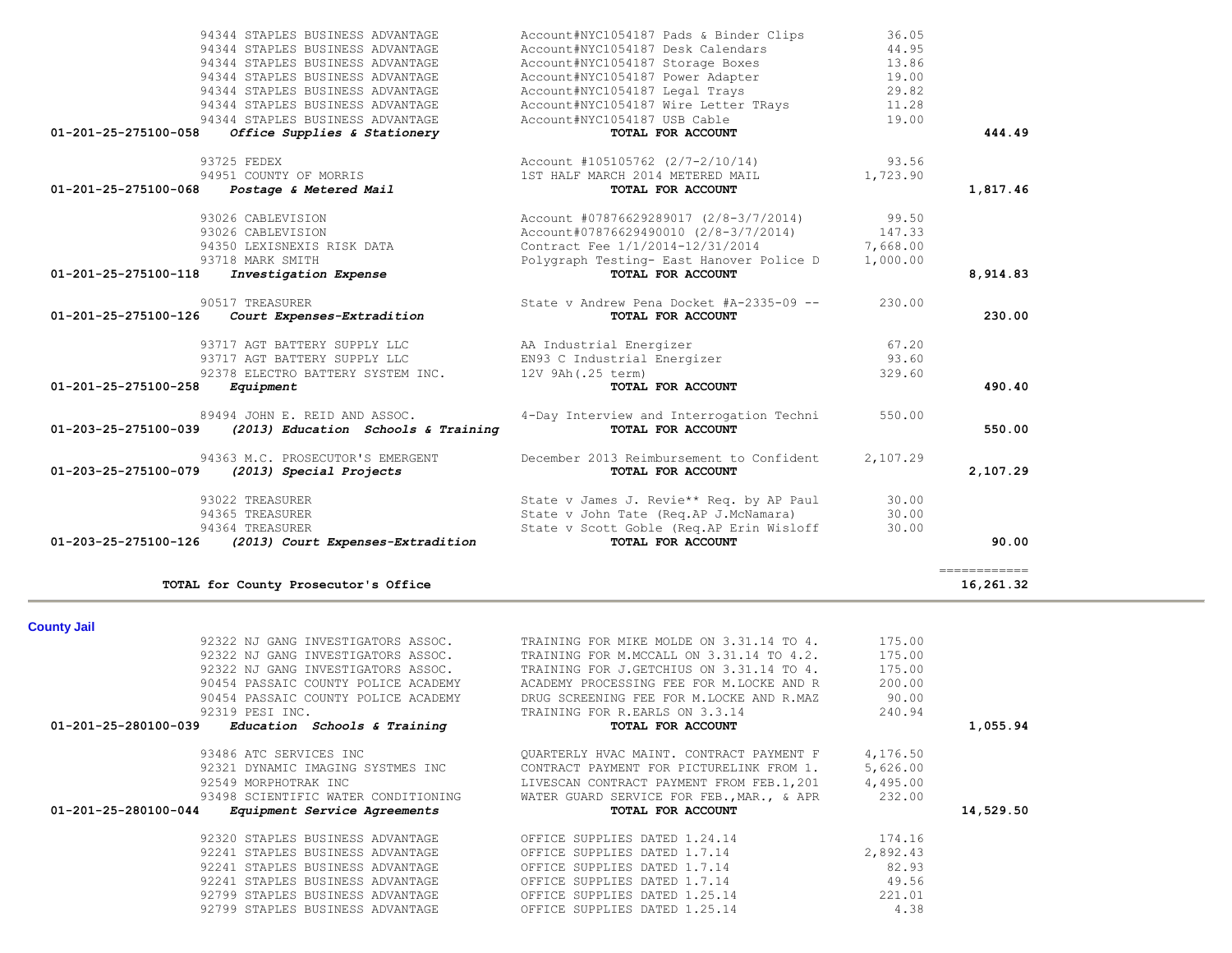|                      | 93480 STAPLES BUSINESS ADVANTAGE                                          | OFFICE SUPPLIES DATED 2.5.14                                                                                                                                                                                                                 | 17.98    |           |
|----------------------|---------------------------------------------------------------------------|----------------------------------------------------------------------------------------------------------------------------------------------------------------------------------------------------------------------------------------------|----------|-----------|
|                      |                                                                           | 93480 STAPLES BUSINESS ADVANTAGE OFFICE SUPPLIES DATED 2.5.14<br>93480 STAPLES BUSINESS ADVANTAGE OFFICE SUPPLIES DATED 2.5.14<br>93480 STAPLES BUSINESS ADVANTAGE OFFICE SUPPLIES DATED 2.8.14<br>93480 STAPLES BUSINESS ADVANTAGE OFF      | 23.95    |           |
|                      |                                                                           |                                                                                                                                                                                                                                              | 204.16   |           |
|                      |                                                                           |                                                                                                                                                                                                                                              | 226.70   |           |
|                      |                                                                           |                                                                                                                                                                                                                                              | 97.84    |           |
| 01-201-25-280100-058 | Office Supplies & Stationery                                              | TOTAL FOR ACCOUNT                                                                                                                                                                                                                            |          | 3,995.10  |
|                      |                                                                           |                                                                                                                                                                                                                                              |          |           |
| 01-201-25-280100-068 | 4951 COUNTY OF MORRIS<br>Postage & Metered Mail<br>94951 COUNTY OF MORRIS | 1ST HALF MARCH 2014 METERED MAIL 61.34<br>TOTAL FOR ACCOUNT                                                                                                                                                                                  |          | 81.34     |
|                      |                                                                           |                                                                                                                                                                                                                                              |          |           |
|                      |                                                                           | 92219 ACME AMERICAN REPAIRS INC.<br>92254 T J'S SPORTWIDE TROPHY PLATE AND ENGRAVING DATED 1.22.14 15.00<br>92254 T J'S SPORTWIDE TROPHY PLAQUES AND ENGRAVING DATED 1.22.14 412.75                                                          |          |           |
|                      |                                                                           |                                                                                                                                                                                                                                              |          |           |
|                      |                                                                           |                                                                                                                                                                                                                                              |          |           |
|                      |                                                                           | 92237 T J'S SPORTWIDE TROPHY<br><b>1</b> Other Outside Services <b>Security</b> PLATE ENGRAVING DATED 1.14.14                                                                                                                                | 15.00    |           |
|                      | $01-201-25-280100-084$ Other Outside Services                             |                                                                                                                                                                                                                                              |          | 3,231.25  |
|                      | 92318 CY DRAKE LOCKSMITHS, INC. KEYS DATED 1.27.14                        |                                                                                                                                                                                                                                              | 38.43    |           |
|                      |                                                                           |                                                                                                                                                                                                                                              |          |           |
|                      |                                                                           | 92239 MORSE WATCHMANS INC<br>92251 ROYAL SYSTEMS<br>2 SECURITY MONITORS PLUS FREIGHT DATED 1 769.09                                                                                                                                          |          |           |
| 01-201-25-280100-128 | 51 ROYAL SYSTEMS<br>Security Equipment                                    | TOTAL FOR ACCOUNT                                                                                                                                                                                                                            |          | 1,227.52  |
|                      |                                                                           |                                                                                                                                                                                                                                              |          |           |
|                      |                                                                           |                                                                                                                                                                                                                                              |          |           |
|                      |                                                                           | 93476 JOHNSTON COMMUNICATIONS PHONE LINE RELOCATIONS DATED 2.12.14<br><b>01-201-25-280100-161</b> <i>Communications Equipment</i> <b>PHONE LINE RELOCATIONS DATED 2.12.14</b>                                                                |          | 262.50    |
|                      |                                                                           | 92222 MOORE MEDICAL LLC MEDICAL SUPPLIES DATED 1.9.14 1,798.44<br>92228 STERICYCLE INC. MEDICAL WASTE REMOVAL DATED 2.1.14 82.48<br>93477 BIO-REFERENCE LABORATORIES, INC INMATE LAB WORK FOR JAN.2014 DATED 2.1.1 1,662.03<br>93487 CO      |          |           |
|                      |                                                                           |                                                                                                                                                                                                                                              |          |           |
|                      |                                                                           |                                                                                                                                                                                                                                              |          |           |
|                      |                                                                           |                                                                                                                                                                                                                                              |          |           |
|                      |                                                                           | 93499 LAKE PHYSICIANS & HOSPITAL MEDICAL SUPPLIES DATED 2.4.14                                                                                                                                                                               | 65.00    |           |
| 01-201-25-280100-189 | Medical                                                                   | TOTAL FOR ACCOUNT                                                                                                                                                                                                                            |          | 25,949.91 |
|                      |                                                                           |                                                                                                                                                                                                                                              |          |           |
|                      |                                                                           |                                                                                                                                                                                                                                              |          |           |
|                      |                                                                           |                                                                                                                                                                                                                                              |          |           |
|                      |                                                                           |                                                                                                                                                                                                                                              |          |           |
|                      |                                                                           |                                                                                                                                                                                                                                              |          |           |
|                      |                                                                           |                                                                                                                                                                                                                                              |          |           |
|                      |                                                                           | 93037 GRAINGER<br>93037 GRAINGER SPACE HEATERS DATED 1.29.14<br>93478 MORRISTOWN LUMBER &<br>93489 TURTLE & HUGHES, INC<br>93489 TURTLE & HUGHES, INC<br>93489 TURTLE & HUGHES, INC<br>93489 TURTLE & HUGHES, INC<br>93489 TURTLE & HUGHES,  |          | 856.60    |
|                      | 93485 KENVIL POWER EQUIPMENT, INC. SNOW BLOWER DATED 2.6.14               |                                                                                                                                                                                                                                              | 1,525.00 |           |
|                      | 01-201-25-280100-251 Ground Maintenance Supplies                          | TOTAL FOR ACCOUNT                                                                                                                                                                                                                            |          | 1,525.00  |
|                      |                                                                           | 93483 CENTRAL POLY CORP<br>92244 E.A. MORSE & CO. INC.<br>92253 E.A. MORSE & CO. INC.<br>93484 JERSEY PAPER PLUS INC<br>93484 JERSEY PAPER PLUS INC<br>93484 JERSEY PAPER PLUS INC<br>93484 JERSEY PAPER PLUS INC<br>93484 JERSEY PAPER PLUS | 1,305.00 |           |
|                      |                                                                           |                                                                                                                                                                                                                                              | 144.90   |           |
|                      |                                                                           |                                                                                                                                                                                                                                              | 798.81   |           |
|                      |                                                                           |                                                                                                                                                                                                                                              |          |           |
|                      |                                                                           |                                                                                                                                                                                                                                              | 1,102.50 |           |
|                      |                                                                           |                                                                                                                                                                                                                                              | 212.31   |           |
|                      |                                                                           |                                                                                                                                                                                                                                              | 2,122.84 |           |
|                      |                                                                           |                                                                                                                                                                                                                                              | 656.10   |           |
|                      | 93501 E.A. MORSE & CO. INC.                                               | JANITORIAL SUPPLIES DATED 1.30.14                                                                                                                                                                                                            | 383.52   |           |
|                      | $01-201-25-280100-252$ Janitorial Supplies                                | TOTAL FOR ACCOUNT                                                                                                                                                                                                                            |          | 6,725.98  |
|                      | 93471 CARRIER CORPORATION                                                 | HVAC REPAIR/PARTS DATED 2.7.14                                                                                                                                                                                                               | 1,911.00 |           |
| 01-201-25-280100-262 | Machinery Repairs & Parts                                                 | TOTAL FOR ACCOUNT                                                                                                                                                                                                                            |          | 1,911.00  |
|                      | 92576 GRAINGER                                                            | 3 INDUSTRIAL FLASHLIGHT BATTERIES DATED                                                                                                                                                                                                      | 192.87   |           |
|                      | 93496 GRAINGER                                                            | RESPIRATOR WIPES DATED 2.10.14                                                                                                                                                                                                               | 178.20   |           |
| 01-201-25-280100-266 | Safety Items                                                              | TOTAL FOR ACCOUNT                                                                                                                                                                                                                            |          | 371.07    |
|                      |                                                                           |                                                                                                                                                                                                                                              |          |           |
|                      | 92231 VERIZON WIRELESS                                                    | 885699058-00001 CELL PHONES DATED 12.26                                                                                                                                                                                                      | 230.87   |           |
| 01-203-25-280100-031 | (2013) Cellular Phones/Pagers                                             | TOTAL FOR ACCOUNT                                                                                                                                                                                                                            |          | 230.87    |
|                      |                                                                           |                                                                                                                                                                                                                                              |          |           |
|                      | 87489 PASSAIC COUNTY POLICE ACADEMY                                       | PROCESSING, FIRST RESPONDER, &DRUG TESTING                                                                                                                                                                                                   | 245.00   |           |
|                      | 87489 PASSAIC COUNTY POLICE ACADEMY                                       | PROCESSING, FIRST RESPONDER, & DRUG TESTING                                                                                                                                                                                                  | 245.00   |           |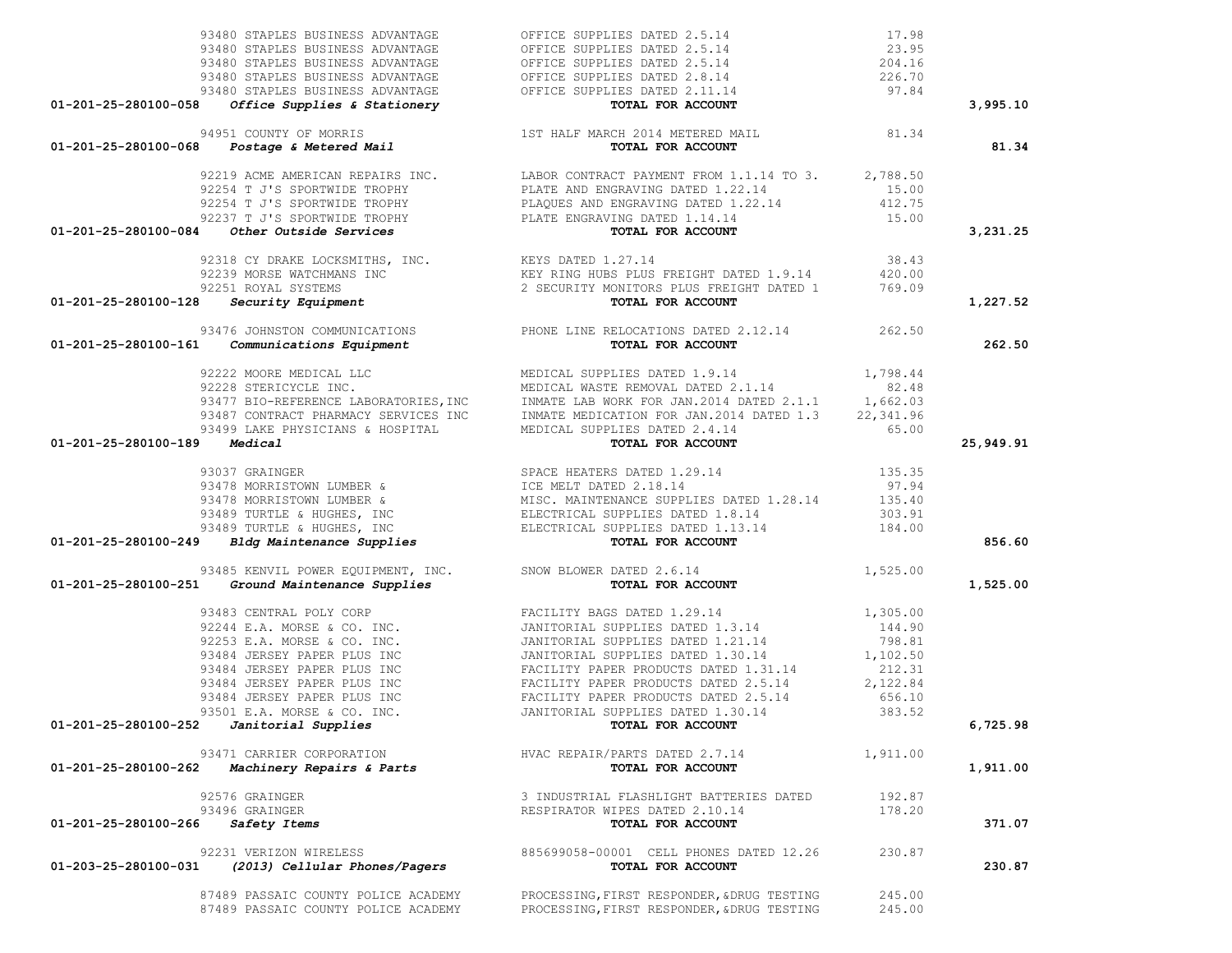|                                     | TOTAL for County Jail                                                      |                                                                                                                                                                                                                                                                                                                                                                                                                       |                  | ============<br>97, 471.67 |
|-------------------------------------|----------------------------------------------------------------------------|-----------------------------------------------------------------------------------------------------------------------------------------------------------------------------------------------------------------------------------------------------------------------------------------------------------------------------------------------------------------------------------------------------------------------|------------------|----------------------------|
|                                     |                                                                            | 92801 BINSKY & SNYDER SERVICES LLC HVAC PARTS/REPAIR DATED 1.7.14. WORK DON 4,289.00<br>$01-203-25-280100-262$ (2013) Machinery Repairs & Parts TOTAL FOR ACCOUNT                                                                                                                                                                                                                                                     |                  | 4,289.00                   |
| 01-203-25-280100-252                | 92252 E A MORSE & CO INC.                                                  | % E A MORSE & CO INC.<br>(2013) Janitorial Supplies TACILITY GLOVES RECEIVED IN 2013 DATED 1 3,535.00<br>TOTAL FOR ACCOUNT                                                                                                                                                                                                                                                                                            |                  | 3,535.00                   |
| 01-203-25-280100-249                |                                                                            | 93032 MADISON PLUMBING SUPPLY CON<br>93032 MADISON PLUMBING SUPPLY CON<br>93032 MADISON PLUMBING SUPPLY CON<br>93032 MADISON PLUMBING SUPPLY CON<br>93032 MADISON PLUMBING SUPPLY CON<br>93032 MADISON PLUMBING SUPPLY CON<br>93032 MADISO                                                                                                                                                                            |                  | 5,736.57                   |
|                                     |                                                                            |                                                                                                                                                                                                                                                                                                                                                                                                                       | 1,117.50         |                            |
|                                     |                                                                            |                                                                                                                                                                                                                                                                                                                                                                                                                       | 398.21           |                            |
|                                     |                                                                            |                                                                                                                                                                                                                                                                                                                                                                                                                       | 32.20            |                            |
|                                     |                                                                            |                                                                                                                                                                                                                                                                                                                                                                                                                       | 2,419.24         |                            |
|                                     |                                                                            |                                                                                                                                                                                                                                                                                                                                                                                                                       | 1,161.92         |                            |
|                                     |                                                                            |                                                                                                                                                                                                                                                                                                                                                                                                                       | 607.50           |                            |
| 01-203-25-280100-223                |                                                                            |                                                                                                                                                                                                                                                                                                                                                                                                                       |                  | 671.10                     |
|                                     |                                                                            | 92229 WEBSTER PLUMBING & SEWER LINE CLEANING. WORK DONE ON 11.26. 671.10<br>3 (2013) Building Repairs (2013) Sunset of the Sewer Country of Torian Country (2013) Sunset of the Sepairs (2                                                                                                                                                                                                                            |                  |                            |
| 01-203-25-280100-202                |                                                                            | 92225 UNIVERSAL UNIFORM SALES CO INC<br>(2013) Uniform And Accessories<br>TOTAL FOR ACCOUNT                                                                                                                                                                                                                                                                                                                           |                  | 144.74                     |
|                                     |                                                                            |                                                                                                                                                                                                                                                                                                                                                                                                                       |                  |                            |
| 01-203-25-280100-189 (2013) Medical |                                                                            | $\begin{tabular}{lllllllllllllllllllll} 92217 & \text{DENTRUST} & \text{DENTRUST} & \text{DENTRUST} & \text{DENTRUST} & \text{DENTRUST} & \text{DENTRIST} & \text{PERTAL} & \text{CARE FOR DEC.2013 DATED 11}, & 5,796.00 \\ 88784 & \text{EDGARDO C. VALLEJO, M.D.} & \text{INTERR EVIEW DATED 11/14/13} & 500.00 \\ 92246 & \text{HEALTH CARE LOGISTICS INC.} & \text{MEDICAL SUPPLIES DATED 12.9.13} & 117.11 \\ $ |                  | 7,166.94                   |
|                                     |                                                                            |                                                                                                                                                                                                                                                                                                                                                                                                                       |                  |                            |
|                                     |                                                                            |                                                                                                                                                                                                                                                                                                                                                                                                                       |                  |                            |
|                                     |                                                                            |                                                                                                                                                                                                                                                                                                                                                                                                                       |                  |                            |
|                                     |                                                                            |                                                                                                                                                                                                                                                                                                                                                                                                                       |                  |                            |
|                                     |                                                                            |                                                                                                                                                                                                                                                                                                                                                                                                                       |                  |                            |
|                                     |                                                                            |                                                                                                                                                                                                                                                                                                                                                                                                                       |                  |                            |
|                                     |                                                                            |                                                                                                                                                                                                                                                                                                                                                                                                                       |                  |                            |
|                                     |                                                                            |                                                                                                                                                                                                                                                                                                                                                                                                                       |                  |                            |
| 01-203-25-280100-098                | (2013) Other Operating&Repair Supply                                       | TOTAL FOR ACCOUNT                                                                                                                                                                                                                                                                                                                                                                                                     |                  | 4,880.00                   |
|                                     |                                                                            | 90406 NORMENT SECURITY GROUP, INC.<br>90406 NORMENT SECURITY GROUP, INC. SECURITY SYSTEM REAPIRS DATED 12.18.13 3,130.00                                                                                                                                                                                                                                                                                              |                  |                            |
|                                     |                                                                            |                                                                                                                                                                                                                                                                                                                                                                                                                       |                  |                            |
| 01-203-25-280100-084                |                                                                            | 92220 ACME AMERICAN REPAIRS INC.<br>92240 STATE TOXICOLOGY LABORATORY APPLICANT DRUG SCREENINGS DATED 10.29.13 180.00<br>1 (2013) Other Outside Services TOTAL FOR ACCOUNT                                                                                                                                                                                                                                            |                  | 642.00                     |
|                                     |                                                                            |                                                                                                                                                                                                                                                                                                                                                                                                                       |                  |                            |
|                                     |                                                                            |                                                                                                                                                                                                                                                                                                                                                                                                                       |                  |                            |
|                                     |                                                                            | 92236 BROWNELLS INC<br><b>01-203-25-280100-059</b> (2013) Other General Expenses<br><b>TOTAL FOR ACCOUNT</b>                                                                                                                                                                                                                                                                                                          |                  | 28.74                      |
|                                     |                                                                            |                                                                                                                                                                                                                                                                                                                                                                                                                       | 28.74            |                            |
| 01-203-25-280100-044                | (2013) Equipment Service Agreements                                        | TOTAL FOR ACCOUNT                                                                                                                                                                                                                                                                                                                                                                                                     |                  | 6,464.00                   |
|                                     | 89499 CARRIER CORPORATION<br>93497 SCIENTIFIC WATER CONDITIONING           | HVAC SERVICE AGREEMENT FROM 12.1.13 TO 2 6,232.00<br>WATER GUARD SERVICE FOR NOV., DEC. 2013 & 232.00                                                                                                                                                                                                                                                                                                                 |                  |                            |
|                                     |                                                                            |                                                                                                                                                                                                                                                                                                                                                                                                                       |                  |                            |
| 01-203-25-280100-039                | (2013) Education Schools & Training                                        | TOTAL FOR ACCOUNT                                                                                                                                                                                                                                                                                                                                                                                                     |                  | 1,960.00                   |
|                                     | 87489 PASSAIC COUNTY POLICE ACADEMY<br>87489 PASSAIC COUNTY POLICE ACADEMY | PROCESSING, FIRST RESPONDER, &DRUG TESTING<br>PROCESSING, FIRST RESPONDER, &DRUG TESTING                                                                                                                                                                                                                                                                                                                              | 245.00<br>245.00 |                            |
|                                     |                                                                            | PROCESSING, FIRST RESPONDER, &DRUG TESTING                                                                                                                                                                                                                                                                                                                                                                            | 245.00           |                            |
|                                     | 87489 PASSAIC COUNTY POLICE ACADEMY                                        |                                                                                                                                                                                                                                                                                                                                                                                                                       |                  |                            |
|                                     | 87489 PASSAIC COUNTY POLICE ACADEMY<br>87489 PASSAIC COUNTY POLICE ACADEMY | PROCESSING, FIRST RESPONDER, &DRUG TESTING<br>PROCESSING, FIRST RESPONDER, &DRUG TESTING                                                                                                                                                                                                                                                                                                                              | 245.00<br>245.00 |                            |
|                                     | 87489 PASSAIC COUNTY POLICE ACADEMY                                        | PROCESSING, FIRST RESPONDER, &DRUG TESTING                                                                                                                                                                                                                                                                                                                                                                            | 245.00           |                            |
|                                     |                                                                            |                                                                                                                                                                                                                                                                                                                                                                                                                       |                  |                            |

**County Youth Detention Facilit**<br>92362 NJ GANG INVESTIGATORS ASSOC. 92362 NJ GANG INVESTIGATORS ASSOC. NJGIA Gang Training- Officer K. Schulze 175.00 93747 CABLEVISION Cable service, boxes and Power to Learn 43.71

 **01-201-25-281100-039** *Education Schools & Training* **TOTAL FOR ACCOUNT 218.71**

94951 COUNTY OF MORRIS 1ST HALF MARCH 2014 METERED MAIL 82.50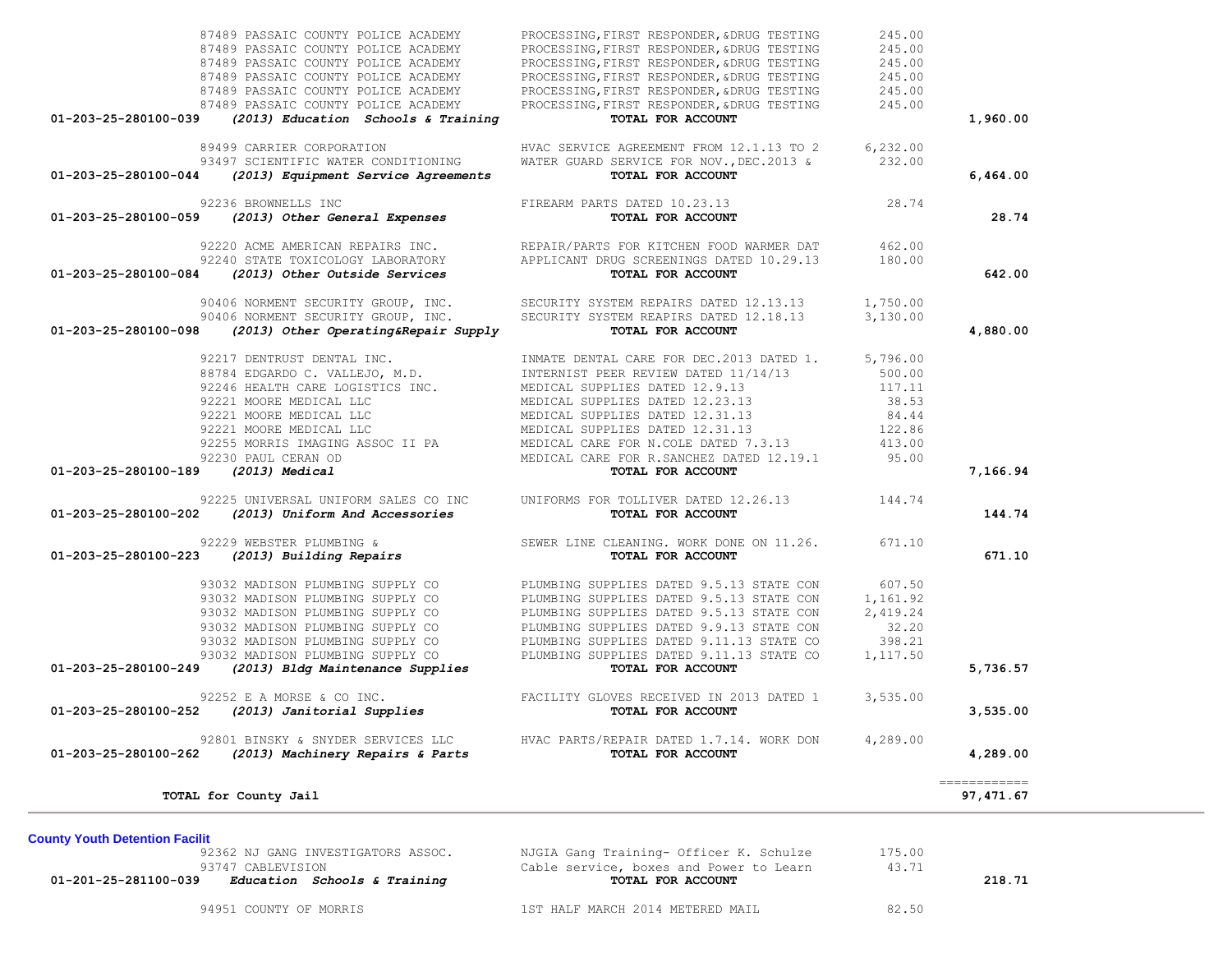| 01-201-25-281100-068 | Postage & Metered Mail                   | TOTAL FOR ACCOUNT                                             |               | 82.50                                                                                                                                                                                                                                                                                                                                                                                                                                                                                              |
|----------------------|------------------------------------------|---------------------------------------------------------------|---------------|----------------------------------------------------------------------------------------------------------------------------------------------------------------------------------------------------------------------------------------------------------------------------------------------------------------------------------------------------------------------------------------------------------------------------------------------------------------------------------------------------|
| 01-201-25-281100-082 | 94034 ABIGAIL MATIAS<br>Travel Expense   | Tolls accummulated traveling during trai<br>TOTAL FOR ACCOUNT | 61.50         | 61.50                                                                                                                                                                                                                                                                                                                                                                                                                                                                                              |
|                      | 93742 DEER PARK                          | Bottled Water                                                 | 48.83         |                                                                                                                                                                                                                                                                                                                                                                                                                                                                                                    |
| 01-201-25-281100-185 | 92062 DEER PARK<br>Food                  | 0434495636 12/15/13-01/14/14<br>TOTAL FOR ACCOUNT             | 51.82         | 100.65                                                                                                                                                                                                                                                                                                                                                                                                                                                                                             |
|                      | 93163 ALERE TOXICOLOGY SERVICES INC.     | Drug tests for J.R., and S.M. residents                       | 47.00         |                                                                                                                                                                                                                                                                                                                                                                                                                                                                                                    |
|                      | 94428 WHITES HEALTHCARE                  | Resident Medications                                          | 1,048.61      |                                                                                                                                                                                                                                                                                                                                                                                                                                                                                                    |
|                      | 94428 WHITES HEALTHCARE                  | Medications-Credit                                            | $-16.66$      |                                                                                                                                                                                                                                                                                                                                                                                                                                                                                                    |
| 01-201-25-281100-189 | Medical                                  | TOTAL FOR ACCOUNT                                             |               | 1,078.95                                                                                                                                                                                                                                                                                                                                                                                                                                                                                           |
|                      | 93595 BOB BARKER COMPANY, INC.           | Socks                                                         | 129.75        |                                                                                                                                                                                                                                                                                                                                                                                                                                                                                                    |
|                      | 93595 BOB BARKER COMPANY, INC.           | Freight                                                       | 22.64         |                                                                                                                                                                                                                                                                                                                                                                                                                                                                                                    |
|                      | 93595 BOB BARKER COMPANY, INC.           | Headsets                                                      | 54.60         |                                                                                                                                                                                                                                                                                                                                                                                                                                                                                                    |
|                      | 93595 BOB BARKER COMPANY, INC.           | Freight                                                       | 9.46          |                                                                                                                                                                                                                                                                                                                                                                                                                                                                                                    |
|                      | 93595 BOB BARKER COMPANY, INC.           | Credit - Shirt Return                                         | $-191.84$     |                                                                                                                                                                                                                                                                                                                                                                                                                                                                                                    |
|                      | 93444 UNIVERSAL UNIFORM SALES CO INC     | Academy Uniform - Officer Chapparo- incl                      | 208.95        |                                                                                                                                                                                                                                                                                                                                                                                                                                                                                                    |
|                      | 93444 UNIVERSAL UNIFORM SALES CO INC     | Academy Uniform - Officer Chapparo                            | 22.00         |                                                                                                                                                                                                                                                                                                                                                                                                                                                                                                    |
|                      | 93444 UNIVERSAL UNIFORM SALES CO INC     | Academy Uniform - Officer Matias - inclu                      | 342.85        |                                                                                                                                                                                                                                                                                                                                                                                                                                                                                                    |
| 01-201-25-281100-202 | Uniform And Accessories                  | TOTAL FOR ACCOUNT                                             |               | 598.41                                                                                                                                                                                                                                                                                                                                                                                                                                                                                             |
|                      | 94459 WESTERN APPLIANCE INC.             | Parts and labor to repair agitating syst                      | 140.00        |                                                                                                                                                                                                                                                                                                                                                                                                                                                                                                    |
| 01-201-25-281100-262 | Machinery Repairs & Parts                | TOTAL FOR ACCOUNT                                             |               | 140.00                                                                                                                                                                                                                                                                                                                                                                                                                                                                                             |
|                      | 93448 WHITES HEALTHCARE                  | Morris Resident medications for the mont                      | 303.70        |                                                                                                                                                                                                                                                                                                                                                                                                                                                                                                    |
| 01-203-25-281100-189 | (2013) Medical                           | TOTAL FOR ACCOUNT                                             |               | 303.70                                                                                                                                                                                                                                                                                                                                                                                                                                                                                             |
|                      | TOTAL for County Youth Detention Facilit |                                                               |               | $\begin{array}{cccccccccc} \multicolumn{2}{c}{} & \multicolumn{2}{c}{} & \multicolumn{2}{c}{} & \multicolumn{2}{c}{} & \multicolumn{2}{c}{} & \multicolumn{2}{c}{} & \multicolumn{2}{c}{} & \multicolumn{2}{c}{} & \multicolumn{2}{c}{} & \multicolumn{2}{c}{} & \multicolumn{2}{c}{} & \multicolumn{2}{c}{} & \multicolumn{2}{c}{} & \multicolumn{2}{c}{} & \multicolumn{2}{c}{} & \multicolumn{2}{c}{} & \multicolumn{2}{c}{} & \multicolumn{2}{c}{} & \multicolumn{2}{c}{} & \mult$<br>2,584.42 |
| <b>Road Repairs</b>  |                                          |                                                               |               |                                                                                                                                                                                                                                                                                                                                                                                                                                                                                                    |
|                      | 93361 D&N ANIMAL RECOVERY                | deer removal January 1 - 31 / 2014                            | 5,278.68      |                                                                                                                                                                                                                                                                                                                                                                                                                                                                                                    |
| 01-201-26-290100-036 | Contracted Services                      | TOTAL FOR ACCOUNT                                             |               | 5,278.68                                                                                                                                                                                                                                                                                                                                                                                                                                                                                           |
|                      | 93567 STAPLES BUSINESS ADVANTAGE         | pen, manila folders, fax cartridge                            | 98.81         |                                                                                                                                                                                                                                                                                                                                                                                                                                                                                                    |
|                      | 93567 STAPLES BUSINESS ADVANTAGE         | hp 49X toner                                                  | 94.22         |                                                                                                                                                                                                                                                                                                                                                                                                                                                                                                    |
| 01-201-26-290100-058 | Office Supplies & Stationery             | TOTAL FOR ACCOUNT                                             |               | 193.03                                                                                                                                                                                                                                                                                                                                                                                                                                                                                             |
|                      |                                          |                                                               |               |                                                                                                                                                                                                                                                                                                                                                                                                                                                                                                    |
|                      | 94951 COUNTY OF MORRIS                   | 1ST HALF MARCH 2014 METERED MAIL                              | 15.74         |                                                                                                                                                                                                                                                                                                                                                                                                                                                                                                    |
| 01-201-26-290100-068 | <i>Postage &amp; Metered Mail</i>        | TOTAL FOR ACCOUNT                                             |               | 15.74                                                                                                                                                                                                                                                                                                                                                                                                                                                                                              |
|                      | 94946 NATIONAL FUEL OIL INC.             | FUEL CHARGES 2/14                                             | 3,095.44      |                                                                                                                                                                                                                                                                                                                                                                                                                                                                                                    |
| 01-201-26-290100-140 | Gas Purchases                            | TOTAL FOR ACCOUNT                                             |               | 3,095.44                                                                                                                                                                                                                                                                                                                                                                                                                                                                                           |
|                      |                                          |                                                               |               |                                                                                                                                                                                                                                                                                                                                                                                                                                                                                                    |
|                      | 02951 CEMPHDVITNI                        | $210111021$ $01/25/2014$                                      | <b>270 50</b> |                                                                                                                                                                                                                                                                                                                                                                                                                                                                                                    |

| $01 - 201 - 26 - 290100 - 140$<br>Gas Purchases | TOTAL FOR ACCOUNT                        | 3,095.44 |  |
|-------------------------------------------------|------------------------------------------|----------|--|
| 92851 CENTURYLINK                               | 01/25/2014<br>310111021                  | 372.58   |  |
| 94516 VERIZON                                   | 973-361-2726 132 16Y billing date 3/1/20 | 288.53   |  |
| 01-201-26-290100-146<br>Telephone               | TOTAL FOR ACCOUNT                        | 661.11   |  |
| 93003 LOVEYS PIZZA & GRILL                      | meals $1/21-1/25/2014$                   | 550.00   |  |
| 93003 LOVEYS PIZZA & GRILL                      | 15% Gratuity                             | 82.50    |  |
| 93575 BUDD LAKE DINER                           | meals                                    | 240.00   |  |
| 93575 BUDD LAKE DINER                           | 15% gratuity                             | 36.00    |  |
| 94112 LOVEYS PIZZA & GRILL                      | Meals 1/15-2/19/2014                     | 600.00   |  |
| 94112 LOVEYS PIZZA & GRILL                      | 15% gratuity                             | 90.00    |  |
| 93663 TOWNSOUARE DINER RESTAURANT               | meals $1/31 - 2/14/2014$                 | 320.00   |  |
| 93663 TOWNSOUARE DINER RESTAURANT               | 15% gratuity                             | 48.00    |  |
| 01-201-26-290100-188<br>Meals                   | TOTAL FOR ACCOUNT                        | 1,966.50 |  |

94367 JEFF FREDERICKS boots per contract 90.00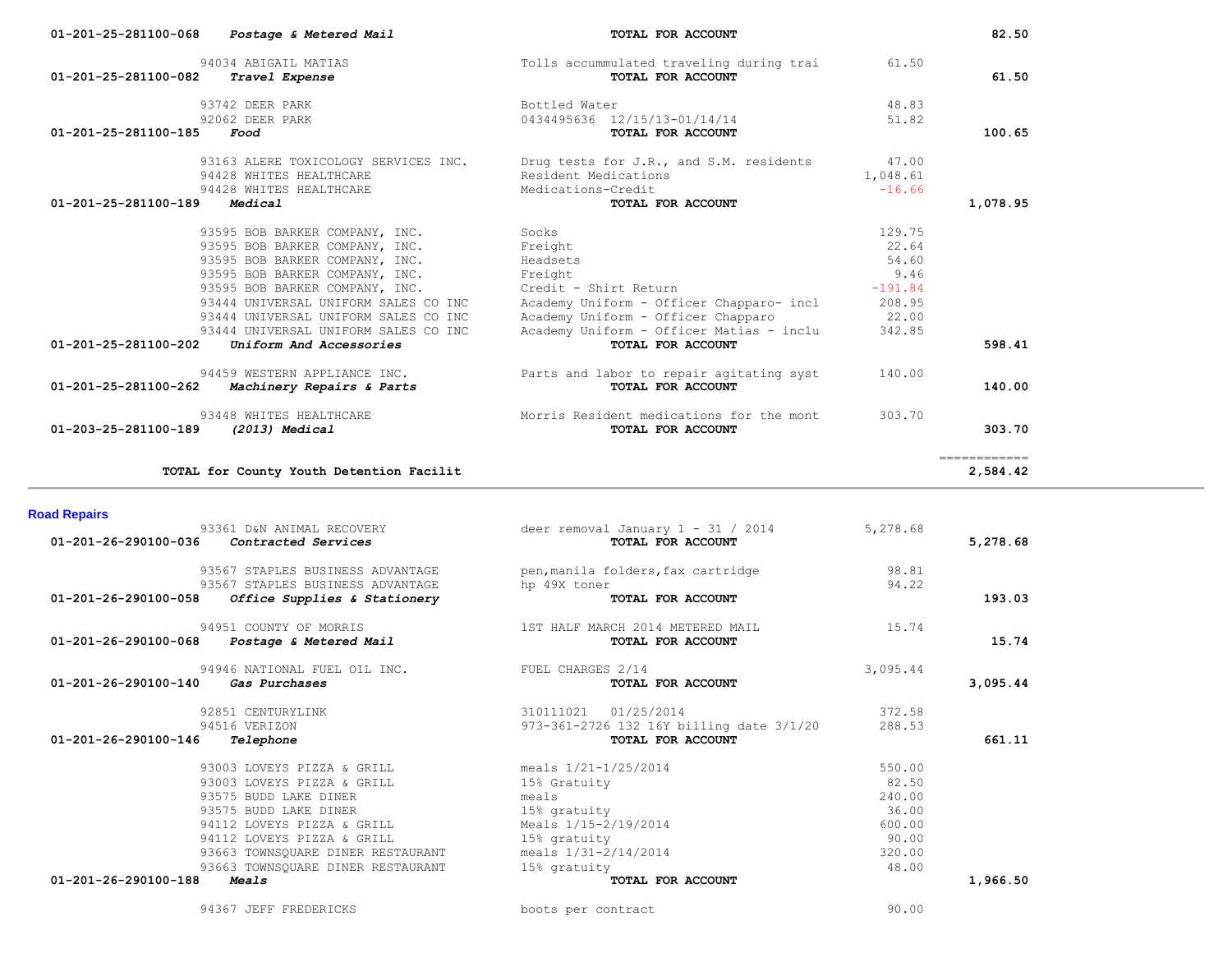|                                   | 94366 KENNETH POST                                               | boots per contract                                                                                                                                                                                                                     | 34.96                  |            |
|-----------------------------------|------------------------------------------------------------------|----------------------------------------------------------------------------------------------------------------------------------------------------------------------------------------------------------------------------------------|------------------------|------------|
|                                   | 94559 RUTH BIAMONTE                                              | boots per contract                                                                                                                                                                                                                     | 90.00                  |            |
|                                   | 94368 SHAUN MACKEY                                               | boots per contract                                                                                                                                                                                                                     | 54.78                  |            |
| 01-201-26-290100-207              | Uniform & Clothing Allowance                                     | TOTAL FOR ACCOUNT                                                                                                                                                                                                                      |                        | 269.74     |
|                                   |                                                                  |                                                                                                                                                                                                                                        | 928.72                 |            |
|                                   | 93364 TILCON NEW YORK INC.<br>93355 TILCON NEW YORK INC.         | I-5 - Bituminous Concrete<br>I-5, I-6                                                                                                                                                                                                  | 2,608.51               |            |
|                                   |                                                                  | winter mix                                                                                                                                                                                                                             | 2,758.73               |            |
|                                   | 93355 TILCON NEW YORK INC.<br>93574 TILCON NEW YORK INC.         | qpr winter mix                                                                                                                                                                                                                         | 1,321.58               |            |
|                                   | 93356 WELDON ASPHALT                                             | $1/4$ " top mix                                                                                                                                                                                                                        | 220.12                 |            |
|                                   | $01-201-26-290100-222$ Bituminous Concrete                       | TOTAL FOR ACCOUNT                                                                                                                                                                                                                      |                        | 7,837.66   |
|                                   |                                                                  |                                                                                                                                                                                                                                        |                        |            |
|                                   | 93787 FRANK BRODEEN OLC                                          | Storm 2/5/2014 Sections 24, 28, 31 19, 312.50<br>Storms 1/3/2014, 1/21-22/2014 33, 862.50                                                                                                                                              |                        |            |
|                                   | 93792 JJS SERVICES, INC.                                         |                                                                                                                                                                                                                                        |                        |            |
|                                   | 93788 CIPOLLINI CARTING                                          | Snow Removal 1/22/2014                                                                                                                                                                                                                 | 3,885.00               |            |
|                                   | 93795 M & B TRUCKING INC                                         | Storm #12 2/3/2014                                                                                                                                                                                                                     | 6,752.50               |            |
|                                   | 93795 M & B TRUCKING INC                                         | Storm #13 2/5/2014                                                                                                                                                                                                                     | 7,076.25               |            |
|                                   | 93793 MOUNTAIN VIEW DEVELOPMENT                                  | Storm #13 2/3/2017<br>Storms #9,12,13<br>Storm 1/2-3/2014 Run 12, 7<br>Storms #9,12,13                                                                                                                                                 | 11,500.00              |            |
|                                   | 93791 SUPREME-METRO CORP.                                        |                                                                                                                                                                                                                                        | 10,010.00              |            |
|                                   | 93791 SUPREME-METRO CORP.                                        | Storm 2/3-4/2014                                                                                                                                                                                                                       | 11,220.00              |            |
|                                   | 93794 V.A. SPATZ & SONS INC.                                     | Storm 1/21-22/2014 Sections 29, 32, 33                                                                                                                                                                                                 | 15,565.00              |            |
| 01-201-26-290100-228              | Contracted Snow/Ice Removal                                      | TOTAL FOR ACCOUNT                                                                                                                                                                                                                      |                        | 119,183.75 |
|                                   |                                                                  | 93359 INTERNATIONAL SALT CO., LLC<br>93359 INTERNATIONAL SALT CO., LLC<br>93359 INTERNATIONAL SALT CO., LLC<br>93664 EASTERN CONCRETE MATERIALS, INC. Hanover Garage snow/ice grit<br>93664 EASTERN CONCRETE MATERIALS, INC. Hanover G | 50,270.42              |            |
|                                   |                                                                  |                                                                                                                                                                                                                                        |                        |            |
|                                   |                                                                  |                                                                                                                                                                                                                                        | 74,996.01<br>20,093.03 |            |
|                                   |                                                                  |                                                                                                                                                                                                                                        | 6,798.60               |            |
|                                   |                                                                  |                                                                                                                                                                                                                                        | 3,002.16               |            |
|                                   | $01-201-26-290100-242$ Snow Removal & Ice Control                |                                                                                                                                                                                                                                        |                        | 155,160.22 |
|                                   |                                                                  |                                                                                                                                                                                                                                        |                        |            |
|                                   | 93667 DEER PARK                                                  | 0434540159 1/15-2/14/2014                                                                                                                                                                                                              | 22.91                  |            |
|                                   | 93669 DEER PARK                                                  | 0434540175 1/15-2/14/2014                                                                                                                                                                                                              | 9.96                   |            |
|                                   | 92500 DEER PARK                                                  | 0434540159 12/15-1/14/2014                                                                                                                                                                                                             | 22.91                  |            |
|                                   | 92501 DEER PARK                                                  | 0434540175 12/15-1/14/2014                                                                                                                                                                                                             | 6.97                   |            |
| 01-201-26-290100-266 Safety Items |                                                                  | TOTAL FOR ACCOUNT                                                                                                                                                                                                                      |                        | 62.75      |
|                                   | 93003 LOVEYS PIZZA & GRILL<br>11110 December 1970 & GRILL        |                                                                                                                                                                                                                                        | 30.00                  |            |
|                                   | 93003 LOVEYS PIZZA & GRILL                                       | meals 12/21/2013<br>15% Gratuity                                                                                                                                                                                                       | 4.50                   |            |
|                                   | 93575 BUDD LAKE DINER                                            | meals                                                                                                                                                                                                                                  | 30.00                  |            |
|                                   | 93575 BUDD LAKE DINER                                            | 15% gratuity                                                                                                                                                                                                                           | 4.50                   |            |
| 01-203-26-290100-188 (2013) Meals |                                                                  | TOTAL FOR ACCOUNT                                                                                                                                                                                                                      |                        | 69.00      |
|                                   |                                                                  |                                                                                                                                                                                                                                        |                        |            |
|                                   | 93160 MICHAEL FITZPATRICK & SON INC. Storm 12/15/2013 Section #6 |                                                                                                                                                                                                                                        | 4,992.00               |            |
| 01-203-26-290100-228              | (2013) Contracted Snow/Ice Removal                               | TOTAL FOR ACCOUNT                                                                                                                                                                                                                      |                        | 4,992.00   |
|                                   | 93354 INTERNATIONAL SALT CO. LLC.                                | Wharton Garage                                                                                                                                                                                                                         | 44,740.01              |            |
|                                   | 93110 INTERNATIONAL SALT CO. LLC.                                | Wharton Garage<br>Hanover Garage                                                                                                                                                                                                       | 14,383.86              |            |
|                                   | $01-203-26-290100-242$ (2013) Snow Removal & Ice Control         | TOTAL FOR ACCOUNT                                                                                                                                                                                                                      |                        | 59,123.87  |
|                                   |                                                                  |                                                                                                                                                                                                                                        |                        |            |
|                                   | 90162 GRINNELL RECYCLING INC.                                    | disposable recycling 11/1/2013                                                                                                                                                                                                         | 285.00                 |            |
|                                   | 90162 GRINNELL RECYCLING INC.                                    | 11/1/2013                                                                                                                                                                                                                              | 338.01                 |            |
|                                   | 90162 GRINNELL RECYCLING INC.                                    | 11/4/2013                                                                                                                                                                                                                              | 436.05                 |            |
|                                   | 90162 GRINNELL RECYCLING INC.                                    | 11/4/2013                                                                                                                                                                                                                              | 425.51                 |            |
|                                   | 90162 GRINNELL RECYCLING INC.                                    | 11/15/2013                                                                                                                                                                                                                             | 345.71                 |            |
|                                   | 90162 GRINNELL RECYCLING INC.                                    | 11/15/2013                                                                                                                                                                                                                             | 301.82                 |            |
|                                   | 90162 GRINNELL RECYCLING INC.                                    | 11/15/2013                                                                                                                                                                                                                             | 304.95                 |            |
|                                   | 90162 GRINNELL RECYCLING INC.                                    | 11/19/2013                                                                                                                                                                                                                             | 448.59                 |            |
|                                   | 90162 GRINNELL RECYCLING INC.                                    | 11/20/2013                                                                                                                                                                                                                             | 194.37                 |            |
|                                   | 90162 GRINNELL RECYCLING INC.                                    | 11/20/2013                                                                                                                                                                                                                             | 325.76                 |            |
|                                   | 90162 GRINNELL RECYCLING INC.                                    | 11/21/2013                                                                                                                                                                                                                             | 315.78                 |            |
|                                   | 90162 GRINNELL RECYCLING INC.                                    | 11/25/2013                                                                                                                                                                                                                             | 86.36                  | 3,807.91   |
| 01-203-26-290100-260              | (2013) Construction Materials                                    | TOTAL FOR ACCOUNT                                                                                                                                                                                                                      |                        |            |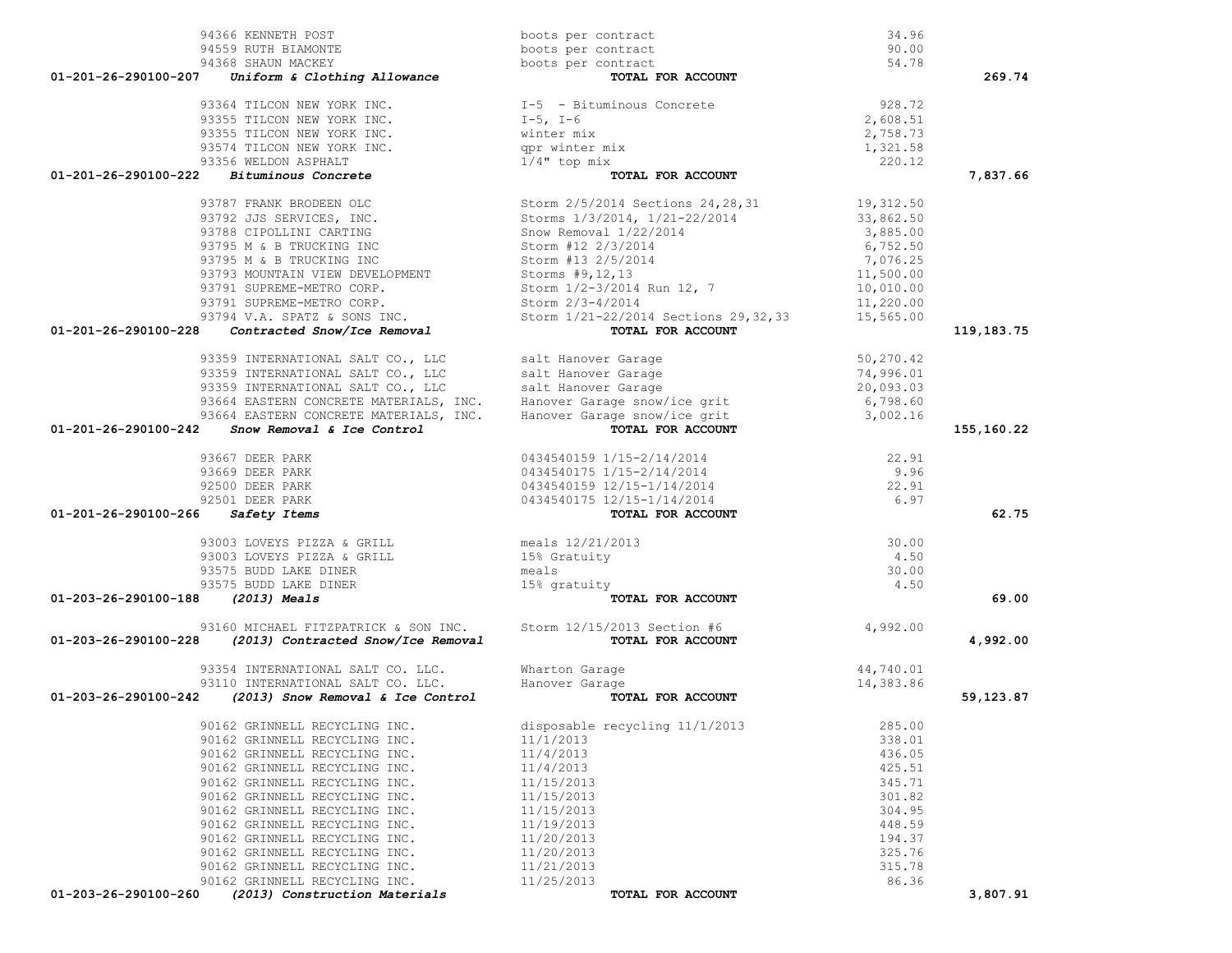| 93360 GARDEN STATE HIGHWAY<br>92501 DEER PARK<br>01-203-26-290100-266<br>(2013) Safety Items | 24" stop/slow paddle, 18"stop/slow paddl<br>0434540175 11/15-12/14/2013<br>TOTAL FOR ACCOUNT | 4,353.00<br>3.98 | 4,356.98                                |  |
|----------------------------------------------------------------------------------------------|----------------------------------------------------------------------------------------------|------------------|-----------------------------------------|--|
| TOTAL for Road Repairs                                                                       |                                                                                              |                  | ============<br>366,074.38              |  |
| <b>Bridges and Culverts</b>                                                                  |                                                                                              |                  |                                         |  |
| 93413 STAPLES BUSINESS ADVANTAGE                                                             | Garmin NUVI 40 GPS                                                                           | 99.99            |                                         |  |
| 93413 STAPLES BUSINESS ADVANTAGE                                                             | HP 950 Black Ink, HP 951 Color Ink 3 PK,                                                     | 118.22           |                                         |  |
| 93414 ZEE MEDICAL INC.                                                                       | Medical Supplies as per attached for the                                                     | 111.00           |                                         |  |
| Office Supplies & Stationery<br>01-201-26-292100-058                                         | TOTAL FOR ACCOUNT                                                                            |                  | 329.21                                  |  |
| 94111 VERIZON                                                                                | Billing Date 2/1/14Telephone# 973-361-66                                                     | 393.70           |                                         |  |
| 01-201-26-292100-146<br>Telephone                                                            | TOTAL FOR ACCOUNT                                                                            |                  | 393.70                                  |  |
| 93415 SHEAFFER SUPPLY, INC.                                                                  | 7420SD11/2 x 2 3/4 Rawl Stud1x69 Post Ho                                                     | 40.33            |                                         |  |
| $01 - 201 - 26 - 292100 - 233$<br>Lumber                                                     | TOTAL FOR ACCOUNT                                                                            |                  | 40.33                                   |  |
| 92782 SHEAFFER SUPPLY INC.                                                                   | ABL6-6A, 3/16x3/8AL Rivet (50)                                                               | 10.00            |                                         |  |
| 92782 SHEAFFER SUPPLY INC.                                                                   | MAS3KALH, Keyed Alike; 2" Shackle Key #2                                                     | 143.52           |                                         |  |
| 92782 SHEAFFER SUPPLY INC.                                                                   | ATT2383500 Metal Hose Hanger                                                                 | 14.40            |                                         |  |
| Small Tools<br>01-201-26-292100-239                                                          | TOTAL FOR ACCOUNT                                                                            |                  | 167.92                                  |  |
| 93005 COUNTY WELDING SUPPLY CO                                                               | CWS 125 CF Argon                                                                             | 2.95             |                                         |  |
| 93005 COUNTY WELDING SUPPLY CO                                                               | CWS 125 AR/CO2 75/25                                                                         | 2.95             |                                         |  |
| 93005 COUNTY WELDING SUPPLY CO                                                               | CWS Medium Acetylene                                                                         | 11.80            |                                         |  |
| 93005 COUNTY WELDING SUPPLY CO                                                               | CWS 125 CF Oxygen                                                                            | 2.95             |                                         |  |
| 93005 COUNTY WELDING SUPPLY CO                                                               | CWS 251 CF Oxygen                                                                            | 14.75            |                                         |  |
| 01-201-26-292100-248<br>Welding-Oxygen-Acetylene Etc                                         | TOTAL FOR ACCOUNT                                                                            |                  | 35.40                                   |  |
| 94114 MUNICIPAL CAPITAL CORP<br>01-201-26-292100-259<br>Equipment Rental                     | (1) Ricoh MPC2051 Digital Copier, Public<br>TOTAL FOR ACCOUNT                                | 522.78           | 522.78                                  |  |
|                                                                                              |                                                                                              |                  |                                         |  |
| 93421 CONSOLIDATED STEEL & ALUMINUM                                                          | Fence Repair for 356 Bush Road, Rt. 603                                                      | 6,950.00         |                                         |  |
| <i>Construction Materials</i><br>01-201-26-292100-260                                        | TOTAL FOR ACCOUNT                                                                            |                  | 6,950.00                                |  |
| TOTAL for Bridges and Culverts                                                               |                                                                                              |                  | $=$ = = = = = = = = = = = =<br>8,439.34 |  |
|                                                                                              |                                                                                              |                  |                                         |  |
| <b>Shade Tree Commission</b>                                                                 |                                                                                              |                  |                                         |  |
| 93665 MORRISTOWN LUMBER &                                                                    | QT P-Touch s/yellow, 1/2 pt apple red                                                        | 15.88            |                                         |  |
| 01-201-26-300100-251<br>Ground Maintenance Supplies                                          | TOTAL FOR ACCOUNT                                                                            |                  | 15.88                                   |  |
| 93666 DEER PARK                                                                              | 0434593380 12/15/2013 - 01/14/2014                                                           | 6.97             |                                         |  |
| 01-203-26-300100-098<br>(2013) Other Operating&Repair Supply                                 | TOTAL FOR ACCOUNT                                                                            |                  | 6.97                                    |  |

 ============ **TOTAL for Shade Tree Commission 22.85**

**Buildings & Grounds** 

| 94188 LAZ PARKING<br>94805 LAZ PARKING                                           | 590803109/ JUROR PARKING - JANUARY 2014/<br>590803109/ JUROR PARKING - FEBRUARY 2014 | 4,284.00<br>5,453.00 |           |
|----------------------------------------------------------------------------------|--------------------------------------------------------------------------------------|----------------------|-----------|
| 94676 MORRISTOWN PARKING AUTHORITY<br>01-201-26-310100-062<br>Parking Lot Rental | PARKING MAINTENANCE FEE/ MARCH 2014<br>TOTAL FOR ACCOUNT                             | 5,288.00             | 15,025.00 |
| 94322 SERVICE ASSOCIATES II, INC.                                                | RE: A & R - SCHUYLER/ CLEAN CARPET(S)/ 0                                             | 300.00               |           |
| 94322 SERVICE ASSOCIATES II, INC.                                                | RE: A & R/ CLEAN CARPET(S)/ $03-01-14$                                               | 548.39               |           |
| 94319 EMPLOYMENT HORIZONS, INC.                                                  | CLEANING SERVICES - JANUARY 2014/ DATED                                              | 35,372.00            |           |
| 94300 GPC, INC.                                                                  | RE: SHERIFF'S/ 01-23-14 THRU 01-31-14                                                | 8,736.00             |           |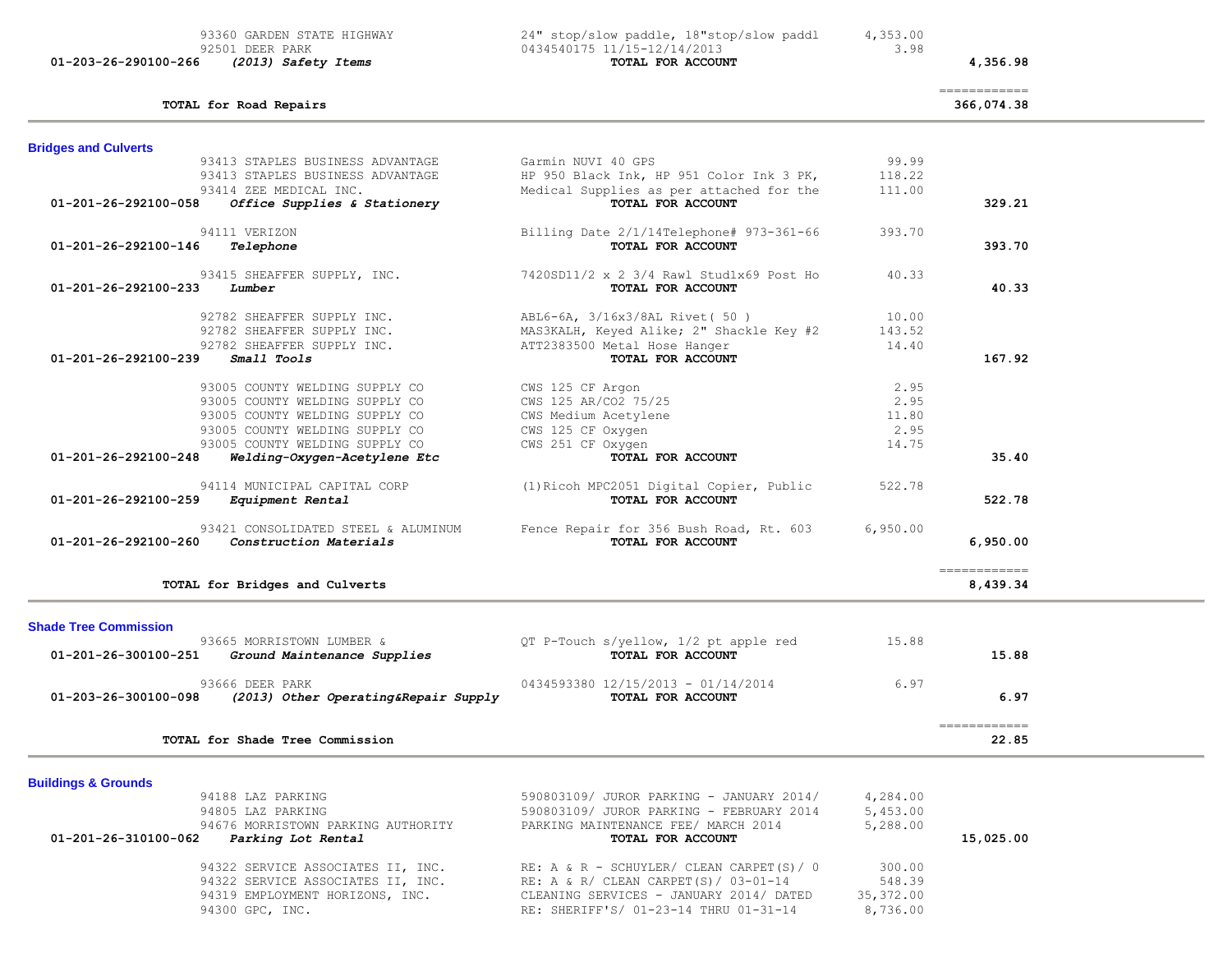94525 MORRISTOWN PARKING AUTHORITY DECEMBER 2013 - PERIOD 12-01-13 THRU 12- 11,900.00

| 94300 GPC, INC.                                                                                                                                                                                                                                                                                                                                         | RE: PROSECUTOR\'S - ADMIN & RECORDS BLDG 3,588.00                                                                                                                                                                        |          |           |
|---------------------------------------------------------------------------------------------------------------------------------------------------------------------------------------------------------------------------------------------------------------------------------------------------------------------------------------------------------|--------------------------------------------------------------------------------------------------------------------------------------------------------------------------------------------------------------------------|----------|-----------|
|                                                                                                                                                                                                                                                                                                                                                         |                                                                                                                                                                                                                          |          |           |
|                                                                                                                                                                                                                                                                                                                                                         |                                                                                                                                                                                                                          |          |           |
|                                                                                                                                                                                                                                                                                                                                                         |                                                                                                                                                                                                                          |          |           |
|                                                                                                                                                                                                                                                                                                                                                         |                                                                                                                                                                                                                          |          |           |
|                                                                                                                                                                                                                                                                                                                                                         |                                                                                                                                                                                                                          |          |           |
|                                                                                                                                                                                                                                                                                                                                                         |                                                                                                                                                                                                                          |          |           |
|                                                                                                                                                                                                                                                                                                                                                         |                                                                                                                                                                                                                          |          |           |
|                                                                                                                                                                                                                                                                                                                                                         |                                                                                                                                                                                                                          |          |           |
|                                                                                                                                                                                                                                                                                                                                                         |                                                                                                                                                                                                                          |          |           |
| 94300 GPC, INC.<br>94316 KORNER STORE INC<br>94316 KORNER STORE INC<br>94316 KORNER STORE INC<br>94317 LONGFELLOWS SANDWICH DELI<br>94317 LONGFELLOWS SANDWICH DELI<br>94317 LONGFELLOWS SANDWICH DELI<br>94317 LONGFELLOWS SANDWICH DELI<br>                                                                                                           |                                                                                                                                                                                                                          |          | 52,240.88 |
|                                                                                                                                                                                                                                                                                                                                                         |                                                                                                                                                                                                                          |          |           |
|                                                                                                                                                                                                                                                                                                                                                         |                                                                                                                                                                                                                          |          |           |
|                                                                                                                                                                                                                                                                                                                                                         |                                                                                                                                                                                                                          |          |           |
|                                                                                                                                                                                                                                                                                                                                                         |                                                                                                                                                                                                                          |          |           |
|                                                                                                                                                                                                                                                                                                                                                         |                                                                                                                                                                                                                          |          |           |
|                                                                                                                                                                                                                                                                                                                                                         |                                                                                                                                                                                                                          |          |           |
|                                                                                                                                                                                                                                                                                                                                                         |                                                                                                                                                                                                                          |          |           |
| $\begin{array}{cccccc} 94315&\text{M.C. MUA} & 000291/RE: REFUSE REMOVAL/ FEBRUARY & 201 & 372.69 \\ 94304&\text{M.C. MUA} & 100055/ WASTE COLLECTION - FEBRUARY & 2014 & 5,436.60 \\ 94304&\text{M.C. MUA} & 100055/ TIPPING FES - FEBRUARY & 2014/ & 1,660.83 \\ 94187&\text{M.C. MUA} & 100055/ WASTE COLLECTION - JANUARY & 2014/ & 5,436.60 \\ 94$ |                                                                                                                                                                                                                          |          | 15,375.04 |
|                                                                                                                                                                                                                                                                                                                                                         |                                                                                                                                                                                                                          |          |           |
|                                                                                                                                                                                                                                                                                                                                                         |                                                                                                                                                                                                                          |          |           |
|                                                                                                                                                                                                                                                                                                                                                         |                                                                                                                                                                                                                          |          |           |
|                                                                                                                                                                                                                                                                                                                                                         |                                                                                                                                                                                                                          |          | 306.79    |
|                                                                                                                                                                                                                                                                                                                                                         |                                                                                                                                                                                                                          |          |           |
|                                                                                                                                                                                                                                                                                                                                                         |                                                                                                                                                                                                                          |          |           |
|                                                                                                                                                                                                                                                                                                                                                         |                                                                                                                                                                                                                          |          |           |
|                                                                                                                                                                                                                                                                                                                                                         |                                                                                                                                                                                                                          |          |           |
|                                                                                                                                                                                                                                                                                                                                                         |                                                                                                                                                                                                                          |          |           |
|                                                                                                                                                                                                                                                                                                                                                         |                                                                                                                                                                                                                          |          |           |
|                                                                                                                                                                                                                                                                                                                                                         |                                                                                                                                                                                                                          |          |           |
|                                                                                                                                                                                                                                                                                                                                                         |                                                                                                                                                                                                                          |          |           |
|                                                                                                                                                                                                                                                                                                                                                         |                                                                                                                                                                                                                          |          |           |
|                                                                                                                                                                                                                                                                                                                                                         |                                                                                                                                                                                                                          |          |           |
|                                                                                                                                                                                                                                                                                                                                                         |                                                                                                                                                                                                                          |          | 99,738.75 |
| 93212 ABLE SECURITY LOCKSMITHS RE: SCHUYLER/ 01-13-14                                                                                                                                                                                                                                                                                                   |                                                                                                                                                                                                                          | 272.00   |           |
|                                                                                                                                                                                                                                                                                                                                                         |                                                                                                                                                                                                                          |          |           |
|                                                                                                                                                                                                                                                                                                                                                         |                                                                                                                                                                                                                          |          | 448.25    |
| 93212 ABLE SECURITY LOCKSMITHS WOTLES 71390/RE: A & R - CH/01-16-1 93212 ABLE SECURITY LOCKSMITHS WOTLES WOTLES                                                                                                                                                                                                                                         |                                                                                                                                                                                                                          |          |           |
|                                                                                                                                                                                                                                                                                                                                                         |                                                                                                                                                                                                                          |          |           |
|                                                                                                                                                                                                                                                                                                                                                         |                                                                                                                                                                                                                          |          |           |
|                                                                                                                                                                                                                                                                                                                                                         |                                                                                                                                                                                                                          |          |           |
| $01-201-26-310100-252$ Janitorial Supplies                                                                                                                                                                                                                                                                                                              | 94313 CENTRAL POLY CORP<br>900.00 MO71502/ RE: JANITORIAL SUPPLIES/ 02-04-<br>900.00 MO71505/ RE: JANITORIAL SUPPLIES/ 02-07-<br>94201 JERSEY PAPER PLUS INC<br>94201 JERSEY PAPER PLUS INC<br>7 <b>77AL FOR ACCOUNT</b> |          | 4,936.20  |
|                                                                                                                                                                                                                                                                                                                                                         |                                                                                                                                                                                                                          |          |           |
|                                                                                                                                                                                                                                                                                                                                                         | 94324 GRAY SUPPLY CORP<br>94324 GRAY SUPPLY CORP<br><b>8</b> Equipment<br><b>8</b> Equipment<br><b>1058.00</b><br><b>8 Equipment</b>                                                                                     |          |           |
|                                                                                                                                                                                                                                                                                                                                                         |                                                                                                                                                                                                                          |          |           |
| $01 - 201 - 26 - 310100 - 258$ Equipment                                                                                                                                                                                                                                                                                                                |                                                                                                                                                                                                                          |          | 655.50    |
|                                                                                                                                                                                                                                                                                                                                                         |                                                                                                                                                                                                                          |          |           |
|                                                                                                                                                                                                                                                                                                                                                         |                                                                                                                                                                                                                          |          |           |
| 94311 POWER PLACE INC                                                                                                                                                                                                                                                                                                                                   | WO71100/ RE: EQUIP REPAIR/ 02-25-14                                                                                                                                                                                      | 365.25   |           |
| 94332 ALL COUNTY RENTAL CENTER                                                                                                                                                                                                                                                                                                                          | RE EQUIP REPAIR/ 01-21-14                                                                                                                                                                                                | 1,347.75 |           |
| 94321 LEDGEWOOD POWER SPORTS INC                                                                                                                                                                                                                                                                                                                        | RE: EQUIP REPAIR/ 01-17-14                                                                                                                                                                                               | 408.00   |           |
| 94392 LEDGEWOOD POWER SPORTS INC                                                                                                                                                                                                                                                                                                                        | RE: EQUIP REPAIR/ 01-17-14                                                                                                                                                                                               | 318.80   |           |
| Machinery Repairs & Parts<br>01-201-26-310100-262                                                                                                                                                                                                                                                                                                       | TOTAL FOR ACCOUNT                                                                                                                                                                                                        |          | 2,688.61  |
|                                                                                                                                                                                                                                                                                                                                                         |                                                                                                                                                                                                                          |          |           |
| 93233 TRANE<br>01-201-26-310100-264 Heat & A/C                                                                                                                                                                                                                                                                                                          | WO71186/ RE: CAC/ 01-15-14<br>TOTAL FOR ACCOUNT                                                                                                                                                                          | 57.84    | 57.84     |
|                                                                                                                                                                                                                                                                                                                                                         |                                                                                                                                                                                                                          |          |           |
| 94804 MORRISTOWN PARKING AUTHORITY                                                                                                                                                                                                                                                                                                                      | INCREMENTAL BOND / MARCH 2014                                                                                                                                                                                            | 1,713.95 |           |
| 01-201-26-310100-267<br>Incremental Bond Costs                                                                                                                                                                                                                                                                                                          | TOTAL FOR ACCOUNT                                                                                                                                                                                                        |          | 1,713.95  |
|                                                                                                                                                                                                                                                                                                                                                         |                                                                                                                                                                                                                          |          |           |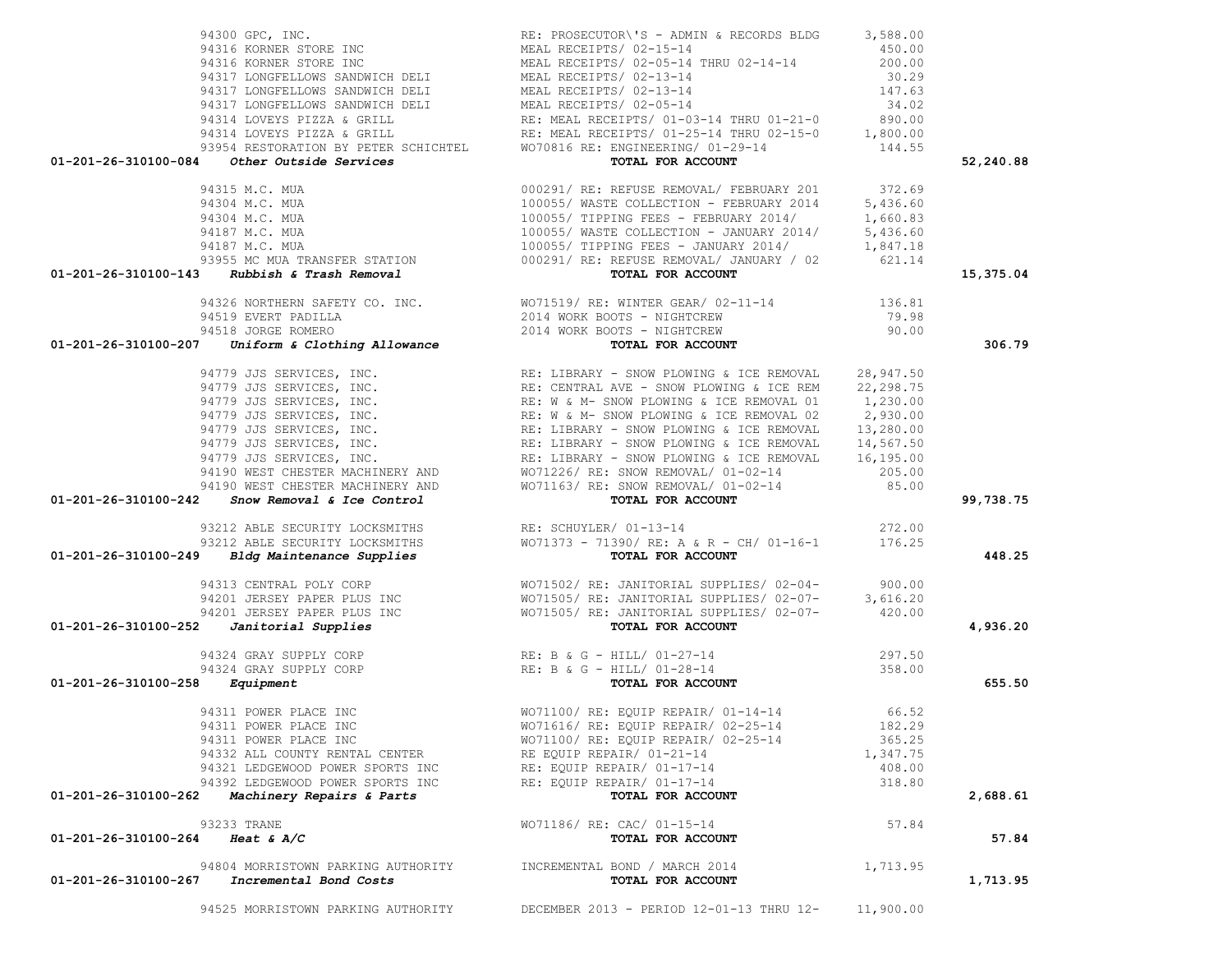|                              | 01-203-26-310100-084 (2013) Other Outside Services                              | 93214 NJ DEPT OF LABOR & WORKFORCE BOILER STATE INSPECTION FEE C - NJ084839<br>93213 TREASURER, STATE OF NEW JERSEY LICENSED SITE PROFESSIONAL PROGRAM - NEW<br>TOTAL FOR ACCOUNT                                                   | 150.00<br>1,800.00 | 2,100.00     |
|------------------------------|---------------------------------------------------------------------------------|-------------------------------------------------------------------------------------------------------------------------------------------------------------------------------------------------------------------------------------|--------------------|--------------|
| 01-203-26-310100-098         | 93246 BAYWAY LUMBER<br>(2013) Other Operating&Repair Supply                     | WO70862/ RE: HOLIDAY DEC/ 12-02-13<br>TOTAL FOR ACCOUNT                                                                                                                                                                             | 637.47             | 637.47       |
|                              | 93246 BAYWAY LUMBER<br>01-203-26-310100-207 (2013) Uniform & Clothing Allowance | WO71077/ RE: WINTER GEAR/ 12-19-13 325.98<br>TOTAL FOR ACCOUNT                                                                                                                                                                      |                    | 325.98       |
|                              |                                                                                 | 01-203-26-310100-234 (2013) Paint RECORD RE: PROSECUTOR'S - ADMIN & RECORDS BLDG/ 4, 368.00<br>91245 BAYWAY LUMBER<br>92245 BAYWAY LUMBER WOTILITY RE: SNOW REMOVAL/ 12-13-13<br>92245 BAYWAY LUMBER WOTILITY RE: SNOW REMOVAL/ 12- |                    | 4,368.00     |
|                              |                                                                                 |                                                                                                                                                                                                                                     |                    |              |
|                              |                                                                                 |                                                                                                                                                                                                                                     |                    |              |
|                              |                                                                                 |                                                                                                                                                                                                                                     |                    |              |
|                              |                                                                                 |                                                                                                                                                                                                                                     |                    |              |
|                              |                                                                                 |                                                                                                                                                                                                                                     |                    |              |
|                              |                                                                                 |                                                                                                                                                                                                                                     |                    |              |
|                              |                                                                                 |                                                                                                                                                                                                                                     |                    |              |
|                              |                                                                                 |                                                                                                                                                                                                                                     |                    |              |
|                              |                                                                                 |                                                                                                                                                                                                                                     |                    |              |
|                              |                                                                                 |                                                                                                                                                                                                                                     |                    |              |
|                              |                                                                                 |                                                                                                                                                                                                                                     |                    |              |
|                              |                                                                                 |                                                                                                                                                                                                                                     |                    | 49,529.69    |
|                              |                                                                                 |                                                                                                                                                                                                                                     |                    |              |
|                              | 93209 ABLE SECURITY LOCKSMITHS RE: SCHUYLER/ 12-11-13                           |                                                                                                                                                                                                                                     | 207.00             |              |
|                              | 93246 BAYWAY LUMBER                                                             | WO71024/ RE: STOCK/ 12-20-13                                                                                                                                                                                                        | 2,462.81           |              |
|                              | 01-203-26-310100-249 (2013) Bldg Maintenance Supplies                           | TOTAL FOR ACCOUNT                                                                                                                                                                                                                   |                    | 2,669.81     |
|                              | 94311 POWER PLACE INC                                                           | WO71100/ RE: EQUIP REPAIR/ 12-16-13<br>WO71100/ RE: EQUIP REPAIR/ 12-30-13<br>RE: DISCONNECT & RECONNECT NEUTRAL - SHU                                                                                                              | 136.62             |              |
|                              | 94311 POWER PLACE INC                                                           |                                                                                                                                                                                                                                     | 349.71             |              |
|                              | 94325 VANORE ELECTRIC INC                                                       |                                                                                                                                                                                                                                     | 993.63             |              |
|                              | 94325 VANORE ELECTRIC INC                                                       | RE: MV3 - REPAIRED OUTSIDE POLE LIGHTS/                                                                                                                                                                                             | 936.00             |              |
|                              | 01-203-26-310100-262 (2013) Machinery Repairs & Parts                           | TOTAL FOR ACCOUNT                                                                                                                                                                                                                   |                    | 2,415.96     |
|                              | 94331 TBS CONTROLS LLC                                                          | WO70877/ RE: A & R/ 12-13-13                                                                                                                                                                                                        | 111.25             |              |
|                              | 01-203-26-310100-264 (2013) Heat & A/C                                          | TOTAL FOR ACCOUNT                                                                                                                                                                                                                   |                    | 111.25       |
|                              |                                                                                 |                                                                                                                                                                                                                                     |                    | ============ |
|                              | TOTAL for Buildings & Grounds                                                   |                                                                                                                                                                                                                                     |                    | 267,244.97   |
| <b>Motor Services Center</b> |                                                                                 |                                                                                                                                                                                                                                     |                    |              |
|                              | 94057 DEER PARK                                                                 | $1/15/14 - 2/14-14$<br><u>a sa Basan</u>                                                                                                                                                                                            | 419.65             |              |
|                              | 92032 DEER PARK                                                                 | $12/15/13 - 1/14/14$<br><b>The Company</b>                                                                                                                                                                                          | 329.90             |              |
|                              | 94050 MUNICIPAL CAPITAL CORP<br>94050 MUNICIPAL CAPITAL CORP                    | COPIER LEASE<br>COPIER LEASE                                                                                                                                                                                                        | 151.52<br>792.55   |              |
|                              | 93584 BOONTON AUTO PARTS                                                        | CHROMABASE                                                                                                                                                                                                                          | 94.04              |              |
|                              | 93230 CABLEVISION                                                               | ACCT: $07876 - 599391 - 01 - 7$ , $2/8/14 - 3-7-14$                                                                                                                                                                                 | 59.95              |              |
|                              | 94053 BOONTON AUTO PARTS                                                        | CHROMABASE                                                                                                                                                                                                                          | 94.04              |              |
|                              | 94053 BOONTON AUTO PARTS                                                        | CHROMACLEAR, ACTIVATOR, MID TEMP, ROLL, FIL                                                                                                                                                                                         | 781.30             |              |
|                              | 94053 BOONTON AUTO PARTS                                                        | CHROMABASE                                                                                                                                                                                                                          | 94.04              |              |
|                              | 93771 HELM                                                                      | VCM SOFTWARE UPDATE, 1 YEAR SUBSCRIPTION                                                                                                                                                                                            | 900.00             |              |
|                              | 94066 MORRISTOWN LUMBER &                                                       | <b>BOLTS</b>                                                                                                                                                                                                                        | 25.98              |              |
|                              | 93592 MSC INDUSTRIAL SUPPLY CO.                                                 | SHAFT, COTTER PIN, CABLE TIES                                                                                                                                                                                                       | 153.10             |              |
|                              | 93592 MSC INDUSTRIAL SUPPLY CO.                                                 | TOWELETTE                                                                                                                                                                                                                           | 52.70              |              |
|                              | 93592 MSC INDUSTRIAL SUPPLY CO.                                                 | CONNECTOR, WASHER, LOCKNUT, CLAMP                                                                                                                                                                                                   | 212.40             |              |
|                              | 93592 MSC INDUSTRIAL SUPPLY CO.                                                 | EYEWASH, BULB                                                                                                                                                                                                                       | 64.64              |              |

 **01-203-26-310100-062** *(2013) Parking Lot Rental* **TOTAL FOR ACCOUNT 11,900.00**

93214 NJ DEPT OF LABOR & WORKFORCE BOILER STATE INSPECTION FEE C - NJ084838 150.00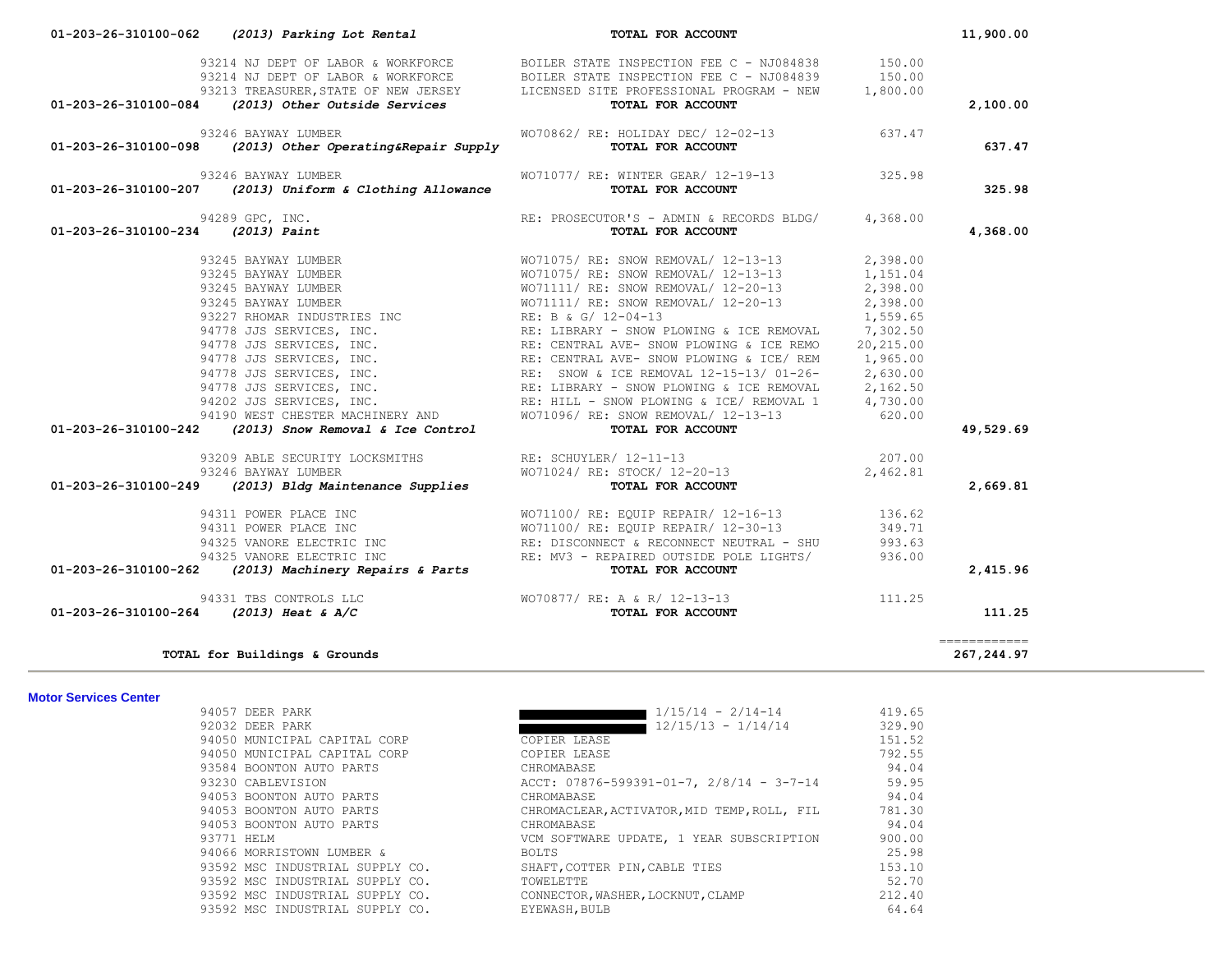| 01-201-26-315100-098                                                                                                                                                                                                                         |                                                                                                                                                                                                                                             |           | 5,988.46  |
|----------------------------------------------------------------------------------------------------------------------------------------------------------------------------------------------------------------------------------------------|---------------------------------------------------------------------------------------------------------------------------------------------------------------------------------------------------------------------------------------------|-----------|-----------|
|                                                                                                                                                                                                                                              |                                                                                                                                                                                                                                             |           |           |
|                                                                                                                                                                                                                                              |                                                                                                                                                                                                                                             | 202.75    |           |
|                                                                                                                                                                                                                                              |                                                                                                                                                                                                                                             | 255.74    |           |
|                                                                                                                                                                                                                                              |                                                                                                                                                                                                                                             | 90.00     |           |
|                                                                                                                                                                                                                                              |                                                                                                                                                                                                                                             | 90.00     |           |
| 94052 AMERICAN WEAR INC.<br>94052 AMERICAN WEAR INC.<br>94552 FATHI GUIRGIS WORK BOOTS PER CONTRACT<br>94456 JOHN BELLARDINI WORK BOOTS PER CONTRACT<br>94456 JOHN BELLARDINI WORK BOOTS PER CONTRACT<br><b>01-201-26-315100-207</b> Uniform |                                                                                                                                                                                                                                             |           | 638.49    |
|                                                                                                                                                                                                                                              |                                                                                                                                                                                                                                             |           |           |
| 94080 DAVID WEBER OIL COMPANY WASHER FLUID<br>01-201-26-315100-232 Lubricants & Anti Freeze                                                                                                                                                  | TOTAL FOR ACCOUNT                                                                                                                                                                                                                           | 746.80    | 746.80    |
|                                                                                                                                                                                                                                              |                                                                                                                                                                                                                                             |           |           |
| 93578 MY TOOL LADY                                                                                                                                                                                                                           |                                                                                                                                                                                                                                             | 289.00    |           |
| IMPACT WRENCH TO<br>$01 - 201 - 26 - 315100 - 239$ Small Tools                                                                                                                                                                               | TOTAL FOR ACCOUNT                                                                                                                                                                                                                           |           | 289.00    |
|                                                                                                                                                                                                                                              | 93586 E. M. KUTZ INC<br>94062 GREELCO INC<br>93261 WEST CHESTER MACHINERY AND<br>93261 WEST CHESTER MACHINERY AND<br>93261 WEST CHESTER MACHINERY AND<br>93261 WEST CHESTER MACHINERY AND<br>93261 WEST CHESTER MACHINERY AND<br>93261 WEST |           |           |
|                                                                                                                                                                                                                                              |                                                                                                                                                                                                                                             |           |           |
|                                                                                                                                                                                                                                              |                                                                                                                                                                                                                                             |           |           |
| 01-201-26-315100-241 Snow Plowing Parts                                                                                                                                                                                                      |                                                                                                                                                                                                                                             |           | 17,472.10 |
|                                                                                                                                                                                                                                              |                                                                                                                                                                                                                                             |           |           |
|                                                                                                                                                                                                                                              |                                                                                                                                                                                                                                             | 892.24    |           |
|                                                                                                                                                                                                                                              |                                                                                                                                                                                                                                             | 114.76    |           |
|                                                                                                                                                                                                                                              |                                                                                                                                                                                                                                             | 299.02    |           |
|                                                                                                                                                                                                                                              |                                                                                                                                                                                                                                             | 792.83    |           |
|                                                                                                                                                                                                                                              |                                                                                                                                                                                                                                             | 61.18     |           |
|                                                                                                                                                                                                                                              |                                                                                                                                                                                                                                             | 2,041.15  |           |
|                                                                                                                                                                                                                                              |                                                                                                                                                                                                                                             | 1,724.65  |           |
|                                                                                                                                                                                                                                              |                                                                                                                                                                                                                                             | 479.84    |           |
|                                                                                                                                                                                                                                              |                                                                                                                                                                                                                                             | 469.28    |           |
|                                                                                                                                                                                                                                              |                                                                                                                                                                                                                                             | 718.20    |           |
| $01 - 201 - 26 - 315100 - 245$ Tires                                                                                                                                                                                                         | TOTAL FOR ACCOUNT                                                                                                                                                                                                                           |           | 7,593.15  |
|                                                                                                                                                                                                                                              | 92864 AW DIRECT<br>92864 AW DIRECT<br>93229 AW DIRECT<br>93583 BEYER BROS CORP<br>93582 AIR BRAKE & EQUIPMENT<br>93582 AIR BRAKE & EQUIPMENT<br>93582 AIR BRAKE & EQUIPMENT<br>93589 JESCO INC.<br>WIPER BLADE<br>WIPER BLADE               |           |           |
|                                                                                                                                                                                                                                              |                                                                                                                                                                                                                                             | 253.67    |           |
|                                                                                                                                                                                                                                              |                                                                                                                                                                                                                                             | 275.94    |           |
|                                                                                                                                                                                                                                              |                                                                                                                                                                                                                                             | 166.50    |           |
|                                                                                                                                                                                                                                              |                                                                                                                                                                                                                                             | 90.00     |           |
|                                                                                                                                                                                                                                              |                                                                                                                                                                                                                                             | 168.31    |           |
|                                                                                                                                                                                                                                              |                                                                                                                                                                                                                                             | 39.56     |           |
| 93252 KENVIL POWER EQUIPMENT, INC.                                                                                                                                                                                                           | <b>BELT</b>                                                                                                                                                                                                                                 | 22.75     |           |
| 93591 MID-ATLANTIC TRUCK CENTRE INC                                                                                                                                                                                                          | MOTOR                                                                                                                                                                                                                                       | 85.02     |           |
| 93591 MID-ATLANTIC TRUCK CENTRE INC                                                                                                                                                                                                          | CHAMBER                                                                                                                                                                                                                                     | 66.71     |           |
| 93591 MID-ATLANTIC TRUCK CENTRE INC                                                                                                                                                                                                          | ADJUSTER                                                                                                                                                                                                                                    | 118.38    |           |
| 93591 MID-ATLANTIC TRUCK CENTRE INC                                                                                                                                                                                                          | PAN, GASKET, BOLT                                                                                                                                                                                                                           | 494.65    |           |
| 93591 MID-ATLANTIC TRUCK CENTRE INC                                                                                                                                                                                                          | SWITCH                                                                                                                                                                                                                                      | 19.87     |           |
| 93591 MID-ATLANTIC TRUCK CENTRE INC                                                                                                                                                                                                          | BODY, TERMINAL                                                                                                                                                                                                                              | 9.95      |           |
| 93591 MID-ATLANTIC TRUCK CENTRE INC                                                                                                                                                                                                          | CREDIT                                                                                                                                                                                                                                      | $-128.34$ |           |
| 93591 MID-ATLANTIC TRUCK CENTRE INC                                                                                                                                                                                                          | CREDIT                                                                                                                                                                                                                                      | $-17.23$  |           |
| 93594 PETROCHOICE                                                                                                                                                                                                                            | 5W30 OIL                                                                                                                                                                                                                                    | 870.38    |           |
| 94051 AIR BRAKE & EQUIPMENT                                                                                                                                                                                                                  | SLACK ADJUSTER                                                                                                                                                                                                                              | 153.96    |           |
| 94051 AIR BRAKE & EQUIPMENT                                                                                                                                                                                                                  | WIPER BLADE                                                                                                                                                                                                                                 | 45.00     |           |
| 94051 AIR BRAKE & EQUIPMENT                                                                                                                                                                                                                  | PACKAGE, KIT                                                                                                                                                                                                                                | 471.10    |           |
| 94051 AIR BRAKE & EQUIPMENT                                                                                                                                                                                                                  | KIT                                                                                                                                                                                                                                         | 153.03    |           |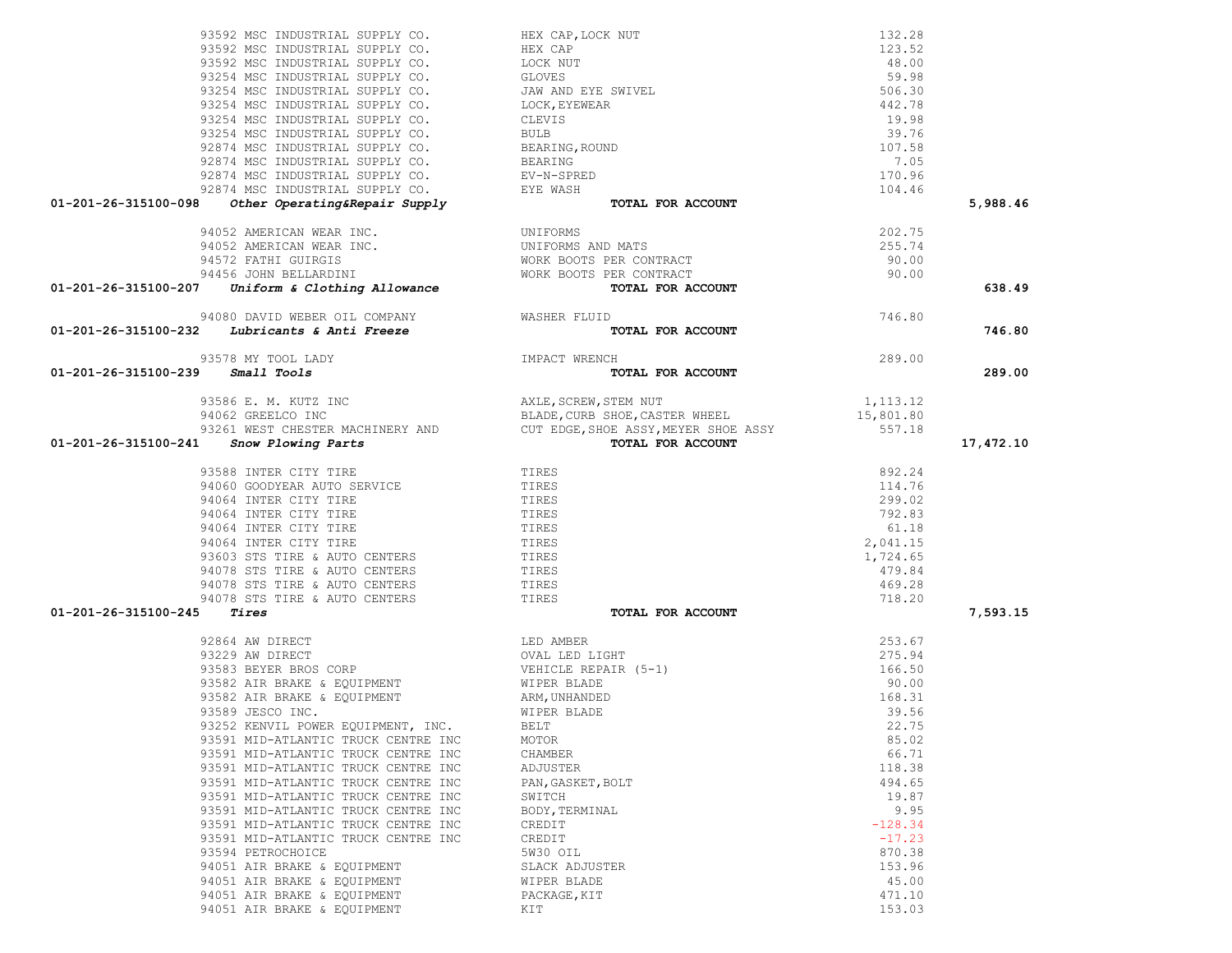**01-201-26-315100-261** *Spare Parts for Equipment* **TOTAL FOR ACCOUNT 7,527.22** 93255 NIELSEN DODGE - C-J-R BATTERY 108.80 93255 NIELSEN DODGE - C-J-R TUBE,LINE 231.68 93255 NIELSEN DODGE - C-J-R MIRROR 124.00 93585 D&B AUTO SUPPLY BOLTS, NUTS, HANGER, CONNECTOR, TUBING, SNOW 872.25 93585 D&B AUTO SUPPLY FILTER 29.08 93585 D&B AUTO SUPPLY LAMP,DISC,BOLTS,NUTS,LAMP,CYL, BUYRES,HU 262.29 93585 D&B AUTO SUPPLY BUYERS 9.07 93585 D&B AUTO SUPPLY DELCTRUB, FUSE, RING 211.29 93585 D&B AUTO SUPPLY CREDIT CREDIT CREDIT 93587 FLEMINGTON BUICK CHEVROLET THERMOSTAT THERMOSTAT 27.04 93587 FLEMINGTON BUICK CHEVROLET F-DOOR, MOLDING, HINGE FRAMINGE 93587 FLEMINGTON BUICK CHEVROLET CREDIT CREDIT CREDIT SALL FOR SALL FOR SALL FOR SALL FOR SALL FOR SALL FOR SA 93598 QUALITY AUTO GLASS, INC WINDSHIELD (6-79) 210.88 93598 QUALITY AUTO GLASS, INC WINDSHIELD (6-71) 187.54 93598 QUALITY AUTO GLASS, INC WINDSHIELD 197.08 93600 ROUTE 23 AUTOMALL LLC HEAD REST 147.03 93260 ROUTE 23 AUTOMALL LLC R/R LAMP 90.77 93260 ROUTE 23 AUTOMALL LLC BRACKET 30.34 93602 SMITH MOTOR CO., INC. THE RESERVE RESERVE TO A RESERVE THE RESERVE TO A RESERVE THE RESERVE TO A RESERVE THE RESERVE THAT A RESERVE THE RESERVE THAT A RESERVE THAT A RESERVE THAT A RESERVE THAT A RESERVE THAT A RESER 94054 BUNKY'S TOWING & AUTO REPAIR TOWING (95-57) 200.00 94056 D&B AUTO SUPPLY LAMP, FILTER, CLAMP, BRAKLEEN, HUB CAP, CONNE 328.85 94056 D&B AUTO SUPPLY GREASE, GREASE, GREASE GUN, LAMP, NUT 414.46 94056 D&B AUTO SUPPLY HOSE,CALIPER,PUMP,HUBL,PULLEY,BELT,FILTE 420.41 94056 D&B AUTO SUPPLY BULB, HOSE BULB, HOSE 46.23 94056 D&B AUTO SUPPLY CLAMP,FILTER,ROTOR,PAD,LAMP, BULB,SILICO 452.14 94056 D&B AUTO SUPPLY THE REARING ASSEMBLY THE SEARING ASSEMBLY 94056 D&B AUTO SUPPLY CREDIT CREDIT CONSIDER THE SERVICE OF SAMPLE SERVICE SERVICE SERVICE SERVICE SERVICE SERVICE SERVICE SERVICE SERVICE SERVICE SERVICE SERVICE SERVICE SERVICE SERVICE SERVICE SERVICE SERVICE SERVICE SER 94056 D&B AUTO SUPPLY CREDIT CREDIT CREDIT 94056 D&B AUTO SUPPLY CREDIT CREDIT -89.21 94059 FLEMINGTON BUICK CHEVROLET FASCIA 549.47 94059 FLEMINGTON BUICK CHEVROLET SHAFT,BOLT 88.22 94059 FLEMINGTON BUICK CHEVROLET MIRROR 508.43 94059 FLEMINGTON BUICK CHEVROLET SWITCH 36.01 94059 FLEMINGTON BUICK CHEVROLET PIPE 12.23 94059 FLEMINGTON BUICK CHEVROLET CREDIT CREDIT CREDIT -32.00 94061 GRAINGER MARKER LIGHT 33.34 94070 PLAINSMAN AUTO SUPPLY HUB CAP, PLUG, CUP, CONE 278.28 94070 PLAINSMAN AUTO SUPPLY TESTER, BREAKER, SKT, CLAMP, ABSORBANT, SWIT 147.18 94070 PLAINSMAN AUTO SUPPLY NUT, PAD, END, BUCKET, 5W20 227.80 94070 PLAINSMAN AUTO SUPPLY FLUSH MOUNT, LAMP, 5W30, LAMP 333.23 94070 PLAINSMAN AUTO SUPPLY LAMP,GREASE,PADS,ROTOR,FILTER, WATER PUM 602.84 94070 PLAINSMAN AUTO SUPPLY PUMP, TERMINAL, STEERING PUMP 123.15 94070 PLAINSMAN AUTO SUPPLY LAMP, BELT, CONE, SEAL, HOSE 852.90

| CREDIT                            | $-150.00$ |
|-----------------------------------|-----------|
| COUPLER, NIPPLE                   | 111.41    |
| TOWING (S99-17)                   | 450.00    |
| AUTO SLACK, STUD, NUT             | 516.06    |
| STUD                              | 224.40    |
| STARTER, ALTERNATOR               | 490.00    |
| <b>ASSEMBLY</b>                   | 288.68    |
| HOSE                              | 19.64     |
| CAP                               | 25.43     |
| FASTENER, HOSE                    | 82.31     |
| GASKET, TUB, FLANGE, BOLT, GASKET | 124.79    |
| RING, TUBE                        | 77.32     |
| <b>LTGHT</b>                      | 40.87     |
| CHECK VALVE                       | 102.60    |
| <b>BATTERY</b>                    | 986.00    |
| <b>ACTUATOR</b>                   | 422.00    |
| BEARING, RACE, SCRAPER, BOLT, NUT | 325.31    |
| BLADE GUIDE ASSY POLY             | 31.19     |
| TOTAL FOR ACCOUNT                 |           |

93599 REED SYSTEMS, LTD. 94074 RE-TRON TECHNOLOGIES INC. 93604 WEST CHESTER MACHINERY AND<br>01-201-26-315100-261 *Spare Parts for Equipment* 

94051 AIR BRAKE & EOUIPMENT 93581 AMERICAN HOSE & HYDRAULICS 94054 BUNKY'S TOWING & AUTO REPAIR 94058 DOVER BRAKE & CLUTCH CO INC 94058 DOVER BRAKE & CLUTCH CO INC 94063 GUARANTEED REBUILDERS INC 93250 HOOVER TRUCK CENTERS INC 93250 HOOVER TRUCK CENTERS INC 94065 MID-ATLANTIC TRUCK CENTRE INC 94065 MID-ATLANTIC TRUCK CENTRE INC 94065 MID-ATLANTIC TRUCK CENTRE INC 94065 MID-ATLANTIC TRUCK CENTRE INC 94065 MID-ATLANTIC TRUCK CENTRE INC 94077 SMITH TRACTOR & EQUIPMENT INC. 94077 SMITH TRACTOR & EQUIPMENT INC.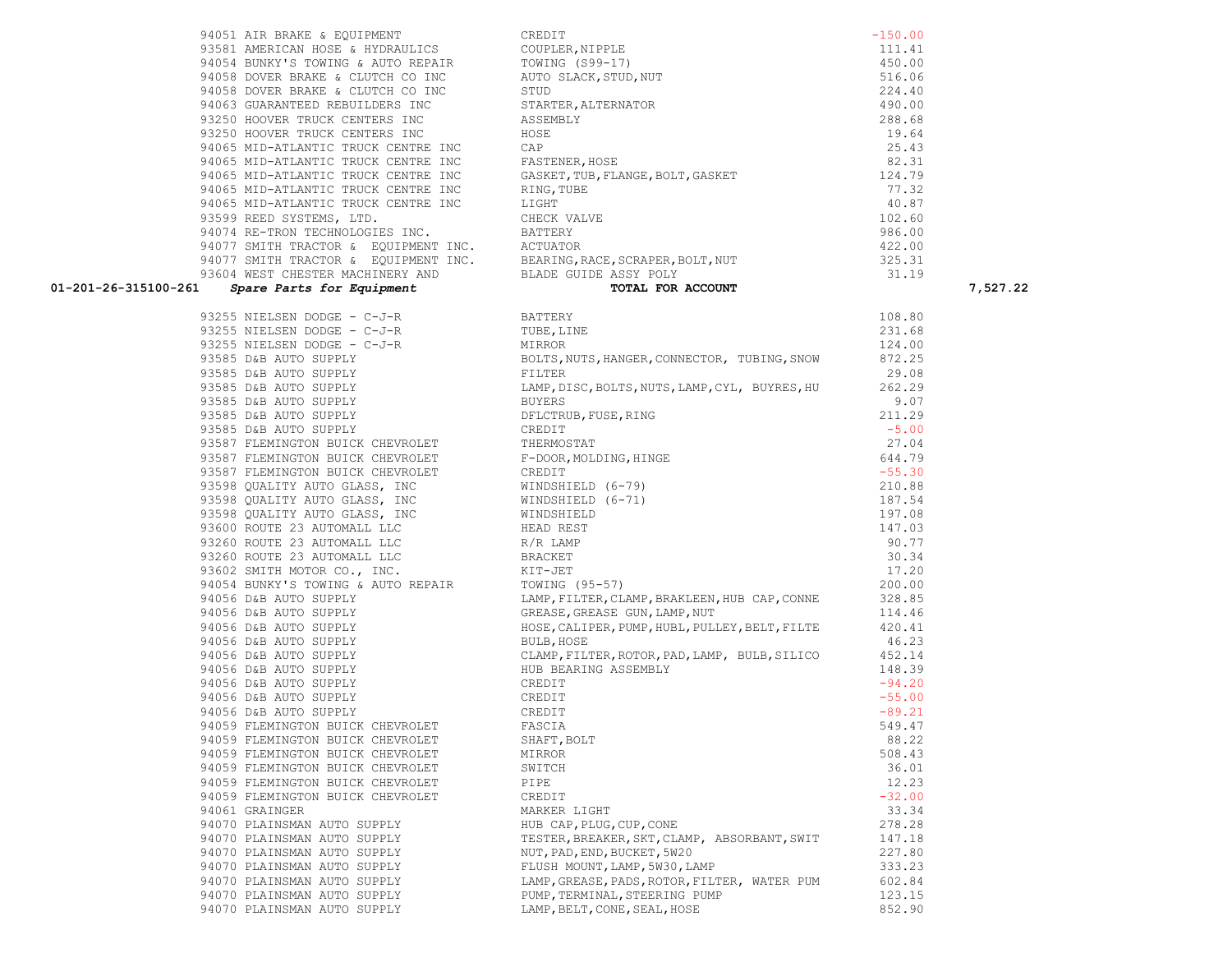| 94076 SMITH MOTOR CO., INC.<br>94076 SMITH MOTOR CO., INC.<br>94079 SUMMIT TRANSMISSION BRAKE TRANS REPAIR | CONNECTOR, TUBE<br>RETAINER, BOLT                                                  | 33.33<br>14.90<br>2,500.00 |                           |  |
|------------------------------------------------------------------------------------------------------------|------------------------------------------------------------------------------------|----------------------------|---------------------------|--|
| 01-201-26-315100-291<br>Vehicle Repairs                                                                    | TOTAL FOR ACCOUNT                                                                  |                            | 12,316.81                 |  |
| TOTAL for Motor Services Center                                                                            |                                                                                    |                            | ============<br>52,572.03 |  |
| <b>Mosquito Extermination</b>                                                                              |                                                                                    |                            |                           |  |
| 93760 MCMASTER-CARR SUPPLY CO                                                                              | Disposable Alkaline Battery, Size C pack                                           | 6.49                       |                           |  |
| 93760 MCMASTER-CARR SUPPLY CO                                                                              | Disposable Alkaline Battery 9-Volt packs                                           | 27.11                      |                           |  |
| 93760 MCMASTER-CARR SUPPLY CO                                                                              | Open-Top polyethylene Bax Flat 6" width                                            | 20.24                      |                           |  |
| 01-201-26-320100-039<br>Education Schools & Training                                                       | TOTAL FOR ACCOUNT                                                                  |                            | 53.84                     |  |
| 93605 RIOS' ENGRAVING                                                                                      | Notary Public of NJ stamps X-Tamper Self                                           | 58.00                      |                           |  |
| 94663 STAPLES BUSINESS ADVANTAGE                                                                           | GONE SPRAY, CLIPBOARD'                                                             | 20.21                      |                           |  |
| 01-201-26-320100-058<br>Office Supplies & Stationery                                                       | <b>LIPBOARD</b><br><b>TOTAL FOR ACCOUNT</b>                                        |                            | 78.21                     |  |
|                                                                                                            |                                                                                    |                            |                           |  |
| 92334 HANOVER POWER SPORTS                                                                                 | Bulb, HL $12V30/30W$ $4KB-84314-01-00$                                             | 22.87                      |                           |  |
| 92334 HANOVER POWER SPORTS                                                                                 | Cap, Wheel 2P5-F512A-00-00                                                         | 4.87                       |                           |  |
| 92334 HANOVER POWER SPORTS                                                                                 | Element Assy, Oil CL 5GH-13440-50-00<br>PS Custom 500 Black Solid L 2021602        | 97.86                      |                           |  |
| 92334 HANOVER POWER SPORTS                                                                                 |                                                                                    | 199.90                     |                           |  |
| 93911 AMERICAN WEAR INC.                                                                                   | Clean uniforms 2/6/14                                                              | 41.16                      |                           |  |
| 93911 AMERICAN WEAR INC.                                                                                   | Clean uniforms 2/13/14<br>Clean uniforms 2/20/14                                   | 41.16<br>41.16             |                           |  |
| 93911 AMERICAN WEAR INC.<br>93911 AMERICAN WEAR INC.                                                       | Clean uniforms 2/27/14                                                             | 41.16                      |                           |  |
| 01-201-26-320100-084<br><b>Other Outside Services</b>                                                      | TOTAL FOR ACCOUNT                                                                  |                            | 490.14                    |  |
|                                                                                                            |                                                                                    |                            |                           |  |
| 93657 MORRISTOWN LUMBER &                                                                                  | 13PC hex drive Ti BIT set #92013                                                   | 15.99                      |                           |  |
| 93657 MORRISTOWN LUMBER &                                                                                  | 02619 9x11 3X Sandpaper 120 #3306636                                               | 3.99                       |                           |  |
| 93657 MORRISTOWN LUMBER &                                                                                  | 02621 9X11 3X Sandpaper 80 #3306651                                                | 3.49                       |                           |  |
| 93657 MORRISTOWN LUMBER &                                                                                  | 02622 9X11 3X Sandpaper 60 #3306669                                                | 3.49                       |                           |  |
| 93657 MORRISTOWN LUMBER &                                                                                  | RC1386 3/8" roller cover 6 PAC #5499355                                            | 12.99                      |                           |  |
| 93657 MORRISTOWN LUMBER &<br>93760 MCMASTER-CARR SUPPLY CO                                                 | E92LP-16 AAA Alkaline Battery #4338786<br>1/2" universal-Shank Reciprocating Saw B | 11.99<br>7.11              |                           |  |
| 93760 MCMASTER-CARR SUPPLY CO                                                                              | 1/2" Universal-Shank Reciprocating Saw B                                           | 11.82                      |                           |  |
| 93760 MCMASTER-CARR SUPPLY CO                                                                              | 1/2" Universal-Shank Reciprocating Saw B                                           | 8.63                       |                           |  |
| 93760 MCMASTER-CARR SUPPLY CO                                                                              | Plastic Bristle Scrub Brush, 2-3/8" X 5                                            | 11.48                      |                           |  |
| 92353 MORRISTOWN LUMBER &                                                                                  | 308432 16 oz. Disposable Mapp/P #128032                                            | 19.78                      |                           |  |
| 92353 MORRISTOWN LUMBER &                                                                                  | 9383 3 Covers & Frame Set # 6597967                                                | 6.99                       |                           |  |
| 92353 MORRISTOWN LUMBER &                                                                                  | RM-405 PLA RLR Tray 9In/006589 # 684310                                            | 3.49                       |                           |  |
| 92353 MORRISTOWN LUMBER &                                                                                  | 21806 VOC WD Protector 6 Gal # 8196792                                             | 92.99                      |                           |  |
| 92668 MORRISTOWN LUMBER &                                                                                  | 501 Poly Pistol Grip Nozzle # 6943922                                              | 2.49                       |                           |  |
| 92668 MORRISTOWN LUMBER &                                                                                  | 1160-B 3M Multi Use Duct Tape #6953947                                             | 7.99                       |                           |  |
| 92668 MORRISTOWN LUMBER &                                                                                  | 3510112C Phlp Bit #2 1" #5862206                                                   | 1.89                       |                           |  |
| 92668 MORRISTOWN LUMBER &                                                                                  | B7254524-10 Carb Blade 7 1/4 #9399676                                              | 5.39                       |                           |  |
| 92668 MORRISTOWN LUMBER &                                                                                  | 240303 Marathon Cir Bld 7 1/4 #6134431                                             | 10.99                      |                           |  |
| 92668 MORRISTOWN LUMBER &<br>92668 MORRISTOWN LUMBER &                                                     | B725P Plywood Blade 7 1/4 Bulk #4507299                                            | 5.39<br>11.99              |                           |  |
| 92668 MORRISTOWN LUMBER &                                                                                  | E91LP-16 AA Alkaline Battery # 3044559<br>9384 4 PC. Roller Cover Set # 6597959    | 6.99                       |                           |  |
| 92668 MORRISTOWN LUMBER &                                                                                  | Carpenters Pencil # CP                                                             | 0.60                       |                           |  |
| 01-201-26-320100-098<br>Other Operating & Repair Supply                                                    | TOTAL FOR ACCOUNT                                                                  |                            | 267.95                    |  |
|                                                                                                            |                                                                                    |                            |                           |  |
| 93760 MCMASTER-CARR SUPPLY CO                                                                              | Plastic Handle paint brush 1" wide synth                                           | 21.36                      |                           |  |
| 93760 MCMASTER-CARR SUPPLY CO                                                                              | Plastic Handle paint brush 2" wide synth                                           | 27.60                      |                           |  |

| Vehicle Repairs                 | TOTAL FOR ACCOUNT             | 12,316   |
|---------------------------------|-------------------------------|----------|
| 94079 SUMMIT TRANSMISSION BRAKE | TRANS REPAIR                  | 2,500.00 |
| 94076 SMITH MOTOR CO., INC.     | RETAINER, BOLT                | 14.90    |
| 94076 SMITH MOTOR CO., INC.     | CONNECTOR, TUBE               | 33.33    |
| 94076 SMITH MOTOR CO., INC.     | V-BELT                        | 31.65    |
| 94076 SMITH MOTOR CO., INC.     | SHAFT                         | 162.21   |
| 94076 SMITH MOTOR CO., INC.     | PIN, DAMPER, LEVER, NUT, SEAL | 144.29   |
| 94073 OUALITY AUTO GLASS, INC   | WINDSHEILD                    | 212.12   |
| 94073 OUALITY AUTO GLASS, INC   | WINDSHIELD (6-69)             | 235.13   |
| 94073 OUALITY AUTO GLASS, INC   | WINDSHIELD $(6-44)$           | 197.08   |
| 94073 OUALITY AUTO GLASS, INC   | WINDSHIELD (3-63)             | 212.12   |
|                                 |                               |          |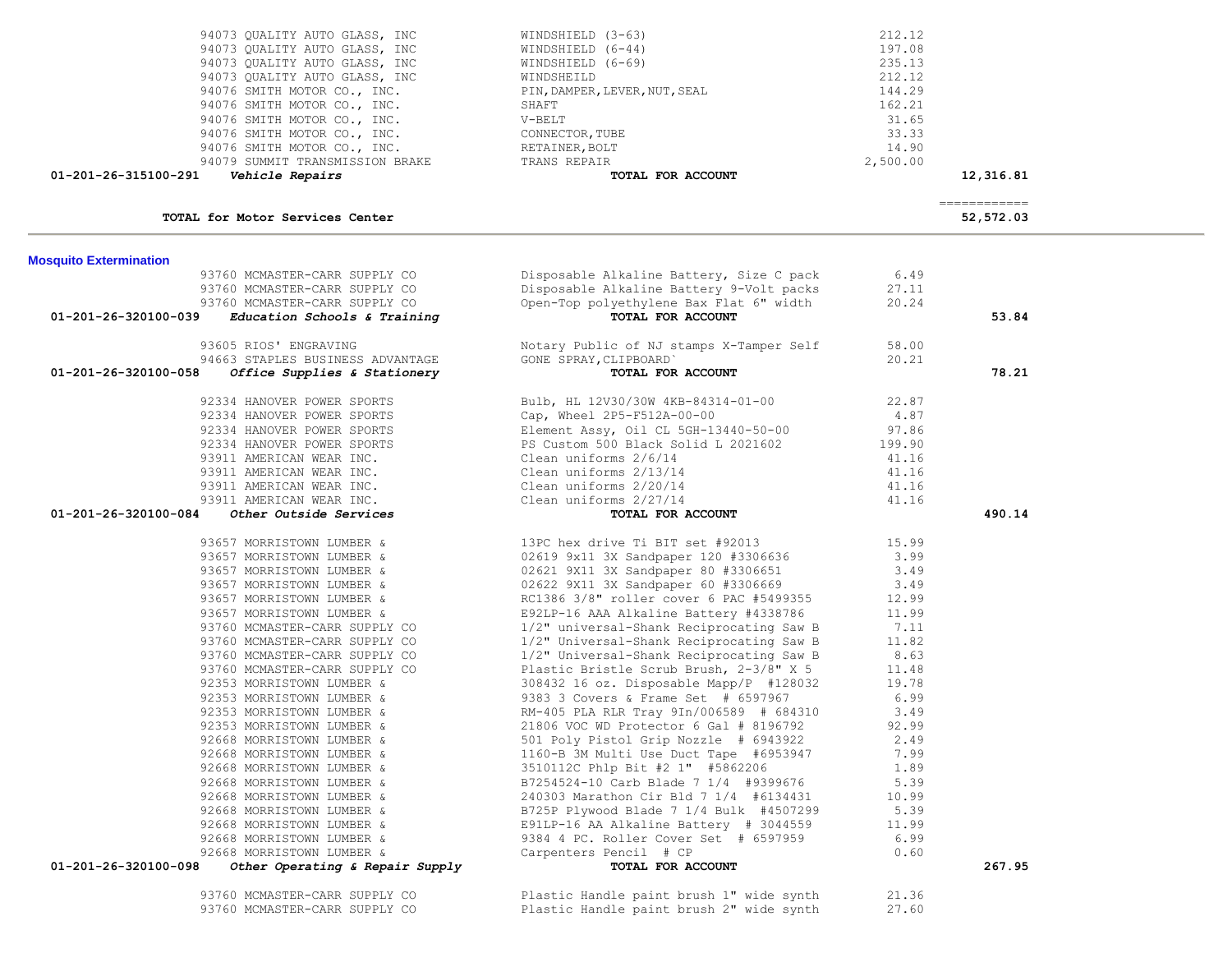| 88119 FIRE FIGHTERS EQUIPMENT CO INC<br>01-203-27-330100-210<br>(2013) Environmental Compliance<br>TOTAL for Health Management |                                                               |                | =============<br>11,325.00  |
|--------------------------------------------------------------------------------------------------------------------------------|---------------------------------------------------------------|----------------|-----------------------------|
|                                                                                                                                |                                                               |                |                             |
|                                                                                                                                |                                                               |                |                             |
|                                                                                                                                | TOTAL FOR ACCOUNT                                             |                | 600.00                      |
| 88119 FIRE FIGHTERS EQUIPMENT CO INC                                                                                           | ITEM 55810-00<br>ITEM 55810-00                                | 15.00<br>15.00 |                             |
| 88119 FIRE FIGHTERS EQUIPMENT CO INC                                                                                           | ITEM X4.5(60)TR-KIT X4.5(60)TR                                | 120.00         |                             |
| 88119 FIRE FIGHTERS EQUIPMENT CO INC                                                                                           | ITEM 55810-00                                                 | 45.00          |                             |
| 88119 FIRE FIGHTERS EQUIPMENT CO INC                                                                                           | ITEM 55810-00                                                 | 45.00          |                             |
| 88119 FIRE FIGHTERS EQUIPMENT CO INC                                                                                           | ITEM X4.5(60)TR-KIT X4.5(60)TR                                | 360.00         |                             |
|                                                                                                                                |                                                               |                |                             |
| 92134 NAETI<br>01-201-27-330100-210<br>Environmental Compliance                                                                | 5 Day NJ/EPA-Model Lead Inspector/Risk A<br>TOTAL FOR ACCOUNT | 725.00         | 725.00                      |
|                                                                                                                                |                                                               |                |                             |
| 01-201-27-330100-079<br>Special Projects                                                                                       | TOTAL FOR ACCOUNT                                             |                | 10,000.00                   |
| <b>Health Management</b><br>94194 AHS HOSPITAL CORP                                                                            | For the Month of February 2014                                | 10,000.00      |                             |
|                                                                                                                                |                                                               |                |                             |
| TOTAL for Mosquito Extermination                                                                                               |                                                               |                | 1,820.76                    |
|                                                                                                                                |                                                               |                | $=$ = = = = = = = = = = = = |
| 01-201-26-320100-291<br>Vehicle Repairs                                                                                        | TOTAL FOR ACCOUNT                                             |                | 226.03                      |
| 93815 PLAINSMAN AUTO SUPPLY                                                                                                    | GL BLAC #RTAA9202                                             | 11.98          |                             |
| 93815 PLAINSMAN AUTO SUPPLY                                                                                                    | TWAX Hard Shell Paste #T-222R                                 | 6.29           |                             |
| 93815 PLAINSMAN AUTO SUPPLY                                                                                                    | Mirror #7039D                                                 | 2.98           |                             |
| 93815 PLAINSMAN AUTO SUPPLY                                                                                                    | Mirror #7039D                                                 | 3.38           |                             |
| 93815 PLAINSMAN AUTO SUPPLY                                                                                                    | Core Deposit #7524                                            | $-15.00$       |                             |
| 93815 PLAINSMAN AUTO SUPPLY                                                                                                    | Core Deposit #7524                                            | 15.00          |                             |
| 93815 PLAINSMAN AUTO SUPPLY                                                                                                    | Battery #7524                                                 | 104.00         |                             |
| 93505 PLAINSMAN AUTO SUPPLY                                                                                                    | Wiper blade-Accufit-front #60-018                             | 17.98          |                             |
| 93505 PLAINSMAN AUTO SUPPLY                                                                                                    | Wiper blade-Accufit-front #60-018                             | 17.98          |                             |
| 93505 PLAINSMAN AUTO SUPPLY                                                                                                    | Wiper blade-Accufit-front #60-020                             | 18.98          |                             |
| 93505 PLAINSMAN AUTO SUPPLY                                                                                                    | Wiper blade-Accufit-rear #60-016                              | 8.99           |                             |
| 93505 PLAINSMAN AUTO SUPPLY                                                                                                    | Wiper blade-Accufit-passen #60-020                            | 9.49           |                             |
| 93505 PLAINSMAN AUTO SUPPLY                                                                                                    | Wiper blade-Accufit-driver #60-024                            | 12.99          |                             |
| 93657 MORRISTOWN LUMBER &                                                                                                      | 7747504 Stop Rust Sunburst Yell #6964407                      | 10.99          |                             |
|                                                                                                                                |                                                               |                |                             |
| 01-201-26-320100-258<br>Equipment                                                                                              | TOTAL FOR ACCOUNT                                             |                | 530.94                      |
| 93760 MCMASTER-CARR SUPPLY CO                                                                                                  | Shipping and Handling                                         | 7.51           |                             |
| 93760 MCMASTER-CARR SUPPLY CO                                                                                                  | Weaaather-Resistant EPDM Rubber Tie-Down                      | 16.70          |                             |
| 93760 MCMASTER-CARR SUPPLY CO                                                                                                  | Weather Resistant EPDM Rubber Tie-Down S                      | 13.40          |                             |
| 93911 AMERICAN WEAR INC.                                                                                                       | Clean uniforms 2/27/14                                        | 41.16          |                             |
|                                                                                                                                | Clean uniforms 2/20/14                                        | 41.16          |                             |
| 93911 AMERICAN WEAR INC.<br>93911 AMERICAN WEAR INC.                                                                           | Clean Uniforms 2/13/14                                        | 41.16          |                             |

| 01-201-26-320100-249 | 94663 STAPLES BUSINESS ADVANTAGE<br>Bldg Maintenance Supplies                 |
|----------------------|-------------------------------------------------------------------------------|
|                      | 92353 MORRISTOWN LUMBER &<br>01-201-26-320100-251 Ground Maintenance Supplies |
|                      | 92807 HANOVER POWER SPORTS                                                    |
|                      | 92807 HANOVER POWER SPORTS                                                    |
|                      | 92807 HANOVER POWER SPORTS                                                    |
|                      | 92807 HANOVER POWER SPORTS                                                    |
|                      | 92807 HANOVER POWER SPORTS                                                    |
|                      | 93505 PLAINSMAN AUTO SUPPLY                                                   |
|                      | 93505 PLAINSMAN AUTO SUPPLY                                                   |
|                      | 93505 PLAINSMAN AUTO SUPPLY                                                   |
|                      | 93911 AMERICAN WEAR INC.                                                      |
|                      | 93911 AMERICAN WEAR INC.                                                      |

|                                | 94663 STAPLES BUSINESS ADVANTAGE                              | TOWELS                                                                                                                                                                                               | 22.14    |        |
|--------------------------------|---------------------------------------------------------------|------------------------------------------------------------------------------------------------------------------------------------------------------------------------------------------------------|----------|--------|
| 01-201-26-320100-249           | 94663 STAPLES BUSINESS ADVANTAGE<br>Bldg Maintenance Supplies | TOWELS CFOLD<br>TOTAL FOR ACCOUNT                                                                                                                                                                    | 84.56    | 155.66 |
|                                |                                                               | 92353 MORRISTOWN LUMBER & 903-04-7 Shop Vac Cart Filter #6106876 17.99                                                                                                                               |          |        |
| $01 - 201 - 26 - 320100 - 251$ | Ground Maintenance Supplies                                   | TOTAL FOR ACCOUNT                                                                                                                                                                                    |          | 17.99  |
|                                | 92807 HANOVER POWER SPORTS                                    | Brake Pad Kit 2 #1D9-W0046-00-00                                                                                                                                                                     | 34.98    |        |
|                                | 92807 HANOVER POWER SPORTS                                    | Brake Pad Kit #3GD-W0045-01-00                                                                                                                                                                       | 65.96    |        |
|                                | 92807 HANOVER POWER SPORTS                                    | Boot Set (Ball Joint) #5KM-2530X-12-00                                                                                                                                                               | 55.74    |        |
|                                | 92807 HANOVER POWER SPORTS                                    | Boot Set (Double Off) #5KM-2530Y-11-00                                                                                                                                                               | 55.74    |        |
|                                | 92807 HANOVER POWER SPORTS                                    |                                                                                                                                                                                                      | 17.78    |        |
|                                | 93505 PLAINSMAN AUTO SUPPLY                                   |                                                                                                                                                                                                      | 98.49    |        |
|                                | 93505 PLAINSMAN AUTO SUPPLY                                   | Boot set (bombo -- )<br>Nut #90179-20006-00<br>Battery #8270<br>Core deposit #8270<br>Core deposit #8270                                                                                             | 15.00    |        |
|                                | 93505 PLAINSMAN AUTO SUPPLY                                   |                                                                                                                                                                                                      | $-15.00$ |        |
|                                | 93911 AMERICAN WEAR INC.                                      | Clean Uniforms 2/6/14                                                                                                                                                                                | 41.16    |        |
|                                | 93911 AMERICAN WEAR INC.                                      | Clean Uniforms 2/13/14                                                                                                                                                                               | 41.16    |        |
|                                | 93911 AMERICAN WEAR INC.                                      | Clean uniforms 2/20/14                                                                                                                                                                               | 41.16    |        |
|                                | 93911 AMERICAN WEAR INC.                                      | Clean uniforms 2/27/14                                                                                                                                                                               | 41.16    |        |
|                                | 93760 MCMASTER-CARR SUPPLY CO                                 | Weather Resistant EPDM Rubber Tie-Down S                                                                                                                                                             | 13.40    |        |
|                                | 93760 MCMASTER-CARR SUPPLY CO                                 | Weaaather-Resistant EPDM Rubber Tie-Down                                                                                                                                                             | 16.70    |        |
|                                | 93760 MCMASTER-CARR SUPPLY CO                                 | Shipping and Handling                                                                                                                                                                                | 7.51     |        |
| 01-201-26-320100-258           | Equipment                                                     | TOTAL FOR ACCOUNT                                                                                                                                                                                    |          | 530.94 |
|                                | 93657 MORRISTOWN LUMBER &                                     | 7747504 Stop Rust Sunburst Yell #6964407 10.99                                                                                                                                                       |          |        |
|                                | 93505 PLAINSMAN AUTO SUPPLY                                   | Wiper blade-Accufit-driver #60-024                                                                                                                                                                   | 12.99    |        |
|                                | 93505 PLAINSMAN AUTO SUPPLY                                   | Wiper blade-Accufit-passen #60-020                                                                                                                                                                   | 9.49     |        |
|                                | 93505 PLAINSMAN AUTO SUPPLY                                   |                                                                                                                                                                                                      | 8.99     |        |
|                                | 93505 PLAINSMAN AUTO SUPPLY                                   |                                                                                                                                                                                                      | 18.98    |        |
|                                | 93505 PLAINSMAN AUTO SUPPLY                                   |                                                                                                                                                                                                      | 17.98    |        |
|                                | 93505 PLAINSMAN AUTO SUPPLY                                   |                                                                                                                                                                                                      | 17.98    |        |
|                                | 93815 PLAINSMAN AUTO SUPPLY                                   | Wiper blade-Accurit-rear #60-016<br>Wiper blade-Accufit-rear #60-016<br>Wiper blade-Accufit-front #60-020<br>Wiper blade-Accufit-front #60-018<br>Wiper blade-Accufit-front #60-018<br>Battery #7524 | 104.00   |        |
|                                | 93815 PLAINSMAN AUTO SUPPLY                                   | Core Deposit #7524                                                                                                                                                                                   | 15.00    |        |
|                                |                                                               |                                                                                                                                                                                                      | $-15.00$ |        |
|                                | 93815 PLAINSMAN AUTO SUPPLY                                   | Core Deposit #7524                                                                                                                                                                                   |          |        |
|                                | 93815 PLAINSMAN AUTO SUPPLY                                   | Mirror #7039D                                                                                                                                                                                        | 3.38     |        |
|                                | 93815 PLAINSMAN AUTO SUPPLY                                   | Mirror #7039D                                                                                                                                                                                        | 2.98     |        |
|                                |                                                               |                                                                                                                                                                                                      | 6.29     |        |
|                                | 93815 PLAINSMAN AUTO SUPPLY<br>93815 PLAINSMAN AUTO SUPPLY    | TWAX Hard Shell Paste #T-222R<br>GL BLAC #RTAA9202                                                                                                                                                   | 11.98    |        |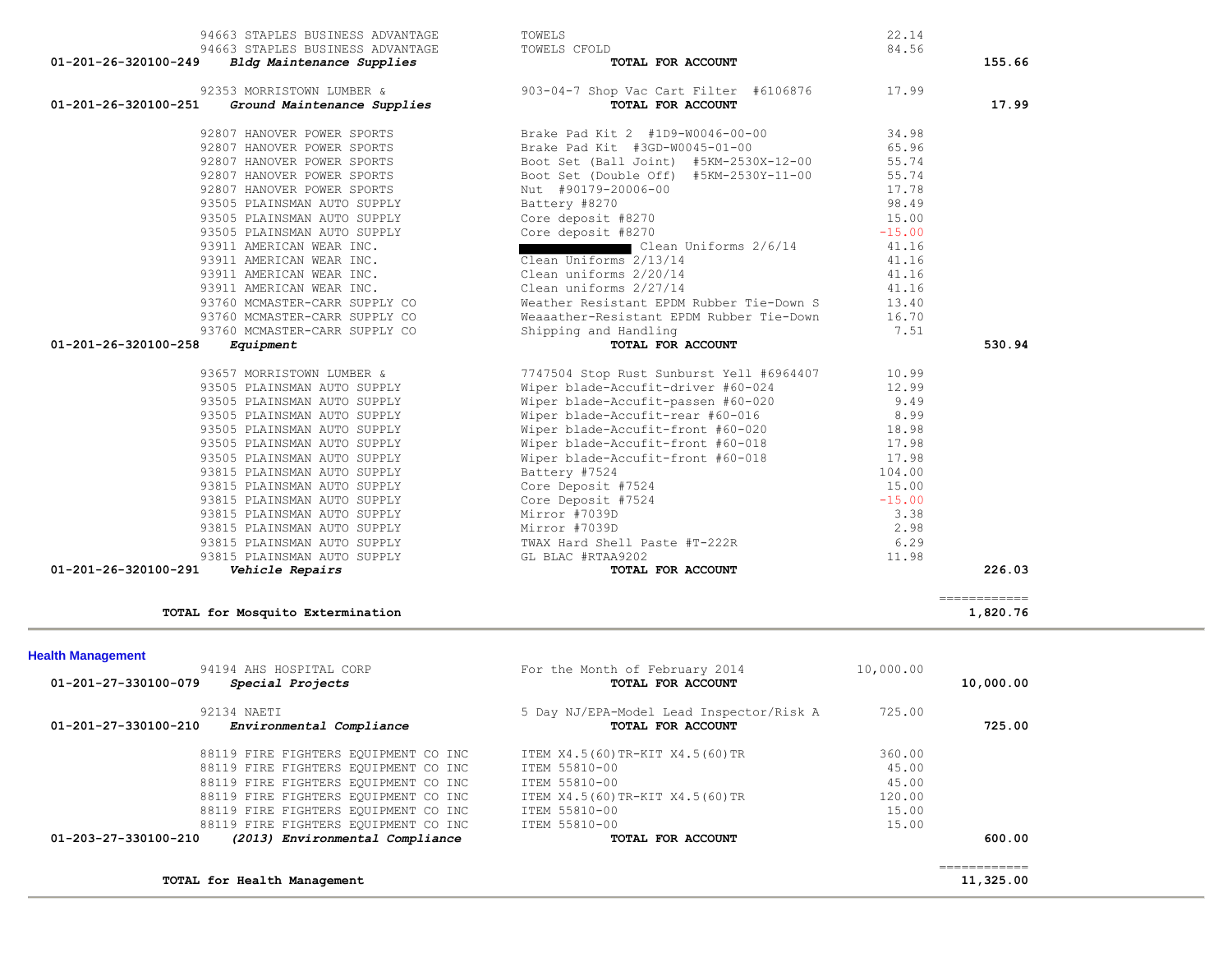| TOTAL for Human Services                             |                                  |          | 2,258.64 |
|------------------------------------------------------|----------------------------------|----------|----------|
| <b>Youth Shelter</b>                                 |                                  |          |          |
| 92329 STAPLES BUSINESS ADVANTAGE                     | Cross Cut Paper Shredder         | 572.44   |          |
| 93731 STAPLES BUSINESS ADVANTAGE                     | page 1                           | 108.38   |          |
| 93731 STAPLES BUSINESS ADVANTAGE                     | page 2                           | 13.98    |          |
| 93731 STAPLES BUSINESS ADVANTAGE                     | page 3                           | 31.08    |          |
| 93731 STAPLES BUSINESS ADVANTAGE                     | page 4                           | 45.12    |          |
| 92064 U-LINE SHIPPING SUPPLY                         | S-7699 1x6 Insert Cards          | 15.00    |          |
| 92064 U-LINE SHIPPING SUPPLY                         | S-1299-9x12 reclosable bags      | 48.00    |          |
| 92064 U-LINE SHIPPING SUPPLY                         | Frt/handling                     | 12.80    |          |
| 01-201-27-331110-058<br>Office Supplies & Stationery | TOTAL FOR ACCOUNT                |          | 846.80   |
| 93162 BOB BARKER COMPANY, INC.                       | Gloves, Soap                     | 275.50   |          |
| 94458 THOMAS POLLIO                                  |                                  | 398.80   |          |
| 01-201-27-331110-059<br>Other General Expenses       | TOTAL FOR ACCOUNT                |          | 674.30   |
| 94951 COUNTY OF MORRIS                               | 1ST HALF MARCH 2014 METERED MAIL | 8.50     |          |
| 01-201-27-331110-068<br>Postage and Metered Mail     | TOTAL FOR ACCOUNT                |          | 8.50     |
| 93730 MUNICIPAL CAPITAL CORP                         | Jan, Feb. March, 2014            | 1,029.09 |          |
| 01-201-27-331110-164<br>Office Machines - Rental     | TOTAL FOR ACCOUNT                |          | 1,029.09 |
| 93729 DEER PARK                                      | Resident Drinking Waater         | 47.84    |          |

# **Youth Shelter**

|                          | ____________<br>____________ |
|--------------------------|------------------------------|
| TOTAL for Human Services | 2,258.64                     |

| 93649 NJ ASSOC CTY MENTAL HEALTH ADM                                                                                                                  | NJ ASSOCIATION OF COUNTY MENTAL HEALTH A                 | 35.00  |        |
|-------------------------------------------------------------------------------------------------------------------------------------------------------|----------------------------------------------------------|--------|--------|
| 01-201-27-331100-023 Associations and Memberships                                                                                                     | TOTAL FOR ACCOUNT                                        |        | 35.00  |
| 93720 STAPLES BUSINESS ADVANTAGE                                                                                                                      | ITEM 854142 FOLDING PRESSBOARD 78.36                     |        |        |
| 93720 STAPLES BUSINESS ADVANTAGE                                                                                                                      | Item 913519 enery room heater                            | 55.28  |        |
| 93720 STAPLES BUSINESS ADVANTAGE                                                                                                                      | Item 135848 staples copy paper                           | 193.80 |        |
| 93720 STAPLES BUSINESS ADVANTAGE                                                                                                                      | Item 753170 casio desktop display                        | 15.38  |        |
| 93720 STAPLES BUSINESS ADVANTAGE                                                                                                                      | item 642248 post its                                     | 23.06  |        |
| 94278 STAPLES BUSINESS ADVANTAGE                                                                                                                      | Item 521625 folder hging 2 part                          | 48.84  |        |
| 94278 STAPLES BUSINESS ADVANTAGE                                                                                                                      | Item 555288 cutless file foleder                         | 18.04  |        |
| 94278 STAPLES BUSINESS ADVANTAGE                                                                                                                      | Item 108985 speedpoint staples                           | 16.68  |        |
| 94278 STAPLES BUSINESS ADVANTAGE                                                                                                                      |                                                          | 22.93  |        |
| 94278 STAPLES BUSINESS ADVANTAGE                                                                                                                      | Item 649529 2 hole punch<br>Item 131383 correction fluid | 22.98  |        |
| 94278 STAPLES BUSINESS ADVANTAGE                                                                                                                      | Item 562896 post it                                      | 36.24  |        |
| 94278 STAPLES BUSINESS ADVANTAGE                                                                                                                      | Item 480117 staples push pins                            | 9.48   |        |
| Office Supplies & Stationery<br>01-201-27-331100-058                                                                                                  | TOTAL FOR ACCOUNT                                        |        | 541.07 |
|                                                                                                                                                       |                                                          | 22.30  |        |
| 94951 COUNTY OF MORRIS 1ST HALF MARCH 2014 METERED MAIL 01-201-27-331100-068 <i>Postage &amp; Metered Mail</i> 15T HALF MARCH 2014 <b>FOR ACCOUNT</b> |                                                          |        | 22.30  |
| 94279 FRANK PINTO JR.                                                                                                                                 | 6/7/13 PARKING STATE HUMAN SERVIES DIREC                 | 10.00  |        |
| 94279 FRANK PINTO JR.                                                                                                                                 | 7/12/13 PARKING STATE HUMAN SERVICES DIR                 | 10.00  |        |
| 94279 FRANK PINTO JR.                                                                                                                                 | 11/1/13 PARKING STATE HUMAN SERVICES DIR                 | 8.00   |        |
| 93106 CAESAR'S ENTERTAINMENT CORP.                                                                                                                    | Room Reservation for Frank Pinto to atte                 | 178.00 |        |
| 93106 CAESAR'S ENTERTAINMENT CORP.                                                                                                                    | Additional room charge                                   | 20.00  |        |
| 93105 NJAC                                                                                                                                            | Registration for Frank Pinto to attend t                 | 425.00 |        |
| 01-201-27-331100-082<br>Travel Expense                                                                                                                | TOTAL FOR ACCOUNT                                        |        | 651.00 |
| 93978 SODEXO INC & AFFILIATES                                                                                                                         | Refreshments for the Clergy Council meet 50.50           |        |        |
| 94280 LONGFELLOWS SANDWICH DELI                                                                                                                       | Sandwiches for 15 people, for the Human                  | 143.99 |        |
| 01-201-27-331100-088<br>Meeting Exp Advisory Board Etc                                                                                                | TOTAL FOR ACCOUNT                                        |        | 194.49 |
| 93980 MUNICIPAL CAPITAL CORP                                                                                                                          | PAYMENT FOR LEASE OF RICOH MP C3002 COPI                 | 729.28 |        |
| 93979 TRITEC OFFICE EQUIPMENT INC                                                                                                                     | STAPLES FOR THE RICOH MPC3502 COPIER                     | 85.50  |        |
| Office Machines - Rental<br>01-201-27-331100-164                                                                                                      | TOTAL FOR ACCOUNT                                        |        | 814.78 |
|                                                                                                                                                       |                                                          |        |        |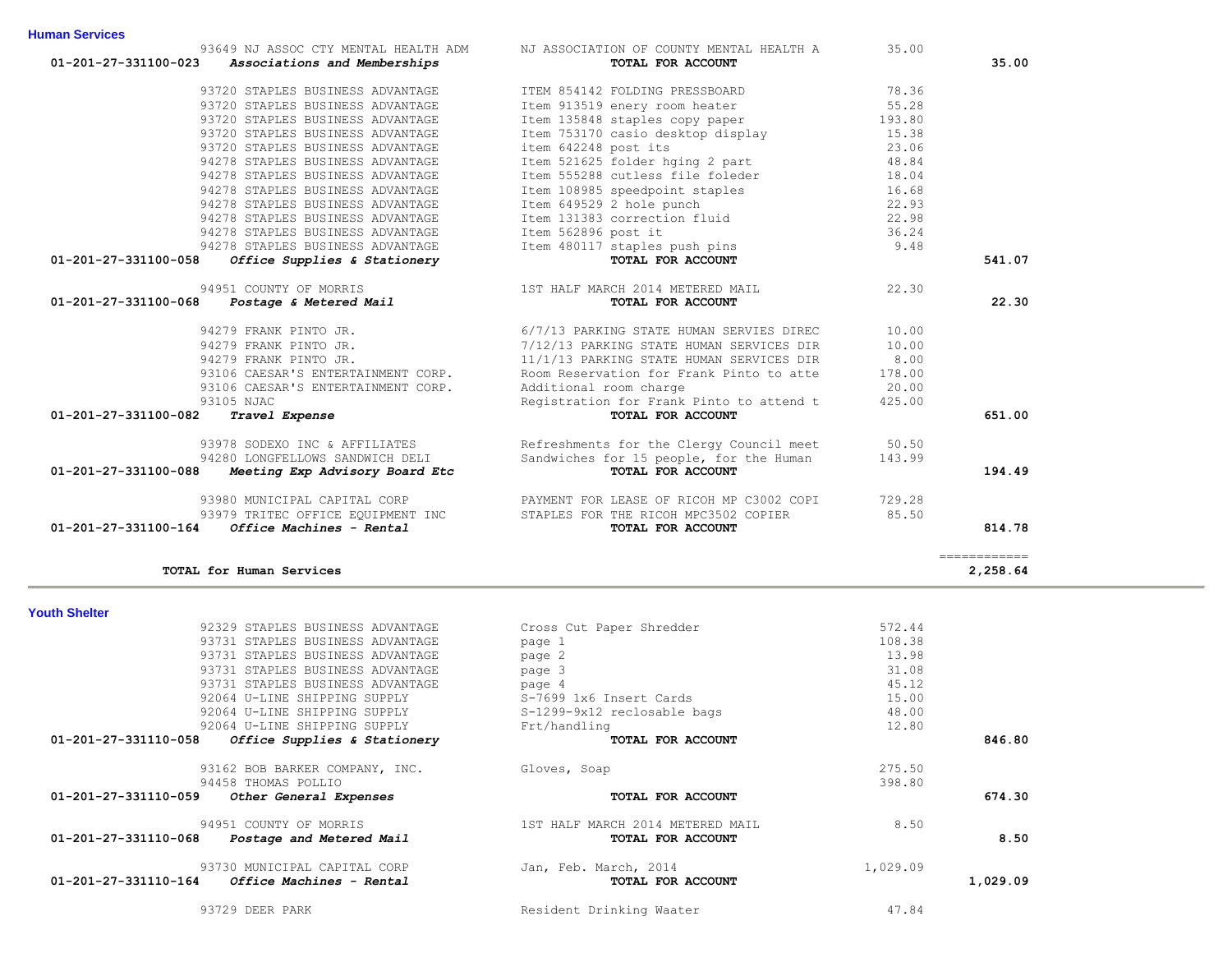| 93729 DEER PARK                                      | Rent.                                      | 0.99     |              |  |
|------------------------------------------------------|--------------------------------------------|----------|--------------|--|
| 92066 DEER PARK                                      | 0434508388 12/15/12-01/14/14               | 48.83    |              |  |
| 94217 LOVEYS PIZZA & GRILL                           | Resident Rewards February 2014             | 101.38   |              |  |
| 01-201-27-331110-185<br>Food                         | TOTAL FOR ACCOUNT                          |          | 199.04       |  |
| 93161 WHITES HEALTHCARE                              | Supply of Meds                             | 446.29   |              |  |
| 93161 WHITES HEALTHCARE                              | Return of Meds                             | $-18.20$ |              |  |
| 01-201-27-331110-189<br>Medical                      | TOTAL FOR ACCOUNT                          |          | 428.09       |  |
| 92075 SETON IDENTIFICATION                           | Acct #10R2984983<br>01/17/2014<br>DTD      | 135.35   |              |  |
| 01-201-27-331110-258<br>Equipment                    | TOTAL FOR ACCOUNT                          |          | 135.35       |  |
|                                                      |                                            |          | ============ |  |
| TOTAL for Youth Shelter                              |                                            |          | 3,321.17     |  |
| <b>Office on Aging</b>                               |                                            |          |              |  |
| 94096 NJ ASSOCIATION OF AREA                         | County Dues 2014                           | 1,000.00 |              |  |
| 01-201-27-333100-023<br>Associations and Memberships | TOTAL FOR ACCOUNT                          |          | 1,000.00     |  |
| 93913 LEADERSHIP SEMINARS                            | Continuing Education: Time: 9:30am-3:30pm, | 588.00   |              |  |
| 94095 RUTGERS THE STATE UNIVERSITY                   | Continuing Education: Date: February 6,20  | 40.00    |              |  |
| 01-201-27-333100-039<br>Education Schools & Training | TOTAL FOR ACCOUNT                          |          | 628.00       |  |

 94097 ANDREA BATISTONI Car Insurance Reimbursement for Feb-2014 12.00 94098 KAREN WEBSTER Car Insurance Reimbursement for Feb-2014 12.00 94100 OPHELIA V. CRUSE Car Insurance Reimbursement for Feb-2014 12.00

94529 SODEXO, INC & AFFILIATES Meals for Advisory Council Meeting.  $2/24$  406.50  **01-201-27-333100-059** *Other General Expenses* **TOTAL FOR ACCOUNT 406.50**

94951 COUNTY OF MORRIS THE STRAIN WARCH 2014 METERED MAIL 397.55  **01-201-27-333100-068** *Postage & Metered Mail* **TOTAL FOR ACCOUNT 397.55**

94097 ANDREA BATISTONI Miles Reimbursement for Feb-2014 73.15

94533 CORTEX EDI **Medicaid Billing for April, May & June, 2** 450.00 94533 CORTEX EDI ERNs- for April, May & June,2014\$25/per 75.00

93917 MUNICIPAL CAPITAL CORP 0ffice Machine Rental/Contract #10237Ric 1,539.86  **01-201-27-333100-164** *Office Machines - Rental* **TOTAL FOR ACCOUNT 1,539.86**

93918 W.B. MASON COMPANY INC Punch, 3 hole 72sht 129.14 93918 W.B. MASON COMPANY INC Paper xero/dup,we,ltr,203 404.52 93918 W.B. MASON COMPANY INC Credit Credit Credit -129.14  **01-203-27-333100-058** *(2013) Office Supplies & Stationery* **TOTAL FOR ACCOUNT 404.52**

 93915 TRITEC OFFICE EQUIPMENT INC Color Copies.October-December 2013 82.88  **01-203-27-333100-059** *(2013) Other General Expenses* **TOTAL FOR ACCOUNT 82.88**

Yearly Backup to Cortex EDI

 **01-201-27-333100-082** *Travel Expense* **TOTAL FOR ACCOUNT 251.65**

 **01-201-27-333100-084** *Other Outside Services* **TOTAL FOR ACCOUNT 625.00**

 **01-201-27-333100-048** *Insurance* **TOTAL FOR ACCOUNT 60.00**

 94094 RENATA STOKES Car Insurance Reimbursement for Jan-2014 12.00 94094 RENATA STOKES Car Insurance Reimbursement for Feb-2014 12.00

 94098 KAREN WEBSTER Miles Reimbursement for Feb-2014 19.60 94100 OPHELIA V. CRUSE MILes Reimbursement for Feb-2014 21.70 94094 RENATA STOKES Miles reimbursement for Jan-2014 45.85 94094 RENATA STOKES Miles Reimbursement for Feb-2014 55.65 93914 CARMEN N. AYALA Miles reimbursement for Jan-2014 35.70

============

**TOTAL for Office on Aging 5,395.96**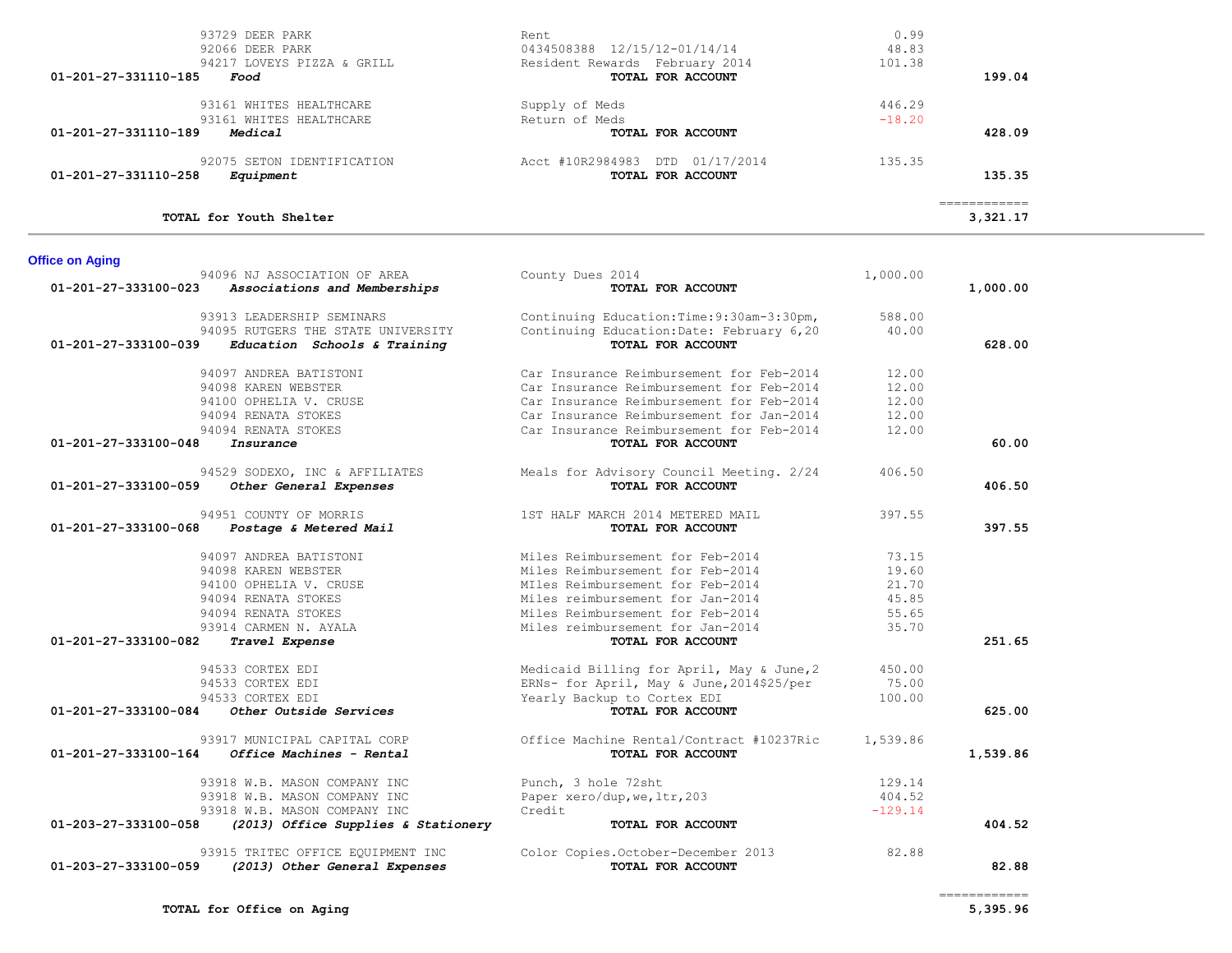| <b>MV:Administration</b> |                                                                         | 94810 ARNEL PORCIA DENTRICA DE ANGli 2-15-2014<br>94811 ARNEL PLEMENT DE REVISSE (1994-172)<br>94812 CARRELLE LOALIXTE DENTRICAL BRANCH DENTRICAL STRAIGHT (1991-72)<br>94813 CHARLES NADARAJAH RRAY 3-2-2014 thru 3-15-2014<br>94814                  |        |             |
|--------------------------|-------------------------------------------------------------------------|--------------------------------------------------------------------------------------------------------------------------------------------------------------------------------------------------------------------------------------------------------|--------|-------------|
|                          |                                                                         |                                                                                                                                                                                                                                                        |        |             |
|                          |                                                                         |                                                                                                                                                                                                                                                        |        |             |
|                          |                                                                         |                                                                                                                                                                                                                                                        |        |             |
|                          |                                                                         |                                                                                                                                                                                                                                                        |        |             |
|                          |                                                                         |                                                                                                                                                                                                                                                        |        |             |
|                          |                                                                         |                                                                                                                                                                                                                                                        |        |             |
|                          |                                                                         |                                                                                                                                                                                                                                                        |        |             |
|                          |                                                                         |                                                                                                                                                                                                                                                        |        |             |
|                          |                                                                         |                                                                                                                                                                                                                                                        |        |             |
|                          |                                                                         |                                                                                                                                                                                                                                                        |        |             |
|                          |                                                                         |                                                                                                                                                                                                                                                        |        |             |
|                          |                                                                         |                                                                                                                                                                                                                                                        |        |             |
|                          |                                                                         |                                                                                                                                                                                                                                                        |        |             |
|                          |                                                                         |                                                                                                                                                                                                                                                        |        |             |
|                          |                                                                         |                                                                                                                                                                                                                                                        |        |             |
|                          |                                                                         |                                                                                                                                                                                                                                                        |        |             |
|                          |                                                                         |                                                                                                                                                                                                                                                        |        |             |
|                          |                                                                         |                                                                                                                                                                                                                                                        |        |             |
|                          |                                                                         |                                                                                                                                                                                                                                                        |        |             |
|                          |                                                                         |                                                                                                                                                                                                                                                        |        |             |
|                          |                                                                         |                                                                                                                                                                                                                                                        |        |             |
|                          |                                                                         |                                                                                                                                                                                                                                                        |        |             |
|                          |                                                                         |                                                                                                                                                                                                                                                        |        |             |
|                          |                                                                         |                                                                                                                                                                                                                                                        |        |             |
| 01-201-27-350100-013     |                                                                         |                                                                                                                                                                                                                                                        |        | 42, 237. 21 |
|                          |                                                                         |                                                                                                                                                                                                                                                        |        |             |
|                          |                                                                         |                                                                                                                                                                                                                                                        |        |             |
|                          |                                                                         |                                                                                                                                                                                                                                                        |        |             |
|                          |                                                                         |                                                                                                                                                                                                                                                        |        |             |
|                          | $01 - 201 - 27 - 350100 - 035$ Consultation Fee                         | TOTAL FOR ACCOUNT                                                                                                                                                                                                                                      |        | 74,001.64   |
|                          |                                                                         |                                                                                                                                                                                                                                                        |        |             |
|                          |                                                                         |                                                                                                                                                                                                                                                        |        |             |
|                          | 01-201-27-350100-036    Contracted Services                             | 94701 CORNERSTONE FAMILY PROGRAMS Social Services, January~2014 21,000.00<br>5 <b>Contracted Services COUNT</b>                                                                                                                                        |        | 21,000.00   |
|                          |                                                                         |                                                                                                                                                                                                                                                        |        |             |
|                          |                                                                         | 93775 DEER PARK 0435619937,1-15-2014 thru 2-14-2014 15.94 01-201-27-350100-046 General Stores                                                                                                                                                          |        |             |
|                          |                                                                         |                                                                                                                                                                                                                                                        |        | 15.94       |
|                          |                                                                         |                                                                                                                                                                                                                                                        |        |             |
|                          |                                                                         |                                                                                                                                                                                                                                                        |        |             |
|                          |                                                                         |                                                                                                                                                                                                                                                        |        |             |
|                          |                                                                         |                                                                                                                                                                                                                                                        |        |             |
|                          |                                                                         |                                                                                                                                                                                                                                                        |        | 1,947.79    |
|                          | $01-201-27-350100-058$ Office Supplies & Stationery                     | 94739 STAPLES BUSINESS ADVANTAGE 1032198, 3-1-2014<br>94739 STAPLES BUSINESS ADVANTAGE 1032198, 3-1-2014<br>94739 STAPLES BUSINESS ADVANTAGE 1032198, 3-1-2014<br>94739 STAPLES BUSINESS ADVANTAGE 1032198, 3-1-2014<br>94739 STAPLES                  |        |             |
|                          |                                                                         | 94695 ROBERT WINTER<br>94707 FEDEX<br>94707 FEDEX<br>94707 FEDEX<br>94707 FEDEX<br>94951 COUNTY OF MORRIS<br>94951 COUNTY OF MORRIS<br>94951 COUNTY OF MORRIS<br>964.37<br>9714 METERED MAIL<br>9714 METERED MAIL<br>9714 METERED MAIL<br>9714 METERED |        |             |
|                          |                                                                         |                                                                                                                                                                                                                                                        |        |             |
|                          |                                                                         |                                                                                                                                                                                                                                                        |        |             |
|                          |                                                                         |                                                                                                                                                                                                                                                        |        |             |
|                          | $01-201-27-350100-068$ Postage & Metered Mail $0.201-201-27-350100-068$ |                                                                                                                                                                                                                                                        |        | 187.19      |
|                          |                                                                         |                                                                                                                                                                                                                                                        |        |             |
|                          | 94946 NATIONAL FUEL OIL INC.                                            | FUEL CHARGES 2/14                                                                                                                                                                                                                                      | 93.37  |             |
| 01-201-27-350100-140     | Gas Purchases                                                           | TOTAL FOR ACCOUNT                                                                                                                                                                                                                                      |        | 93.37       |
|                          |                                                                         |                                                                                                                                                                                                                                                        |        |             |
|                          | 94741 VERIZON                                                           | 973-984-0357 078 33Y, 2-22-2014 thru 3-21                                                                                                                                                                                                              | 28.10  |             |
| 01-201-27-350100-146     | Telephone                                                               | TOTAL FOR ACCOUNT                                                                                                                                                                                                                                      |        | 28.10       |
|                          |                                                                         |                                                                                                                                                                                                                                                        |        |             |
|                          | 94715 KURT'S LOCKSMITH SERVICE, LLC                                     | Lock & Key Repair, $1-7-2014$                                                                                                                                                                                                                          | 189.50 |             |
|                          | 94715 KURT'S LOCKSMITH SERVICE, LLC                                     | Lock & Key Repair, $1-17-2014$                                                                                                                                                                                                                         | 291.00 |             |
|                          | 94715 KURT'S LOCKSMITH SERVICE, LLC                                     | Lock & Key Repair, $1-30-2014$                                                                                                                                                                                                                         | 291.50 |             |
|                          | 94715 KURT'S LOCKSMITH SERVICE, LLC                                     | Lock & Key Repair, $1-31-2014$                                                                                                                                                                                                                         | 607.50 |             |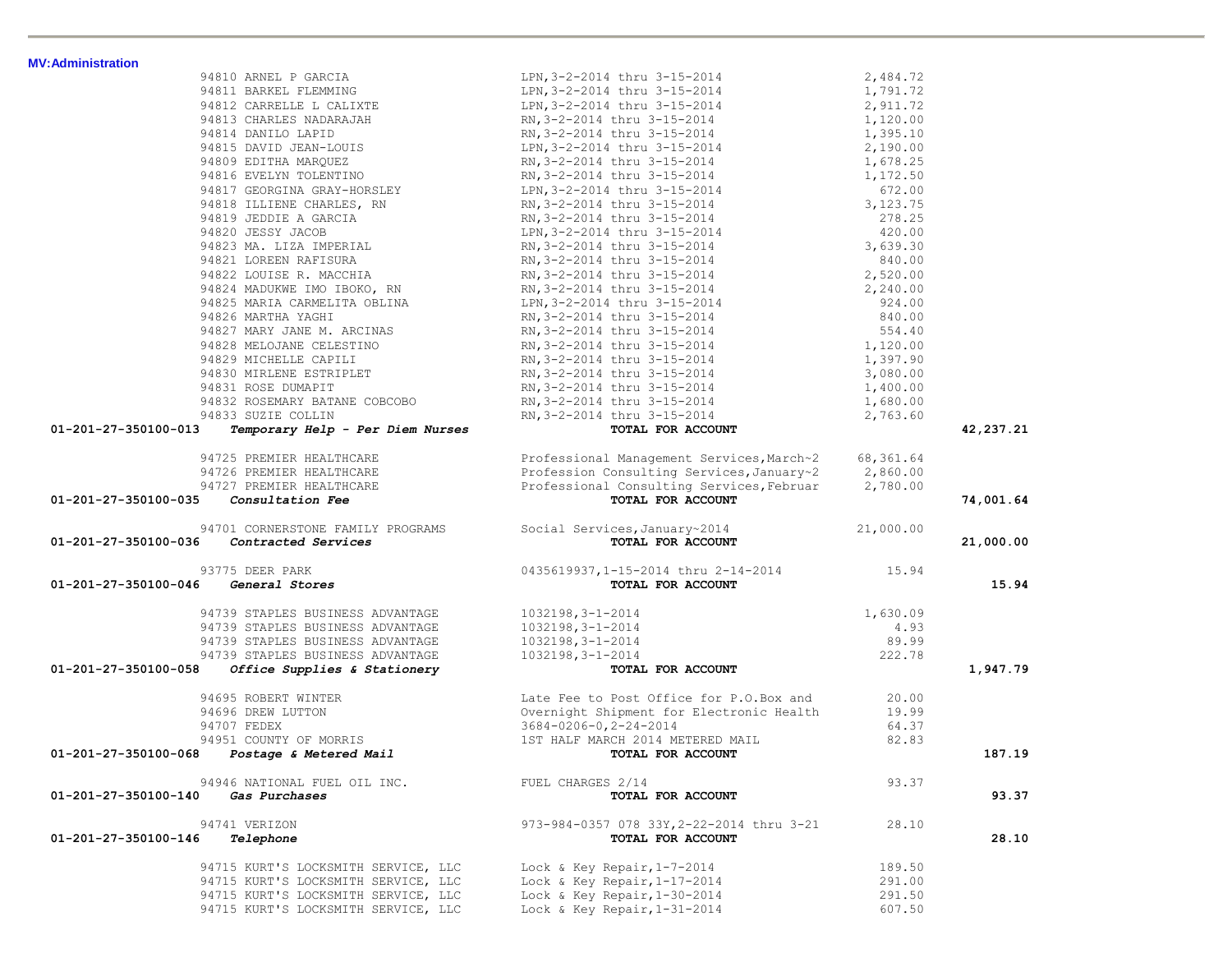| 94715 KURT'S LOCKSMITH SERVICE, LLC<br>01-201-27-350100-266<br>Safety Items                                                                    | Lock & Key Repair, $2-28-2014$<br>TOTAL FOR ACCOUNT                                                             | 1,212.50                                       | 2,592.00                                                                                                                                                                                                                                                                                                                                                                                                                                            |  |
|------------------------------------------------------------------------------------------------------------------------------------------------|-----------------------------------------------------------------------------------------------------------------|------------------------------------------------|-----------------------------------------------------------------------------------------------------------------------------------------------------------------------------------------------------------------------------------------------------------------------------------------------------------------------------------------------------------------------------------------------------------------------------------------------------|--|
| 93775 DEER PARK<br>(2013) General Stores<br>01-203-27-350100-046                                                                               | 0435619937, 12-14-2013 thru 1-14-2014<br>TOTAL FOR ACCOUNT                                                      | 15.94                                          | 15.94                                                                                                                                                                                                                                                                                                                                                                                                                                               |  |
| 86475 TRITEC OFFICE EQUIPMENT INC<br>86475 TRITEC OFFICE EQUIPMENT INC<br>(2013) Office Machines - Rental<br>01-203-27-350100-164              | 1,000 Sheet Finisher Machine for Admissi<br>Bridge Unit for Sheet Finisher Machine<br>TOTAL FOR ACCOUNT         | 902.00<br>150.00                               | 1,052.00                                                                                                                                                                                                                                                                                                                                                                                                                                            |  |
| TOTAL for MV:Administration                                                                                                                    |                                                                                                                 |                                                | $\begin{array}{cccccc} \texttt{m} & \texttt{m} & \texttt{m} & \texttt{m} & \texttt{m} & \texttt{m} & \texttt{m} & \texttt{m} & \texttt{m} & \texttt{m} & \texttt{m} & \texttt{m} & \texttt{m} & \texttt{m} & \texttt{m} & \texttt{m} & \texttt{m} & \texttt{m} & \texttt{m} & \texttt{m} & \texttt{m} & \texttt{m} & \texttt{m} & \texttt{m} & \texttt{m} & \texttt{m} & \texttt{m} & \texttt{m} & \texttt{m} & \texttt{m} & \text$<br>143, 171. 18 |  |
| <b>MV:Building Services</b>                                                                                                                    |                                                                                                                 |                                                |                                                                                                                                                                                                                                                                                                                                                                                                                                                     |  |
| 94735 SODEXO INC & AFFILIATES<br>$01-201-27-350110-036$ Contracted Services                                                                    | 100022833, January~2014<br>TOTAL FOR ACCOUNT                                                                    | 156,770.08                                     | 156,770.08                                                                                                                                                                                                                                                                                                                                                                                                                                          |  |
| 94731 SCHINDLER ELEVATOR CORPORATION<br>93782 TBS CONTROLS LLC                                                                                 | 5000013604, March~2014<br>M13000, January~2014                                                                  | 2,334.14<br>2,679.17                           |                                                                                                                                                                                                                                                                                                                                                                                                                                                     |  |
| 93782 TBS CONTROLS LLC<br>01-201-27-350110-044<br>Equipment Service Agreements                                                                 | M13000, March~2014<br>TOTAL FOR ACCOUNT                                                                         | 2,679.17                                       | 7,692.48                                                                                                                                                                                                                                                                                                                                                                                                                                            |  |
| 94710 JERSEY CENTRAL POWER & LIGHT<br>Electricity<br>01-201-27-350110-137                                                                      | 100 004 803 738, February~2014<br>TOTAL FOR ACCOUNT                                                             | 45,805.20                                      | 45,805.20                                                                                                                                                                                                                                                                                                                                                                                                                                           |  |
| 94728 PSE&G CO<br>94729 PSE&G CO<br>94742 WOODRUFF ENERGY<br>94742 WOODRUFF ENERGY                                                             | 66 472 055 00, February~2014<br>65 858 068 08, February~2014<br>508579, February~2014<br>508584, February~2014  | 1,378.67<br>17,781.20<br>57,055.87<br>5,002.46 |                                                                                                                                                                                                                                                                                                                                                                                                                                                     |  |
| 01-201-27-350110-141<br>Natural Gas                                                                                                            | TOTAL FOR ACCOUNT                                                                                               |                                                | 81,218.20                                                                                                                                                                                                                                                                                                                                                                                                                                           |  |
| 93781 STERICYCLE INC.<br>93781 STERICYCLE INC.<br>93781 STERICYCLE INC.<br>93781 STERICYCLE INC.                                               | 8074425, January~2014<br>8074425, Credit Memo for January~2014<br>8074425, February~2014<br>8074425, March~2014 | 1,636.56<br>$-617.91$<br>851.87<br>851.87      |                                                                                                                                                                                                                                                                                                                                                                                                                                                     |  |
| 01-201-27-350110-145 Solid Waste Cost                                                                                                          | TOTAL FOR ACCOUNT                                                                                               |                                                | 2,722.39                                                                                                                                                                                                                                                                                                                                                                                                                                            |  |
| 94737 SOUTHEAST MORRIS COUNTY<br>01-201-27-350110-147<br>Water                                                                                 | 20-999918709,1-10-2014 thru 2-11-2014<br>TOTAL FOR ACCOUNT                                                      | 5,450.65                                       | 5,450.65                                                                                                                                                                                                                                                                                                                                                                                                                                            |  |
| 93776 FIRE FIGHTERS EQUIPMENT CO INC<br>01-201-27-350110-204 Plant Operation                                                                   | Kitchen Fire System Repair, 1-17-2014<br>TOTAL FOR ACCOUNT                                                      | 730.00                                         | 730.00                                                                                                                                                                                                                                                                                                                                                                                                                                              |  |
| 93773 CHUTEMASTER ENVIRONMENTAL<br>93777 GRAINGER<br>93780 R.D. SALES DOOR & HARDWARE LLC<br>01-201-27-350110-262<br>Machinery Repairs & Parts | MorrisViewHealth, 1-17-2014<br>806843231, 1-29-2014<br>Door Repair, $1-20-2014$<br>TOTAL FOR ACCOUNT            | 2,925.00<br>70.96<br>919.56                    | 3,915.52                                                                                                                                                                                                                                                                                                                                                                                                                                            |  |
| 94713 JOHNSTONE SUPPLY<br>94713 JOHNSTONE SUPPLY<br>93783 WHITE & SHAUGER INC.<br>(2013) Machinery Repairs & Parts<br>01-203-27-350110-262     | 11177, 11-21-2013<br>11177, 12-27-2013<br>$COU200, 12 - 31 - 2013$<br>TOTAL FOR ACCOUNT                         | 1,693.95<br>379.50<br>15.84                    | 2,089.29                                                                                                                                                                                                                                                                                                                                                                                                                                            |  |
| TOTAL for MV: Building Services                                                                                                                |                                                                                                                 |                                                | =============<br>306,393.81                                                                                                                                                                                                                                                                                                                                                                                                                         |  |

**MV:Dietary** 

 **01-201-27-350115-036** *Contracted Services* **TOTAL FOR ACCOUNT 265,682.48**

94734 SODEXO INC & AFFILIATES 100005746,January~2014 265,682.48<br>**Contracted Services 100005746,January~2014 265,682.48** 

94740 STAR LEDGER 947758 Paper Delivery for w/e 2-22-2014 19.79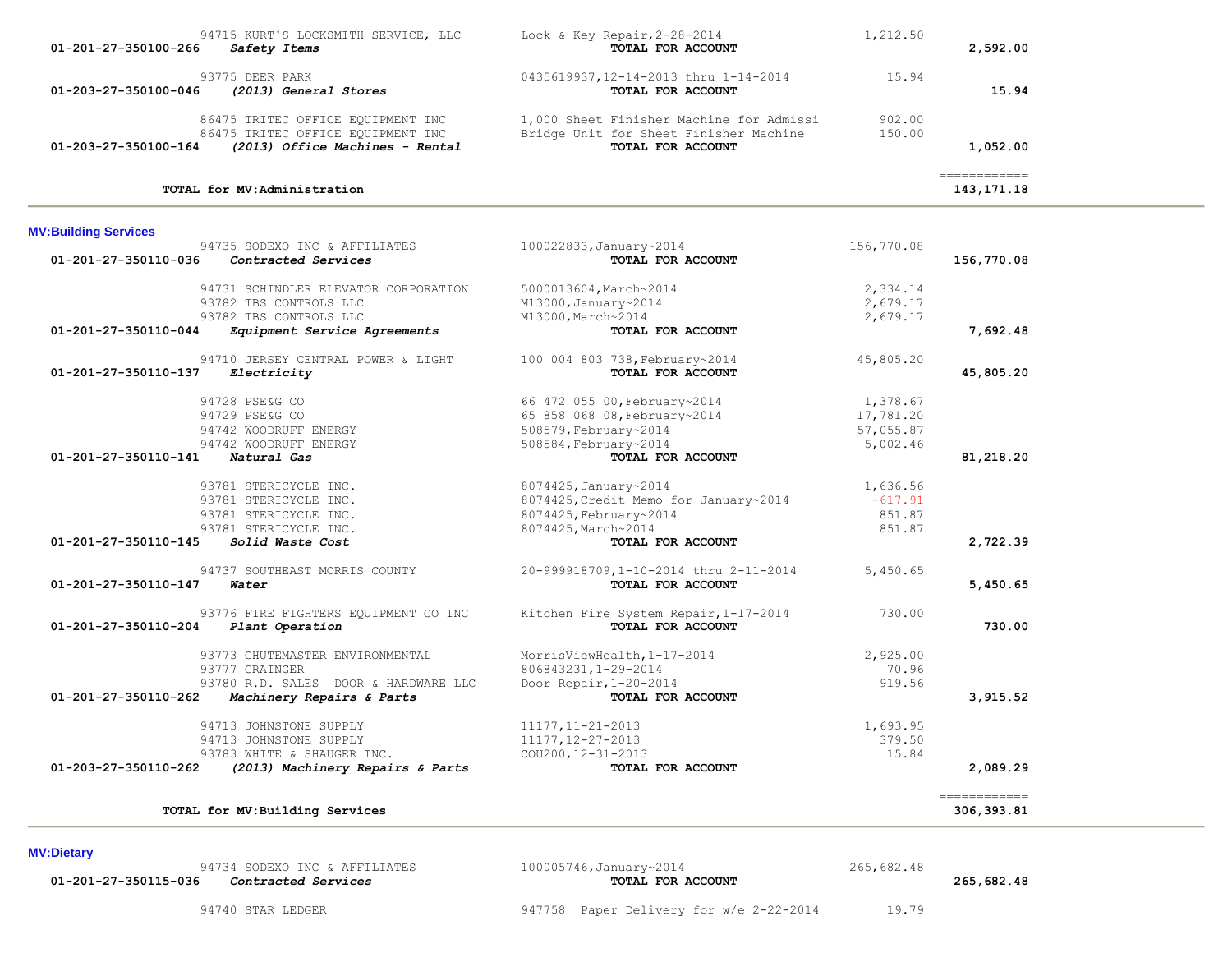============

| TOTAL for MV: Laundry                               |                                             |            | ============<br>100,174.88 |
|-----------------------------------------------------|---------------------------------------------|------------|----------------------------|
| <b>MV:Nursing</b>                                   |                                             |            |                            |
| 94722 PHARMA CARE INC                               | Pharmaceutical Consultation for February    | 3,532.32   |                            |
| 01-201-27-350130-035<br>Consultation Fee            | TOTAL FOR ACCOUNT                           |            | 3,532.32                   |
| 94708 JAGDISH DANG                                  | Psychiatric Services for February~2014      | 2,200.00   |                            |
| 94709 JAMES H WOLF                                  | Medical Director, 2-27, 3-3, 3-6 & 3-10-201 | 1,605.00   |                            |
| 94725 PREMIER HEALTHCARE                            | Nursing, March~2014                         | 9,916.66   |                            |
| 01-201-27-350130-036<br>Contracted Services         | TOTAL FOR ACCOUNT                           |            | 13,721.66                  |
| 93000 ASSOCIATED SALES AND BAG CO.                  | $314307, 1 - 14 - 2014$                     | 1,136.29   |                            |
| 94704 DERMA RITE INDUSTRIES LLC                     | MORRIV, 2-19-2014                           | 900.00     |                            |
| 94706 EMERALD PROFESSIONAL                          | $285632, 2 - 24 - 2014$                     | 5,800.00   |                            |
| 94711 JML MEDICAL INC.                              | 5MOC02, 1-7-2014                            | 2,701.30   |                            |
| 94711 JML MEDICAL INC.                              | $5MOCO2, 1-28-2014$                         | 95.97      |                            |
| 94711 JML MEDICAL INC.                              | $5MOCO2, 1-20-2014$                         | 4,258.23   |                            |
| 94711 JML MEDICAL INC.                              | $5MOC02, 1-27-2014$                         | 1,108.01   |                            |
| 94711 JML MEDICAL INC.                              | 5MOC02, 2-25-2014                           | 639.75     |                            |
| 94711 JML MEDICAL INC.                              |                                             | 183.96     |                            |
| 94711 JML MEDICAL INC.                              | $5MOC02, 1-20-2014$                         | 151.00     |                            |
| 94717 MEDLINE INDUSTRIES INC                        | $5MOC02, 1-13-2014$<br>1183053, 3-1-2014    | 155.39     |                            |
|                                                     |                                             |            |                            |
| 94721 PENN-JERSEY PAPER CO.                         | $20955, 2 - 20 - 2014$                      | 2,753.40   |                            |
| 94730 READY SUPPLY                                  | $B06Q, 2-6-2014$                            | 288.00     |                            |
| 94730 READY SUPPLY                                  | B06Q, 2-27-2014                             | 1,097.40   |                            |
| 94738 SPECIALTY MEDICAL PRODUCTS INC.               | MOVMN, 2-28-2014                            | 1,813.20   |                            |
| 94738 SPECIALTY MEDICAL PRODUCTS INC.               | MOVMN, 1-31-2014                            | 130.59     |                            |
| 94738 SPECIALTY MEDICAL PRODUCTS INC.               | MOVMN, $2 - 24 - 2014$                      | 4,290.00   |                            |
| 01-201-27-350130-046<br>General Stores              | TOTAL FOR ACCOUNT                           |            | 27,502.49                  |
| 93002 BIO- REFERENCE LABORATORIES                   | M8049 EG, 2/10/2014<br>JANUARY 2014         | 2,506.81   |                            |
| 01-201-27-350130-049<br>Laboratory Services         | TOTAL FOR ACCOUNT                           |            | 2,506.81                   |
| 94705 DISCOVER RX                                   | 5438, Medicare for January~2014             | 37, 321.57 |                            |
| Legend Drugs (Prescription)<br>01-201-27-350130-171 | TOTAL FOR ACCOUNT                           |            | 37,321.57                  |
| 94705 DISCOVER RX                                   | 5438, IV Stock Supply for January~2014      | 3,853.47   |                            |
| 01-201-27-350130-172<br>Non-Legend Drugs (OTC)      | TOTAL FOR ACCOUNT                           |            | 3,853.47                   |
| 94723 PRAXAIR DISTRIBUTION                          | $LM714, 2-6-2014$                           | 249.14     |                            |
| 94723 PRAXAIR DISTRIBUTION                          | LM714, 2-13-2014                            | 249.14     |                            |
| 94723 PRAXAIR DISTRIBUTION                          | LM714, 2-20-2014                            | 899.18     |                            |
| 94723 PRAXAIR DISTRIBUTION                          | LM714, 2-20-2014                            | 249.14     |                            |
| 94723 PRAXAIR DISTRIBUTION                          | LM714, 2-25-2014                            | 242.12     |                            |
| 01-201-27-350130-193<br>Oxygen                      | <b>TOTAL FOR ACCOUNT</b>                    |            | 1,888.72                   |

============

**TOTAL for MV:Dietary 265,719.67**

 94736 SODEXO INC & AFFILIATES 100011720,January~2014 86,250.28  **01-201-27-350125-036** *Contracted Services* **TOTAL FOR ACCOUNT 86,250.28**

94706 EMERALD PROFESSIONAL 285632,2-27-2014<br>2 Diapers 13,924.60

# **01-201-27-350125-182** *Diapers* **TOTAL FOR ACCOUNT 13,924.60**

**MV:Laundry** 

 **01-201-27-350115-186** *Coffee / Gift Shop* **TOTAL FOR ACCOUNT 37.19**

# 94740 STAR LEDGER 947758 Paper Delivery for  $w/e$  3-1-2014 17.40<br> **Coffee / Gift Shop 17.40 TOTAL FOR ACCOUNT**

and the control of the control of the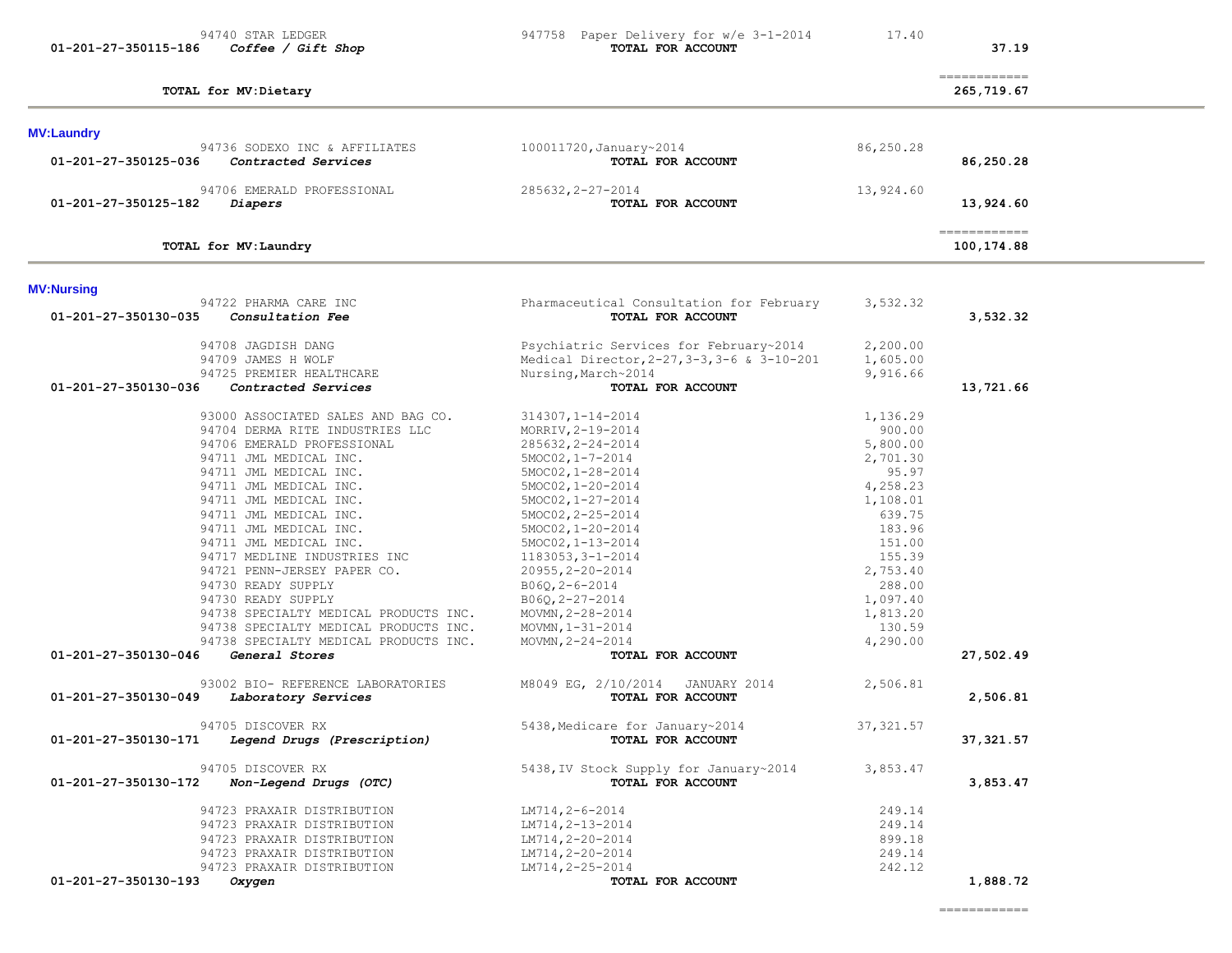| <b>MV:Recreation/Volunteer Svc</b>                           |                                                               |           |           |
|--------------------------------------------------------------|---------------------------------------------------------------|-----------|-----------|
| 94698 KAREN HOGAN<br>01-201-27-350135-034                    | Seminars for Recreation Employees, 3-11-<br>TOTAL FOR ACCOUNT | 50.00     | 50.00     |
| Conference Expenses                                          |                                                               |           |           |
| 94733 SENIOR SALON SERVICES LLC                              | 6409, February~2014                                           | 6,035.05  |           |
| 01-201-27-350135-036<br>Contracted Services                  | TOTAL FOR ACCOUNT                                             |           | 6,035.05  |
| 94699 ARTISTIC AQUARIA INC                                   | Fish Tank Maintenance, February~2014                          | 562.00    |           |
| 94700 BRUSHSTROKES                                           | Art Appreciation Class, 2-26-2014                             | 135.00    |           |
| 94702 CREATING WITH CLAY LLC                                 | Clay Class on 2D, 3-11-2014                                   | 100.00    |           |
| 94703 DENNIS GRAU                                            | Music Therapy in Atrium, 3-5-2014                             | 150.00    |           |
| 94712 SONGS FOR YOU                                          | Mardi Gras Party, 3-4-2014                                    | 150.00    |           |
| 94697 KAREN HOGAN                                            | Enlargement of Resident Calendars for Ma                      | 37.47     |           |
| 94714 KERRY KUBER                                            | Stretching in Atrium, 2-12-2014                               | 100.00    |           |
| 94714 KERRY KUBER                                            | Stretching on 2D, 2-19-2014                                   | 100.00    |           |
| 94714 KERRY KUBER                                            | Stretching in Atrium, 2-26-2014                               | 100.00    |           |
| 94720 MAYO PERFORMING ARTS CENTER                            | 178760, Order No. 414318                                      | 171.00    |           |
| 94718 NICHOLAS L. ROCCAFORTE                                 | Music Program on 2D, 3-4-2014                                 | 75.00     |           |
| 92999 ORIENTAL TRADING COMPANY INC.                          | Activity Supplies, 1/29/2014                                  | 131.16    |           |
| 92999 ORIENTAL TRADING COMPANY INC.                          | Activity Supplies, 1/31/2014                                  | 15.00     |           |
| 94724 PRECIOUSGEMS MUSIC, LLC                                | Music Program on 2D, 2-27-2014                                | 125.00    |           |
| 93779 POSITIVE PROMOTIONS, INC.                              | Volunteer Recognition Brunch, 2-7-2014                        | 230.64    |           |
| 01-201-27-350135-194<br>Patient Activities                   | TOTAL FOR ACCOUNT                                             |           | 2,182.27  |
|                                                              |                                                               |           |           |
| TOTAL for MV: Recreation/Volunteer Svc                       |                                                               |           | 8,267.32  |
|                                                              |                                                               |           |           |
| <b>MV:Rehabilitation</b><br>94732 SELECT REHABILITATION INC. |                                                               |           |           |
| 01-201-27-350140-036<br>Contracted Services                  | Physical Therapy, January~2014<br>TOTAL FOR ACCOUNT           | 60,492.17 | 60,492.17 |
| 94732 SELECT REHABILITATION INC.                             | Occupational Therapy, January~2014                            | 59,721.12 |           |
| 01-201-27-350140-194<br>Patient Activities                   | TOTAL FOR ACCOUNT                                             |           | 59,721.12 |

94732 SELECT REHABILITATION INC.<br> **94732 SELECT REHABILITATION INC.** Speech Therapy,January~2014 **25,928.48 01-201-27-350140-199** *Rehab Therapy* **TOTAL FOR ACCOUNT 25,928.48**

**TOTAL for MV:Rehabilitation 146,141.77**

| <b>County Adjuster</b>                         |                                  |                        |  |
|------------------------------------------------|----------------------------------|------------------------|--|
| 94951 COUNTY OF MORRIS                         | 1ST HALF MARCH 2014 METERED MAIL | 207.38                 |  |
| 01-201-27-357100-068<br>Postage & Metered Mail | TOTAL FOR ACCOUNT                | 207.38                 |  |
| TOTAL for County Adjuster                      |                                  | ============<br>207.38 |  |
| <b>County Library</b>                          |                                  |                        |  |
| 93179 ASHRAE INC                               | Proforma dtd Feb 4, 2014         | 175.20                 |  |
| 94223 INGRAM LIBRARY SERVICES                  | 20C0083 dated 02/14/14           | 77.86                  |  |
| 94223 INGRAM LIBRARY SERVICES                  | 20C0083 dated 02/17/14           | 19.76                  |  |
| 94223 INGRAM LIBRARY SERVICES                  | 20C0083 dated 02/17/14           | 102.29                 |  |
| 94223 INGRAM LIBRARY SERVICES                  | 20C0083 dated 02/18/14           | 199.80                 |  |
| 94223 INGRAM LIBRARY SERVICES                  | 20C0083 dated 02/18/14           | 16.77                  |  |
| 94223 INGRAM LIBRARY SERVICES                  | 20C0083 dated 02/18/14           | 34.38                  |  |
| 94223 INGRAM LIBRARY SERVICES                  | 20C0083 dated 02/18/14           | 124.89                 |  |
| 94223 INGRAM LIBRARY SERVICES                  | 20C0083 dated 02/19/14           | 641.99                 |  |

============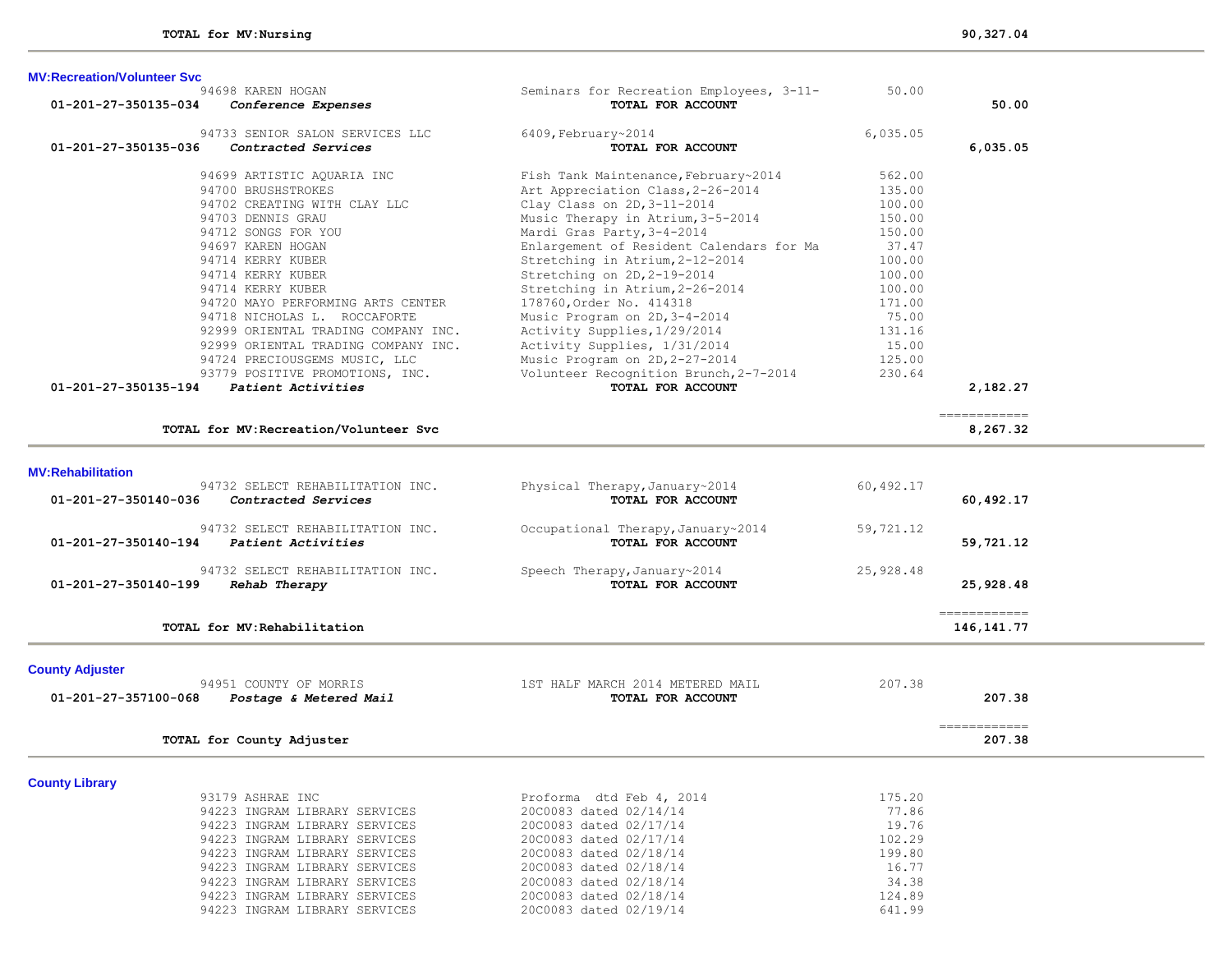|                                       | 94222 INGRAM LIBRARY SERVICES                                                   | 20C0083 dated 02/10/14                                                                               | 71.44    |                        |  |
|---------------------------------------|---------------------------------------------------------------------------------|------------------------------------------------------------------------------------------------------|----------|------------------------|--|
|                                       | 94222 INGRAM LIBRARY SERVICES                                                   | 20C0083 dated 02/11/14                                                                               | 676.10   |                        |  |
|                                       | 93181 GALE                                                                      | 116418 dated 01/23/14                                                                                | 51.98    |                        |  |
|                                       | 93181 GALE                                                                      |                                                                                                      | 51.18    |                        |  |
|                                       | 93181 GALE                                                                      | 116418 dated 01/24/14<br>116418 dated 01/30/14<br>LNJ-MOOR01 dated 02/01/14<br>150KMG dated 01/31/14 | 538.20   |                        |  |
|                                       | 93184 GENERAL CODE PUBLISHERS                                                   |                                                                                                      | 30.00    |                        |  |
|                                       | 93191 LEXIS NEXIS                                                               |                                                                                                      | 174.00   |                        |  |
|                                       | 93190 WEST PAYMENT CENTER                                                       | 1003308031 dated 02/01/14                                                                            | 836.16   |                        |  |
|                                       | $01-201-29-390100-028$ Books & Periodicals                                      | TOTAL FOR ACCOUNT                                                                                    |          | 4,934.56               |  |
|                                       |                                                                                 |                                                                                                      |          |                        |  |
|                                       | 93180 DEMCO                                                                     | 290190055 dated 01/24/14                                                                             | 237.38   |                        |  |
|                                       | 93180 DEMCO                                                                     | 290190055 dated 01/30/14                                                                             | 27.97    |                        |  |
|                                       | 93183 GAYLORD                                                                   | 682988 dated 01/24/14                                                                                | 197.22   |                        |  |
|                                       | 93187 W.B. MASON COMPANY INC                                                    | C1033751 dated 01/23/14                                                                              | 453.93   |                        |  |
| 01-201-29-390100-058                  | <i>Office Supplies &amp; Stationery</i>                                         | TOTAL FOR ACCOUNT                                                                                    |          | 916.50                 |  |
|                                       | 94951 COUNTY OF MORRIS                                                          | 1ST HALF MARCH 2014 METERED MAIL                                                                     | 718.05   |                        |  |
|                                       | 01-201-29-390100-068 Postage & Metered Mail                                     | TOTAL FOR ACCOUNT                                                                                    |          | 718.05                 |  |
|                                       |                                                                                 |                                                                                                      |          |                        |  |
|                                       | 93185 MIDWEST TAPE LLC                                                          | 2000001148 dated 01/31/14                                                                            | 171.92   |                        |  |
|                                       | 01-201-29-390100-083    Video & Film Materials                                  | TOTAL FOR ACCOUNT                                                                                    |          | 171.92                 |  |
|                                       |                                                                                 |                                                                                                      |          |                        |  |
|                                       | 93186 OCLC ONLINE COMPUTER                                                      | $010CLC2051$ dated $01/31/14$ - NWM Morris C                                                         | 1,946.45 |                        |  |
|                                       | 93186 OCLC ONLINE COMPUTER                                                      | 010CLC2051 dated 01/31/14 XTM M.A.I.N. N                                                             | 1,644.90 |                        |  |
|                                       | $01-201-29-390100-084$ Other Outside Services                                   | TOTAL FOR ACCOUNT                                                                                    |          | 3,591.35               |  |
|                                       | 93187 W.B. MASON COMPANY INC                                                    | C1033751 dated 01/02/14                                                                              | $-8.08$  |                        |  |
|                                       | 93187 W.B. MASON COMPANY INC                                                    | C1033751 dated 12/24/13                                                                              | 8.08     |                        |  |
|                                       | 01-201-29-390100-095 Other Administrative Supplies                              | TOTAL FOR ACCOUNT                                                                                    |          |                        |  |
|                                       |                                                                                 |                                                                                                      |          |                        |  |
|                                       | 80753 GREY HOUSE PUBLISHING                                                     | 796367 dated 06/18/13                                                                                | 237.95   |                        |  |
| 01-203-29-390100-028                  | (2013) Books & Periodicals                                                      | TOTAL FOR ACCOUNT                                                                                    |          | 237.95                 |  |
|                                       |                                                                                 |                                                                                                      |          |                        |  |
|                                       | 93177 BRODART CO<br>$01-203-29-390100-095$ (2013) Other Administrative Supplies | 290667 dated 12/26/13<br>TOTAL FOR ACCOUNT                                                           | 42.15    | 42.15                  |  |
|                                       |                                                                                 |                                                                                                      |          |                        |  |
|                                       |                                                                                 |                                                                                                      |          | ============           |  |
|                                       | TOTAL for County Library                                                        |                                                                                                      |          | 10,612.48              |  |
|                                       |                                                                                 |                                                                                                      |          |                        |  |
| <b>County Superintendent of Schoo</b> |                                                                                 |                                                                                                      |          |                        |  |
|                                       | 94951 COUNTY OF MORRIS                                                          | 1ST HALF MARCH 2014 METERED MAIL                                                                     | 108.06   |                        |  |
|                                       | 01-201-29-392100-068    Postage & Metered Mail                                  | TOTAL FOR ACCOUNT                                                                                    |          | 108.06                 |  |
|                                       |                                                                                 | 94240 TRITEC OFFICE EQUIPMENT INC COLOR COPIES FROM 9/27/2013 - 12/31/2013                           | 191.52   |                        |  |
| 01-203-29-392100-039                  | (2013) Education Schools & Training                                             | TOTAL FOR ACCOUNT                                                                                    |          | 191.52                 |  |
|                                       |                                                                                 |                                                                                                      |          |                        |  |
|                                       | TOTAL for County Superintendent of Schoo                                        |                                                                                                      |          | ============<br>299.58 |  |
|                                       |                                                                                 |                                                                                                      |          |                        |  |
|                                       |                                                                                 |                                                                                                      |          |                        |  |
|                                       |                                                                                 |                                                                                                      |          |                        |  |
|                                       | 93765 STAPLES BUSINESS ADVANTAGE                                                | office radiator                                                                                      | 88.32    |                        |  |
| 01-201-29-396100-058                  | Office Supplies & Stationery                                                    | TOTAL FOR ACCOUNT                                                                                    |          | 88.32                  |  |
| <b>Rutgers Extension Service</b>      |                                                                                 |                                                                                                      |          |                        |  |
| 01-201-29-396100-068                  | 94951 COUNTY OF MORRIS<br><i>Postage &amp; Metered Mail</i>                     | 1ST HALF MARCH 2014 METERED MAIL<br>TOTAL FOR ACCOUNT                                                | 68.12    | 68.12                  |  |

94336 KELLY DZIAK 102.75

 94223 INGRAM LIBRARY SERVICES 20C0083 dated 02/20/14 85.10 94223 INGRAM LIBRARY SERVICES 20C0083 dated 02/20/14 51.81 94222 INGRAM LIBRARY SERVICES 20C0083 dated 02/06/14 758.74 94222 INGRAM LIBRARY SERVICES 20C0083 dated 02/06/14 216.91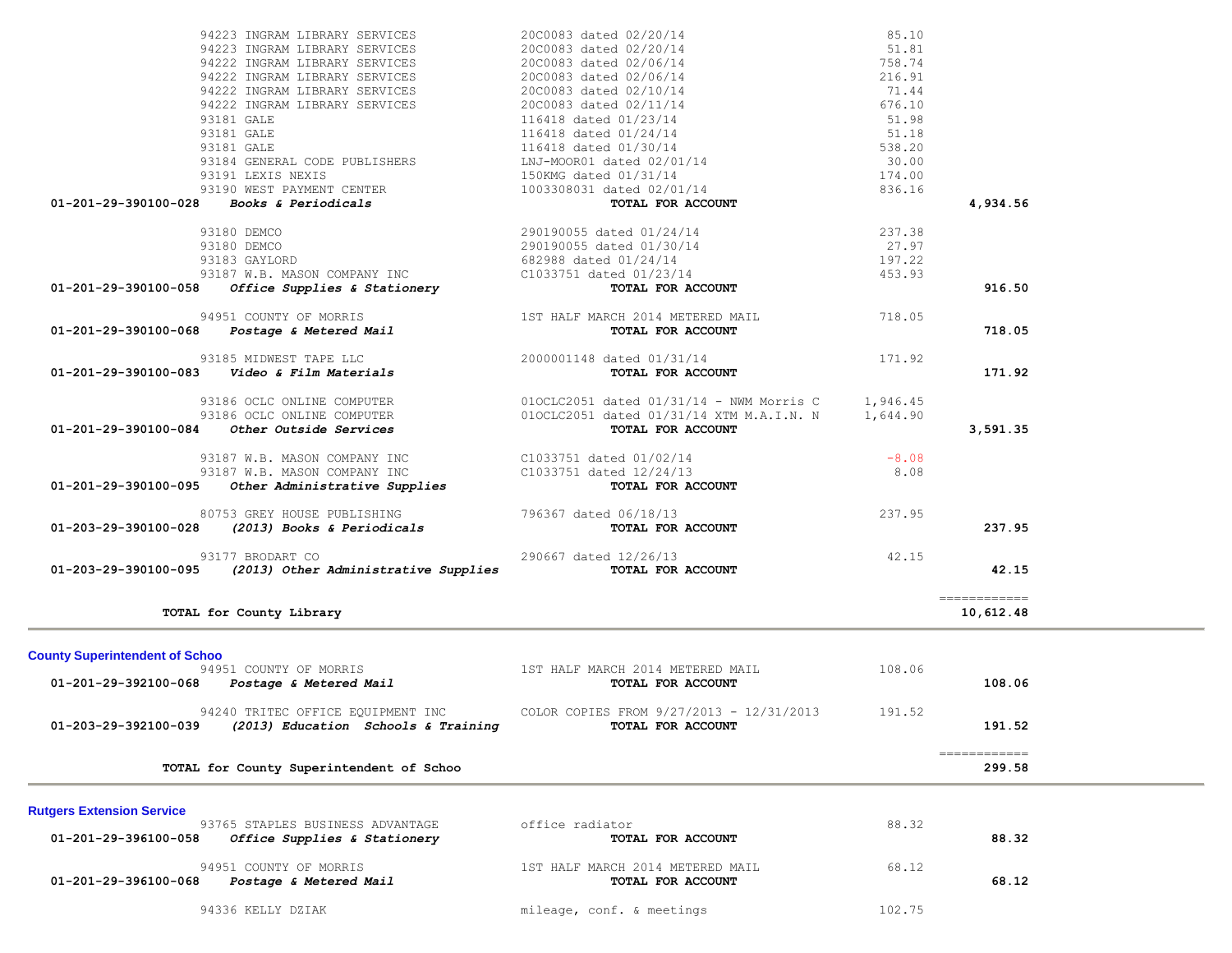|                                   | 94335 PETER NITZSCHE                               | mileage                                                       | 170.45         |                                         |  |
|-----------------------------------|----------------------------------------------------|---------------------------------------------------------------|----------------|-----------------------------------------|--|
| 01-201-29-396100-082              | Travel Expense                                     | TOTAL FOR ACCOUNT                                             |                | 273.20                                  |  |
|                                   |                                                    |                                                               |                |                                         |  |
|                                   | 92645 DEER PARK<br>94335 PETER NITZSCHE            | bottled water delivery<br>admin expenses                      | 13.94<br>40.00 |                                         |  |
| 01-201-29-396100-095              | Other Administrative Supplies                      | TOTAL FOR ACCOUNT                                             |                | 53.94                                   |  |
|                                   |                                                    |                                                               |                |                                         |  |
| 01-203-29-396100-069              | 93467 ATLANTIC TOMORROWS OFFICE<br>(2013) Printing | color copies from $6-30-13$ to $9-29-13$<br>TOTAL FOR ACCOUNT | 842.01         | 842.01                                  |  |
|                                   |                                                    |                                                               |                |                                         |  |
|                                   | TOTAL for Rutgers Extension Service                |                                                               |                | $=$ = = = = = = = = = = = =<br>1,325.59 |  |
|                                   |                                                    |                                                               |                |                                         |  |
| <b>Rmb Out of Cty Two Yr Coll</b> |                                                    |                                                               |                |                                         |  |
|                                   | 94899 SUSSEX COUNTY COMMUNITY COLLEGE              | Chargeback for Spring 2014 for Susanne S                      | 1,323.00       |                                         |  |
|                                   | 94904 RARITAN VALLEY COMMUNITY                     | Chargeback for Spring 2014 for Chris Dag                      | 722.16         |                                         |  |
|                                   | 94905 BROOKDALE COMMUNITY                          | Charback Spring 2014 for Joseph Garcia.                       | 1,217.12       |                                         |  |
| 01-201-29-397100-090              | Rmb Out of Cty Two Yr Coll Expenditures            | TOTAL FOR ACCOUNT                                             |                | 3,262.28                                |  |
|                                   |                                                    |                                                               |                | ------------                            |  |
|                                   | TOTAL for Rmb Out of Cty Two Yr Coll               |                                                               |                | 3,262.28                                |  |
|                                   |                                                    |                                                               |                |                                         |  |
| <b>Cont M.C. School of Tech</b>   | 94460 MC VOCATIONAL SCHOOL DISTRICT                | DISTRICT TAXES TOT BE RAISED FOR THE MON                      | 800,000.00     |                                         |  |
| 01-201-29-400100-090              | Cont M.C. School of Tech Expenditures              | TOTAL FOR ACCOUNT                                             |                | 800,000.00                              |  |
|                                   |                                                    |                                                               |                |                                         |  |
|                                   | TOTAL for Cont M.C. School of Tech                 |                                                               |                | ============<br>800,000.00              |  |
|                                   |                                                    |                                                               |                |                                         |  |
| <b>Fire and Police Academy</b>    |                                                    |                                                               |                |                                         |  |
|                                   | 94585 TRITEC OFFICE EQUIPMENT INC                  | Staples Refill                                                | 77.50          |                                         |  |
|                                   | 94585 TRITEC OFFICE EQUIPMENT INC                  | Shipping & Handling                                           | 8.00           |                                         |  |
| 01-201-29-407100-058              | Office Supplies & Stationery                       | TOTAL FOR ACCOUNT                                             |                | 85.50                                   |  |
|                                   | 94951 COUNTY OF MORRIS                             | 1ST HALF MARCH 2014 METERED MAIL                              | 115.97         |                                         |  |
| 01-201-29-407100-068              | Postage & Metered Mail                             | TOTAL FOR ACCOUNT                                             |                | 115.97                                  |  |
|                                   | 94124 MUNICIPAL CAPITAL CORP                       | Copier Payment                                                | 946.02         |                                         |  |
| 01-201-29-407100-164              | Office Machines - Rental                           | TOTAL FOR ACCOUNT                                             |                | 946.02                                  |  |
|                                   |                                                    |                                                               |                |                                         |  |
|                                   | 93465 NU-LAR                                       | Service Charge                                                | 432.00         |                                         |  |
|                                   | 93465 NU-LAR                                       | Resusci Babies                                                | 245.00         |                                         |  |
|                                   | 93465 NU-LAR                                       | AED Service Charge                                            | 30.00          |                                         |  |
|                                   | 93465 NU-LAR                                       | Parts needed for cleaning                                     | 10.00          |                                         |  |
|                                   | 93465 NU-LAR                                       | Travel Time                                                   | 25.00          |                                         |  |
| 01-201-29-407100-223              | <b>Building Repairs</b>                            | TOTAL FOR ACCOUNT                                             |                | 742.00                                  |  |
|                                   | 93469 W.B. MASON COMPANY INC                       | Copy Paper                                                    | 505.65         |                                         |  |
|                                   | 93469 W.B. MASON COMPANY INC                       | Lgl Paper                                                     | 36.38          |                                         |  |
|                                   | 93469 W.B. MASON COMPANY INC                       | Masking Tape                                                  | 49.20          |                                         |  |
|                                   | 93469 W.B. MASON COMPANY INC                       | Folder, Fastner                                               | 165.16         |                                         |  |
|                                   | 93469 W.B. MASON COMPANY INC                       | Folder, Ltr                                                   | 60.36          |                                         |  |
| 01-203-29-407100-059              | (2013) Other General Expenses                      | TOTAL FOR ACCOUNT                                             |                | 816.75                                  |  |
|                                   | 94184 TRITEC OFFICE EQUIPMENT INC                  | Refill Staples                                                | 77.50          |                                         |  |
|                                   | 94184 TRITEC OFFICE EQUIPMENT INC                  | Shipping & Handling                                           | 8.00           |                                         |  |
|                                   | 93469 W.B. MASON COMPANY INC                       | AA Batteries                                                  | 33.80          |                                         |  |
|                                   | 93469 W.B. MASON COMPANY INC                       | AAA Batteries                                                 | 33.80          |                                         |  |
| 01-203-29-407100-258              | (2013) Equipment                                   | TOTAL FOR ACCOUNT                                             |                | 153.10                                  |  |
|                                   |                                                    |                                                               |                |                                         |  |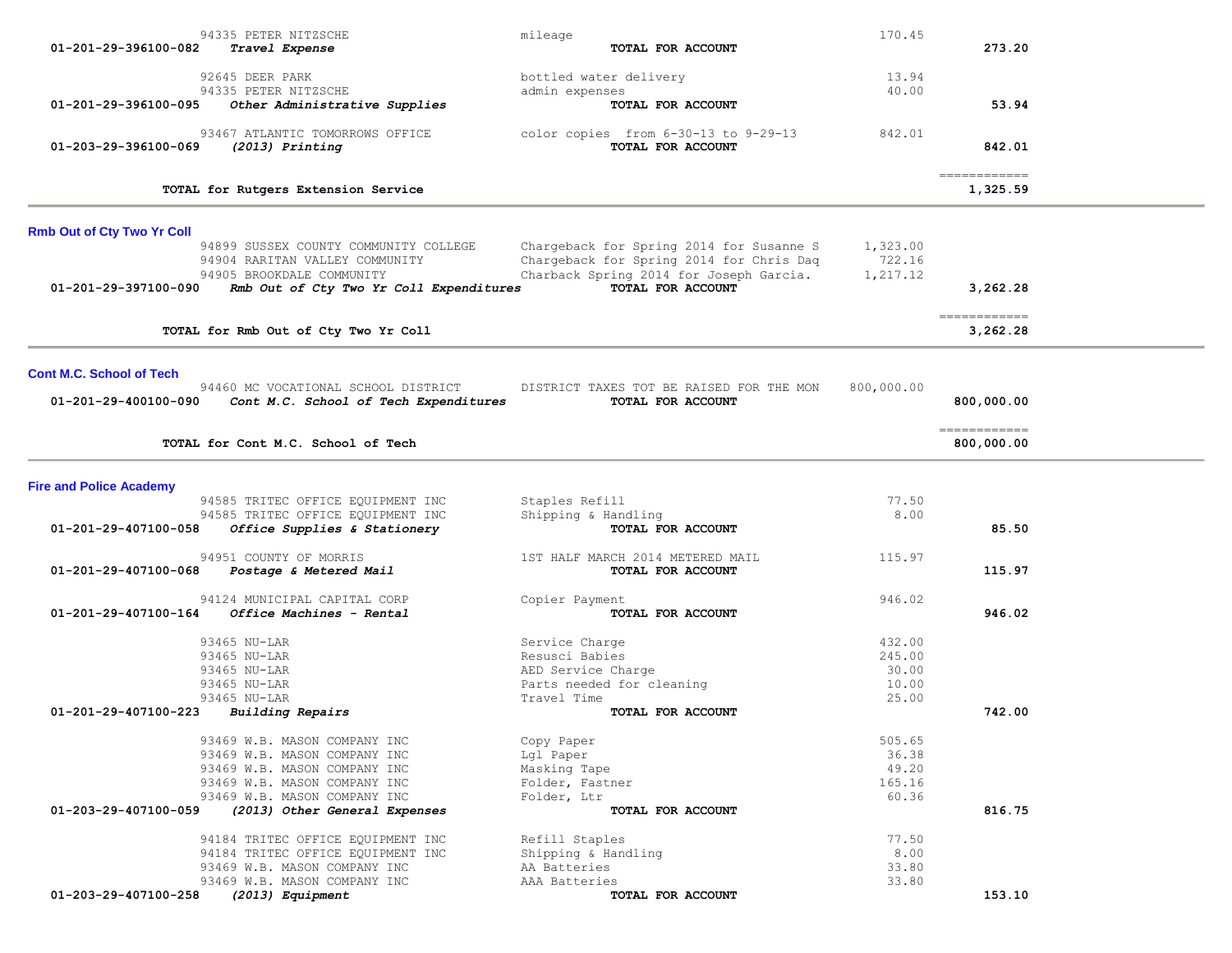| $01 - 201 - 31 - 430100 - 137$ Electricity                                                                                                                            |                                                         |           | 119,263.05 |
|-----------------------------------------------------------------------------------------------------------------------------------------------------------------------|---------------------------------------------------------|-----------|------------|
|                                                                                                                                                                       |                                                         |           |            |
| 94946 NATIONAL FUEL OIL INC.<br>94946 NATIONAL FUEL OIL INC.<br>94946 NATIONAL FUEL OIL INC.<br>94946 NATIONAL FUEL OIL INC.<br>94946 NATIONAL FUEL OIL INC.<br>967AL | $\frac{3}{2}$ /14<br><b>TOTAL FOR ACCOUNT</b> 42,654.24 |           | 42,654.24  |
|                                                                                                                                                                       |                                                         |           |            |
|                                                                                                                                                                       |                                                         |           |            |
|                                                                                                                                                                       |                                                         |           |            |
|                                                                                                                                                                       |                                                         |           |            |
|                                                                                                                                                                       |                                                         |           |            |
|                                                                                                                                                                       |                                                         |           |            |
|                                                                                                                                                                       |                                                         |           |            |
|                                                                                                                                                                       |                                                         |           |            |
|                                                                                                                                                                       |                                                         |           |            |
|                                                                                                                                                                       |                                                         |           |            |
|                                                                                                                                                                       |                                                         |           |            |
|                                                                                                                                                                       |                                                         |           |            |
|                                                                                                                                                                       |                                                         |           |            |
|                                                                                                                                                                       | TOTAL FOR ACCOUNT                                       |           | 121,167.50 |
|                                                                                                                                                                       |                                                         |           |            |
|                                                                                                                                                                       |                                                         |           |            |
|                                                                                                                                                                       |                                                         |           |            |
|                                                                                                                                                                       |                                                         |           |            |
|                                                                                                                                                                       |                                                         |           |            |
|                                                                                                                                                                       |                                                         |           |            |
|                                                                                                                                                                       |                                                         |           |            |
|                                                                                                                                                                       |                                                         |           |            |
|                                                                                                                                                                       |                                                         |           |            |
|                                                                                                                                                                       |                                                         |           |            |
| 93939 VERIZON                                                                                                                                                         | 973 993-1440 628 16Y 2/01/14 65.78                      |           |            |
| 92365 VERIZON                                                                                                                                                         | 973 267-2255 164 81Y 1/19/14                            | 36.16     |            |
| 94086 VERIZON                                                                                                                                                         | 201 V03-7261 127 66Y, 2/16/14, 4 T1s (2/                | 10,305.75 |            |
| 94084 VERIZON                                                                                                                                                         | 973-299-6835 828 04Y, 2/10/14, Boonton T                | 31.80     |            |
| 94084 VERIZON                                                                                                                                                         | 973-644-3258 153 04Y, 2/13/14, CAD dial                 | 150.23    |            |
| 94084 VERIZON                                                                                                                                                         | 973-539-7933 842 07Y, 2/16/14, Randolph                 | 28.10     |            |
| 94084 VERIZON                                                                                                                                                         | 201 V03-1289 703 57Y, 2/16/14, Mine Hill                | 210.14    |            |
| 94084 VERIZON                                                                                                                                                         | 201 V03-1541 818 53Y, 2/16/14, Mt. Arlin                | 200.95    |            |
| 94084 VERIZON                                                                                                                                                         | 973-697-0879 521 94Y, 2/22/14, Jefferson                | 28.10     |            |

**Utilities**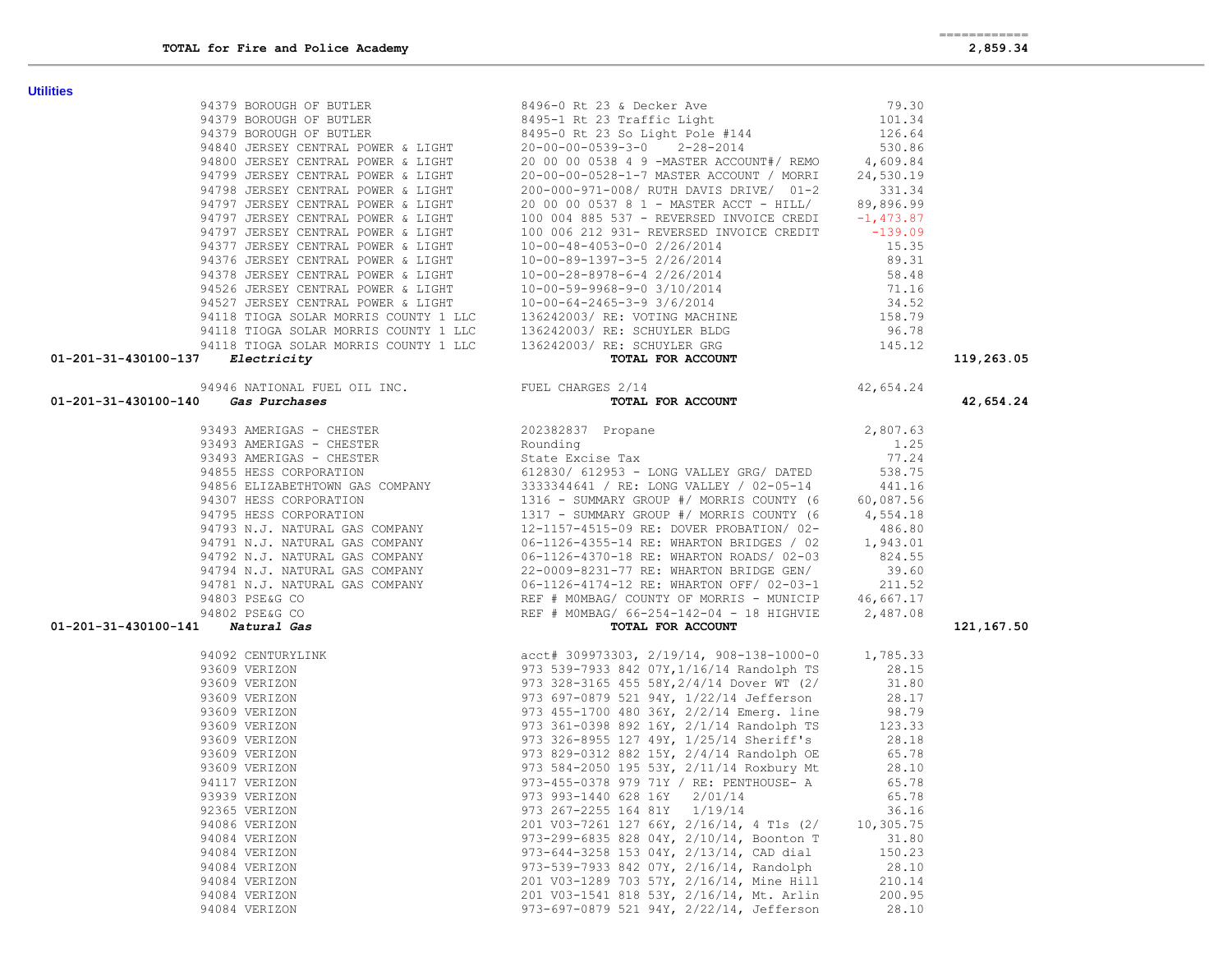|                                        | 94084 VERIZON<br>93611 VERIZON BUSINESS<br>02152 VERIZON CABS<br>93610 VERIZON BUSINESS                                                                                                                                                                                  | 973-326-8955 127 49Y, 2/25/14, Sheriff's<br>Y2618812, 2/10/14 Mgt Network<br>201 M55-5534 968 1/25 E911fiber link (1/<br>6000057810 X26 - $2/1/14$ Mthly charge (aut                                                                   | 28.10<br>1,293.62<br>4,469.76<br>459.00                                                             |                                                                                                                                                                                                                                                                                                                                                                                                                                                                                                      |  |
|----------------------------------------|--------------------------------------------------------------------------------------------------------------------------------------------------------------------------------------------------------------------------------------------------------------------------|----------------------------------------------------------------------------------------------------------------------------------------------------------------------------------------------------------------------------------------|-----------------------------------------------------------------------------------------------------|------------------------------------------------------------------------------------------------------------------------------------------------------------------------------------------------------------------------------------------------------------------------------------------------------------------------------------------------------------------------------------------------------------------------------------------------------------------------------------------------------|--|
| 01-201-31-430100-146                   | Telephone                                                                                                                                                                                                                                                                | TOTAL FOR ACCOUNT                                                                                                                                                                                                                      |                                                                                                     | 19,590.90                                                                                                                                                                                                                                                                                                                                                                                                                                                                                            |  |
| 01-201-31-430100-147                   | 94305 DOVER WATER COMMISSIONERS<br>94306 TOWNSHIP OF RANDOLPH<br>94801 TOWNSHIP OF PARSIPPANY -<br>94801 TOWNSHIP OF PARSIPPANY -<br>94801 TOWNSHIP OF PARSIPPANY -<br>94801 TOWNSHIP OF PARSIPPANY -<br>Water                                                           | DATED 06-04-10/ 11-01-13<br>9999 593/ HEALTH MNGMNT/ 10-15-13 THRU 0<br>1330060-1/ 500 W HANOVER<br>1330060-2/ 500 W HANOVER<br>1330060-3/ 500 W HANOVER<br>1330060-4/ 500 W HANOVER<br>TOTAL FOR ACCOUNT                              | 98.60<br>48.12<br>1,159.76<br>145.00<br>770.00<br>1,485.01                                          | 3,706.49                                                                                                                                                                                                                                                                                                                                                                                                                                                                                             |  |
| 01-203-31-430100-137                   | 92827 TIOGA SOLAR MORRIS COUNTY 1 LLC<br>92827 TIOGA SOLAR MORRIS COUNTY 1 LLC<br>92827 TIOGA SOLAR MORRIS COUNTY 1 LLC<br>92828 TIOGA SOLAR MORRIS COUNTY 1 LLC<br>92828 TIOGA SOLAR MORRIS COUNTY 1 LLC<br>92828 TIOGA SOLAR MORRIS COUNTY 1 LLC<br>(2013) Electricity | 136242003/ RE: VOTING MACHINE<br>136242003/RE: SCHUYLER BLDG<br>136242003/RE: SCHUYLER GRG<br>136242003/RE: VOTING MACHINE<br>136242003/RE: SCHUYLER BLDG<br>136242003/ RE: SCHUYLER GRG<br>TOTAL FOR ACCOUNT                          | 483.24<br>186.84<br>280.21<br>170.25<br>70.71<br>106.10                                             | 1,297.35                                                                                                                                                                                                                                                                                                                                                                                                                                                                                             |  |
| $01 - 203 - 31 - 430100 - 140$         | 93683 WASHINGTON TOWNSHIP<br>(2013) Gas Purchases                                                                                                                                                                                                                        | $2013$ Fuel Use - L&PS<br>TOTAL FOR ACCOUNT                                                                                                                                                                                            | 158.42                                                                                              | 158.42                                                                                                                                                                                                                                                                                                                                                                                                                                                                                               |  |
|                                        | TOTAL for Utilities                                                                                                                                                                                                                                                      |                                                                                                                                                                                                                                        |                                                                                                     | $\begin{array}{cccccccccc} \multicolumn{2}{c}{} & \multicolumn{2}{c}{} & \multicolumn{2}{c}{} & \multicolumn{2}{c}{} & \multicolumn{2}{c}{} & \multicolumn{2}{c}{} & \multicolumn{2}{c}{} & \multicolumn{2}{c}{} & \multicolumn{2}{c}{} & \multicolumn{2}{c}{} & \multicolumn{2}{c}{} & \multicolumn{2}{c}{} & \multicolumn{2}{c}{} & \multicolumn{2}{c}{} & \multicolumn{2}{c}{} & \multicolumn{2}{c}{} & \multicolumn{2}{c}{} & \multicolumn{2}{c}{} & \multicolumn{2}{c}{} & \mult$<br>307,837.95 |  |
| <b>Public Employee Retire System</b>   |                                                                                                                                                                                                                                                                          |                                                                                                                                                                                                                                        |                                                                                                     |                                                                                                                                                                                                                                                                                                                                                                                                                                                                                                      |  |
|                                        | 94920 COUNTY OF MORRIS<br>94920 COUNTY OF MORRIS<br>94920 COUNTY OF MORRIS<br>01-201-36-471100-090 Public Employee Retire System Expenditur TOTAL FOR ACCOUNT                                                                                                            | NORMAL CONTRIBUTION<br>ACCRUED LIABILITY<br>NON-CONTRIBUTORY GROUP LIFE INSURANCE                                                                                                                                                      | 2,483,771.00<br>6,728,482.00<br>140,456.00                                                          | 9,352,709.00                                                                                                                                                                                                                                                                                                                                                                                                                                                                                         |  |
|                                        | TOTAL for Public Employee Retire System                                                                                                                                                                                                                                  |                                                                                                                                                                                                                                        |                                                                                                     | ============<br>9,352,709.00                                                                                                                                                                                                                                                                                                                                                                                                                                                                         |  |
| <b>Police &amp; Fire Retire System</b> |                                                                                                                                                                                                                                                                          |                                                                                                                                                                                                                                        |                                                                                                     |                                                                                                                                                                                                                                                                                                                                                                                                                                                                                                      |  |
| 01-201-36-475100-090                   | 94921 COUNTY OF MORRIS<br>94921 COUNTY OF MORRIS<br>94921 COUNTY OF MORRIS<br>94923 COUNTY OF MORRIS<br>94923 COUNTY OF MORRIS<br>94923 COUNTY OF MORRIS<br>94898 POLICE & FIRE RETIREMENT<br>Police & Fire Retire System Expenditures                                   | NORMAL CONTRIBUTION<br>ACCRUED LIABILITY<br>NO-CONTRIBUTORY GROUP LIFE INSURANCE<br>NORMAL CONTRIBUTION<br>ACCRUED LIABILITY<br>NON-CONTRIBUTORY GROUP LIFE INSURANCE<br>EMPLOYER SHARE OF MEMBERS RETROACTIVE SA<br>TOTAL FOR ACCOUNT | 1,625,267.00<br>2, 216, 781.00<br>137,630.00<br>554,222.00<br>751,734.00<br>46,891.00<br>192,616.27 | 5,525,141.27                                                                                                                                                                                                                                                                                                                                                                                                                                                                                         |  |
|                                        |                                                                                                                                                                                                                                                                          |                                                                                                                                                                                                                                        |                                                                                                     | ============                                                                                                                                                                                                                                                                                                                                                                                                                                                                                         |  |
|                                        | TOTAL for Police & Fire Retire System                                                                                                                                                                                                                                    |                                                                                                                                                                                                                                        |                                                                                                     | 5,525,141.27                                                                                                                                                                                                                                                                                                                                                                                                                                                                                         |  |
| <b>Nutrition</b>                       |                                                                                                                                                                                                                                                                          |                                                                                                                                                                                                                                        |                                                                                                     |                                                                                                                                                                                                                                                                                                                                                                                                                                                                                                      |  |
| 01-201-41-716100-058                   | 93918 W.B. MASON COMPANY INC<br>Office Supplies & Stationery                                                                                                                                                                                                             | Protector, sht, clr 100/bx<br>TOTAL FOR ACCOUNT                                                                                                                                                                                        | 19.18                                                                                               | 19.18                                                                                                                                                                                                                                                                                                                                                                                                                                                                                                |  |
| 01-201-41-716100-059                   | 94531 TOWN OF DOVER<br>Other General Expenses                                                                                                                                                                                                                            | Food and Drink License for Dover Nutriti<br>TOTAL FOR ACCOUNT                                                                                                                                                                          | 50.00                                                                                               | 50.00                                                                                                                                                                                                                                                                                                                                                                                                                                                                                                |  |
| 01-201-41-716100-098                   | 94534 PABCO INDUSTRIES, LLC<br>Other Operating&Repair Supply                                                                                                                                                                                                             | Cases Virgin Material/Trash can liners.<br>TOTAL FOR ACCOUNT                                                                                                                                                                           | 1,185.00                                                                                            | 1,185.00                                                                                                                                                                                                                                                                                                                                                                                                                                                                                             |  |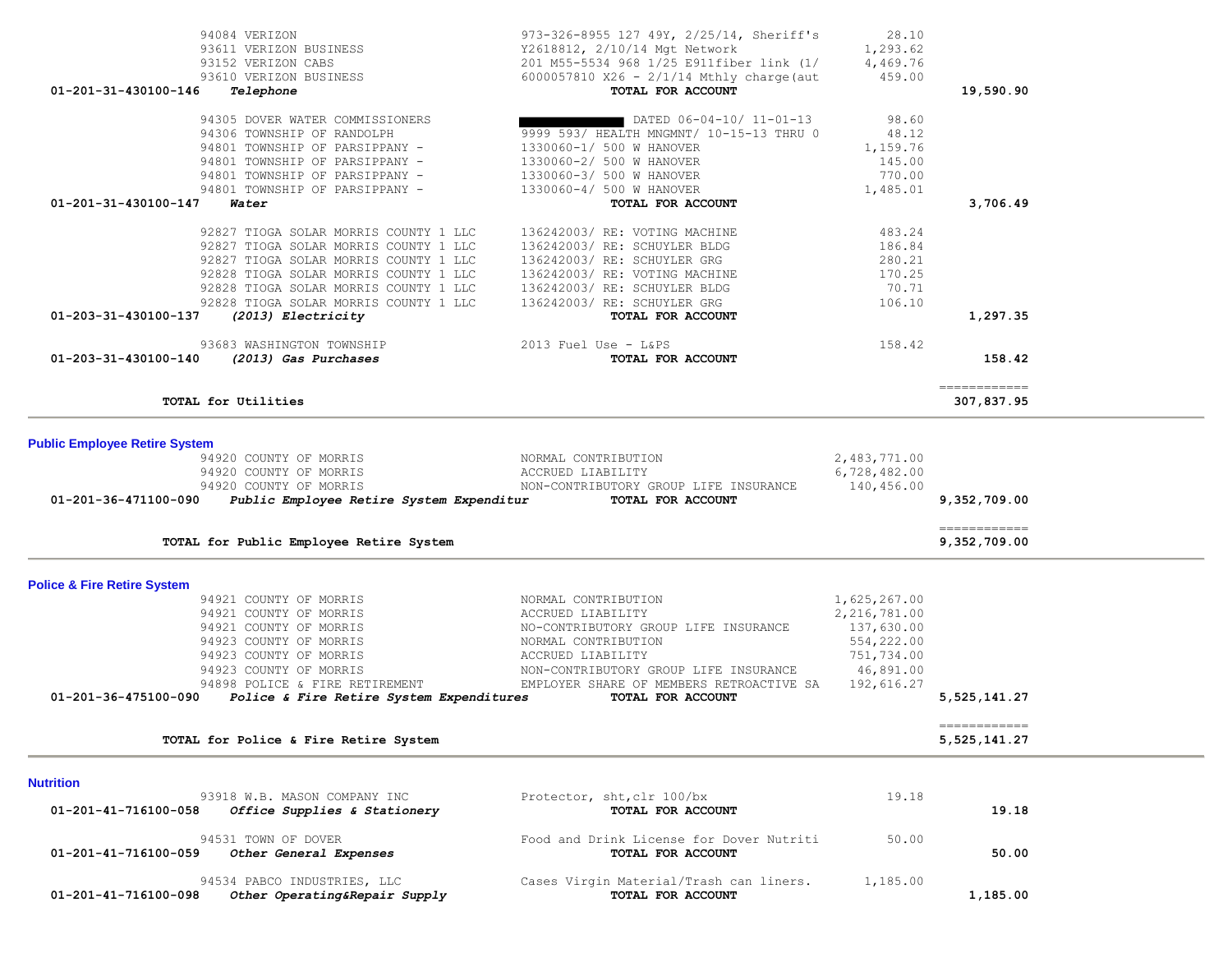| 01-201-41-716100-140                               | 94946 NATIONAL FUEL OIL INC.<br>Gas Purchases                                                                                                                                                                                                                                 | FUEL CHARGES 2/14<br>TOTAL FOR ACCOUNT                                                                                                                                         | 1,899.66                                                                      | 1,899.66                   |  |
|----------------------------------------------------|-------------------------------------------------------------------------------------------------------------------------------------------------------------------------------------------------------------------------------------------------------------------------------|--------------------------------------------------------------------------------------------------------------------------------------------------------------------------------|-------------------------------------------------------------------------------|----------------------------|--|
| 01-201-41-716100-146                               | 93174 CENTURYLINK<br>Telephone                                                                                                                                                                                                                                                | Monthly Service Charge, Jan 19,2014. Acc<br>TOTAL FOR ACCOUNT                                                                                                                  | 42.28                                                                         | 42.28                      |  |
|                                                    | 93916 SODEXO INC & AFFILIATES<br>93916 SODEXO INC & AFFILIATES<br>93916 SODEXO INC & AFFILIATES<br>93916 SODEXO INC & AFFILIATES<br>93916 SODEXO INC & AFFILIATES<br>93916 SODEXO INC & AFFILIATES<br>93916 SODEXO INC & AFFILIATES                                           | Daily Meals. Services for 1/4/14-1/31/14<br>Weekend Meals<br>Frozen Meals<br>Boxed Meals<br>Kosher Meals<br>Coffee<br>Other                                                    | 152,528.70<br>8,240.00<br>6,151.99<br>21,014.89<br>204.60<br>807.66<br>334.94 |                            |  |
| 01-201-41-716100-185                               | Food                                                                                                                                                                                                                                                                          | TOTAL FOR ACCOUNT                                                                                                                                                              |                                                                               | 189,282.78                 |  |
|                                                    | TOTAL for Nutrition                                                                                                                                                                                                                                                           |                                                                                                                                                                                |                                                                               | ============<br>192,478.90 |  |
| <b>Area Plan Grant</b>                             |                                                                                                                                                                                                                                                                               |                                                                                                                                                                                |                                                                               |                            |  |
| 01-201-41-716110-090                               | 94189 VMC<br>Expenditures                                                                                                                                                                                                                                                     | 14-14-026 ASE OAA<br>Period 1/1<br>TOTAL FOR ACCOUNT                                                                                                                           | 5,485.03                                                                      | 5,485.03                   |  |
|                                                    | TOTAL for Area Plan Grant                                                                                                                                                                                                                                                     |                                                                                                                                                                                |                                                                               | ------------<br>5,485.03   |  |
|                                                    |                                                                                                                                                                                                                                                                               | <b>Grant Fund</b>                                                                                                                                                              |                                                                               |                            |  |
| <b>Bio-Terrorism Grant</b><br>02-213-41-718405-391 | 92133 NEW JERSEY ASSOCIATION OF<br>93766 STAPLES BUSINESS ADVANTAGE<br>93766 STAPLES BUSINESS ADVANTAGE<br>93766 STAPLES BUSINESS ADVANTAGE<br>93766 STAPLES BUSINESS ADVANTAGE<br>94338 CABLEVISION<br>94953 COUNTY OF MORRIS<br>Public Health Emer Grant $(7/1/13-6/30/14)$ | Registration for "Finding Our Future wit<br>Customer NYC 1054187 Supplies<br>07876 616465 01 8 Billing period 3/1/201<br>1ST HALF MARCH 2014 METERED MAIL<br>TOTAL FOR ACCOUNT | 150.00<br>283.27<br>27.45<br>243.65<br>1,139.99<br>218.51<br>59.11            | 2,121.98                   |  |
|                                                    | TOTAL for Bio-Terrorism Grant                                                                                                                                                                                                                                                 |                                                                                                                                                                                |                                                                               | ============<br>2,121.98   |  |
| <b>TANF</b><br>02-118-03-741015-888                | 94620 NJDOL<br><b>TANF</b>                                                                                                                                                                                                                                                    | TANF FY12<br>TOTAL FOR ACCOUNT                                                                                                                                                 | 399.00                                                                        | 399.00                     |  |
|                                                    | TOTAL for TANF                                                                                                                                                                                                                                                                |                                                                                                                                                                                |                                                                               | ============<br>399.00     |  |
| <b>WFNJ/WDP Supplemental</b>                       |                                                                                                                                                                                                                                                                               |                                                                                                                                                                                |                                                                               |                            |  |
| 02-118-03-741030-888                               | 94620 NJDOL<br>WFNJ/WDP Supplemental                                                                                                                                                                                                                                          | Reimbursement of cash-on-hand.<br>TOTAL FOR ACCOUNT                                                                                                                            | 16,577.00                                                                     | 16,577.00                  |  |
|                                                    | TOTAL for WFNJ/WDP Supplemental                                                                                                                                                                                                                                               |                                                                                                                                                                                |                                                                               | ------------<br>16,577.00  |  |
|                                                    |                                                                                                                                                                                                                                                                               |                                                                                                                                                                                |                                                                               |                            |  |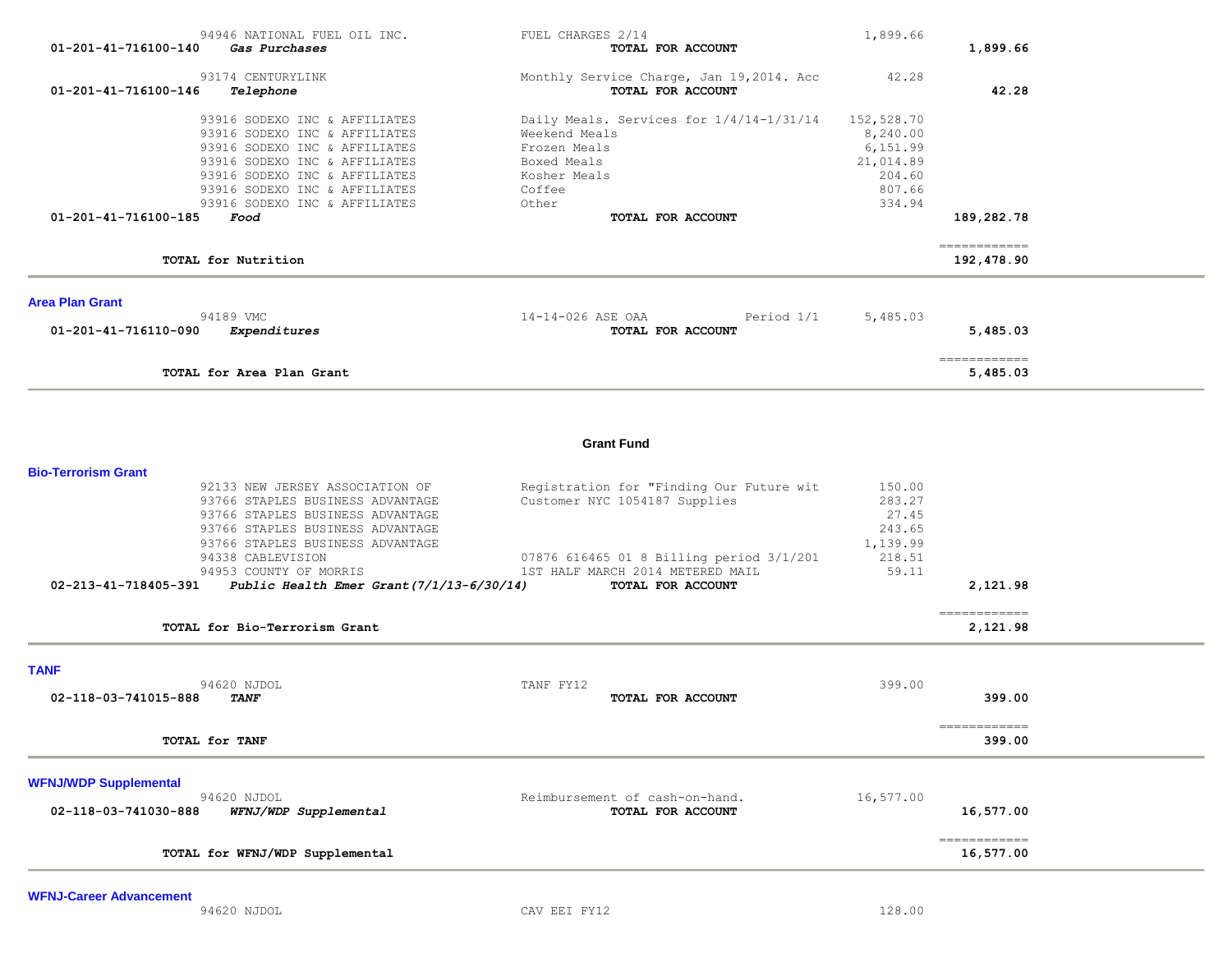**TOTAL for WFNJ-Career Advancement 128.00**

============

| 128.0 |  |  |
|-------|--|--|
|-------|--|--|

| <b>DEPARTMENT 741415</b>                        |                                                      |          |                          |  |
|-------------------------------------------------|------------------------------------------------------|----------|--------------------------|--|
| 94746 ASSOCIATES BY CREATIVE DESIGN             |                                                      | 73.00    |                          |  |
| 93077 CENTURYLINK                               |                                                      | 8.82     |                          |  |
| 93869 DEER PARK                                 |                                                      | 1.87     |                          |  |
| 94637 EDWARDS LEARNING CENTER                   | Reimbursable expenses for Jan. 2014                  | 4,199.98 |                          |  |
| 94242 MANUELA SCHUSTER                          |                                                      | 2.53     |                          |  |
| 93842 MORRISTOWN POST OFFICE                    |                                                      | 36.20    |                          |  |
| 93870 MUNICIPAL CAPITAL CORP                    |                                                      | 35.86    |                          |  |
| 93873 MUNICIPAL CAPITAL CORP                    |                                                      | 45.06    |                          |  |
| 94649 PATRICIA MAGEE                            |                                                      | 17.60    |                          |  |
| 94646 PROJECT SELF SUFFICIENCY                  | Leah W., Kelly H., Amanda D.,                        | 1,305.00 |                          |  |
| 94748 SARA A. SULLIVAN                          |                                                      | 5.59     |                          |  |
| 94744 SARA A. SULLIVAN                          |                                                      | 4.33     |                          |  |
| 93079 SPRINT NEXTEL                             |                                                      | 1.29     |                          |  |
| 93844 STAPLES BUSINESS ADVANTAGE                |                                                      | 15.94    |                          |  |
| 93843 STAPLES BUSINESS ADVANTAGE                |                                                      | 4.13     |                          |  |
| 89502 STAPLES BUSINESS ADVANTAGE                |                                                      | 15.54    |                          |  |
| 94596 STATE SHUTTLE INC                         | Transportation from Sept.2, 2013 through             | 2,359.64 |                          |  |
| 93826 VERIZON                                   |                                                      | 3.52     |                          |  |
| 93907 VERIZON                                   |                                                      | 1.19     |                          |  |
| 93825 VERIZON                                   |                                                      | 10.15    |                          |  |
| 94593 JOHN PATTEN                               |                                                      | 19.37    |                          |  |
| 02-213-41-741415-392 WFNJ-TANF (7/1/13-6/30/14) | TOTAL FOR ACCOUNT                                    |          | 8,166.61                 |  |
| TOTAL for DEPARTMENT 741415                     |                                                      |          | ============<br>8,166.61 |  |
|                                                 |                                                      |          |                          |  |
| <b>DEPARTMENT 741420</b>                        |                                                      |          |                          |  |
| 94746 ASSOCIATES BY CREATIVE DESIGN             |                                                      | 54.75    |                          |  |
| 93077 CENTURYLINK                               |                                                      | 6.61     |                          |  |
| 93869 DEER PARK                                 |                                                      | 1.40     |                          |  |
| 94637 EDWARDS LEARNING CENTER                   |                                                      | 466.67   |                          |  |
| 93828 MANPOWER                                  | Ximena A., W/E 2/16/14                               | 362.88   |                          |  |
| Q3QOR MANDOMED                                  | $Y^{1}_{1}$ mana $\lambda$ $\bullet$ $W/F$ $2/22/14$ | 72576    |                          |  |

| 02-213-41-741420-392 | WFNJ-General Assistance(7/1/13-6/30/14) | TOTAL FOR ACCOUNT      |        | 2,376.59 |
|----------------------|-----------------------------------------|------------------------|--------|----------|
|                      | 94593 JOHN PATTEN                       |                        | 14.53  |          |
|                      | 93825 VERIZON                           |                        | 7.60   |          |
|                      | 93907 VERIZON                           |                        | 0.89   |          |
|                      | 93826 VERIZON                           |                        | 2.64   |          |
|                      | 94596 STATE SHUTTLE INC                 |                        | 589.91 |          |
|                      | 89502 STAPLES BUSINESS ADVANTAGE        |                        | 11.65  |          |
|                      | 93843 STAPLES BUSINESS ADVANTAGE        |                        | 3.10   |          |
|                      | 93844 STAPLES BUSINESS ADVANTAGE        |                        | 11.96  |          |
|                      | 93079 SPRINT NEXTEL                     |                        | 0.97   |          |
|                      | 94744 SARA A. SULLIVAN                  |                        | 3.24   |          |
|                      | 94748 SARA A. SULLIVAN                  |                        | 4.19   |          |
|                      | 94649 PATRICIA MAGEE                    |                        | 18.10  |          |
|                      | 93873 MUNICIPAL CAPITAL CORP            |                        | 33.80  |          |
|                      | 93870 MUNICIPAL CAPITAL CORP            |                        | 26.89  |          |
|                      | 93842 MORRISTOWN POST OFFICE            |                        | 27.15  |          |
|                      | 94242 MANUELA SCHUSTER                  |                        | 1.90   |          |
|                      | 93908 MANPOWER                          | Ximena A.; W/E 2/23/14 | 725.76 |          |
|                      | 93828 MANPOWER                          | Ximena A., W/E 2/16/14 | 362.88 |          |
|                      |                                         |                        | .      |          |

============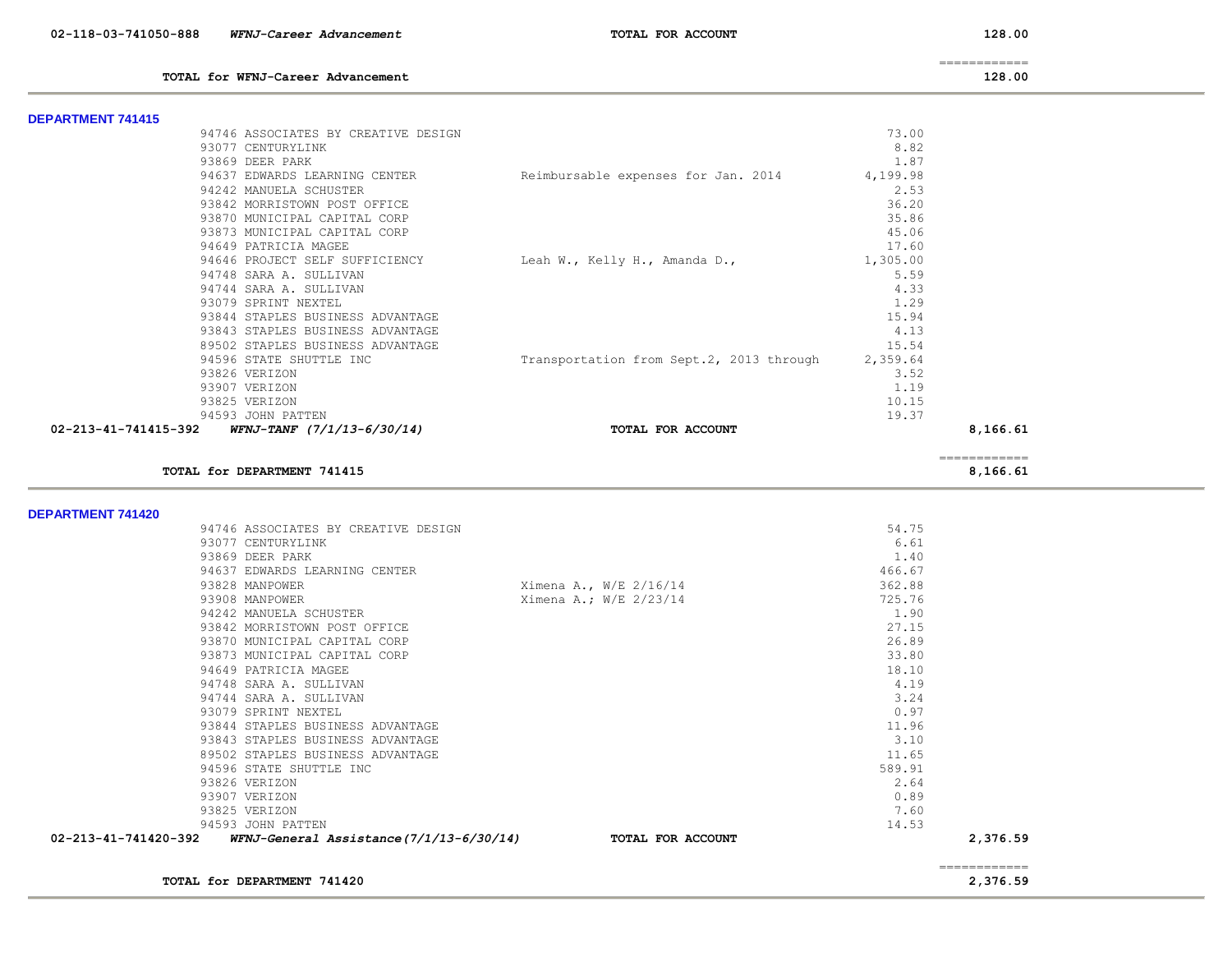| <b>DEPARTMENT 741450</b>       |                                                                                                  |                                                                 |                  |                                         |  |
|--------------------------------|--------------------------------------------------------------------------------------------------|-----------------------------------------------------------------|------------------|-----------------------------------------|--|
|                                | 94659 COLLEGE OF ST ELIZABETH<br>02-213-41-741450-392 WFNJ-Career Advancement $(7/1/13-6/30/14)$ | Makeba B.<br>TOTAL FOR ACCOUNT                                  | 4,000.00         | 4,000.00                                |  |
|                                | TOTAL for DEPARTMENT 741450                                                                      |                                                                 |                  | -------------<br>4,000.00               |  |
| <b>WIA: Adult</b>              |                                                                                                  |                                                                 |                  |                                         |  |
|                                | 94242 MANUELA SCHUSTER                                                                           |                                                                 | 16.45<br>28.12   |                                         |  |
|                                | 94744 SARA A. SULLIVAN<br>02-213-41-742005-391 WIA: Adult Federal Share                          | <b>TOTAL FOR ACCOUNT</b>                                        |                  | 44.57                                   |  |
|                                | TOTAL for WIA: Adult                                                                             |                                                                 |                  | ------------<br>44.57                   |  |
| <b>WIA: Disclocated Worker</b> |                                                                                                  |                                                                 |                  |                                         |  |
|                                | 94242 MANUELA SCHUSTER<br>94629 PC AGE                                                           | travel on $10/15/12$ and $5/30/13$ .<br>Aldo S.                 | 34.17<br>800.00  |                                         |  |
|                                | 94744 SARA A. SULLIVAN<br>02-213-41-742010-391 WIA: Disclocated Worker Federal Share             | Travel from 1/26/13 to 6/13/13. Office s<br>TOTAL FOR ACCOUNT   | 58.40            | 892.57                                  |  |
|                                | TOTAL for WIA: Disclocated Worker                                                                |                                                                 |                  | $=$ = = = = = = = = = = = =<br>892.57   |  |
| <b>WIA: Youth</b>              |                                                                                                  |                                                                 |                  |                                         |  |
|                                | 94242 MANUELA SCHUSTER                                                                           |                                                                 | 8.23             |                                         |  |
|                                | 94651 PROJECT SELF SUFFICIENCY                                                                   | Kaitlyn L/, Benchmark D                                         | 280.00           |                                         |  |
|                                | 94651 PROJECT SELF SUFFICIENCY                                                                   | Kaitlyn, L. Benchmark E                                         | 168.00           |                                         |  |
|                                | 94651 PROJECT SELF SUFFICIENCY<br>94651 PROJECT SELF SUFFICIENCY                                 | Amber R.; Benchmark C; disallow 435.00                          | 267.00<br>702.00 |                                         |  |
|                                | 94744 SARA A. SULLIVAN                                                                           | Andrew A.; Benchmark C                                          | 14.06            |                                         |  |
|                                | 93826 VERIZON                                                                                    |                                                                 | 11.44            |                                         |  |
|                                | 02-213-41-742020-391 WIA: Youth Federal Share                                                    | TOTAL FOR ACCOUNT                                               |                  | 1,450.73                                |  |
|                                | TOTAL for WIA: Youth                                                                             |                                                                 |                  | -------------<br>1,450.73               |  |
|                                |                                                                                                  |                                                                 |                  |                                         |  |
| <b>DEPARTMENT 742135</b>       | 94604 ACADEMY OF ALLIED HEALTH                                                                   | Madeleim C.                                                     | 447.88           |                                         |  |
|                                | 02-213-41-742135-391 WIA/NEG (10/1/10-9/30/13) ext 3/31/14                                       | TOTAL FOR ACCOUNT                                               |                  | 447.88                                  |  |
|                                | TOTAL for DEPARTMENT 742135                                                                      |                                                                 |                  | $=$ = = = = = = = = = = = = =<br>447.88 |  |
| <b>DEPARTMENT 742505</b>       |                                                                                                  |                                                                 |                  |                                         |  |
|                                | 94746 ASSOCIATES BY CREATIVE DESIGN                                                              |                                                                 | 474.50           |                                         |  |
|                                | 94602 BERGEN COMMUNITY COLLEGE                                                                   | Naryensi V.                                                     | 2,584.00         |                                         |  |
|                                | 93077 CENTURYLINK                                                                                |                                                                 | 57.30            |                                         |  |
|                                | 93869 DEER PARK                                                                                  | $0434508545$ $11/15/13 - 12/14/13$                              | 12.18            |                                         |  |
|                                | 94747 MADELEINE LACZHAZY<br>93842 MORRISTOWN POST OFFICE                                         | travel from 7/25/13-1/30/14<br>BRM Annual Maintenance; # 735001 | 76.36<br>235.30  |                                         |  |
|                                | 93870 MUNICIPAL CAPITAL CORP                                                                     |                                                                 | 233.06           |                                         |  |
|                                | 93873 MUNICIPAL CAPITAL CORP                                                                     |                                                                 | 292.91           |                                         |  |
|                                | 94649 PATRICIA MAGEE                                                                             | travel and expenses $12/18/13-3/4/14$                           | 128.14           |                                         |  |
|                                | 94635 RAMAPO COLLEGE OF NJ                                                                       | Renee Crain                                                     | 3,200.00         |                                         |  |
|                                | 94599 RUTGERS CENTER FOR CONTINUING                                                              | Nancy L;.                                                       | 1,078.00         |                                         |  |
|                                | 94946 NATIONAL FUEL OIL INC.                                                                     | FUEL CHARGES 2/14                                               | 33.33            |                                         |  |
|                                | 94748 SARA A. SULLIVAN                                                                           |                                                                 | 36.33            |                                         |  |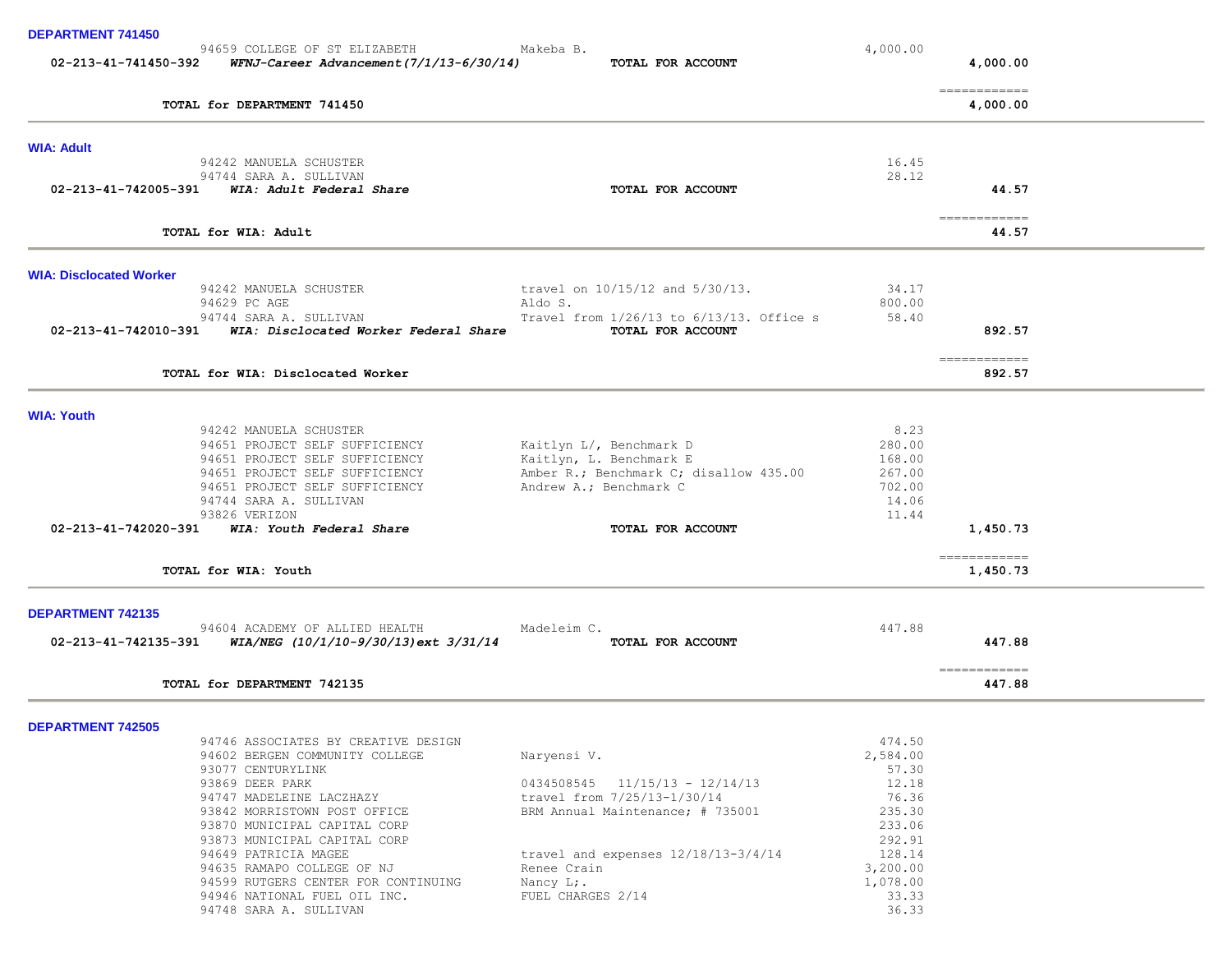| TOTAL for DEPARTMENT 742505                        |                   | ============<br>16,657.23 |  |
|----------------------------------------------------|-------------------|---------------------------|--|
| WIA Adult (7/1/13-6/30/15)<br>02-213-41-742505-391 | TOTAL FOR ACCOUNT | 16,657.23                 |  |
| 94593 JOHN PATTEN                                  |                   | 125.91                    |  |
| 94639 WINSOR'S TRACTOR TRAILER                     | Gregory I.        | 3,200.00                  |  |
| 94638 WILLIAM PATERSON UNIVERSITY                  | Maria I.          | 1,345.83                  |  |
| 93825 VERIZON                                      |                   | 65.90                     |  |
| 93907 VERIZON                                      |                   | 7.70                      |  |
| 93826 VERIZON                                      |                   | 22.89                     |  |
| 94643 SUSSEX COUNTY COMMUNITY COLLEGE              | Susan H.          | 3,200.00                  |  |
| 89502 STAPLES BUSINESS ADVANTAGE                   |                   | 108.76                    |  |
| 93843 STAPLES BUSINESS ADVANTAGE                   |                   | 26.84                     |  |
| 93844 STAPLES BUSINESS ADVANTAGE                   |                   | 103.62                    |  |
| 93079 SPRINT NEXTEL                                |                   | 8.37                      |  |

#### **DEPARTMENT 742510**

|  | 34524 ACCOMPT CP-ALLACTER (ACCOMPT COLLEGE 1964.8)<br>34624 ACCOMPT PROTECTION (ACCOMPT COLLEGE 1964.8)<br>34626 ACCOMPT PROTECTION (ACCOMPT COLLEGE 1973-1233-2022)<br>3477 CENTERNIAL SCALE (ACCOMPT PROTECTION (ACCOMPT)<br>3477 C |           |
|--|---------------------------------------------------------------------------------------------------------------------------------------------------------------------------------------------------------------------------------------|-----------|
|  |                                                                                                                                                                                                                                       |           |
|  |                                                                                                                                                                                                                                       |           |
|  |                                                                                                                                                                                                                                       |           |
|  |                                                                                                                                                                                                                                       |           |
|  |                                                                                                                                                                                                                                       |           |
|  |                                                                                                                                                                                                                                       |           |
|  |                                                                                                                                                                                                                                       |           |
|  |                                                                                                                                                                                                                                       |           |
|  |                                                                                                                                                                                                                                       |           |
|  |                                                                                                                                                                                                                                       |           |
|  |                                                                                                                                                                                                                                       |           |
|  |                                                                                                                                                                                                                                       |           |
|  |                                                                                                                                                                                                                                       |           |
|  |                                                                                                                                                                                                                                       |           |
|  |                                                                                                                                                                                                                                       |           |
|  |                                                                                                                                                                                                                                       |           |
|  |                                                                                                                                                                                                                                       |           |
|  |                                                                                                                                                                                                                                       |           |
|  |                                                                                                                                                                                                                                       |           |
|  |                                                                                                                                                                                                                                       |           |
|  |                                                                                                                                                                                                                                       |           |
|  |                                                                                                                                                                                                                                       |           |
|  |                                                                                                                                                                                                                                       |           |
|  |                                                                                                                                                                                                                                       |           |
|  |                                                                                                                                                                                                                                       |           |
|  |                                                                                                                                                                                                                                       |           |
|  |                                                                                                                                                                                                                                       |           |
|  |                                                                                                                                                                                                                                       |           |
|  |                                                                                                                                                                                                                                       |           |
|  |                                                                                                                                                                                                                                       |           |
|  |                                                                                                                                                                                                                                       |           |
|  |                                                                                                                                                                                                                                       |           |
|  |                                                                                                                                                                                                                                       |           |
|  |                                                                                                                                                                                                                                       |           |
|  |                                                                                                                                                                                                                                       | 39,696.23 |

| TOTAL for DEPARTMENT 742510 | 39,696.23 |
|-----------------------------|-----------|
|                             |           |

### **DEPARTMENT 742520**

| 94746 ASSOCIATES BY CREATIVE DESIGN | 237.25 |
|-------------------------------------|--------|
| 93077 CENTURYLINK                   | 28.65  |
| 93869 DEER PARK                     | 6.09   |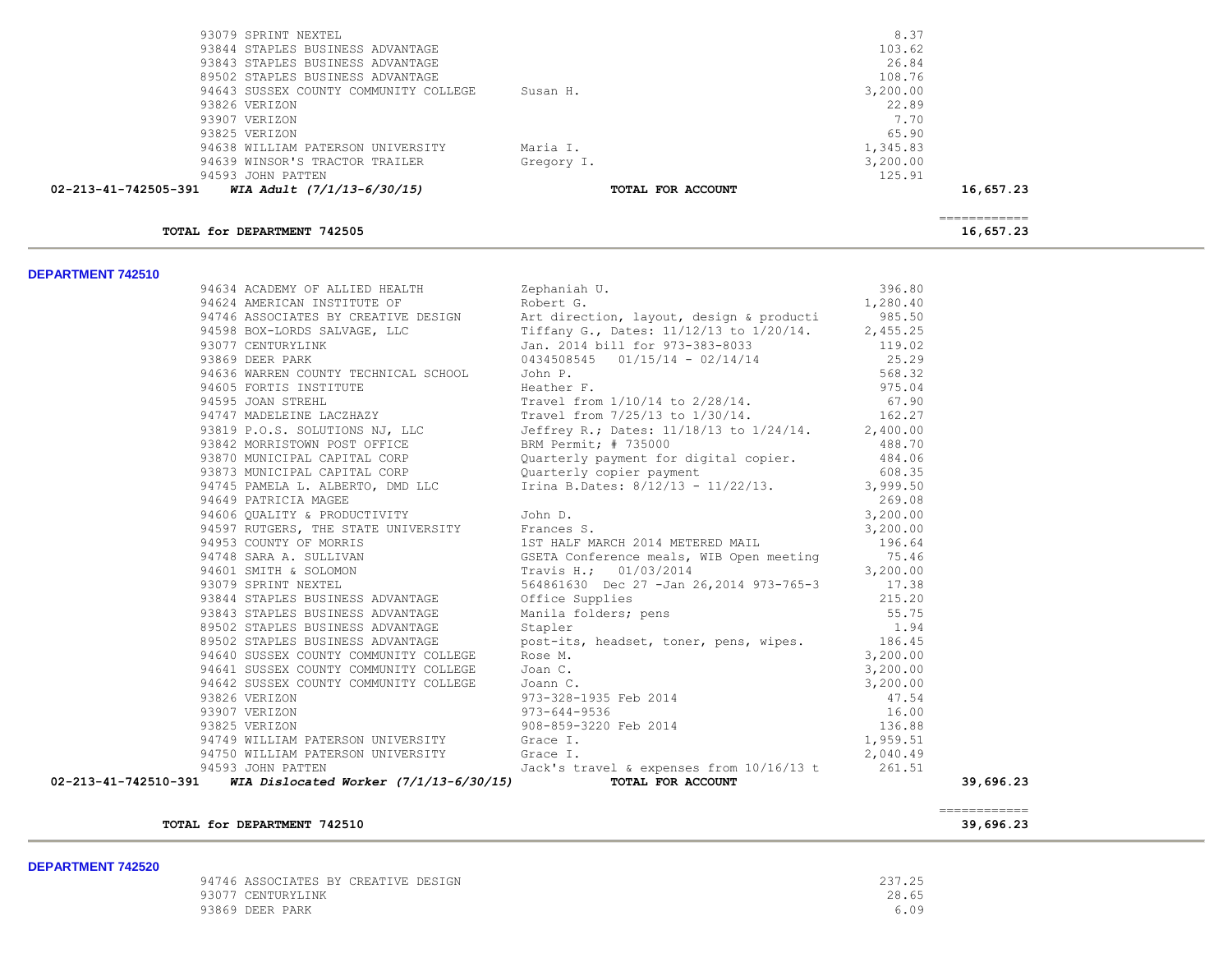| 93842 MORRISTOWN POST OFFICE<br>93870 MUNICIPAL CAPITAL CORP<br>93873 MUNICIPAL CAPITAL CORP<br>94603 NEWBRIDGE SERVICES INC<br>94644 NEWBRIDGE SERVICES INC<br>94645 NEWBRIDGE SERVICES INC<br>94633 NEWBRIDGE SERVICES INC<br>94649 PATRICIA MAGEE<br>94748 SARA A. SULLIVAN<br>93079 SPRINT NEXTEL<br>93844 STAPLES BUSINESS ADVANTAGE<br>93843 STAPLES BUSINESS ADVANTAGE<br>89502 STAPLES BUSINESS ADVANTAGE                                                                                                                                                                                                        | Nakeltra S.<br>Benjamin N.<br>Cecelia H.<br>Cecelia H.                                                                                                                                                                                                                                                                                                                                                                                                                                                                                                                                                                                                                                                                                                                                                             | 117.65<br>116.53<br>146.45<br>3,576.00<br>4,371.00<br>225.00<br>4,371.00<br>64.15<br>18.17<br>4.18<br>51.81<br>13.42<br>66.03<br>3.85                         |                            |  |
|--------------------------------------------------------------------------------------------------------------------------------------------------------------------------------------------------------------------------------------------------------------------------------------------------------------------------------------------------------------------------------------------------------------------------------------------------------------------------------------------------------------------------------------------------------------------------------------------------------------------------|--------------------------------------------------------------------------------------------------------------------------------------------------------------------------------------------------------------------------------------------------------------------------------------------------------------------------------------------------------------------------------------------------------------------------------------------------------------------------------------------------------------------------------------------------------------------------------------------------------------------------------------------------------------------------------------------------------------------------------------------------------------------------------------------------------------------|---------------------------------------------------------------------------------------------------------------------------------------------------------------|----------------------------|--|
| 93907 VERIZON<br>93825 VERIZON<br>94593 JOHN PATTEN                                                                                                                                                                                                                                                                                                                                                                                                                                                                                                                                                                      |                                                                                                                                                                                                                                                                                                                                                                                                                                                                                                                                                                                                                                                                                                                                                                                                                    | 32.95<br>62.96                                                                                                                                                |                            |  |
| 02-213-41-742520-391<br>WIA Youth (7/1/13-6/30/15)                                                                                                                                                                                                                                                                                                                                                                                                                                                                                                                                                                       | TOTAL FOR ACCOUNT                                                                                                                                                                                                                                                                                                                                                                                                                                                                                                                                                                                                                                                                                                                                                                                                  |                                                                                                                                                               | 13,513.14                  |  |
| TOTAL for DEPARTMENT 742520                                                                                                                                                                                                                                                                                                                                                                                                                                                                                                                                                                                              |                                                                                                                                                                                                                                                                                                                                                                                                                                                                                                                                                                                                                                                                                                                                                                                                                    |                                                                                                                                                               | -------------<br>13,513.14 |  |
| <b>Reach Program</b><br>94658 STATE SHUTTLE INC<br>Reach Program (7/1/13-6/30/14)<br>02-213-41-751405-392                                                                                                                                                                                                                                                                                                                                                                                                                                                                                                                | Transportation from $2/17/14$ to $2/21/14$ .<br>TOTAL FOR ACCOUNT                                                                                                                                                                                                                                                                                                                                                                                                                                                                                                                                                                                                                                                                                                                                                  | 3,357.17                                                                                                                                                      | 3,357.17                   |  |
| TOTAL for Reach Program                                                                                                                                                                                                                                                                                                                                                                                                                                                                                                                                                                                                  |                                                                                                                                                                                                                                                                                                                                                                                                                                                                                                                                                                                                                                                                                                                                                                                                                    |                                                                                                                                                               | -------------<br>3,357.17  |  |
| <b>DEPARTMENT 752320</b><br>94517 BIG BROTHERS BIG SISTERS OF<br>94532 MORRIS COUNTY PREVENTION<br>94532 MORRIS COUNTY PREVENTION<br>02-213-41-752320-392<br>SCP-Program Services(1/1/13-12/31/13)                                                                                                                                                                                                                                                                                                                                                                                                                       | Paying remaining balance in Grant JJ1307<br>3RD QUARTER MENTORING UNITS ON CLIENTS F<br>4TH QUARTER MENTORING UNITS ON CLIENTS F<br>TOTAL FOR ACCOUNT                                                                                                                                                                                                                                                                                                                                                                                                                                                                                                                                                                                                                                                              | 2,187.00<br>4,600.00<br>4,100.00                                                                                                                              | 10,887.00                  |  |
| TOTAL for DEPARTMENT 752320                                                                                                                                                                                                                                                                                                                                                                                                                                                                                                                                                                                              |                                                                                                                                                                                                                                                                                                                                                                                                                                                                                                                                                                                                                                                                                                                                                                                                                    |                                                                                                                                                               | -------------<br>10,887.00 |  |
| DEPARTMENT 758310<br>94198 TOWNSHIP OF RANDOLPH<br>93728 SODEXO INC & AFFILIATES<br>94023 TOWNSHIP OF CHESTER<br>94511 JAMES PATRICK CRONIN<br>94514 STEPHEN NEBESNI<br>94514 STEPHEN NEBESNI<br>94514 STEPHEN NEBESNI<br>94514 STEPHEN NEBESNI<br>94514 STEPHEN NEBESNI<br>94514 STEPHEN NEBESNI<br>94514 STEPHEN NEBESNI<br>94514 STEPHEN NEBESNI<br>94514 STEPHEN NEBESNI<br>94513 STEPHEN NEBESNI<br>02-213-41-758310-392<br>Municipal Alliance (1/1/13-6/30/14)<br>94025 CHATHAM TOWNSHIP<br>94196 TOWNSHIP OF CHESTER<br>94121 TOWNSHIP OF RANDOLPH<br>02-213-41-758310-394<br>Municipal Alliance (1/1/13-6/30/14) | 2013 Randolph Municipal Alliance Q4 Expe<br>Lunch for Alliance Funding Reviews on 2/<br>2013 Chester Municipal Alliance Q4 Expen<br>2013 Countywide Alliance Meeting/Trainin<br>10/23/2013 Morris County Human Service B<br>10/24/13 37 North Sussex St. Dover. Dove<br>10/28/13 38 Bartholdi Ave. Butler . Butl<br>11/19/13 461 route 10 Randolph, countywi<br>12/13/13 65 Mt. Hope Ave. Rockaway. Meet<br>1/23/14 1 Parker Rd. Chester, Meeting wi<br>2/8/14 2 Island Trail Wharton Meeting wi<br>2/27/14 10 Robert St. Wharton Meeting wi<br>3/5/14 Morris County Human Service Build<br>Breakfast for Alliance Funding Review 3/<br>TOTAL FOR ACCOUNT<br>2013 Chatham Municipal Alliance Suppleme<br>2013 Chester Municipal Alliance Suppleme<br>2013 Randolph Municipal Alliance Supplem<br>TOTAL FOR ACCOUNT | 4,191.50<br>68.90<br>10,106.85<br>49.90<br>1.75<br>3.15<br>2.80<br>3.15<br>5.25<br>11.90<br>8.40<br>9.80<br>1.75<br>28.82<br>3,963.67<br>3,945.83<br>1,333.33 | 14,493.92<br>9,242.83      |  |
|                                                                                                                                                                                                                                                                                                                                                                                                                                                                                                                                                                                                                          |                                                                                                                                                                                                                                                                                                                                                                                                                                                                                                                                                                                                                                                                                                                                                                                                                    |                                                                                                                                                               | ============               |  |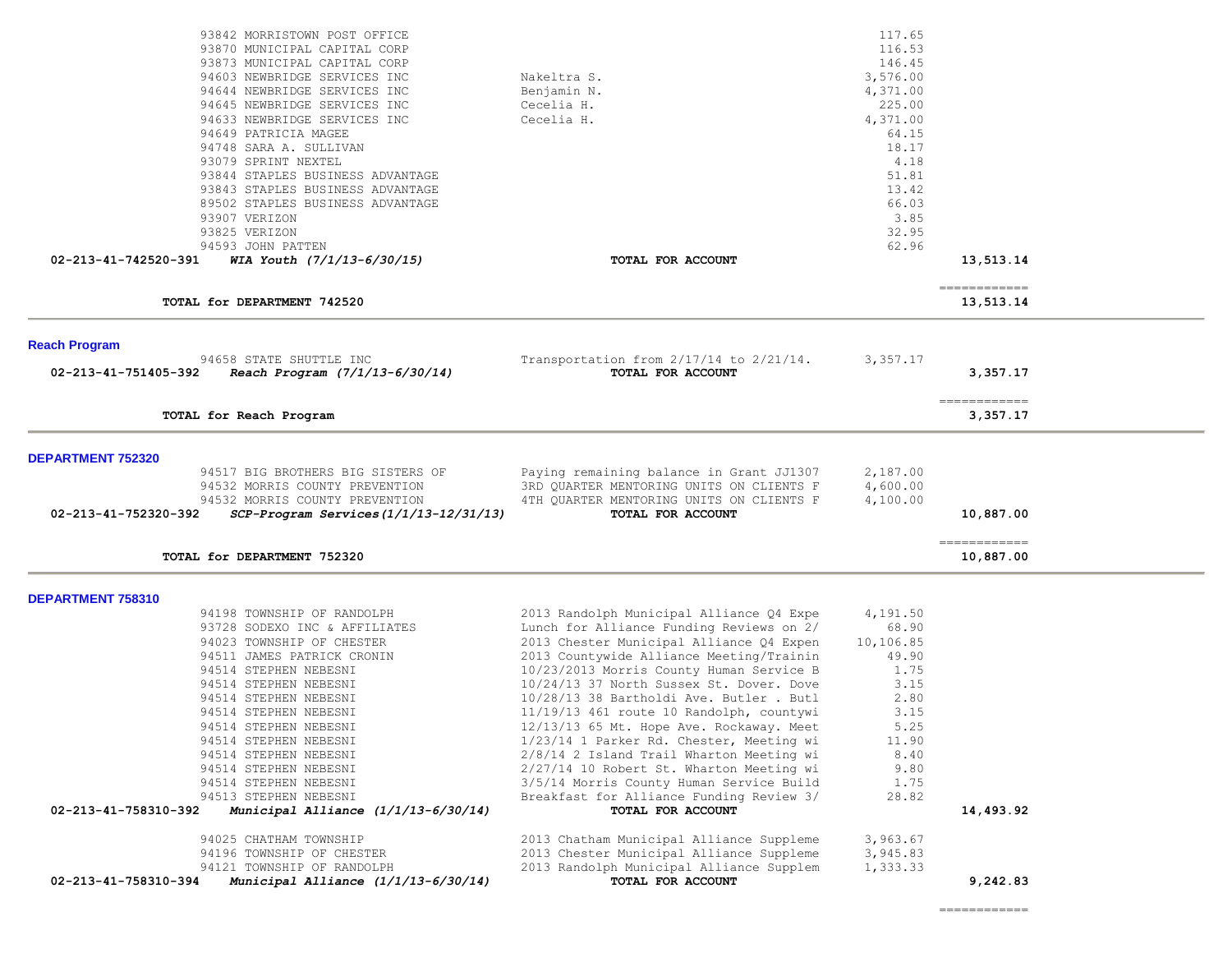| <b>ALPN-HSAC</b>                                                                           |                                                                  |           |                                                                                                                                                                                                                                                                                                                                                                                                                                                                                        |  |
|--------------------------------------------------------------------------------------------|------------------------------------------------------------------|-----------|----------------------------------------------------------------------------------------------------------------------------------------------------------------------------------------------------------------------------------------------------------------------------------------------------------------------------------------------------------------------------------------------------------------------------------------------------------------------------------------|--|
| 94530 CORE PROMOTIONS, LLC                                                                 | FOR FIRESETTER TRAINING REMAINING BALANC                         | 2.00      |                                                                                                                                                                                                                                                                                                                                                                                                                                                                                        |  |
| 94530 CORE PROMOTIONS, LLC                                                                 | MAGNETS                                                          | 10.27     |                                                                                                                                                                                                                                                                                                                                                                                                                                                                                        |  |
| 94530 CORE PROMOTIONS, LLC                                                                 | LANYARDS                                                         | 7.15      |                                                                                                                                                                                                                                                                                                                                                                                                                                                                                        |  |
| 94530 CORE PROMOTIONS, LLC                                                                 | GROUND FREIGHT                                                   | 87.50     |                                                                                                                                                                                                                                                                                                                                                                                                                                                                                        |  |
| 94530 CORE PROMOTIONS, LLC                                                                 | OVERDOSE PREVENTION AWARENESS PENS                               | 290.00    |                                                                                                                                                                                                                                                                                                                                                                                                                                                                                        |  |
| 94530 CORE PROMOTIONS, LLC                                                                 | MAGNETS                                                          | 260.00    |                                                                                                                                                                                                                                                                                                                                                                                                                                                                                        |  |
| 94530 CORE PROMOTIONS, LLC                                                                 | KEY CHAINS                                                       | 325.00    |                                                                                                                                                                                                                                                                                                                                                                                                                                                                                        |  |
| 94530 CORE PROMOTIONS, LLC                                                                 | POSTERS                                                          | 645.00    |                                                                                                                                                                                                                                                                                                                                                                                                                                                                                        |  |
| 94530 CORE PROMOTIONS, LLC                                                                 | FREIGHT                                                          | 85.05     |                                                                                                                                                                                                                                                                                                                                                                                                                                                                                        |  |
| 13 ALPN-HSAC(1/1/13-12/31/14)<br>02-213-41-759405-392                                      | TOTAL FOR ACCOUNT                                                |           | 1,711.97                                                                                                                                                                                                                                                                                                                                                                                                                                                                               |  |
| TOTAL for ALPN-HSAC                                                                        |                                                                  |           | ============<br>1,711.97                                                                                                                                                                                                                                                                                                                                                                                                                                                               |  |
| <b>MAPS</b>                                                                                |                                                                  |           |                                                                                                                                                                                                                                                                                                                                                                                                                                                                                        |  |
| 94537 MUNICIPAL CAPITAL CORP                                                               | Office Machine Rental/Contract# t-2075/1                         | 465.80    |                                                                                                                                                                                                                                                                                                                                                                                                                                                                                        |  |
| 02-213-41-786305-394 MAPS $(1/1/13-12/31/13)$                                              | TOTAL FOR ACCOUNT                                                |           | 465.80                                                                                                                                                                                                                                                                                                                                                                                                                                                                                 |  |
|                                                                                            |                                                                  |           | $\begin{array}{cccccccccc} \multicolumn{2}{c}{} & \multicolumn{2}{c}{} & \multicolumn{2}{c}{} & \multicolumn{2}{c}{} & \multicolumn{2}{c}{} & \multicolumn{2}{c}{} & \multicolumn{2}{c}{} & \multicolumn{2}{c}{} & \multicolumn{2}{c}{} & \multicolumn{2}{c}{} & \multicolumn{2}{c}{} & \multicolumn{2}{c}{} & \multicolumn{2}{c}{} & \multicolumn{2}{c}{} & \multicolumn{2}{c}{} & \multicolumn{2}{c}{} & \multicolumn{2}{c}{} & \multicolumn{2}{c}{} & \multicolumn{2}{c}{} & \mult$ |  |
| TOTAL for MAPS                                                                             |                                                                  |           | 465.80                                                                                                                                                                                                                                                                                                                                                                                                                                                                                 |  |
| <b>MAPS</b>                                                                                |                                                                  |           |                                                                                                                                                                                                                                                                                                                                                                                                                                                                                        |  |
| 94946 NATIONAL FUEL OIL INC.                                                               | FUEL CHARGES 2/14                                                | 5,519.97  |                                                                                                                                                                                                                                                                                                                                                                                                                                                                                        |  |
| 02-213-41-786405-394<br>MAPS (1/1/14-12/31/14)                                             | TOTAL FOR ACCOUNT                                                |           | 5,519.97                                                                                                                                                                                                                                                                                                                                                                                                                                                                               |  |
| TOTAL for MAPS                                                                             |                                                                  |           | -------------<br>5,519.97                                                                                                                                                                                                                                                                                                                                                                                                                                                              |  |
|                                                                                            |                                                                  |           |                                                                                                                                                                                                                                                                                                                                                                                                                                                                                        |  |
| DEPARTMENT 792410                                                                          |                                                                  |           |                                                                                                                                                                                                                                                                                                                                                                                                                                                                                        |  |
| 94600 STATE SHUTTLE INC<br>02-213-41-792410-391 <i>JARC Grant Round 12(7/1/12-6/30/14)</i> | Transportation from $2/3/14$ to $2/11/14$ .<br>TOTAL FOR ACCOUNT | 3,909.80  | 3,909.80                                                                                                                                                                                                                                                                                                                                                                                                                                                                               |  |
|                                                                                            |                                                                  |           | -------------                                                                                                                                                                                                                                                                                                                                                                                                                                                                          |  |
| TOTAL for DEPARTMENT 792410                                                                |                                                                  |           | 3,909.80                                                                                                                                                                                                                                                                                                                                                                                                                                                                               |  |
| DEPARTMENT 864201                                                                          |                                                                  |           |                                                                                                                                                                                                                                                                                                                                                                                                                                                                                        |  |
| 94661 KONKUS CORPORATION<br>02-213-41-864201-392<br>FY11 Mendham Rd Brdg 1400-629 (8/8/14) | Replacement of Bridge No. 629 on Mendham<br>TOTAL FOR ACCOUNT    | 91,099.44 | 91,099.44                                                                                                                                                                                                                                                                                                                                                                                                                                                                              |  |
| TOTAL for DEPARTMENT 864201                                                                |                                                                  |           | -------------<br>91,099.44                                                                                                                                                                                                                                                                                                                                                                                                                                                             |  |
| <b>DEPARTMENT 864405</b>                                                                   |                                                                  |           |                                                                                                                                                                                                                                                                                                                                                                                                                                                                                        |  |
| 94400 IZENBERG APPRAISAL ASSOCIATES                                                        | 1204 Sussex Tpk.Bl.101, Lot 4                                    | 1,800.00  |                                                                                                                                                                                                                                                                                                                                                                                                                                                                                        |  |
| 94582 IZENBERG APPRAISAL ASSOCIATES                                                        | 391 Route 202                                                    | 2,700.00  |                                                                                                                                                                                                                                                                                                                                                                                                                                                                                        |  |
| 94582 IZENBERG APPRAISAL ASSOCIATES                                                        | 381 Route 202                                                    | 2,700.00  |                                                                                                                                                                                                                                                                                                                                                                                                                                                                                        |  |
| 94582 IZENBERG APPRAISAL ASSOCIATES                                                        | 2 Changebridge Rd.                                               | 2,700.00  |                                                                                                                                                                                                                                                                                                                                                                                                                                                                                        |  |
| 94284 WATERS, MCPHERSON, MCNEILL, P.C.                                                     | Millbrook Plaza, LLC                                             | 96.00     |                                                                                                                                                                                                                                                                                                                                                                                                                                                                                        |  |
| 94284 WATERS, MCPHERSON, MCNEILL, P.C.                                                     | Sussex Randolph Bldg.                                            | 3,958.90  |                                                                                                                                                                                                                                                                                                                                                                                                                                                                                        |  |
| 94284 WATERS, MCPHERSON, MCNEILL, P.C.                                                     | Randolph Town Ctr.                                               | 4,324.85  |                                                                                                                                                                                                                                                                                                                                                                                                                                                                                        |  |
| CR 617/STP-0350(106)ROW(6/27/12-6/27/14)<br>02-213-41-864405-391                           | TOTAL FOR ACCOUNT                                                |           | 18,279.75                                                                                                                                                                                                                                                                                                                                                                                                                                                                              |  |
| TOTAL for DEPARTMENT 864405                                                                |                                                                  |           | ============<br>18,279.75                                                                                                                                                                                                                                                                                                                                                                                                                                                              |  |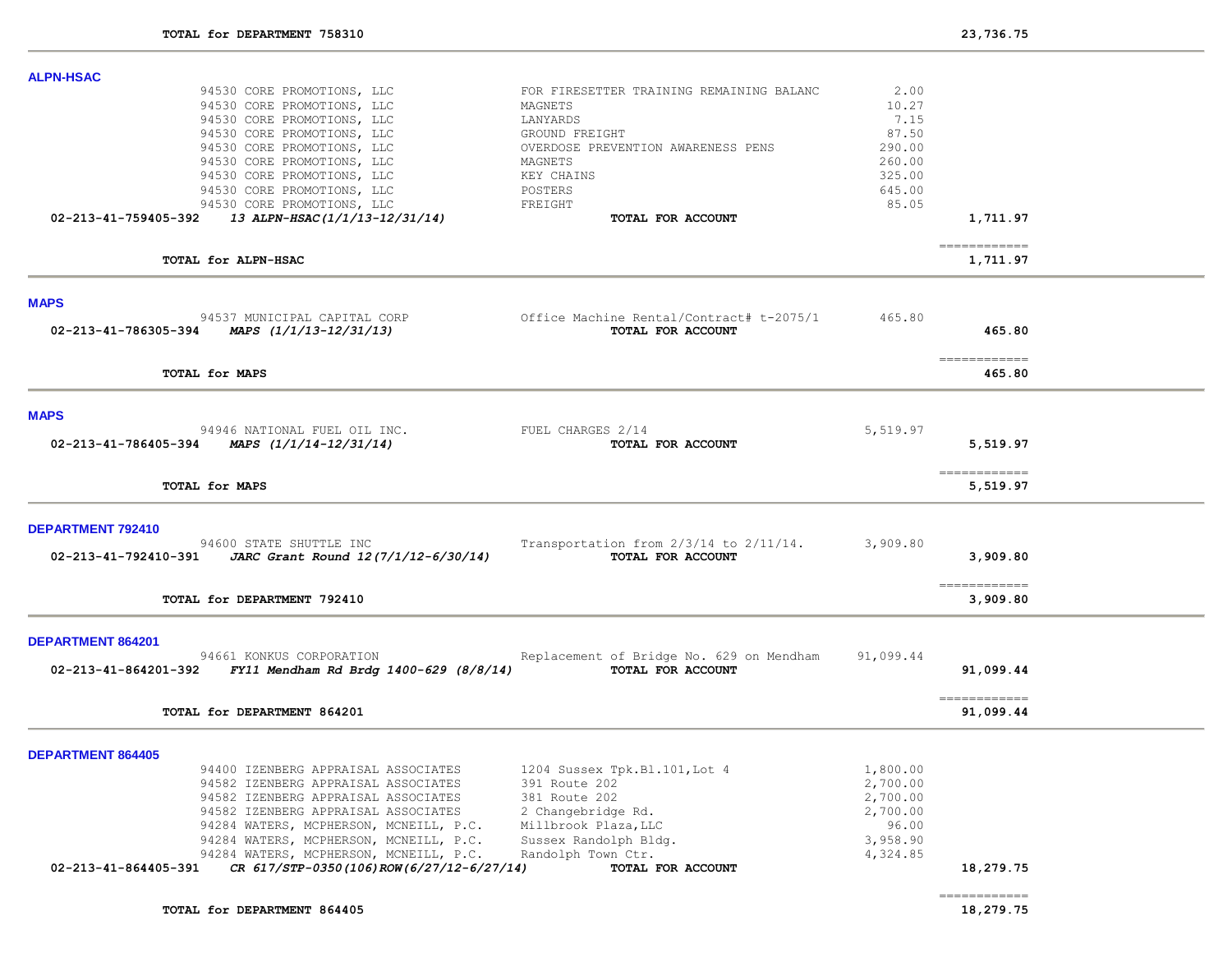| <b>DEPARTMENT 864510</b><br>94270 GREENMAN PEDERSEN INC                                                                  | Construction Inspection/Resident Enginee                      | 15,960.00 |                           |  |
|--------------------------------------------------------------------------------------------------------------------------|---------------------------------------------------------------|-----------|---------------------------|--|
| 94417 T.Y. LIN INTERNATIONAL<br>02-213-41-864510-392<br>STP-C00S(242)(9/11/12-9/11/15)                                   | Construction support services for Berksh<br>TOTAL FOR ACCOUNT | 2,212.52  | 18, 172.52                |  |
| TOTAL for DEPARTMENT 864510                                                                                              |                                                               |           | ============<br>18,172.52 |  |
|                                                                                                                          |                                                               |           |                           |  |
|                                                                                                                          | <b>County Capital</b>                                         |           |                           |  |
| <b>Roof Rplmnt at Var Cty Fac</b><br>94312 HIGH GRADE CONTRACTING<br>04-216-55-953076-951<br>Building & Improvements     | RE: REMOVE & REPLACE STORM DAMAGED GUTTE<br>TOTAL FOR ACCOUNT | 550.00    | 550.00                    |  |
| TOTAL for Roof Rplmnt at Var Cty Fac                                                                                     |                                                               |           | ============<br>550.00    |  |
| <b>Bridge Design/Const Var Cty Br</b><br>94415 CHERRY WEBER & ASSOC. PC<br>04-216-55-953089-909<br>Miscellaneous - Other | Engineering Services for the Replacement<br>TOTAL FOR ACCOUNT | 4,677.70  | 4,677.70                  |  |
| TOTAL for Bridge Design/Const Var Cty Br                                                                                 |                                                               |           | -------------<br>4,677.70 |  |
| Cty roadwy drainage improv<br>94657 VAN CLEEF ENGINEERING ASSOC<br>04-216-55-953098-909<br>Miscellaneous - Other         | Professional Engineering Services for dr<br>TOTAL FOR ACCOUNT | 2,816.56  | 2,816.56                  |  |
| TOTAL for Cty roadwy drainage improv                                                                                     |                                                               |           | -------------<br>2,816.56 |  |
| <b>Road Design/Construction</b><br>94413 KEEGAN TECHNOLOGY &<br>04-216-55-953165-909<br>Miscellaneous - Other            | Replacement of Bridge No. #832Berkshire<br>TOTAL FOR ACCOUNT  | 476.00    | 476.00                    |  |
| TOTAL for Road Design/Construction                                                                                       |                                                               |           | ============<br>476.00    |  |
| <b>Rpl/Upgr Fire/Sprinkler Sys</b><br>92789 AESFIRE LLC<br>Building & Improvements<br>04-216-55-953181-951               | EMERGENCY: MCPSTA, ADDITIONAL BOSCH D660<br>TOTAL FOR ACCOUNT | 10,030.25 | 10,030.25                 |  |
| TOTAL for Rpl/Upgr Fire/Sprinkler Sys                                                                                    |                                                               |           | ============<br>10,030.25 |  |
| DEPARTMENT 953194<br>94925 MORRISTOWN PARKING AUTHORITY<br>04-216-55-953194-951<br>Renov 30 Schuyler Pl for CCM Programs | PARKING AUTHORITY - OBLIGATION IN ELEVA<br>TOTAL FOR ACCOUNT  | 30,422.80 | 30,422.80                 |  |
| TOTAL for DEPARTMENT 953194                                                                                              |                                                               |           | ============<br>30,422.80 |  |
|                                                                                                                          |                                                               |           |                           |  |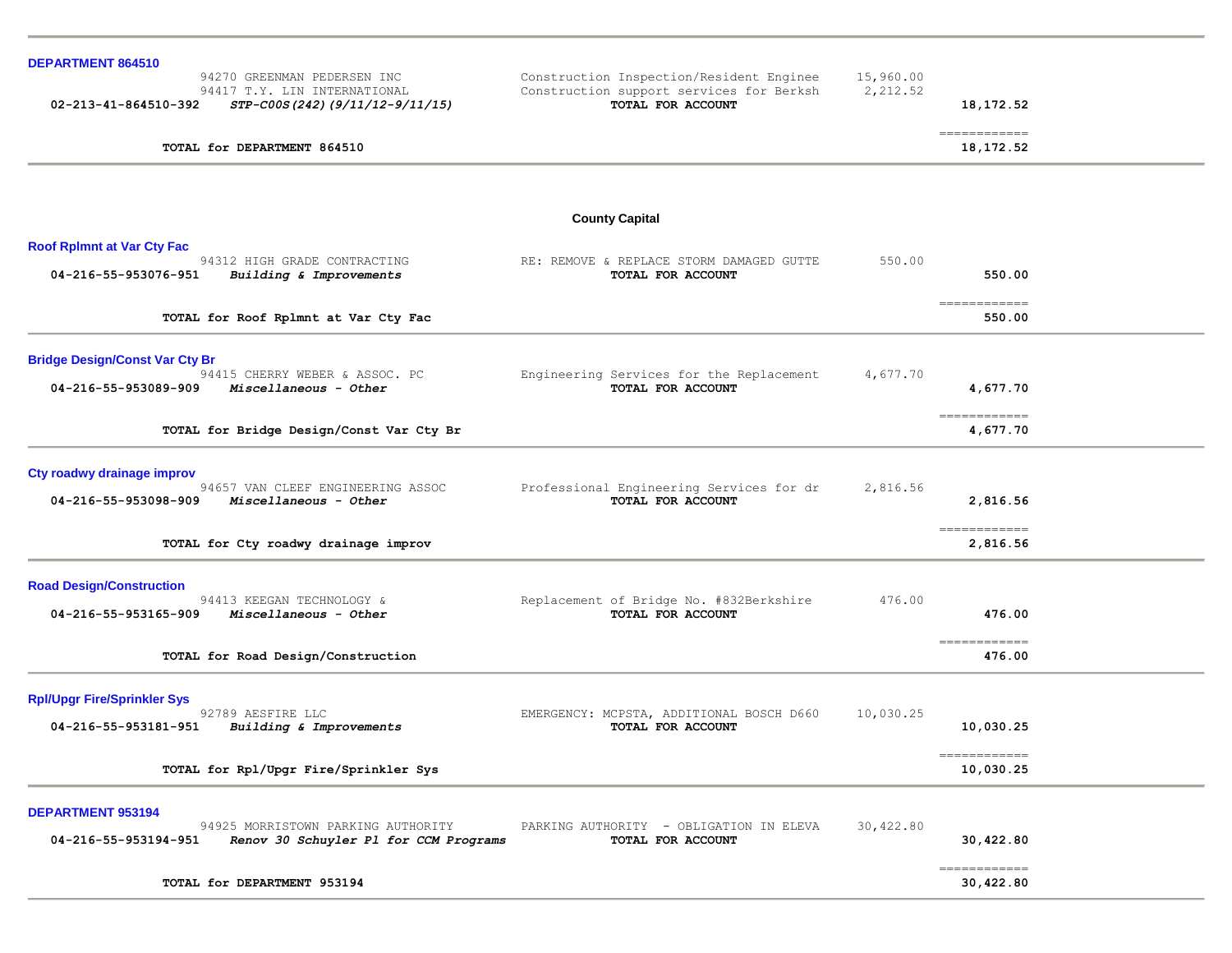| <b>DEPARTMENT 953202</b>                                                                                                                             |                  |                             |
|------------------------------------------------------------------------------------------------------------------------------------------------------|------------------|-----------------------------|
| 94419 STONEFIELD ENGINEERING<br>Traffic Analysis & Contruction Design at                                                                             | 2,477.00         |                             |
| Intersection Improvements to South Salem<br>94418 STONEFIELD ENGINEERING                                                                             | 691.00           |                             |
| Services for the period of 2/28/13 throu<br>94420 SUBURBAN CONSULTING                                                                                | 7,810.61         |                             |
| Road Resurfacing/Construction/Imprvments<br>TOTAL FOR ACCOUNT<br>04-216-55-953202-909                                                                |                  | 10,978.61                   |
| 94648 SCHIFANO CONSTRUCTION CORP.<br>Milling & Resurfacing of Ridgedale Avenu                                                                        | 20,955.56        |                             |
| TOTAL FOR ACCOUNT<br>Road Resurfacing/Construction/Imprvments<br>04-216-55-953202-951                                                                |                  | 20,955.56                   |
|                                                                                                                                                      |                  |                             |
|                                                                                                                                                      |                  | $=$ = = = = = = = = = = = = |
| TOTAL for DEPARTMENT 953202                                                                                                                          |                  | 31,934.17                   |
| <b>DEPARTMENT 953225</b>                                                                                                                             |                  |                             |
| 94391 KELLER & KIRKPATRICK<br>Morris County Bridge No.1401-107Flanders                                                                               | 540.24           |                             |
| TOTAL FOR ACCOUNT<br>04-216-55-953225-909<br>Bridge Design, Renov, Construc - Var Loc                                                                |                  | 540.24                      |
|                                                                                                                                                      |                  |                             |
| 94661 KONKUS CORPORATION<br>04-216-55-953225-951<br>Bridge Design, Renov, Construc - Var Loc<br>TOTAL FOR ACCOUNT                                    | 10,116.54        | 10,116.54                   |
|                                                                                                                                                      |                  |                             |
| TOTAL for DEPARTMENT 953225                                                                                                                          |                  | ============<br>10,656.78   |
|                                                                                                                                                      |                  |                             |
| <b>DEPARTMENT 953269</b>                                                                                                                             |                  |                             |
| Clerk of the WorksAgreement for the Cons<br>94416 CHERRY WEBER & ASSOC. PC                                                                           | 3,816.00         |                             |
| 94285 WATERS, MCPHERSON, MCNEILL, P.C.<br>Coryan Corp.                                                                                               | 708.00           |                             |
| One Zero Two Ridgedale Ave.<br>94285 WATERS, MCPHERSON, MCNEILL, P.C.                                                                                | 912.00           |                             |
| 94285 WATERS, MCPHERSON, MCNEILL, P.C.<br>NJMVC                                                                                                      | 642.00           |                             |
| 94285 WATERS, MCPHERSON, MCNEILL, P.C.<br>John Drake                                                                                                 | 672.00           |                             |
| 94287 WATERS, MCPHERSON, MCNEILL, P.C.<br>Coakley                                                                                                    | 660.00           |                             |
| 94287 WATERS, MCPHERSON, MCNEILL, P.C.<br>Stark                                                                                                      | 634.90           |                             |
| 94287 WATERS, MCPHERSON, MCNEILL, P.C.<br>Roxbury                                                                                                    | 564.00           |                             |
| Mount Olive<br>94288 WATERS, MCPHERSON, MCNEILL, P.C.                                                                                                | 396.00           |                             |
| Bridge Design/Constr - var locations<br>04-216-55-953269-909<br>TOTAL FOR ACCOUNT                                                                    |                  | 9,004.90                    |
|                                                                                                                                                      |                  |                             |
| TOTAL for DEPARTMENT 953269                                                                                                                          |                  | 9,004.90                    |
|                                                                                                                                                      |                  |                             |
| <b>DEPARTMENT 953270</b><br>94286 WATERS, MCPHERSON, MCNEILL, P.C.<br>Kahl Enterprises                                                               | 576.80           |                             |
| 94286 WATERS, MCPHERSON, MCNEILL, P.C.<br>Montville Petroleum                                                                                        | 480.80           |                             |
| 94286 WATERS, MCPHERSON, MCNEILL, P.C.<br>Freedom Group                                                                                              | 1,056.40         |                             |
| 04-216-55-953270-909<br>Road Design/Construc - var locations<br>TOTAL FOR ACCOUNT                                                                    |                  | 2,114.00                    |
|                                                                                                                                                      |                  |                             |
| TOTAL for DEPARTMENT 953270                                                                                                                          |                  | 2,114.00                    |
|                                                                                                                                                      |                  |                             |
| <b>DEPARTMENT 953282</b>                                                                                                                             |                  |                             |
| WO71401/ RE: CTY GRG/ 01-21-14<br>94330 CAPOZZI OVERHEAD DOORS, INC.<br>94185 CAPOZZI OVERHEAD DOORS, INC.<br>WO70839/ RE: LONG VALLEY GRG/ 12-13-13 | 260.00<br>520.00 |                             |
| 94186 CAPOZZI OVERHEAD DOORS, INC.<br>RE: CTY GRG/ 01-30-14                                                                                          | 390.00           |                             |
| 94186 CAPOZZI OVERHEAD DOORS, INC.<br>RE: LONG VALLEY GRG/ 01-02-14                                                                                  | 390.00           |                             |
| 94186 CAPOZZI OVERHEAD DOORS, INC.<br>RE: SCHUYLER/ 01-08-14                                                                                         | 433.20           |                             |
| 04-216-55-953282-951<br>Door Replacmnt Var Facil-Bldgs & Grounds<br>TOTAL FOR ACCOUNT                                                                |                  | 1,993.20                    |
|                                                                                                                                                      |                  |                             |
| TOTAL for DEPARTMENT 953282                                                                                                                          |                  | =============<br>1,993.20   |
|                                                                                                                                                      |                  |                             |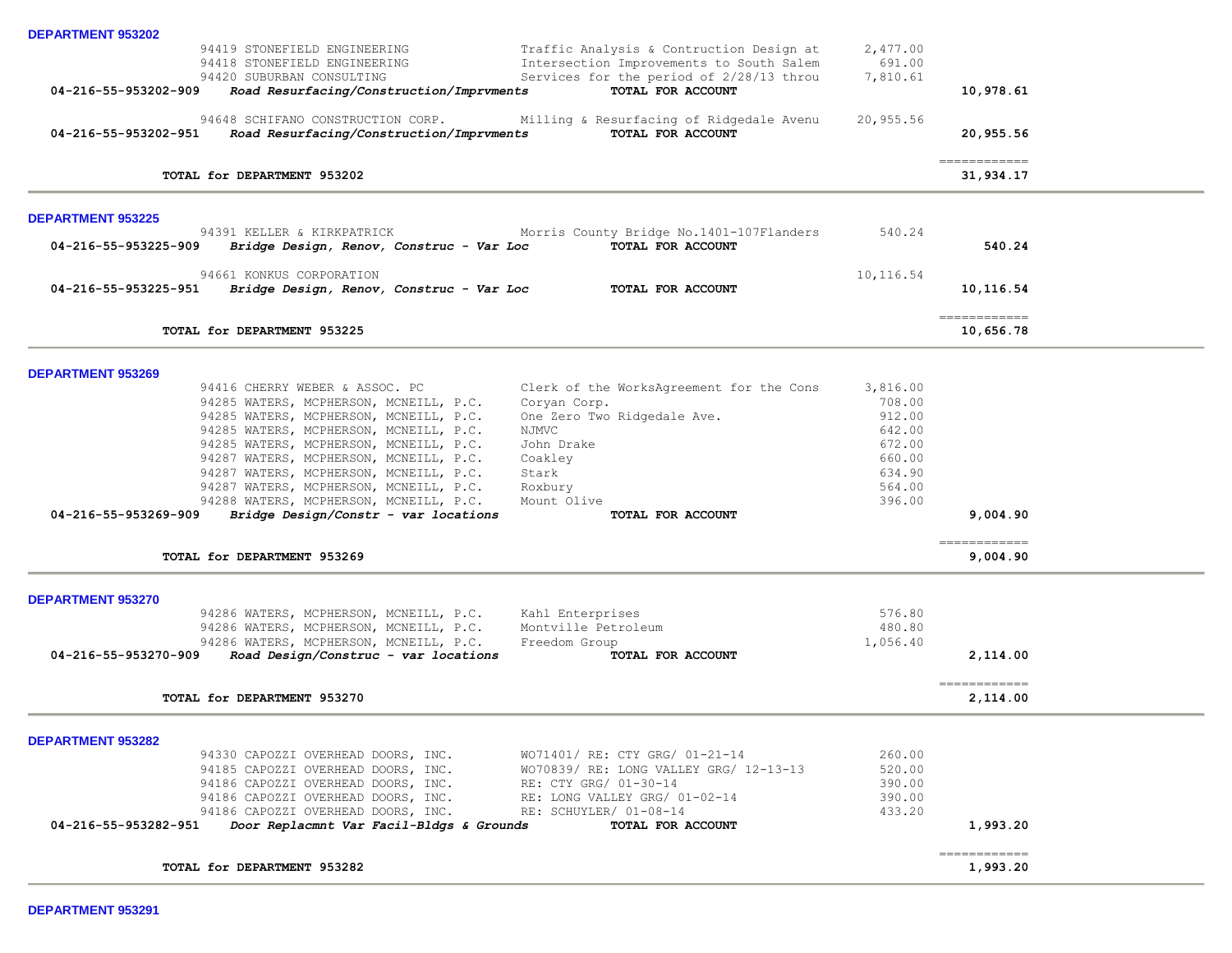| 04-216-55-953291-909       | 94272 D.R. JOHNSON & ASSOCIATES, LLC<br>Var Roadway Drainage Proj - Public Works | General Engineering Services for the per<br>TOTAL FOR ACCOUNT                        | 2,778.82             | 2,778.82                      |  |
|----------------------------|----------------------------------------------------------------------------------|--------------------------------------------------------------------------------------|----------------------|-------------------------------|--|
|                            | TOTAL for DEPARTMENT 953291                                                      |                                                                                      |                      | -------------<br>2,778.82     |  |
| <b>DEPARTMENT 953292</b>   |                                                                                  |                                                                                      |                      |                               |  |
|                            | 94675 PANCIELLO CONSTRUCTION LLC<br>94675 PANCIELLO CONSTRUCTION LLC             | RE: SHERIFF'S HILL- PATCHED & SEALED WAL<br>RE: A & R - REMOVED & POURED NEW CONCRET | 4,800.00<br>1,360.00 |                               |  |
|                            | 94318 PANCIELLO CONSTRUCTION LLC                                                 | RE: SHERIFF'S - REMOVE & RESURFACE BASEM                                             | 1,920.00             |                               |  |
| 04-216-55-953292-951       | Restore Masonry & Sidewlk/Curb-BldgGrnds                                         | TOTAL FOR ACCOUNT                                                                    |                      | 8,080.00                      |  |
|                            | TOTAL for DEPARTMENT 953292                                                      |                                                                                      |                      | ------------<br>8,080.00      |  |
| <b>DEPARTMENT 953294</b>   |                                                                                  |                                                                                      |                      |                               |  |
|                            | 94320 NEIL KEMPKER &                                                             | RE: DAYTOP / 02-06-14                                                                | 950.00               |                               |  |
|                            | 04-216-55-953294-951   Replace Lighting/Ceilings/etc-Bldg&Grnds                  | TOTAL FOR ACCOUNT                                                                    |                      | 950.00                        |  |
|                            | TOTAL for DEPARTMENT 953294                                                      |                                                                                      |                      | ------------<br>950.00        |  |
| <b>DEPARTMENT 953309</b>   |                                                                                  |                                                                                      |                      |                               |  |
| 04-216-55-953309-951       | 94323 AUTOMATED BUILDING CONTROLS<br>Upgr HVAC BldgAutomationSys-BldgsGrnds      | RE: LPS- JDC/ NO COMMUNICATION TO VARIOU<br>TOTAL FOR ACCOUNT                        | 1,075.00             | 1,075.00                      |  |
|                            | TOTAL for DEPARTMENT 953309                                                      |                                                                                      |                      | -------------<br>1,075.00     |  |
| DEPARTMENT 953314          |                                                                                  |                                                                                      |                      |                               |  |
|                            | 94308 RUG AND FLOOR STORE                                                        | WO71650/ RE: JDC/ 03-06-14                                                           | 1,395.00             |                               |  |
|                            | 94308 RUG AND FLOOR STORE                                                        | WO71650/ RE: JDC/ 03-06-14                                                           | 2,795.00             |                               |  |
|                            | 94308 RUG AND FLOOR STORE<br>94309 RUG AND FLOOR STORE                           | WO71650/ RE: JDC/ 03-06-14<br>WO71422/ RE: EXT SERV/ 02-21-14                        | 4,750.00<br>8,900.00 |                               |  |
|                            | 94309 RUG AND FLOOR STORE                                                        | WO71422/ RE: EXT SERV/ 02-21-14                                                      | 4,500.00             |                               |  |
|                            | 93231 TRANE                                                                      | WO70810/ RE: H/S - MV1/ 11-18-13                                                     | 1,731.26             |                               |  |
| 04-216-55-953314-951       | Repair/Rplcment/Upgrd VarEquip-BldgGrnds                                         | TOTAL FOR ACCOUNT                                                                    |                      | 24,071.26                     |  |
|                            | TOTAL for DEPARTMENT 953314                                                      |                                                                                      |                      | ============<br>24,071.26     |  |
|                            |                                                                                  | <b>Dedicated Trust</b>                                                               |                      |                               |  |
| <b>Motor Vehicle Fines</b> |                                                                                  |                                                                                      |                      |                               |  |
|                            | 94359 CHERRY WEBER & ASSOC. PC                                                   | Professional Svcs. for the Morristown &                                              | 4,890.40             |                               |  |
|                            | 93412 INTERNATIONAL SALT CO. LLC.                                                | Wharton Garage Salt                                                                  | 83,762.78            |                               |  |
|                            | 95014 COUNTY OF MORRIS                                                           | TRANSFER FUNDS FOR DEDICATED MOTOR VEHIC                                             | 1,180,481.15         |                               |  |
| 13-290-56-575701-888       | 95015 COUNTY OF MORRIS<br>Motor Vehicle Fines                                    | TRANSFER FUNDS FOR DEDICATED MOTOR VEHIC<br>TOTAL FOR ACCOUNT                        | 318,754.27           | 1,587,888.60                  |  |
|                            | TOTAL for Motor Vehicle Fines                                                    |                                                                                      |                      | -------------<br>1,587,888.60 |  |
|                            |                                                                                  |                                                                                      |                      |                               |  |

**Weights & Measures**